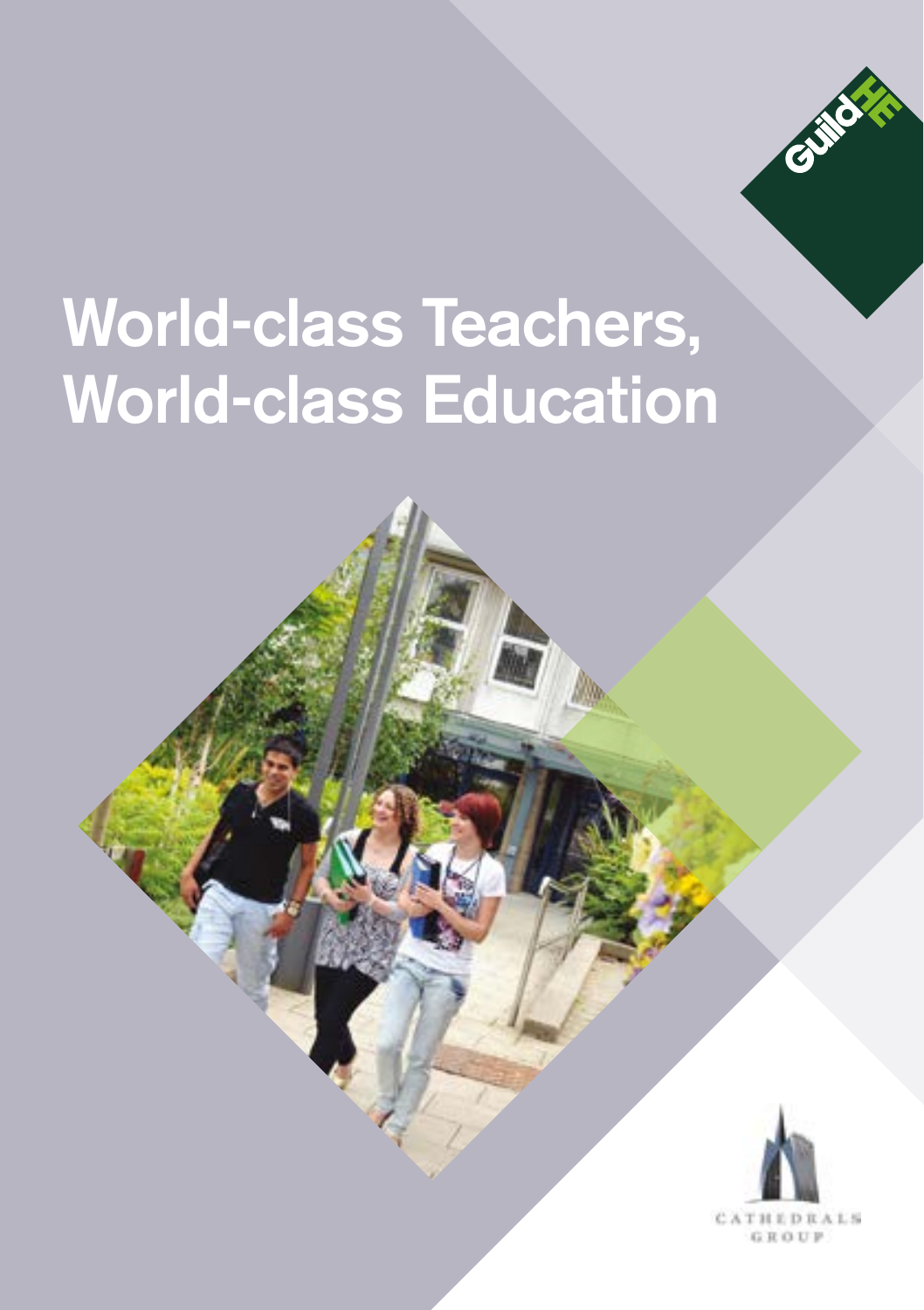# **Contents**

| Foreword     |                                                                                                                                                                      | 3   |
|--------------|----------------------------------------------------------------------------------------------------------------------------------------------------------------------|-----|
| Introduction |                                                                                                                                                                      | 5   |
|              | <b>Chapter 1:</b> James Noble-Rogers - Policy landscape                                                                                                              | 10  |
|              | <b>Chapter 2:</b> Reverend Nigel Genders - Promoting a Christian vision<br>of Education                                                                              | 24  |
| Chapter 3:   | Dr lan Luke and Reverend Simon Cade -<br>Big ideas about small schools                                                                                               | 30  |
|              | <b>Chapter 4:</b> Francis Campbell - Fundamental British values                                                                                                      | 41  |
|              | Chapter 5: Paul Dickinson and Professor Margaret House -<br>Centres of Excellence: with or without portfolio?                                                        | 52  |
|              | <b>Chapter 6:</b> Dr Jacquie Nunn - The benefits to individual teachers,<br>to schools and to the teaching profession of Master's-level<br>initial teacher education | 61  |
|              | <b>Chapter 7:</b> Keither Parker and Julie Caddell - Delivering teacher<br>education in partnership                                                                  | 67  |
|              | <b>Chapter 8:</b> Justin Gray – The art of teaching: linking values, behaviour<br>and thought                                                                        | 82  |
| Chapter 9:   | Professor Pete Boyd - Realistic clinical practice:<br>proposing an enquiry-based pedagogy for teacher education                                                      | 92  |
|              | Chapter 10: Dr John Moss - Accredited academic professional<br>development for teachers                                                                              | 108 |
|              | Chapter 11: Professor Hazel Bryan and Dr Lynn Revell -<br>Embedding educational research into teaching:<br>what do teachers need to know?                            | 119 |
|              | <b>Chapter 12:</b> Dr Jon Spence and Liz Fleet – Primary education                                                                                                   | 128 |

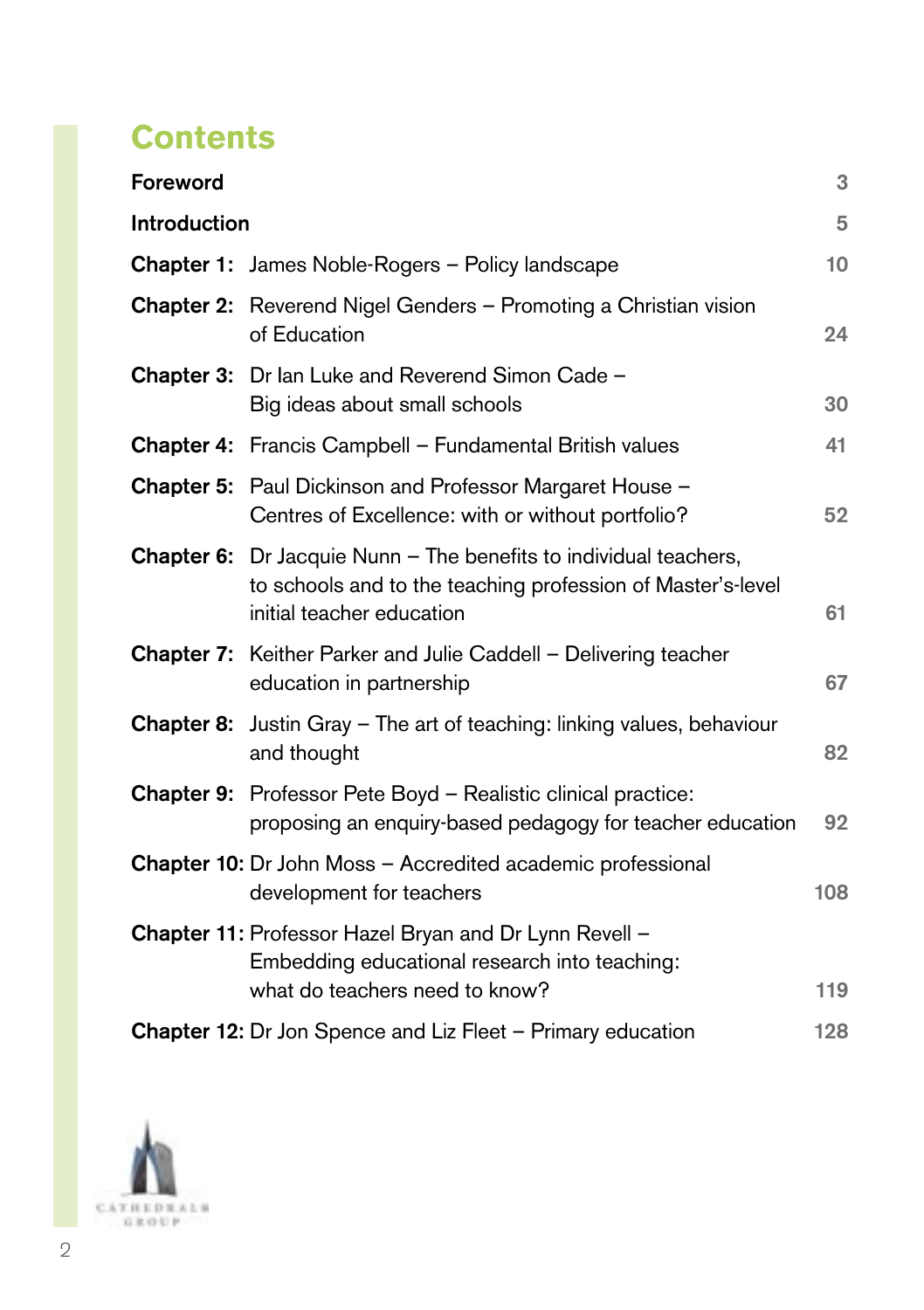# **Foreword**

Church schools play a major role in educating pupils across the country, with over 7,000 church schools in the UK. Teaching is a vocation that makes a difference: many of these schools deliver outstanding education and do so in some of the most remote or disadvantaged parts of the country.

These schools are reliant on an ongoing supply of excellent teachers. This publication is a timely chance to reflect on teacher education, looking at some of the innovative approaches taking place in both schools and universities, but more importantly between them. It brings together the perspectives of school leaders, university academics and senior university leaders, with several articles written jointly, demonstrating the partnership approach that is central to many of the schools and universities with which we work.

The publication has been produced by GuildHE, one of the two formally recognised representative bodies in UK higher education, and the Cathedrals Group, which brings together universities with a church foundation. It looks at the key

challenges facing initial teacher education.

Parents and pupils recognise the special ethos and values of church schools and their popularity reinforces this. This was best enunciated by Pope Benedict in his address on his papal visit in 2010 to young people at St Mary's University: 'as you know, the task of the teacher is not simply to impart information or to provide training in skills....education is not and must never be considered as utilitarian. It is about forming the human person, equipping him or her to live life to the full – in short, it is about imparting wisdom.' This role of training a new generation of teachers and supporting those already in the profession is met, to a large degree, by the many universities with church foundations.

Church schools contribute successfully to community cohesion; they are culturally diverse and as one of the articles in this publication highlights, they can play a role in articulating fundamental British values. The faith-based ethos of church schools has a wider appeal to those of other religions, with many choosing a church school because

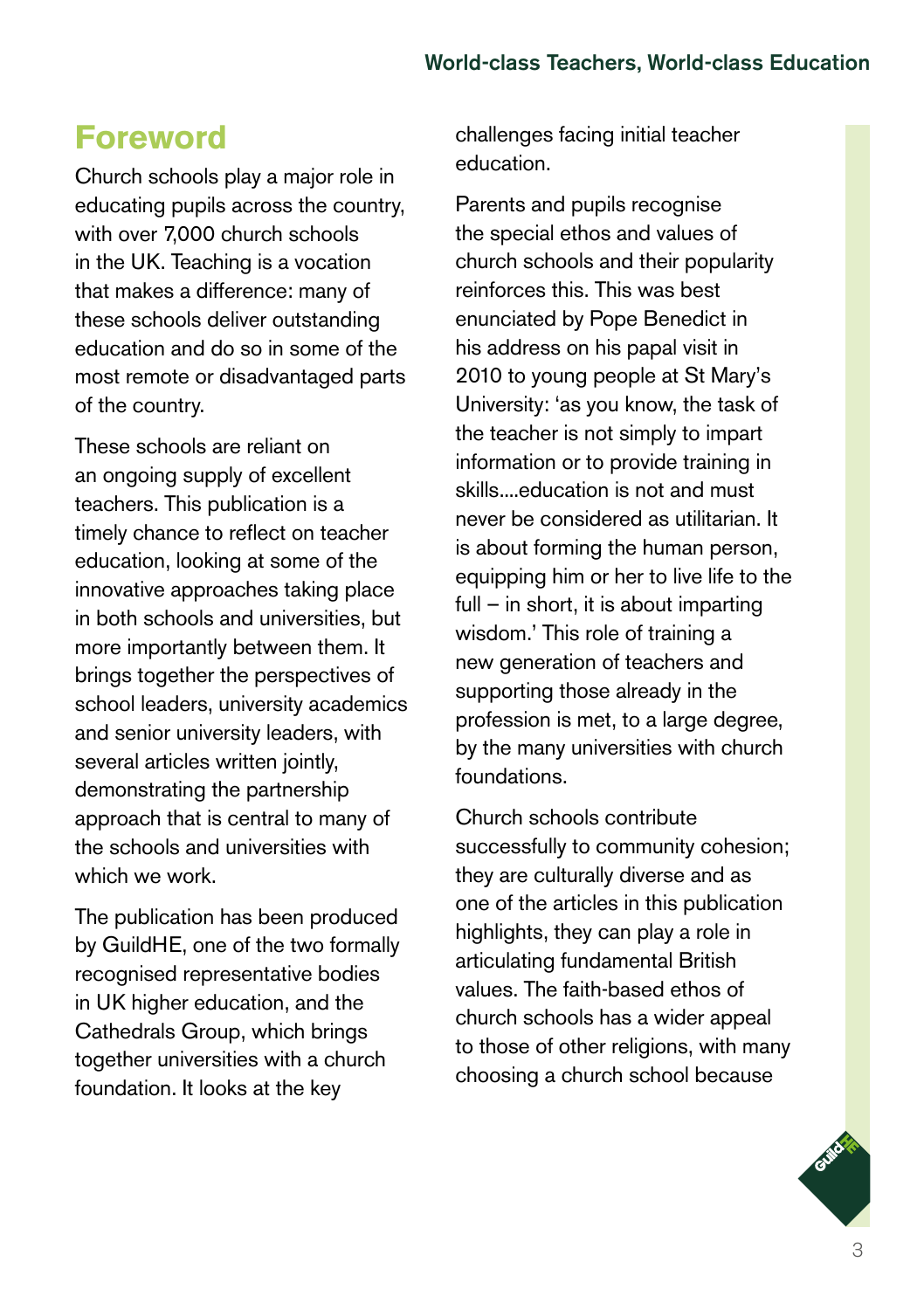they know faith will be taken seriously and spiritual development will be seen as an integral part of the whole educational offer. This publication also looks beyond church schools and demonstrates the excellent work of many church universities in supporting the professional development of teachers and embedding research and evidence into their practice.

> Right Reverend Tim Dakin, Bishop of Winchester

Right Reverend Alan Williams, Bishop of Brentwood

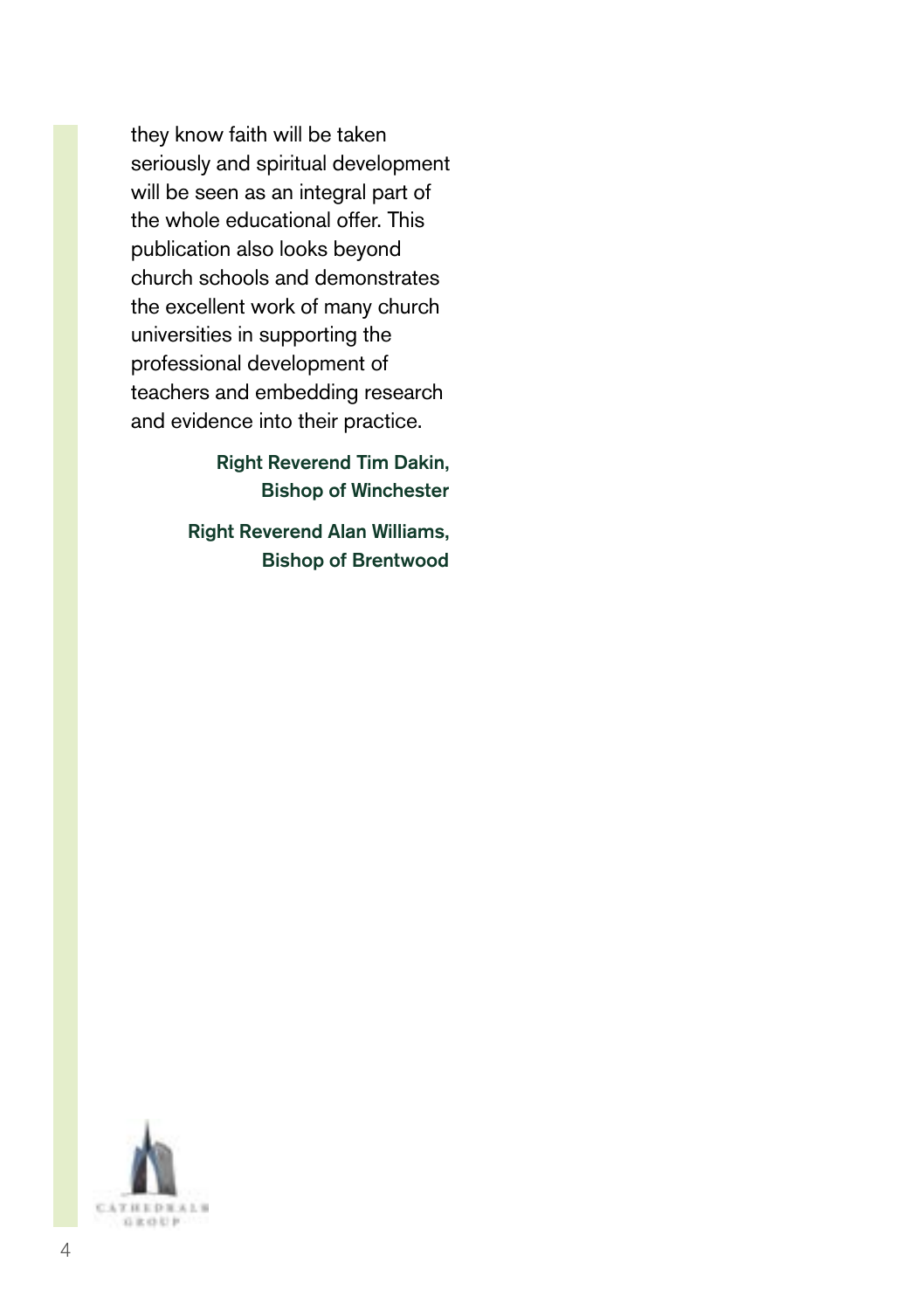# **Introduction**

# **Overview**

Welcome to this joint GuildHE and Cathedrals Group publication, looking at world-class teachers, and world-class education.

The Cathedrals Group is an association of 16 universities and university colleges with Church foundations. It is the only grouping in the UK higher education landscape based on ethical principles informed by faith-based values.

GuildHE is a formal, representative body for UK higher education, especially for universities and colleges with a tradition of learning, research and innovation in industries and professions. Members include universities, university colleges, further education colleges and specialist institutions from both the government-funded and private ('for profit' and 'not-for-profit') sectors.

Many GuildHE and Cathedrals Group institutions deliver teacher training; indeed, many were founded as teacher training institutions, and this publication draws together some of the key issues facing not only those involved in initial teacher

training, but also the education sector more widely.

The 12 chapters of this publication cover a wide range of issues, from the current policy landscape such as schools and universities working in partnership, supporting small schools and promoting a Christian vision of education, to how we improve teaching through developing a 'realistic clinical practice', embedding values at the heart of teacher training or supporting teachers to develop the critical thinking attributes associated with being a Master's-level entry profession.

We have brought together a wide and distinguished range of authors from school teachers and school leaders, to university academics, deans and vice-chancellors, as well as the Director of Education in the Diocese of Truro and the Chief Education Officer in the Church of England Education Office.

#### Key themes

In the first chapter, James Noble-Rogers gives an overview of the policy landscape, describing teacher education in England that has gone through a period of unprecedented change that some might describe as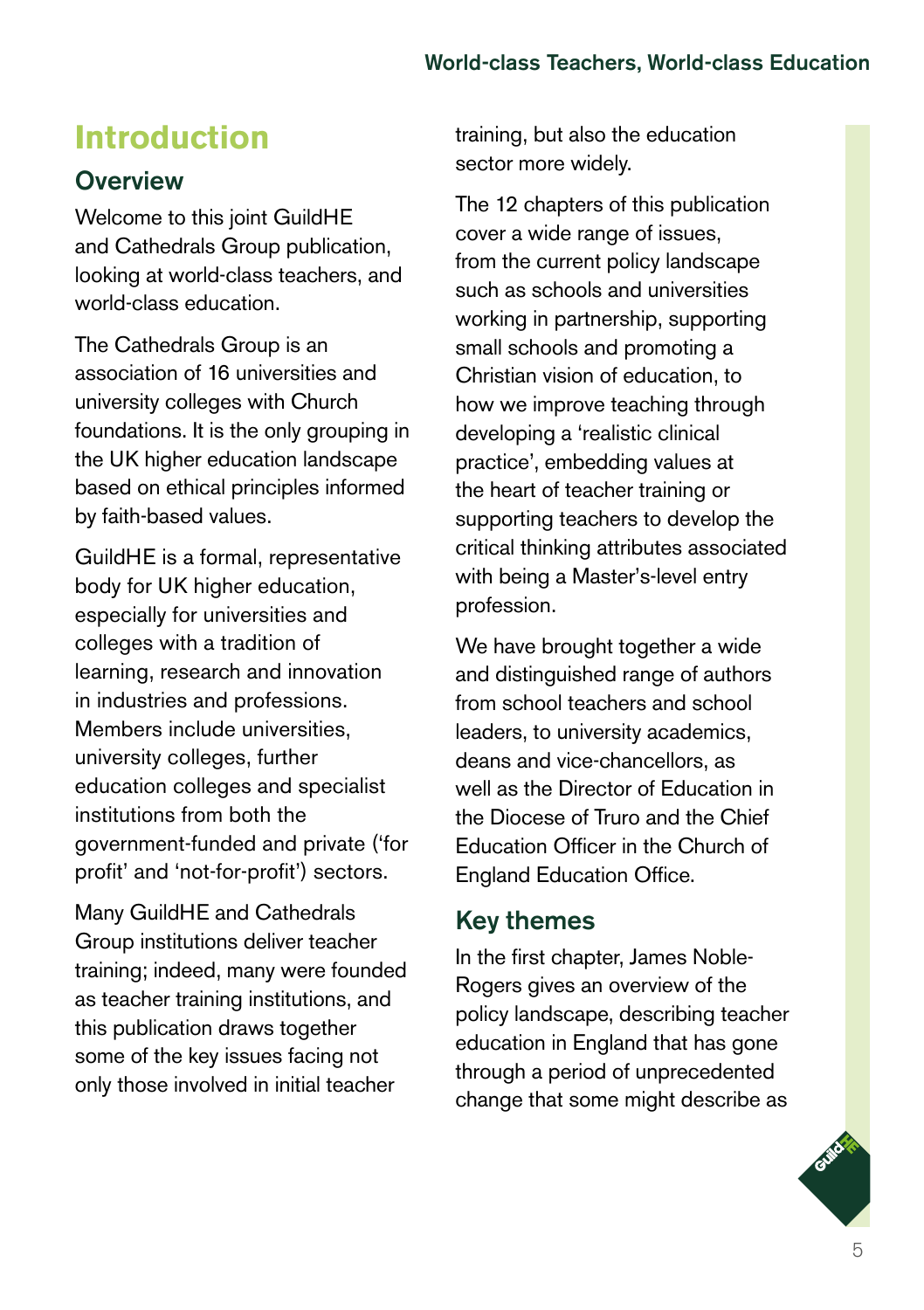'turmoil'. He highlights on the one hand the serious teacher shortages faced by some schools, and the training places in many subjects that are left unfilled on the other – this at a time of major shift in the delivery of initial teacher education from the traditional school–university education partnerships to what the government describes as a 'schoolsled' approach.

Nigel Genders, Chief Education Officer at the Church of England Education Office, describes a sense of 'long-term uncertainty' in the second chapter and the need for a clear vision of what education is for and that is founded in hope. He provides an overview of the Church of England Education Office's vision for education, not just for its 4,700 church schools serving one million students, but also for community schools drawn to the vision for something deeper and richer than the often functionalist or utilitarian view that has become dominant in education. He then draws the link with teacher education in Cathedrals Group universities, which can help provide a Christian perspective and greater understanding about working in church schools.

In the third chapter, Ian Luke and Simon Cade address small and rural schools and how we need to shift the underlying prejudice or perception that small schools are a problem. Given their size and differences, the authors argue that it is unlikely to be possible to improve small schools with a single approach. They argue that, 'it should be possible to identify a group of schools that are of such strategic importance for their communities that they might justifiably be treated differently.' There is more needed around questions such as whether a full curriculum is possible, how well small schools support the needs of particular groups of students and whether teacher training should address 'place consciousness', i.e. acknowledging the significance of location to teaching in small schools.

Francis Campbell looks at fundamental British values in response to the Birmingham 'Trojan Horse' investigation in chapter 4. He suggests that fundamental British values are not something that can be applied from the 'top down', but rather are arrived at through 'mutual exploration and understanding', something that might be a challenge if purely looking at British values

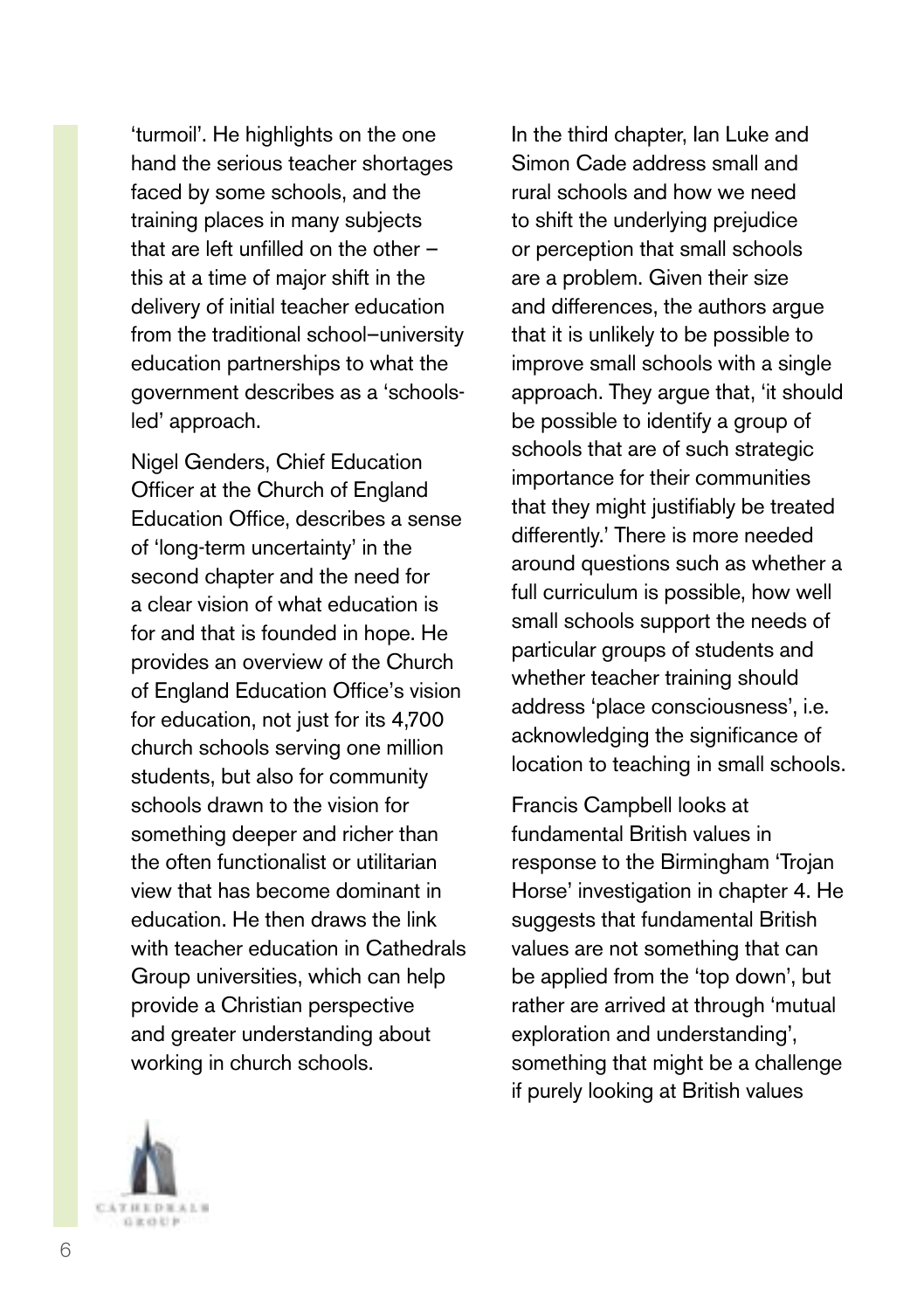through the lens of counter-terrorism and radicalisation. Campbell talks about the unique role teachers have in opening up closed minds through rational engagement and challenge. In this context, the role of 'ethosdriven' initial teacher education can play a positive role.

Chapter 5 looks at centres of excellence, with Paul Dickinson and Margaret House exploring the proposal to create centres of excellence for teacher education. This chapter draws on the Finnish model for teacher education and its emphasis on being strongly research-based and collaborating closely with subject specialists. The authors make several recommendations about approaches to the award of centre of excellence status, partnership working and three-year allocations.

In chapter 6, Jacqui Nunn looks at the benefits to individual teachers, to schools and to the teaching profession of Master's-level initial teacher education. The author emphasises the need for teachers to be able to use research and evidence and that there is a link between research skills and being capable of bringing about

change and contributing to school improvement. Ensuring that the teachers are qualified to Master's level would also bring the profession in line with other professions, such as those in healthcare, and legal and social services.

Keither Parker and Julie Caddell explore the delivery of teacher education in partnership in chapter 7. This chapter is jointly written by the vice-principal of a teaching school alliance and course leader at a university and draws on their experiences. The programme at York St John University has been designed to support an equal partnership and collaboration between both the school and university staff. This highlights that it is not untypical for school staff to lead PGCE sessions at the university and for university staff to lead sessions in schools. This process of jointly designing, writing and implementing new programmes has provided an opportunity to synthesise strengths and build on the expertise of the university and its long tradition of educating teachers, as well as capitalising on the expertise of current practitioners in the classroom.

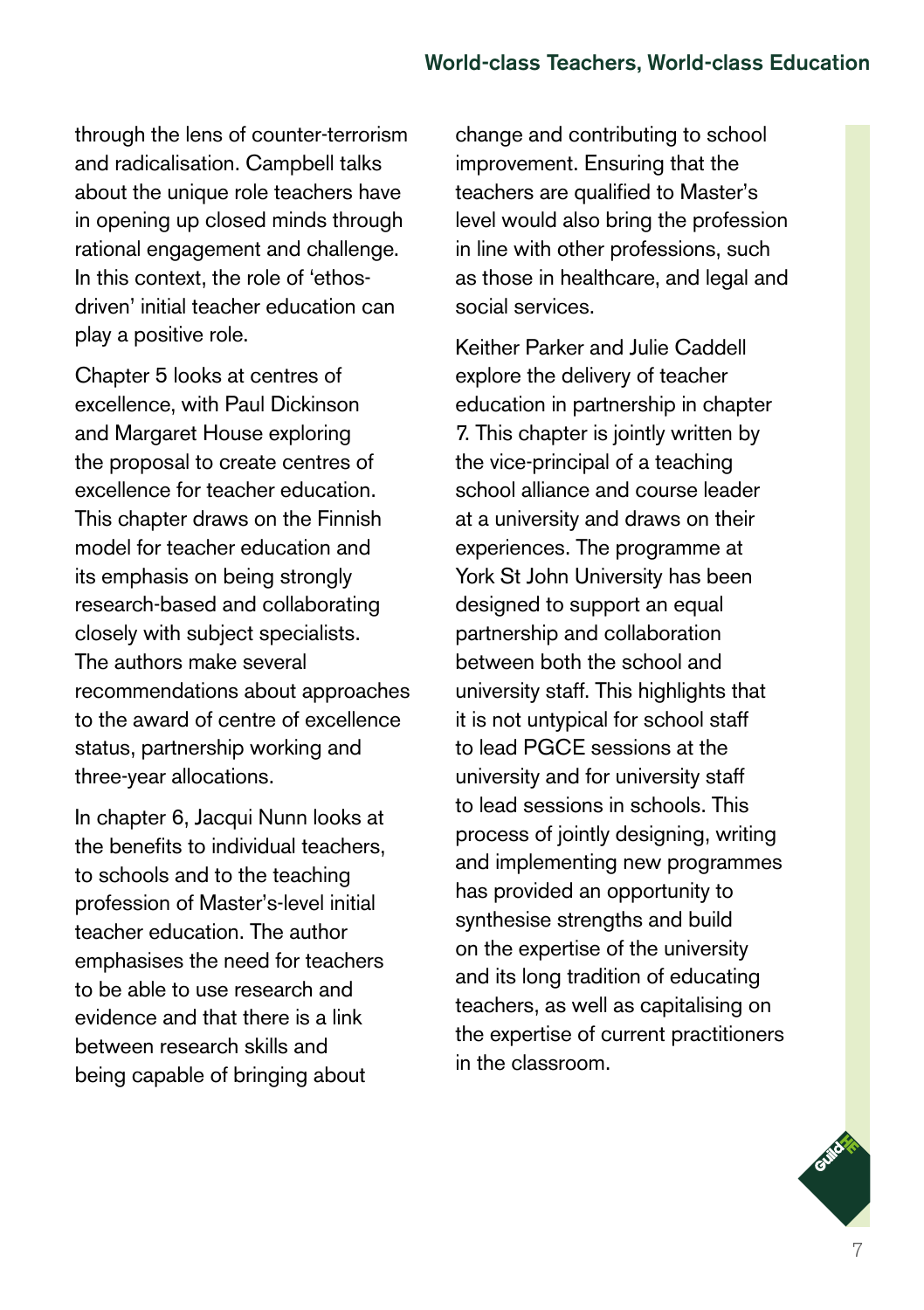In chapter 8, Justin Gray, a primary head of school, looks at the art of teaching: linking values, behaviour and thought. The author considers how the values of the individual teacher contribute to education because they influence, alongside training and culture, behaviours and thinking in the classroom. This then gives a role to teacher education to enable student teachers to reflect on the values encountered in wider society and to acknowledge their own values. The focus on both the professional and human formation supports student teachers in exploring the balance that enriches both their teaching and their lives of service to others.

Pete Boyd looks at realistic clinical practice in the ninth chapter. He proposes an explicit pedagogy for initial teacher education based on 'realistic clinical practice'. The clinical practice approach places a high value on teacher judgement and practical wisdom, suggesting that student teachers will appreciate this approach because they are focused on practical advice and surviving in the classroom. The author proposes a strong and explicit drive to develop 'research-informed' practice but situated within the practical 'ways of working' of a particular workplace.

**CATHEDNALS** GROUP

John Moss looks at accredited academic professional development for teachers in chapter 10. The author cites the Singapore model, which values the academic as well as the professional skills, alongside the acquisition of the relevant professional knowledge. In both Singapore and Finland, there is an uncompromising commitment to teaching being a Master'slevel profession explicitly linked to a vision of professionalism centred on teacher autonomy. His recommendations include that the teacher development model should promote the interconnectedness of theory, practice and research.

In chapter 11, Hazel Bryan and Lynn Revell look at embedding educational research into teaching. The authors highlight the expectation that teachers are increasingly required to both engage with the research of others and to undertake research themselves. This prompts questions about how teachers are supported to develop these skills. This importance of the knowledge, pedagogical and academic authority and critical skills and the ability to ask difficult questions both of their own practice and on all aspects of education demonstrates the need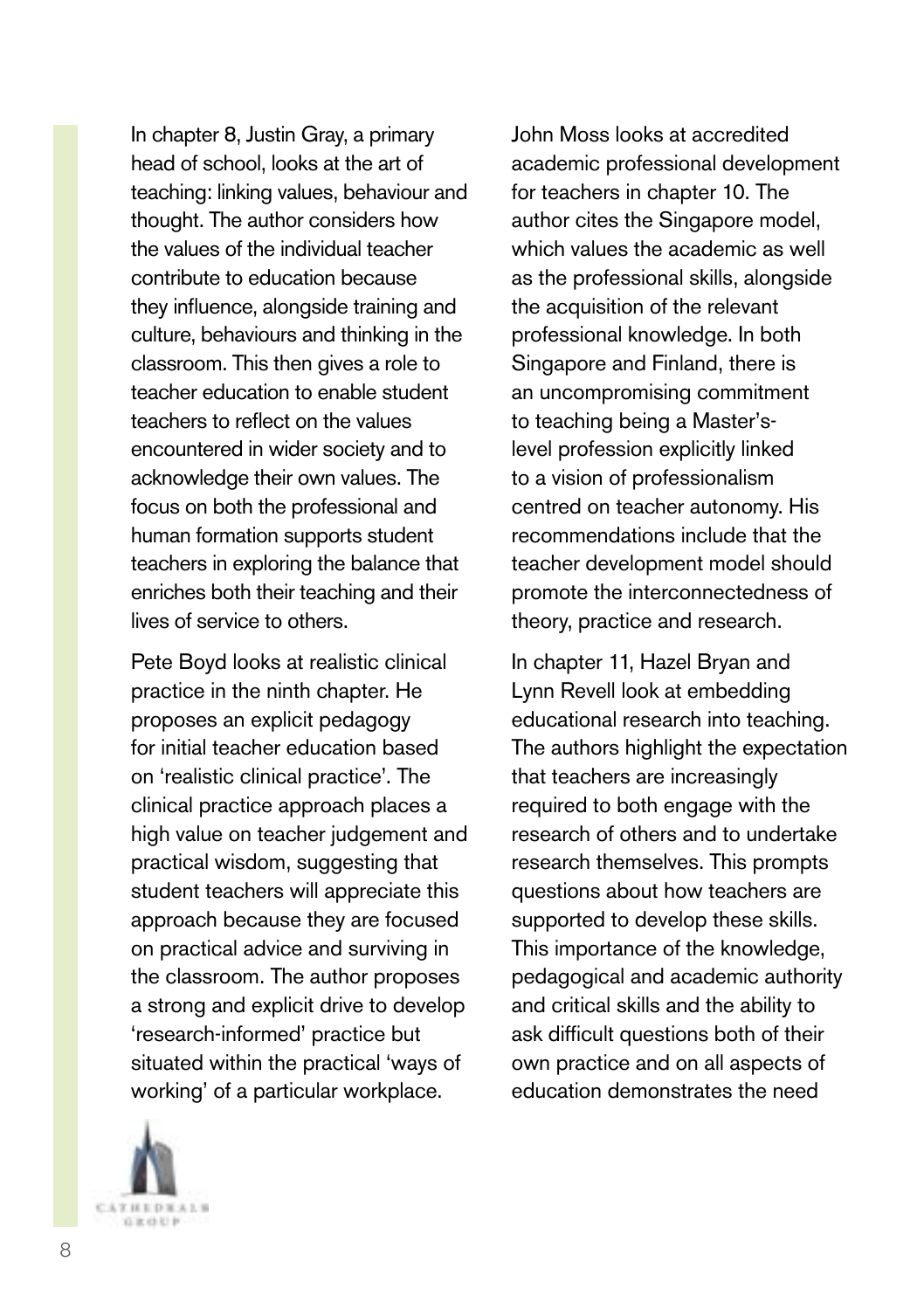for a symbiotic relationship between schools and universities.

In the final chapter, Jon Spence and Liz Fleet give an overview of some of the questions relating to the policy agenda in primary education. The first question that the authors raise is the school starting age, with pupils entering 'year 1' at age five being earlier than in many other countries across Europe, where in many cases, children start at age seven. The authors go on to raise the question of the optimum maximum class size, and whether reducing class sizes on its own would be enough to improve pupil attainment or whether it is less effective than improving the quality of teaching. They also consider the curriculum: content and assessment and the impact of the teacher.

#### Conclusion

GuildHE and the Cathedrals Group stress the important role that universities have, do and will continue to play in the education of teachers. It is by schools and academics from universities working in partnership that we are able to fuse together the needs of the craft of teaching with the wider needs of the profession to continue to evolve

teaching practices and approaches based on robust research.

There are many areas in which education policy can benefit from a robust evidence base, and universities and schools are working together to answer some of the challenging questions of our day. We hope that this publication provides food for thought and acts as the start of a dialogue on how we can improve teacher education in this country.

Finally, we would like to thank all those involved in producing this publication from the chapter authors to those at the Cathedrals Group and GuildHE that have helped shape the project and in particular to Alex Bols for overseeing the project.

> Professor Margaret House, Chair, Cathedrals Group and Vice-Chancellor, Leeds Trinity University

> > Professor Joy Carter, Chair, GuildHE and Vice-Chancellor, University of Winchester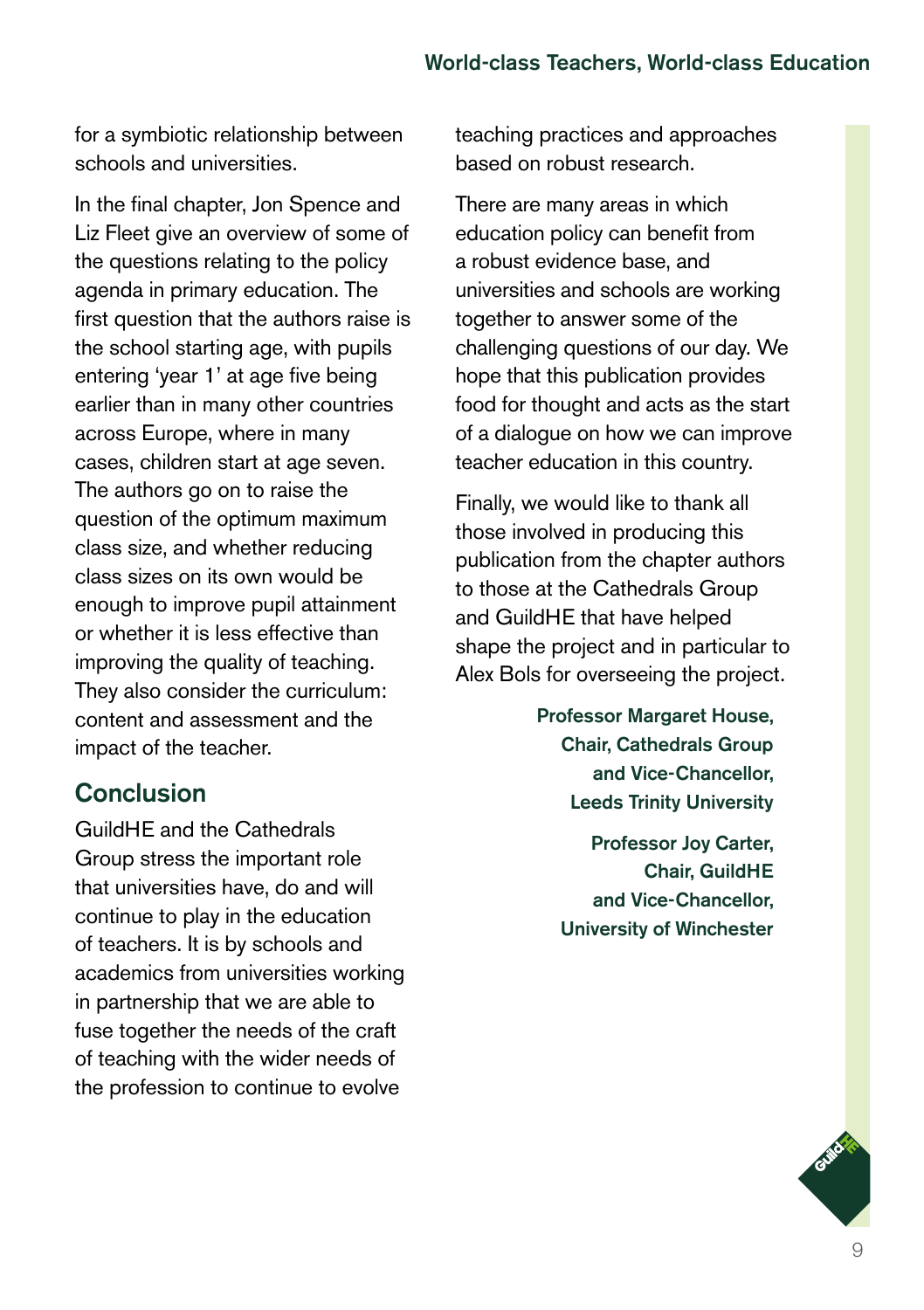# **Chapter 1: Policy landscape**

James Noble-Rogers, Executive Director, Universities' Council for the Education of Teachers

# Introduction

Teacher education in England has been through a period of unprecedented change – change that some might describe as 'turmoil' since government reforms began to be implemented following the publication of the 2010 White Paper, *The importance of teaching* (HM Government, 2010) and the subsequent implementation plan, *Training our next generation of outstanding teachers* (DfE, 2011). There has since been a shift from traditional school–university teacher education partnerships to what the government calls (but does not define) 'school-led' teacher training. At the same time, schools have been faced with serious teacher shortages, and training places in many subject areas have been left unfilled. Public subsidy for serving teachers to undertake Master's-level continuing professional development (CPD) through postgraduate



professional development and Master's in teaching and learning programmes has come to an end, and the requirement that teachers in free schools and academies hold qualified teacher status (QTS) has been removed.

This chapter will look at the background and context within which teacher education in England has been operating during this period. It will consider the impact of the teacher education reforms and the move towards 'school-led' initial teacher education (ITE) and how those policies evolved towards the proposals contained in the 2016 White Paper, *Educational Excellence Everywhere* (HM Government, 2016) and the allocation of ITE places for 2017/18. It will conclude with an alternative set of recommendations aimed at maximising recruitment to teaching, matching more closely teacher supply with demand and raising the status and effectiveness of the teaching profession. It will end with a call for government to introduce the most significant step-change in teaching since it became an allgraduate profession in the 1970s to an all-Master's (or equivalent) qualified profession.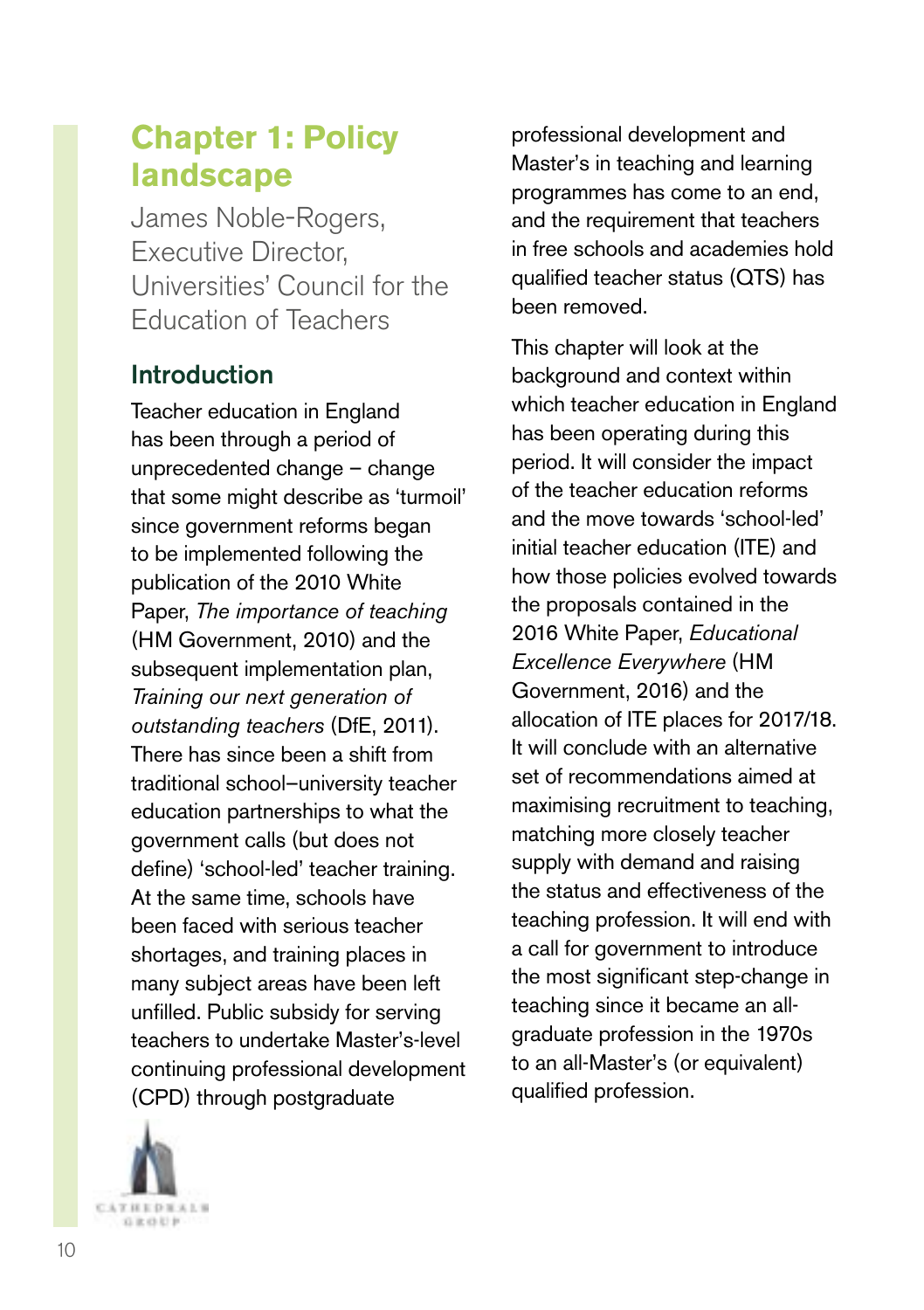#### **The beginnings of change**

In the period leading up to the 2010 general election, and during the immediate aftermath, the incoming administration in England made a number of provocative statements about teacher education. Michael Gove, the new Secretary of State for Education, referred to teaching as a 'craft' best learned by watching experienced practitioners in the classroom. He called for a shift in teacher training away from universities into schools:

*we will reform teacher training to shift trainee teachers out of college and into the classroom. We will end the arbitrary bureaucratic rule which limits how many teachers can be trained in schools, shift resources so that more heads can train teachers in their own schools…Teaching is a craft and it is best learnt as an apprentice observing a master craftsman or woman. Watching others, and being rigorously observed yourself as you develop, is the best route to acquiring mastery in the classroom.* 

Gove, 2010

The debate over whether teaching is a craft or a profession is, despite being well established, potentially misleading. Surely it can be both. As Gordon Kirk (2011) has said:

*So cardinal are these craft skills and techniques of teaching that anyone whose grasp of them was tenuous, no matter how intellectually distinguished or otherwise talented, would be a walking disaster in a classroom. Nor is it surprising that those who qualify as teachers should be required to demonstrate the capacity to deploy these skills with confidence in the classroom.*

Kirk, 2011:

#### He goes on to say that:

*the personal knowledge that is associated with the performance of a craft has to be complemented by the public knowledge that resides in the well-grounded evidence about the conduct of teaching. One of the claims of teaching to professional recognition is that it draws on just such a public knowledge base. It is presumptuous in the extreme to set to one side the extensive* 

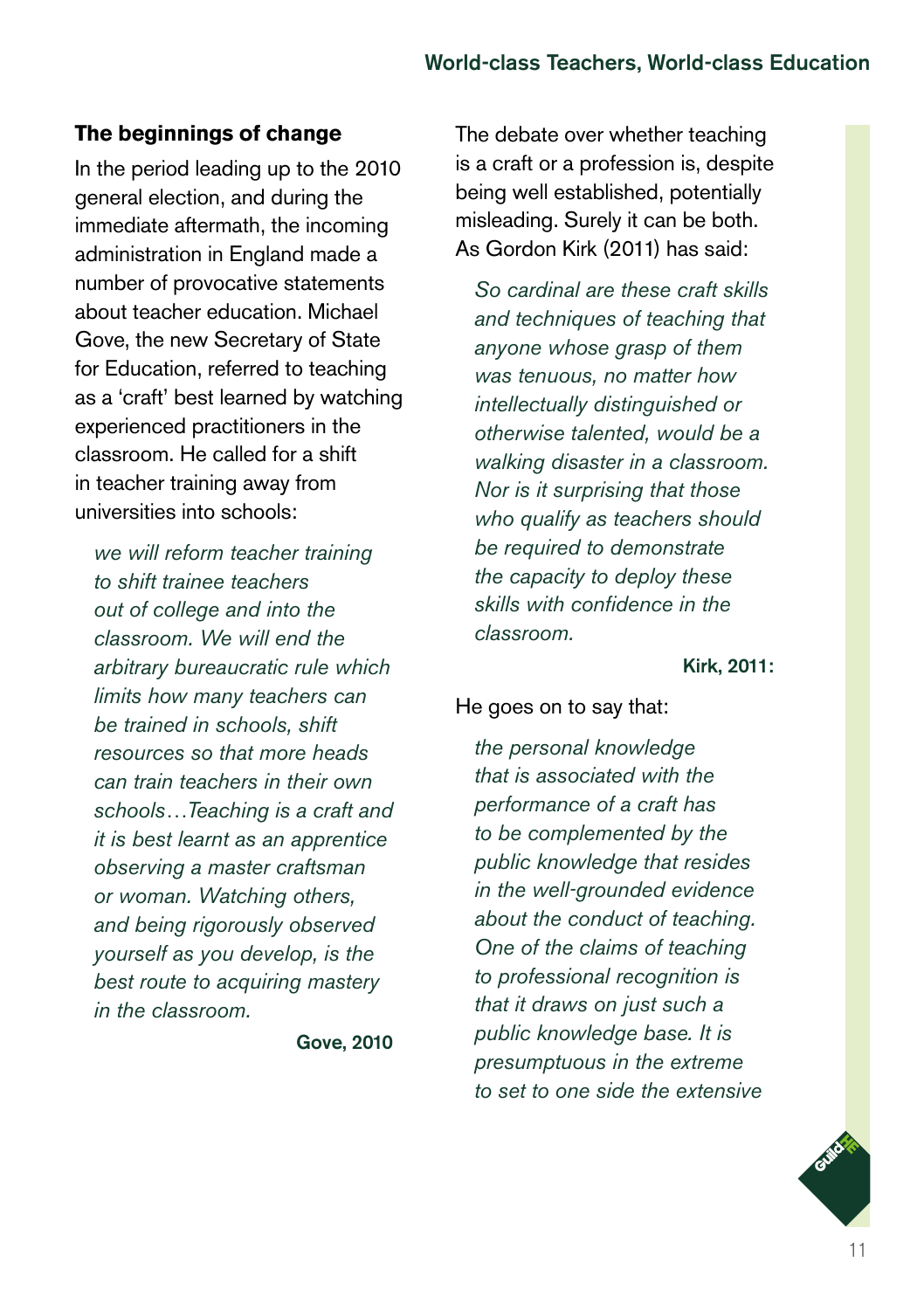*evidence-base on teaching and learning and to proceed only on the basis of one's personal experience.*

ibid:

So, while Michael Gove might not have been wrong to describe teaching as a 'craft', the tone and the context of his statement implied that it was *only* a craft, with no need for the intellectual, academic or values-base that would make it also a profession. That is where he appeared to be wrong, or at least only half right.

The government's formal proposals, published in a White Paper entitled *The importance of teaching* (HM Government, 2010), did not appear at first sight to be as radical as many had expected, with a focus on raising entry requirements into the profession by incentivising through bursary payments candidates with high-classification degrees, the introduction of pre-entry tests in maths and literacy and the establishment of a network of teaching schools. Although proposals on degree classification and pre-entry tests were without doubt problematic – there is no proven link between

degree classification and teacher performance, and there are serious concerns about the effectiveness of skills tests and their value for money – these did not constitute significant structural change. Teaching schools, provided they worked in genuine collaborative partnerships, were seen by many as a positive development.

The government did, however, also say that it intended to increase the number of employment-based routes into teaching, and it referred to a new training route, 'School Direct', under which schools experiencing difficulty recruiting teachers through established routes would be allocated places to recruit and train, in partnership with an accredited ITE provider, student teachers to fill the vacancies concerned. The number of places earmarked for School Direct, which could be delivered through fee-paying or salaried routes, was originally 500 and was not at that time intended to become a significant part of the market.

In 2012, Michael Gove announced that at least half of new teachers would in future be trained in schools (Gove, 2012). This signalled a massive shift from traditional

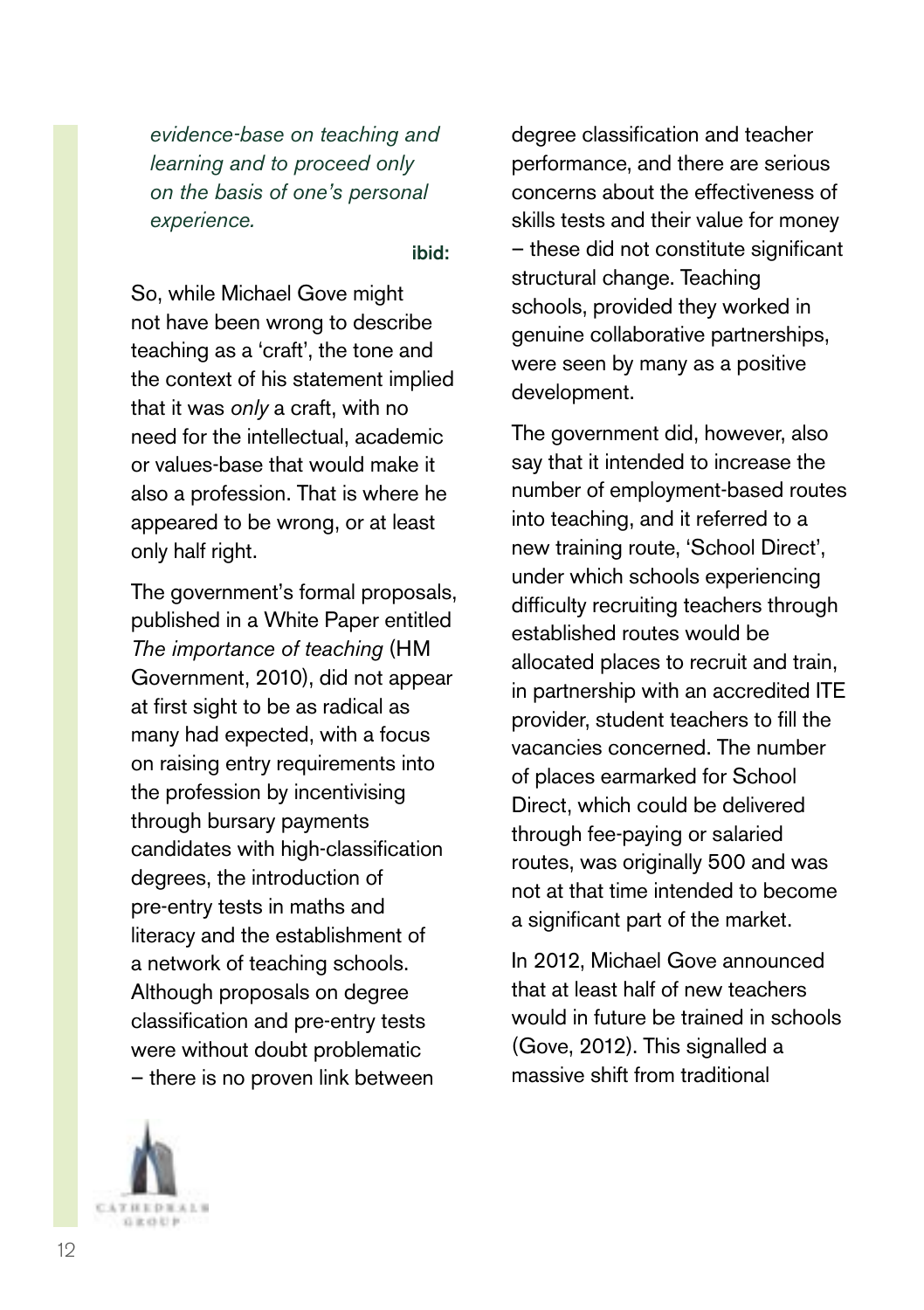school–university partnerships to School Direct and school-centred initial teacher training (SCITT) over the next few years. It ignored the fact that most initial teacher education already took place in schools and had done since reforms made in the 1990s, and that many programmes delivered by existing school–university partnerships were at least as 'school-led' as any delivered through School Direct or by the increasing number of SCITT providers.

#### **Expansion of school-led ITE**

Table 1.1 shows the recruitment of new student teachers across the various routes in 2015/16.

The share of total provision delivered by traditional school–university partnerships prior to 2012/13 was in excess of 90%. However, when interpreting the figures in Table 1.1, the overlap between the different routes should be considered. For example, schools have a significant role in all university programmes, while universities are involved with many SCITT and School Direct routes, as well as with all Teach First provision.

The government's stated intention was that at least 50% of new teachers should be trained through the school-led routes of SCITT or School Direct. Once the 5,440

#### Table 1.1: Recruitment of student teachers, 2015/16

| <b>Type of institution</b>              | <b>Number</b> | $\%$ |
|-----------------------------------------|---------------|------|
| Higher education institution (HEI)      | 19,001        | 57%  |
| School Direct (fee-paying and salaried) | $10,252^2$    | 31%  |
| <b>SCITT</b>                            | 2,372         | 7%   |
| <b>Teach First</b>                      | 1,584         | 5%   |
| Total                                   | $33,209^3$    | 100% |

*Source: DfE, November 2015 Census*



2. 7,086 fee-paying students and 3,166 salaried

3. Excludes 379 forecast late or deferred entrants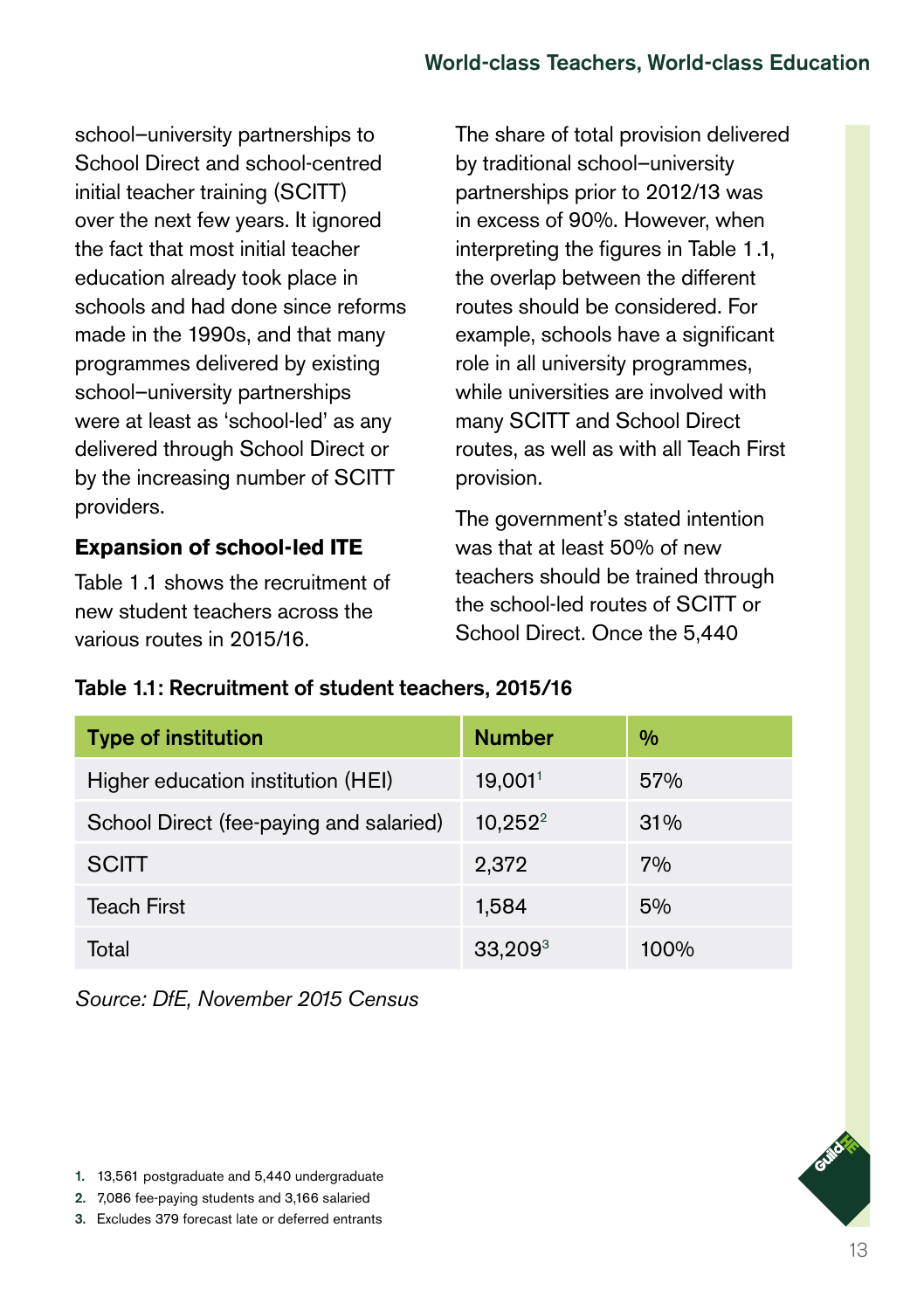undergraduate recruits included in the HEI total shown in Table 1.1 have been excluded, the government has, as far as postgraduate training is concerned, already met that target. At the time the target was being met, data showed that, during what was a period of teacher shortage, university routes recruited more effectively. For example, in 2015/16, recruitment against target across the main routes<sup>4</sup> was:

- O University 88% (77% secondary, 104% primary)
- O SCITT 65% (57% secondary, 77% primary)
- **O** School Direct fee-paying 54% (45% secondary, 71% secondary)
- **O** School Direct salaried 70% (56% secondary, 89% primary).

The Universities' Council for the Education of Teachers (UCET) and the university sector had been calling for greater school involvement in teacher education for many years. It should also be acknowledged that School Direct has some positive aspects. It has in places led to the development of new forms of teacher education and a strengthening of partnerships. It has also been successful in getting



some schools more engaged in teacher education. However, the loss of places allocated directly to school–university partnerships because of the rapid and largely uncoordinated expansion of School Direct and the accreditation of new SCITT providers threatened to destabilise existing good-quality ITE provision, reduce choice for schools and threaten the supply of new teachers. The government claimed that the rapid expansion of School Direct was simply in response to demand from schools and prospective trainees. The intensive marketing of the programme, and the subsequent failure to fill many of the places allocated, undermined this claim.

HEIs, as well as the longer established SCITT providers, have many years' experience in supplying large numbers of well-trained newly qualified teachers (NQTs) to all kinds of school, including those in areas of disadvantage. To do this, they have to be able to plan the resource and staffing levels that they will need. The massive expansion of School Direct meant that providers often did not know how many teachers they were expected to train in particular subjects from

<sup>4.</sup> Written answer to a parliamentary question from Lord Nash dated 7 December 2015 in response to questions from Baroness Donaghy (QWAHL3804, Hansard)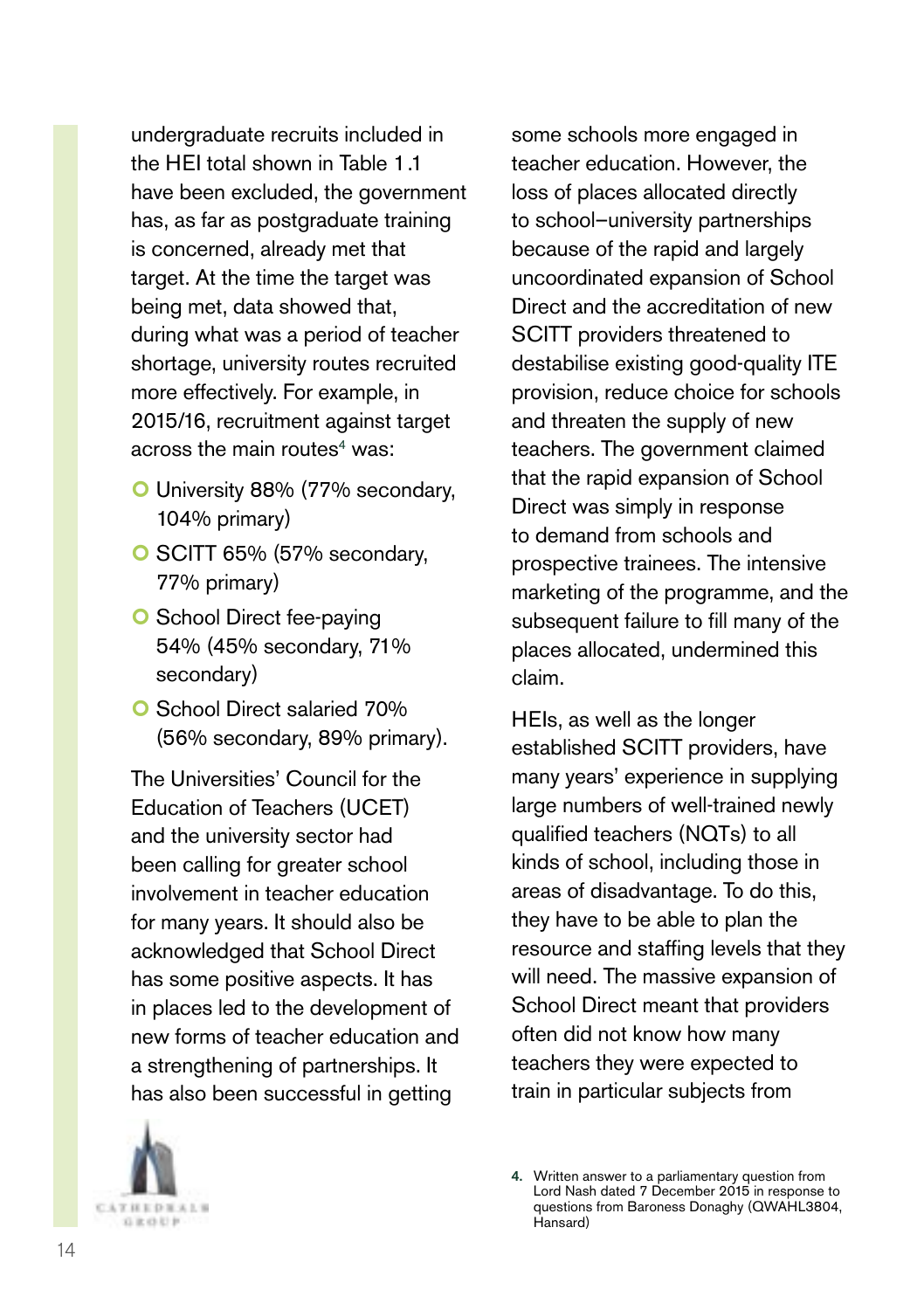year to year. Many providers had no core places in key subjects. This made it difficult for them to maintain the staffing and resource base needed and, if necessary, have the scope to expand in response to future demographic pressures. Programmes judged by Ofsted to be of high quality and that were popular with both schools and student teachers were faced with closure. This also meant, ironically, that schools holding School Direct places were faced with an everdecreasing choice of providers that they could work with to deliver their School Direct programmes. Many schools not in a position to participate in School Direct or form SCITT provision were left out in the cold as far as the recruitment opportunities presented by involvement in ITE were concerned.

In June 2015, the government announced that from 2016/17, rather than allocating places, accredited ITE providers would be able to recruit as many teachers in each phase and subject as they liked, until national targets had been reached. The government did, however, set a maximum number for universities, without placing any limit (other than that implied by the national

targets) on providers of SCITT and School Direct, suggesting that its commitment to choice and a free market was at best half-hearted. It also held powers in reserve to guard against opportunistic recruitment patterns and regional imbalance. The impact of this was predictable. Responses to a UCET survey of its member institutions (Scott, 2016) found that:

- **O** 100% of institutions reported that the new system had adversely affected their ability to plan
- **O** 78% reported a negative impact on recruitment
- **Q** 45% reported a fall in recruitment from under-represented groups
- O 79% reported a negative impact on the viability of their ITT provision
- O 82% reported a negative impact on the experience of applicants.

In the rush to recruit, providers were forced to fill spaces as quickly as they could before recruitment caps were applied, meaning that the scope to make considered judgements about the respective merits of different candidates was reduced. Providers found it even more difficult than before to plan their provision and meet the demand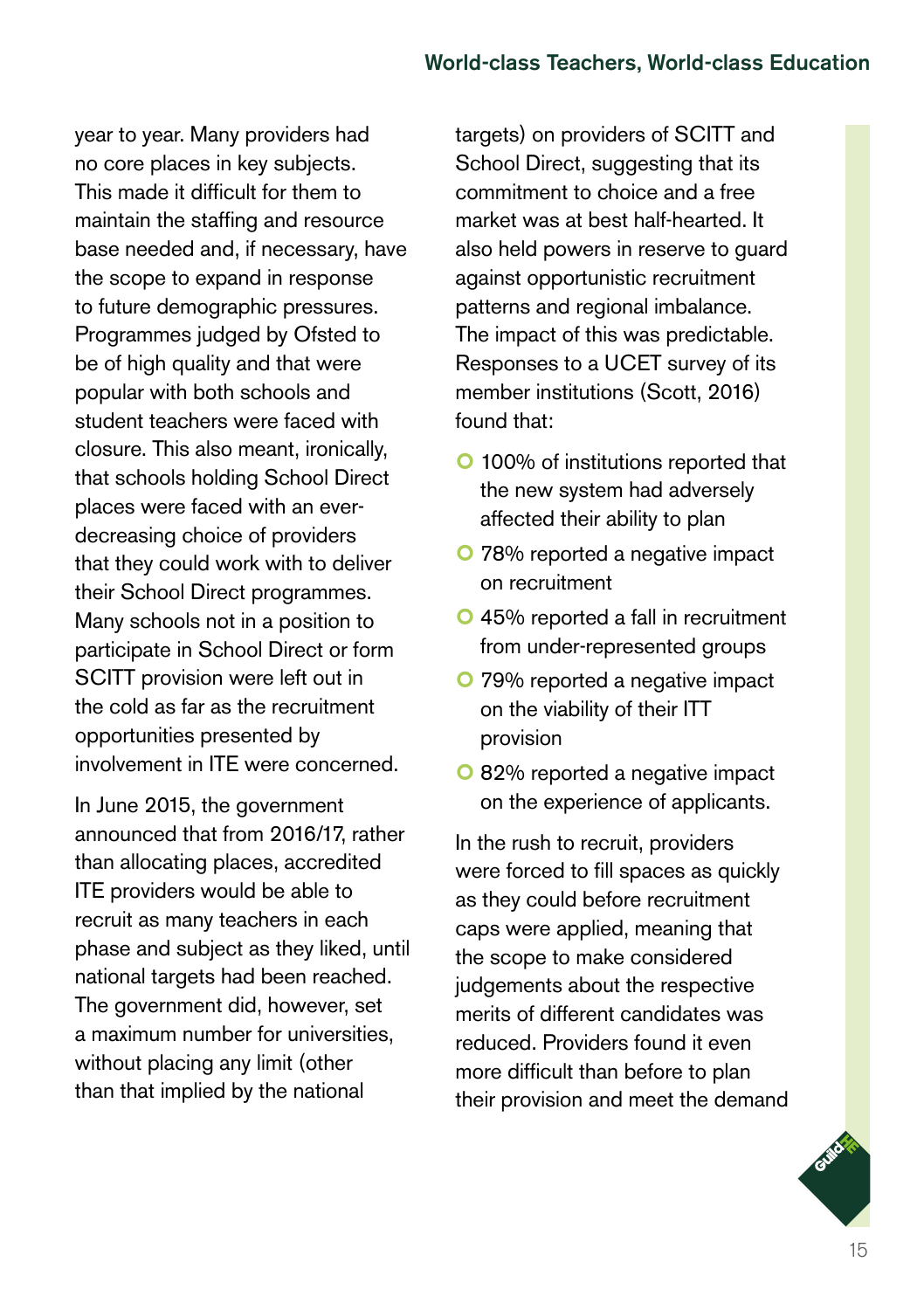for teachers from partnership schools. Applicants across the country arrived for interviews, only to be sent away with the news that recruitment caps had been applied at midnight. Neither HEIs, SCITT providers nor schools holding School Direct places appeared to like the new methodology, and the government was forced quite quickly into a partial U-turn under which it quaranteed minimum levels of permitted recruitment for some subjects and phases. However, by then the damage had been done.

A further White Paper with implications for teacher education was published by the government on 17 March 2016. *Educational Excellence Everywhere* proposed:

- **O** the establishment of university centres of excellence for teacher training
- **O** identification of core content for initial teacher training
- O accreditation of yet more SCITT providers
- O a review of the award of QTS, including the possibility of formally accrediting teachers as being fully qualified after a period of employment in the classroom.

The status of some of the White Paper proposals is, however, unclear following the appointment of a new Secretary of State for Education, Justine Greening, who took over from Michael Gove's successor Nicky Morgan in June 2016.

For 2017/18, in the light of experiences for 2016/17, the government announced further changes that would include a return to allocations for most providers,<sup>5</sup> and multi-year allocations for at least some training providers. When the allocations for 2016/17 were announced in September 2016, the drift from traditional school– university partnerships towards school-led training appeared to have come to at least a temporary halt, with the balance between the two sectors remaining broadly unchanged, although within the school-led envelope there was a shift away from School Direct into SCITT, reflecting the large numbers of additional (and potentially unsustainable) new providers that had been accredited. A number of providers, some 25 HEIs and 29 SCITT providers, also received allocations for three years, reflecting an acknowledgement that the sector needed to be able to plan in order



<sup>5.</sup> Although a softer version of recruitment controls was maintained for School Direct provision in some secondary subjects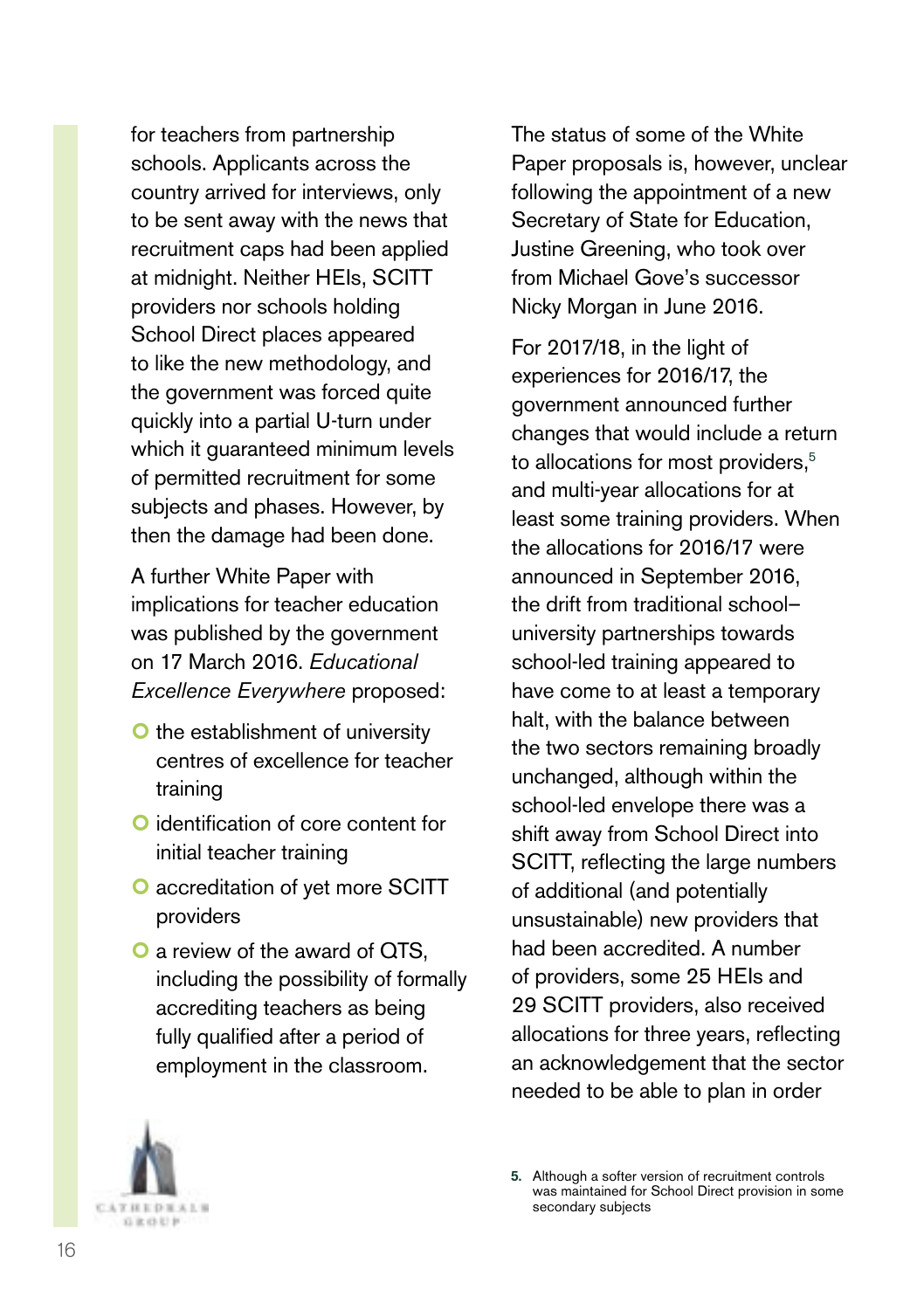to meet the demand from schools for newly trained teachers, as had been argued by UCET, Universities UK, GuildHE and others. Proposals for university centres of excellence appeared to have been placed on hold, while a consultation on the reform of QTS was to take place in early 2017, with any changes impacting at the very earliest on trainees recruited in September 2018.

The apparently $6 \text{ more colleague}$ approach to ITT allocations for 2017/18 adopted by the new Secretary of State might simply be a reflection of existing issues being looked at with a fresh pair of eyes, or might result from a genuine concern about the impact of reforms on the teacher supply base, the continuing difficulties in filling training places and schools being able to recruit the teachers that they need – or a combination of all three.

Recruitment to ITE remains challenging. In 2015/16, only 82% of available training places were filled, with even worse results in some secondary subjects. Although primary places were filled, there is a perception among headteachers and the teacher education sector that the DfE's teacher supply model, on which allocations are based, underestimates actual need. While recruitment continues to be an issue, the number of pupils in both primary and secondary schools is expected to increase over the next five years because of the rising birth rate and net inward migration: meanwhile, in a recent National Union of Teachers (NUT) poll, 53% of teachers were said to be thinking of leaving the profession. The shortage of teachers was highlighted in reports from the National Foundation for Educational Research (Worth, Durbin & Bamford, 2015), National Audit Office (NAO, 2016) and Public Accounts Committee (PAC, 2016), with the NAO and PAC reports critical of the way in which recruitment to ITE programmes has been managed by government.

#### **Meeting the needs of schools and the profession into the future: a new approach**

As mentioned earlier, despite the rhetoric and the headlong push towards school-led teacher education, the government has yet to define what it actually means by 'school-led', other than perhaps what is represented through a rather crude 'purchaser–provider' relationship between schools and

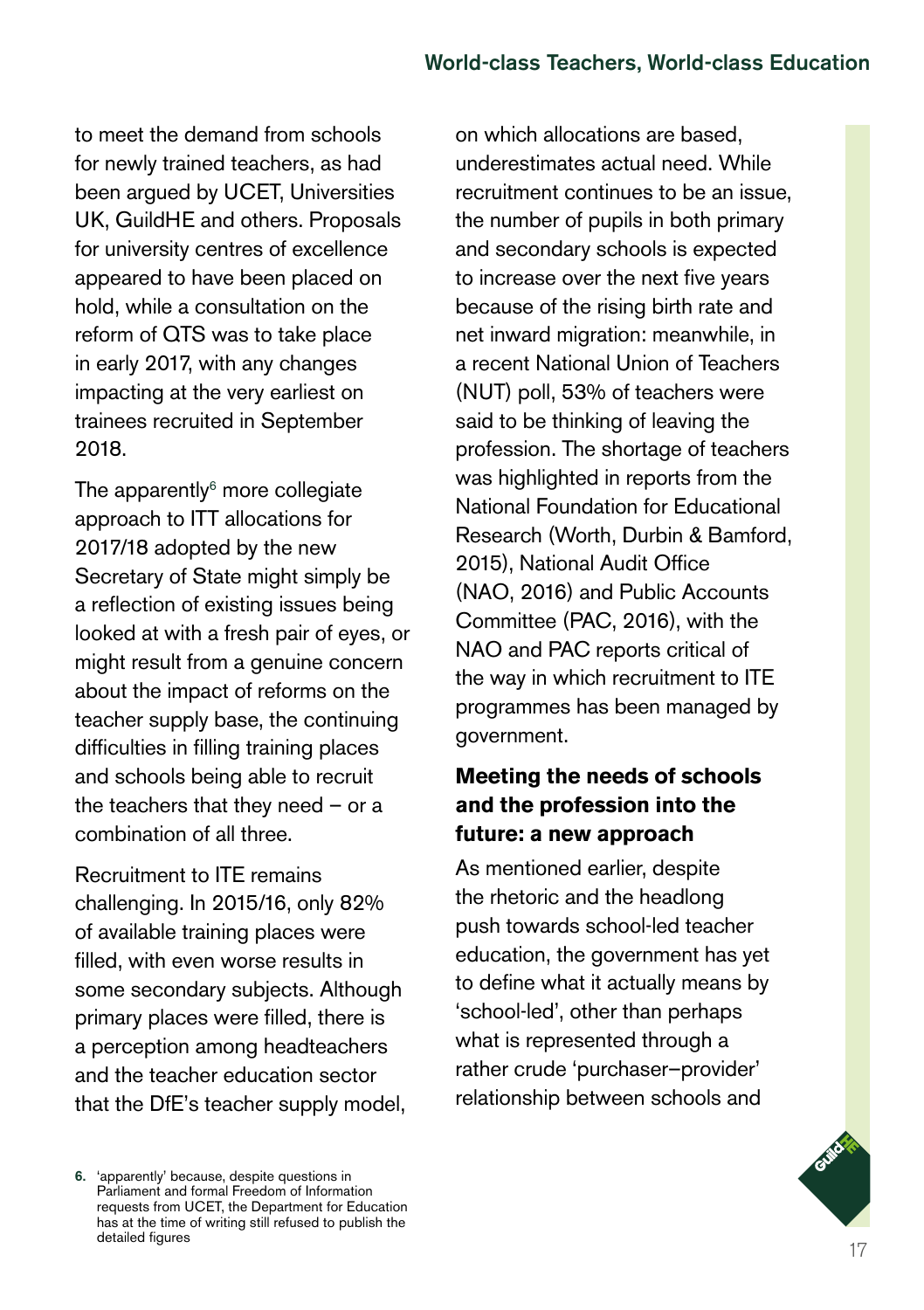ITE providers. Such relationships are inevitably inflexible and unsustainable, and ineffective in their ability to respond to constantly changing needs. A group including representatives of UCET and the National Association of School-Based Teacher Trainers (NASBTT) has developed a model of 'schoolsled' teacher education that meets the needs of not only the school directly involved in the training process, but schools collectively as well. Schools growing their own teachers does have its advantages, but it can lead to parochialism, institutional conservatism, the inability of newly trained teachers to work in other settings, and the undermining of teaching as a unified profession with shared values and knowledge. In order to secure genuinely schools-led teacher education, the UCET–NASBTT group developed a model based on a cohesive groups of schools, universities and others working together to meet the needs of the schools within those partnerships, drawing on research evidence and through adherence to national standards and requirements. These would be cohesive organisations with a shared vision and purpose,

with no formal demarcation of roles and with access to shared resources. They would be answerable to a single governing authority made up of at least 50% of school colleagues. In that way, teacher education programmes would by definition be 'schools-led'. Government, or preferably in time an independent professional body such as the Chartered College of Teaching, would continue to have a role in setting standards, producing broad frameworks of content and accrediting programmes. Within those frameworks, it would be for partnerships to determine how teachers were trained, what the balance between theory and practice (which in any case overlap) should be, and how much time student teachers spend in school, university or elsewhere. Schoolsled cannot be government-led, and government should act consistently with its own rhetoric and take a step back. Such partnerships would be stable and large enough to meet the immediate and long-term supply needs of schools within partnerships, as well as contributing towards national supply needs.

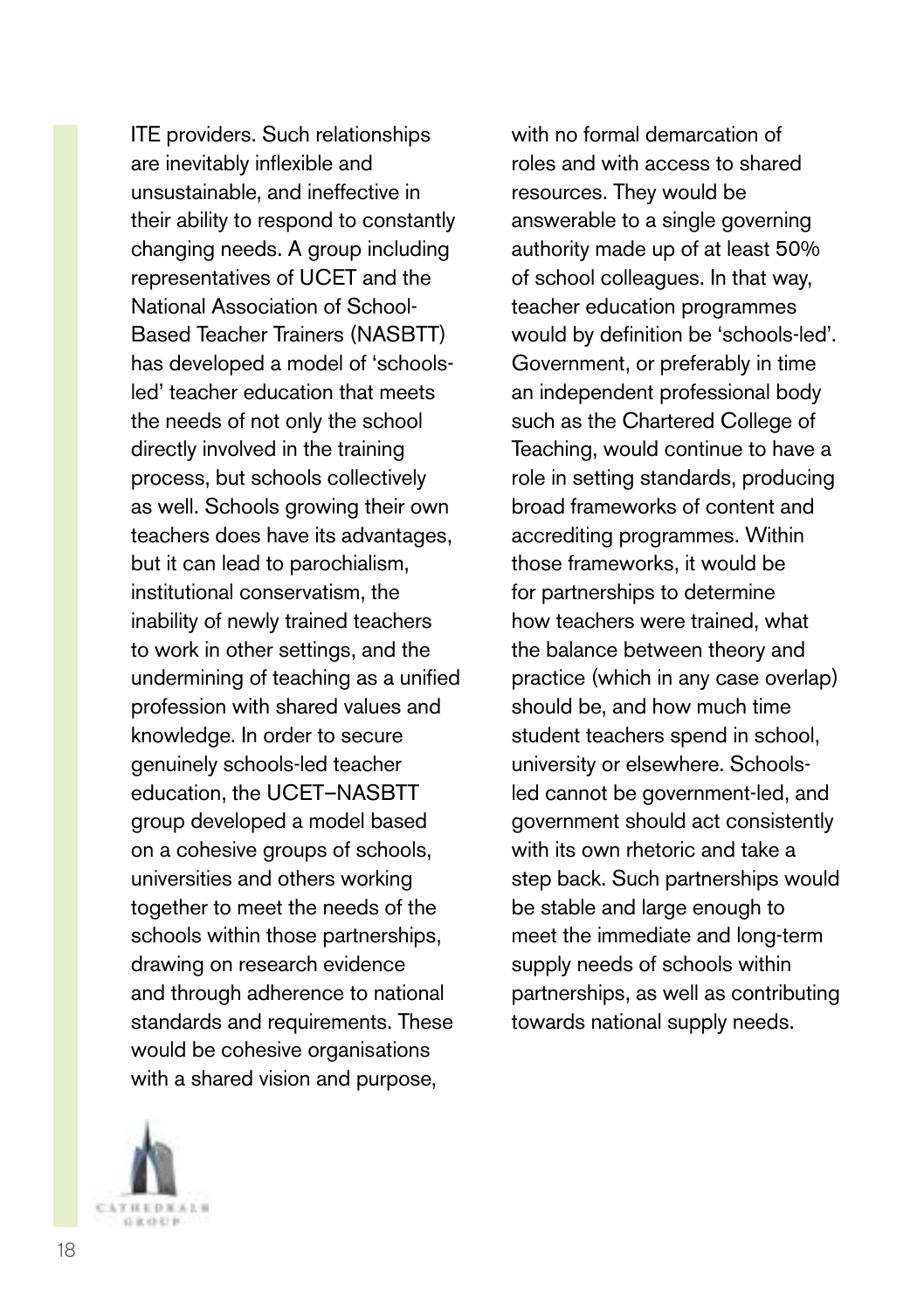Such schools-led partnerships would almost certainly be better than Whitehall mandarins predicting the number of new teachers that need to be trained to meet the needs of schools over, say, a three- to fiveyear period. Reference was made earlier to doubts about the accuracy of the DfE teacher supply model in predicting national needs; the primary target is open to question, and the target for secondary English was proved to be understating needs just a couple of years ago. If predictions are open to question at national level, the doubts are even stronger at regional or subregional level where no account whatsoever is taken of supply needs when places are allocated, despite recommendations in the NAO and PAC reports that they should be.

When allocating places for 2017/18, the National College for Teaching and Leadership (NCTL) announced that it was removing the cap on recruitment to a number of secondary subjects: maths, physics, business studies, computing, modern foreign languages and religious education. ITE providers could therefore recruit as many trainees as they were able for these programmes. There might however

be a case for removing recruitment caps across the board, including those for phases and subjects where recruitment targets are easily met. NCTL and the DfF claim that removing all caps would have public expenditure implications because of bursary entitlements and access to student loans, a point also made by Schools Minister Nick Gibb when he appeared before the Education Select Committee on 8 December 2015.<sup>7</sup> Others also pointed to the dangers of over-supply. However, there are already sufficient constraints within the system to prevent massive over-recruitment. ITE providers already struggle to find places for their student teachers. Additional placement opportunities are not suddenly going to magically appear if caps are removed. Ofsted, when inspecting ITE, looks carefully at selection procedures and the proportion of student teachers who go on to get jobs. Any provider recruiting students for whom there is no likely prospect of employment would be liable to have a poor Ofsted outcome and risk having its accreditation to deliver ITE removed. As to public expenditure, the bursaries paid to students in popular phases and subjects are already



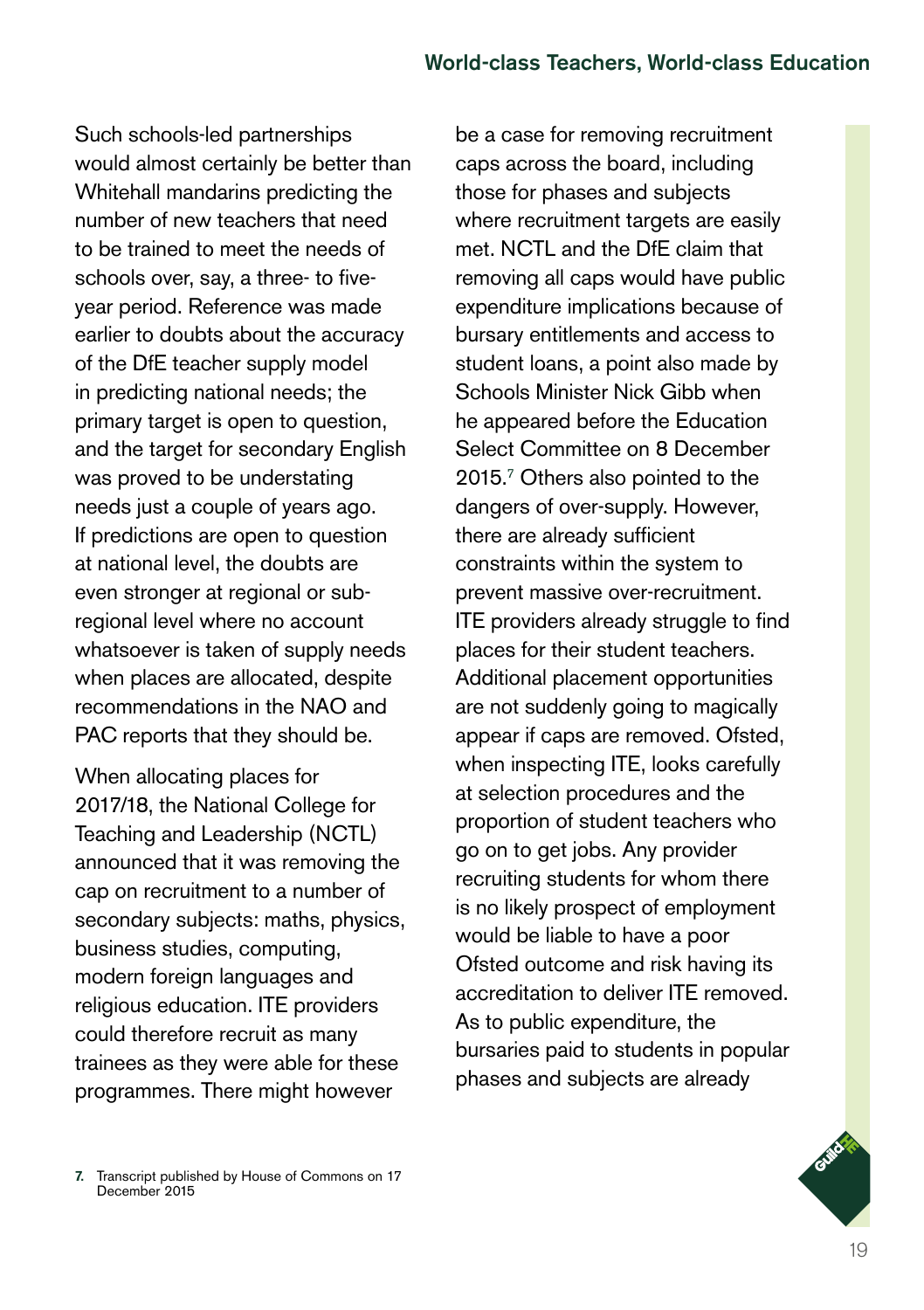modest, and in any case could be rationed as they are for further education (FE) teacher training. While student teachers have access to loans, the impact of removing the ITE cap on loan costs is dwarfed by the decision made a few years ago to remove the cap on recruitment to undergraduate courses generally (with the exception of undergraduate ITE, of course).

One aspect of the government's ITE reforms that has not been mentioned so far relates to the content of training. In his 2015 government-commissioned report into teacher training (DfE, 2015), Sir Andrew Carter said that there were examples of excellent practice across all forms of ITE and stressed the importance of partnerships in the successful delivery of teacher education. His review did, however, identify areas of inconsistency in some important areas, including behaviour management, assessment and special educational needs (SEN). In response to Sir Andrew's report, the government commissioned Stephen Munday to produce recommendations on a core framework to be covered in all ITE programmes (Munday, 2016), and Tom Bennett to produce



recommendations on behaviour (Bennett, 2016). Separate reports were also commissioned in respect of mentor standards (DfE, 2016a) and a standard for professional development (DfE, 2016b, 2016c).

One of the risks associated with schools growing their own teachers, as mentioned earlier, is schools training teachers in their own image and in different ways. Although a measure of consistency is secured through the requirements to which all programmes must adhere, through the Teachers' Standards (DfE, 2013) that underpin all programmes and through inspection, Sir Andrew Carter was right to identify issues relating to consistency. The commissioning of the expert groups was therefore a worthwhile exercise. Student teachers have the right to expect a degree of equity in how they are trained and schools have the right to expect that any newly qualified teachers have covered certain ground during their training. UCET is in the process of developing a resource for training providers to use to measure the content of their programmes against the recommendations in the report.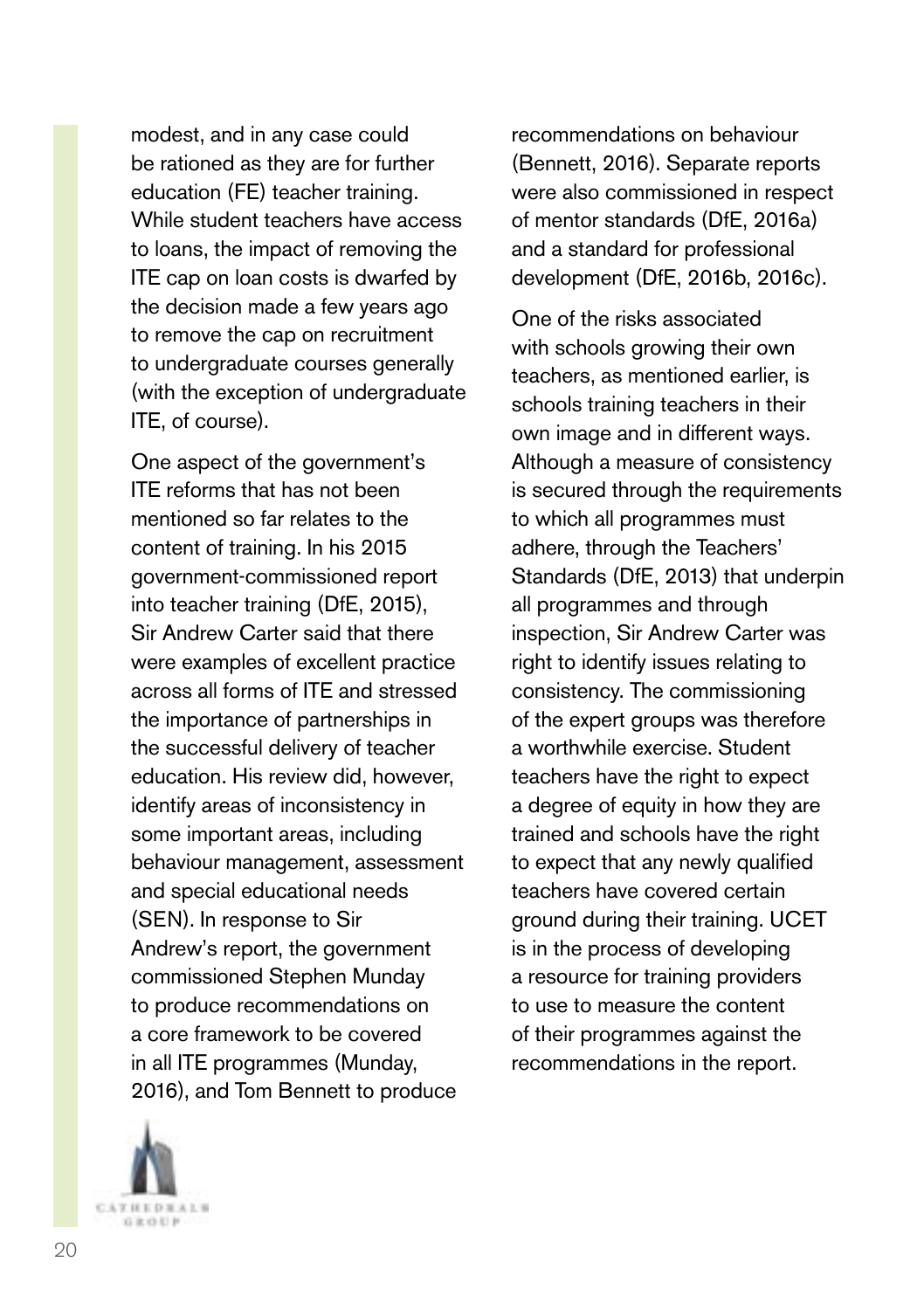We believe, however, that equity and entitlement for student teachers – and for the schools that employ them – would be further enhanced if all students were able to undertake a teacher education programme linked to an academic award such as a first degree or, in the case of postgraduate students, a postgraduate certificate in education (PGCE) or postgraduate diploma (PGDip). Such courses, rather than being a distraction from training, ensure that programmes have the extra layer of internal and external quality assurance and draw on a range of evidence beyond the immediate work setting (Nunn, 2017). They help students to develop critical-thinking skills and the ability to use, interpret and carry out research, something that both Sir Andrew Carter's report (DfE, 2015) and the new ITE content framework (Munday, 2016) recognise as being of key importance. They also help to ensure that both the craft and professional aspects of teaching, as identified by Gordon Kirk (2011), are addressed in ITE programmes.

The vast majority of PGCE programmes, some 90% according to the results of a 2015 UCET survey, carry with them 60 level 7

Master's credits, equivalent to onethird of a full Master's degree. The benefits to teachers of undertaking CPD at Master's degree level are well documented. Master's-level CPD, delivered in partnership between schools and HEIs, can have a significant impact on: teacher confidence; depth of subject and pedagogical knowledge; classroom management skills; and retention.<sup>8</sup> An increase in the number of teachers undertaking Master's-level CPD would, UCET believes, lead directly to an improvement in pupil and school performance, and to the recruitment of new teachers and their retention in the profession.

Increasing access to Master's-level CPD would fit well with the review of QTS set out in the White Paper *Educational Excellence Everywhere*  (HM Government, 2016). There is a real case for delaying formal and final recognition of someone as a fully accredited teacher until after a period of employment in the classroom. However good PGCEs are, only so much ground can be covered in sufficient depth in what is, in effect, a nine-month programme. New teachers should have an entitlement to, and an expectation to utilise, structured

<sup>8.</sup> A summary can be found in the longitudinal study of the impact of postgraduate professional development published by former HMI, Peter Seaborne, for the Teaching and Development Agency for Schools in England (TDA) in September 2009.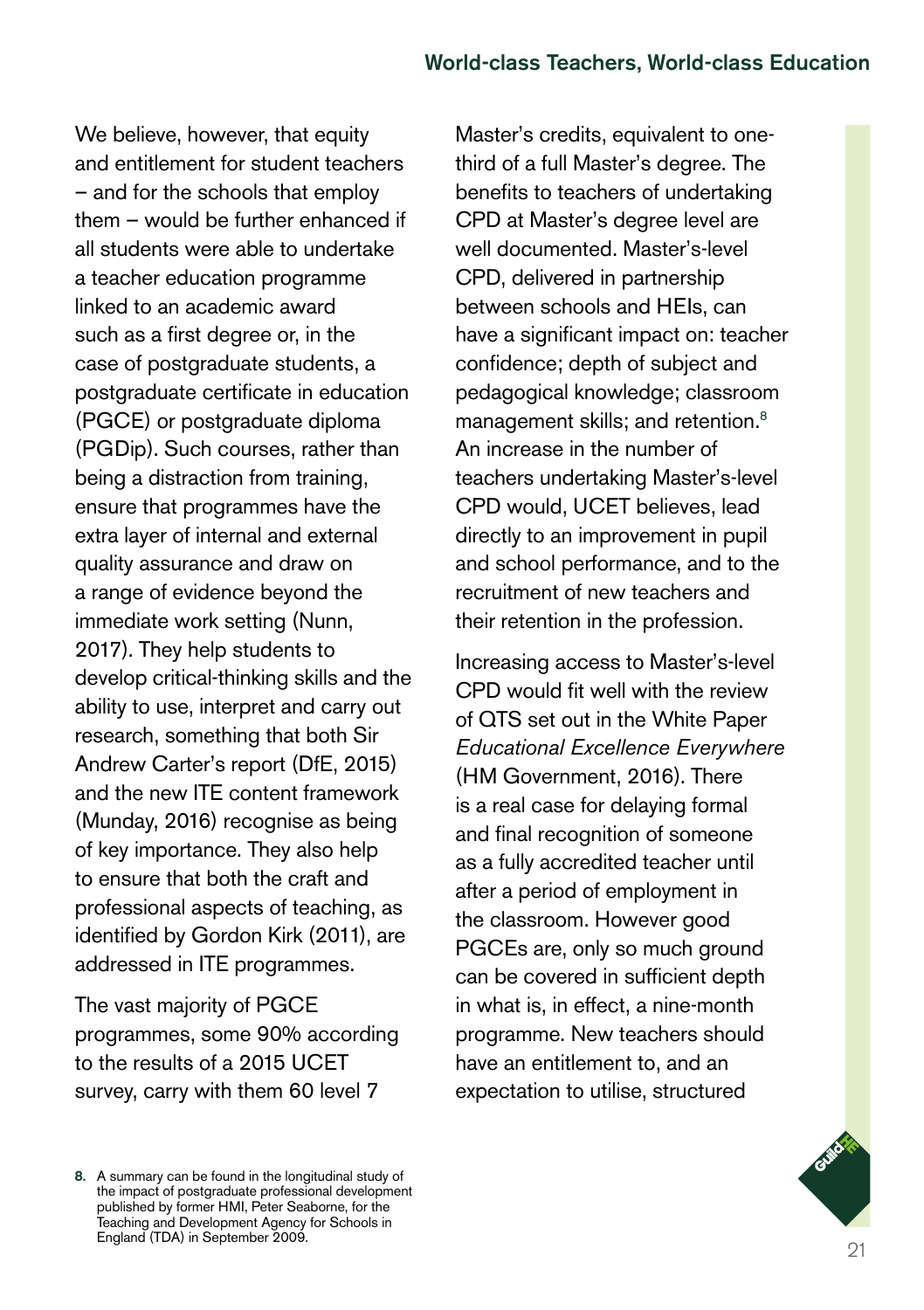early professional development – at Master's level or equivalent – that builds on and complements their initial training. This will make them even better teachers, help to retain them in the profession and attract ambitious new recruits. Without this, the review of QTS will at best be a wasted opportunity, and at worst could put people off becoming teachers because they will not know for sure when they will be deemed fully qualified, what training and development they will receive post-ITT and whether the recommendation for final accreditation will depend on the whim of their headteacher.

Now is the time for government and others to grasp the nettle and make the biggest step-change to the status, standing and effectiveness of teaching since it became an allgraduate profession in the 1970s and (as the Welsh government is moving towards) to commit to teaching becoming a fully Master's qualified profession. This would not mean all new teachers would require Master's degrees as a condition of entry. Instead, there would be an expectation that new teachers would achieve a relevant Master's degree or an equivalent qualification,

**CATHEDNALS** 石法の日井

possibly linked to the award of chartered status by the Chartered College of Teaching or other organisations, within a given period of time. That would, at a stroke, boost the status of the profession and in so doing help to attract talented and ambitious new recruits. This could be the new Secretary of State's legacy, and one of which she could be proud.

#### References

Bennett, T. (2016). *Developing behaviour management content for initial teacher training* (ITT). London: Department for Education.

DfE (2011). *Training our next generation of outstanding teachers: Implementation plan.* London: Department for Education.

DfE (2013). *Teachers' Standards: Guidance for school leaders, school staff and governing bodies.* London: Department for Education.

DfE (2015). *Carter review of initial teacher training.* London: Department for Education.

DfE (2016a). *National Standards for school-based initial teacher training (ITT) mentors.* London: Department for Education.

DfE (2016b). *Standard for teachers' professional development.* London: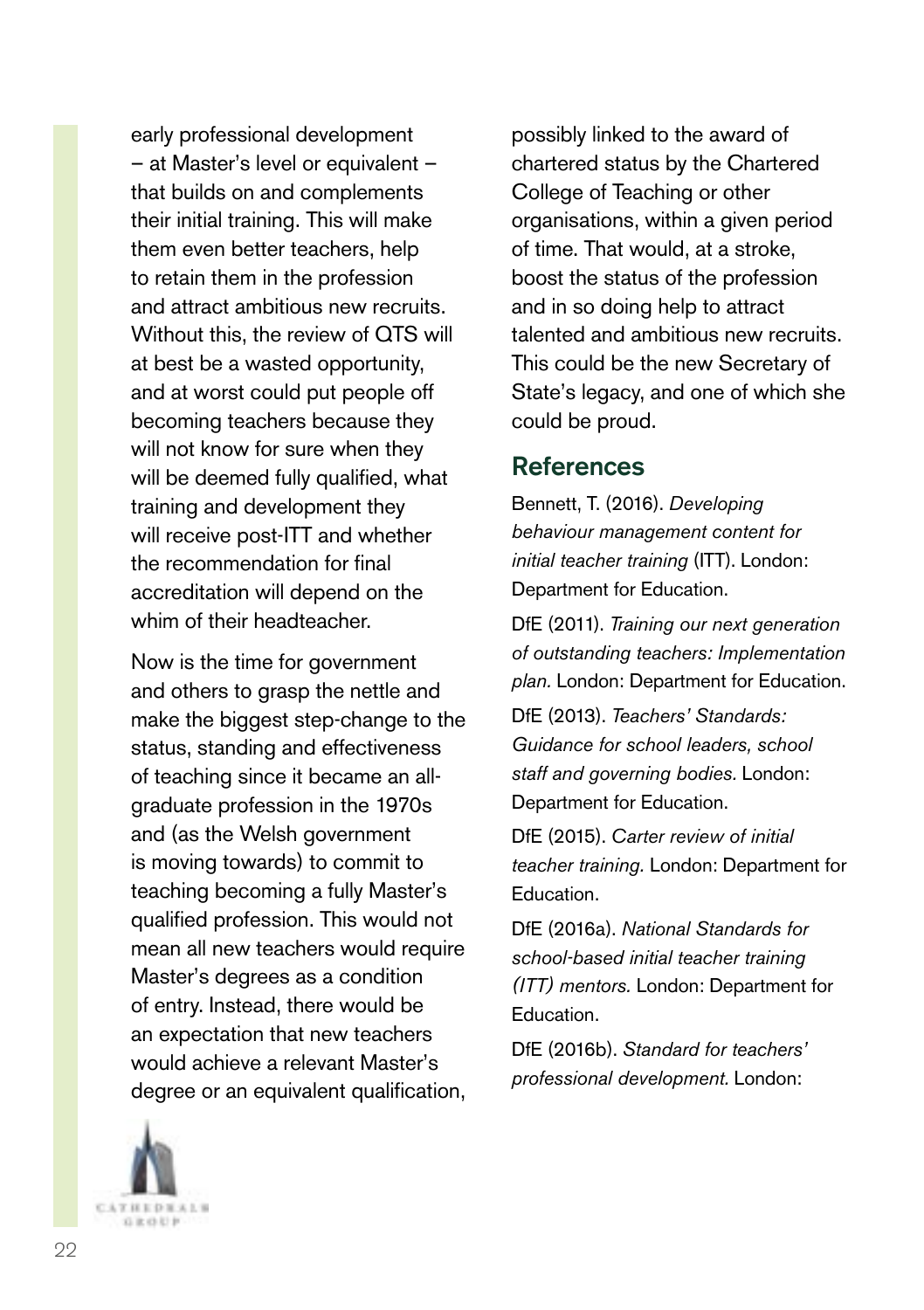Department for Education.

DfE (2016c). *Standard for teachers' professional development: Implementation guidance for school leaders, teachers, and organisations that offer professional development for teachers.* London: Department for Education.

Gove, M. (2010). Speech to the National College for Teaching and Leadership Annual Conference, Birmingham, 16 June.

Gove, M. (2012). Speech to the National College for Teaching and Leadership Annual Conference, Birmingham, 14  $\lim_{\theta}$ 

HM Government (2010). *The importance of teaching: The schools White Paper 2010.* Cm 7980. Norwich: The Stationery Office.

HM Government (2016). *Educational Excellence Everywhere.* Cm 9230. Norwich: The Stationery Office.

Kirk, G. (2011). *Partnership and the Knowledge Base of Teacher Education: A reinterpretation.* London: Universities' Council for the Education of Teachers.

Munday, S. (2016). *A framework of core content for initial teacher training (ITT).* London: Department for Education.

Nunn, J. (2017). *The benefits to individual teachers, to schools and to the teaching profession of Masters'-*

*level Initial Teacher Education.* London: Universities' Council for the Education of Teachers.

NAO (2016). *Training new teachers.* London: National Audit Office.

Scott, S. (2016). Future of PGCE in jeopardy as providers 'unable to plan' for numbers. *Schools Week*, 18 March [online]. At [http://schoolsweek.co.uk/](http://schoolsweek.co.uk/exclusive-future-of-pgce-in-jeopardy-as-providers-unable-to-plan-for-numbers/) [exclusive-future-of-pgce-in-jeopardy-as](http://schoolsweek.co.uk/exclusive-future-of-pgce-in-jeopardy-as-providers-unable-to-plan-for-numbers/)[providers-unable-to-plan-for-numbers/](http://schoolsweek.co.uk/exclusive-future-of-pgce-in-jeopardy-as-providers-unable-to-plan-for-numbers/)  [accessed Jan 2017].

Worth, J., Durbin, B. & Bamford, S. (2015). *Should I Stay or Should I Go? NFER Analysis of Teachers Joining and Leaving the Profession.* Slough: National Foundation for Educational Research.

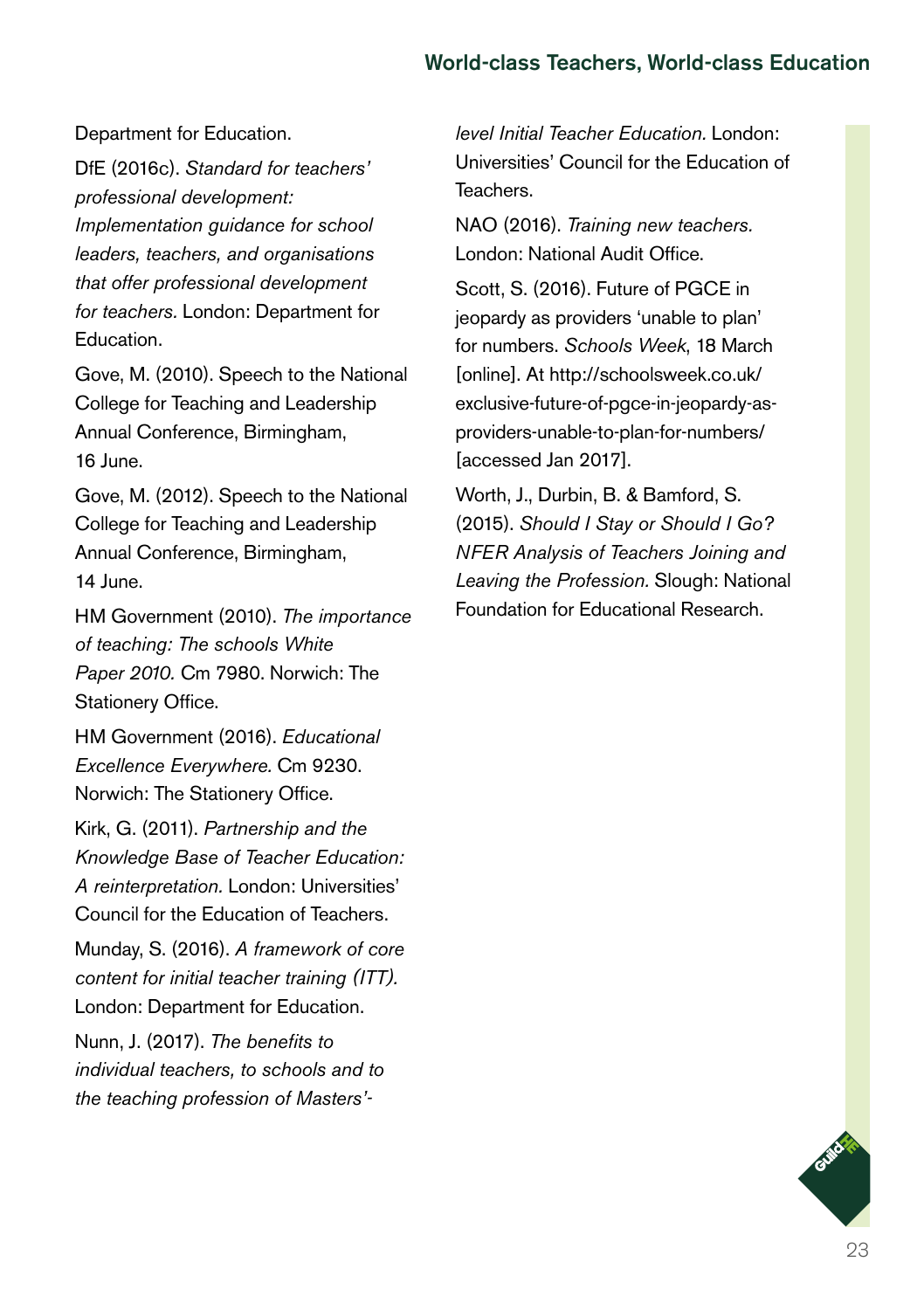# **Chapter 2: Promoting a Christian vision of education**

Reverend Nigel Genders, Chief Education Officer, The Church of England Education Office

# Educating with hope

The political upheavals of 2016 have seen many of our normal assumptions overturned. The European referendum result in the UK has led to post-Brexit commentators on all sides recognising some deep divisions in society, with people feeling they have not benefited from the political and economic system in which they were told to place their trust. Donald Trump winning the presidential election in the USA reveals similar discontent with a long-established political class and Italy voting overwhelmingly against constitutional reform adds to the complexity of the political situation across Europe.

In addition, we face issues ranging from the long-term uncertainty of the wider global economic picture to the



diminishing mental health of children and young people which some are describing as being of epidemic proportions and a cause for deep concern. We have also seen the rise of religiously motivated violence and extremism, presenting a challenge to society in a way not experienced for hundreds of years.

In such a complex and seemingly unpredictable world, those offering education to this and future generations need to do so in a way that is founded in hope.

Amid economic, social and political challenges, we need a clear vision for what we think education is for.

### What is education for?

The Church of England Education Office has produced a vision for education that is encapsulated in the phrase, Deeply Christian, serving the common good*,* 1 It provides a fresh articulation of our vision to renew our confidence in what we are seeking to do in education.

Our firm conviction is that this vision is not an added extra to bolt on to our schools once we've managed to get our attainment figures right or met the requirements of Ofsted, but it's at the heart of what we

<sup>1.</sup> [https://www.churchofengland.org/media/2532839/](https://www.churchofengland.org/media/2532839/ce-education-vision-web-final.pdf) [ce-education-vision-web-final.pdf](https://www.churchofengland.org/media/2532839/ce-education-vision-web-final.pdf)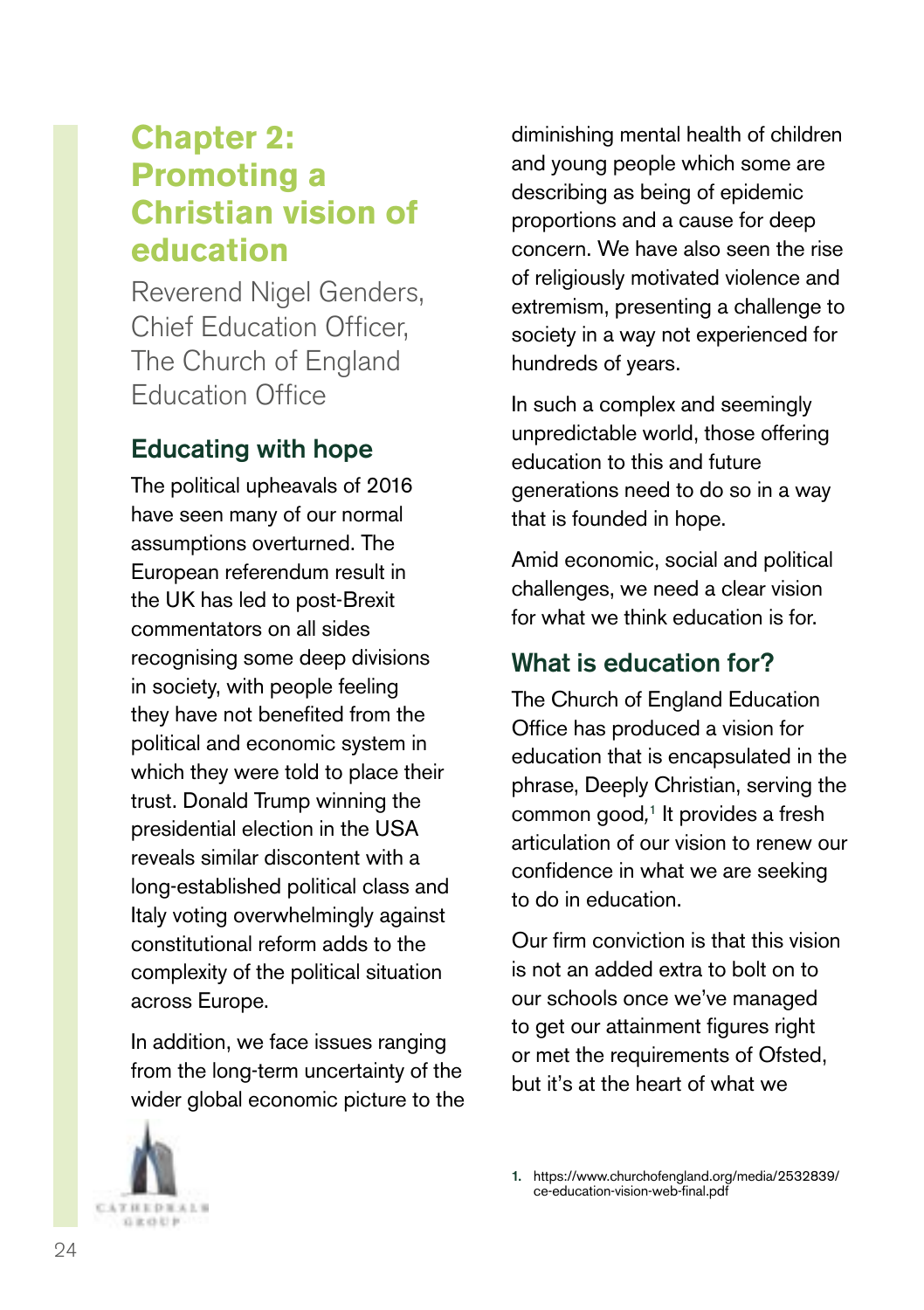think education should be about. We are committed to excellence in education and the highest standards for every child – but it is the vision and ethos that enhance those outcomes.

At a time when schools are looking for a vision of education to enthuse and inspire them, we have something to offer the whole nation, just as Joshua Watson and his fellow founders of the National Society did in 1811. Our deeply Christian vision of education is one that is generous and that seeks to allow the riches of Christian life to overflow to those of other faiths or no faith, who share this vision of what education is for. So we are offering much more than an apologetic for church schools; it is a Christian vision for education. Obviously, it will be worked out explicitly within the Christian character of our church schools, but our vision is also about shaping wider educational policy and embracing community schools that are drawn to us because they recognise, in this vision we are articulating, something deeper and richer than the often functionalist or utilitarian view that has become the dominant narrative in education.

High-quality education should be available to all and the churches continue to work to ensure that excellent provision is available everywhere for everyone. Our vision is for an education that refuses to make artificial choices between academic rigour and the development of the spiritual and emotional well-being of pupils, because we are unequivocal in our message that there is no such distinction. A good education promotes life in all its fullness and that means educating for: wisdom, knowledge and skills; hope and aspiration; community and living well together; dignity and respect.

#### More teachers needed

This broad and compelling vision for education can only be achieved as we develop teachers and leaders who share that vision and work wholeheartedly to put it into practice.

It was the same realisation that motivated the churches to establish teacher training colleges in the Victorian era as part of the development of the mission to transform education.

With the foundation of thousands of schools across the country in the first half of the  $19<sup>th</sup>$  century, there

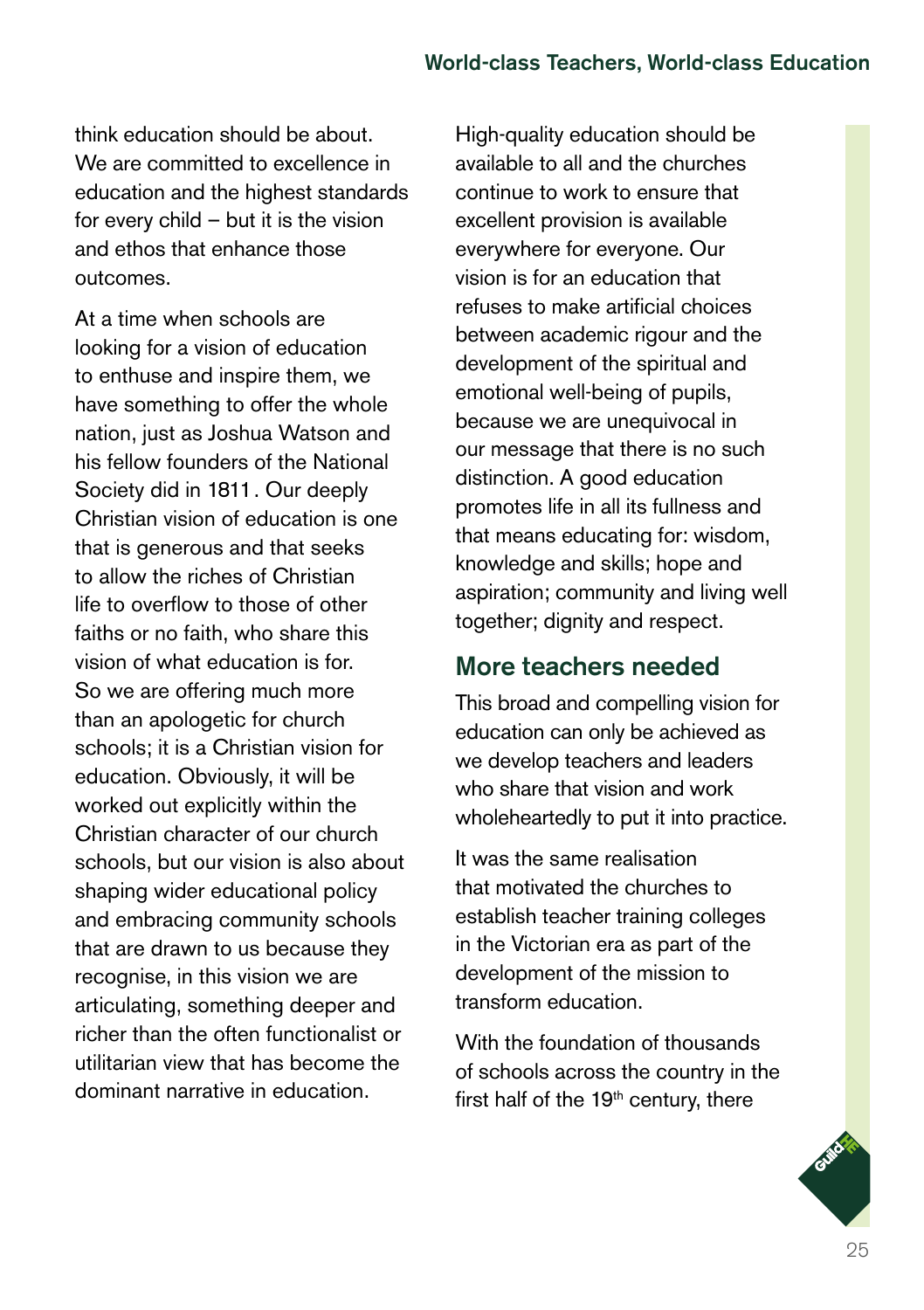was an immediate need to provide teachers. In the early years, the system was dependent on older pupils teaching younger children, but the establishment of proper teacher training colleges became a priority. The first of these were founded in London, as model schools within which teachers could be trained, and the concept of a fully formed teacher training college was formed, with four opening in London by 1840, and one recorded in Chester and Gloucester in the same year. Others soon followed and by 1846 there were 12 men's and seven women's colleges, which formed the basis for over 30 teacher training colleges by 1850.

Over time, and through the development of different systems for the training of elementary and secondary school teachers and the involvement of universities through the establishment of education departments, the system has evolved. The heirs of those original teacher training colleges founded by the churches are now the 14 universities with a church foundation that make up the Cathedrals Group. Even with the continued fast pace of change in the provision for training teachers, and the move towards



school-based provision, they are still involved in training a fifth of all the primary school teachers in the country.

Throughout those 200 years and more, the commitment of the churches to education has remained a vital part of our mission to the nation, and so the provision of training to develop teachers and leaders for the future is essential.

#### Teacher education – a new movement for the future

Over many years, the church universities have provided a rich resource, training huge numbers of teachers for the whole country. In recent years, they have offered additional training and input on their regular teacher training programmes to bring a Christian perspective and equip students with greater understanding about working in church schools, but in this new political and educational landscape much more is needed.

Two hundred years on, the National Society has created the Church of England Foundation for Educational Leadership to try and bring the benefit of national scale and impact to our network, so that we can embark on a joined-up approach to the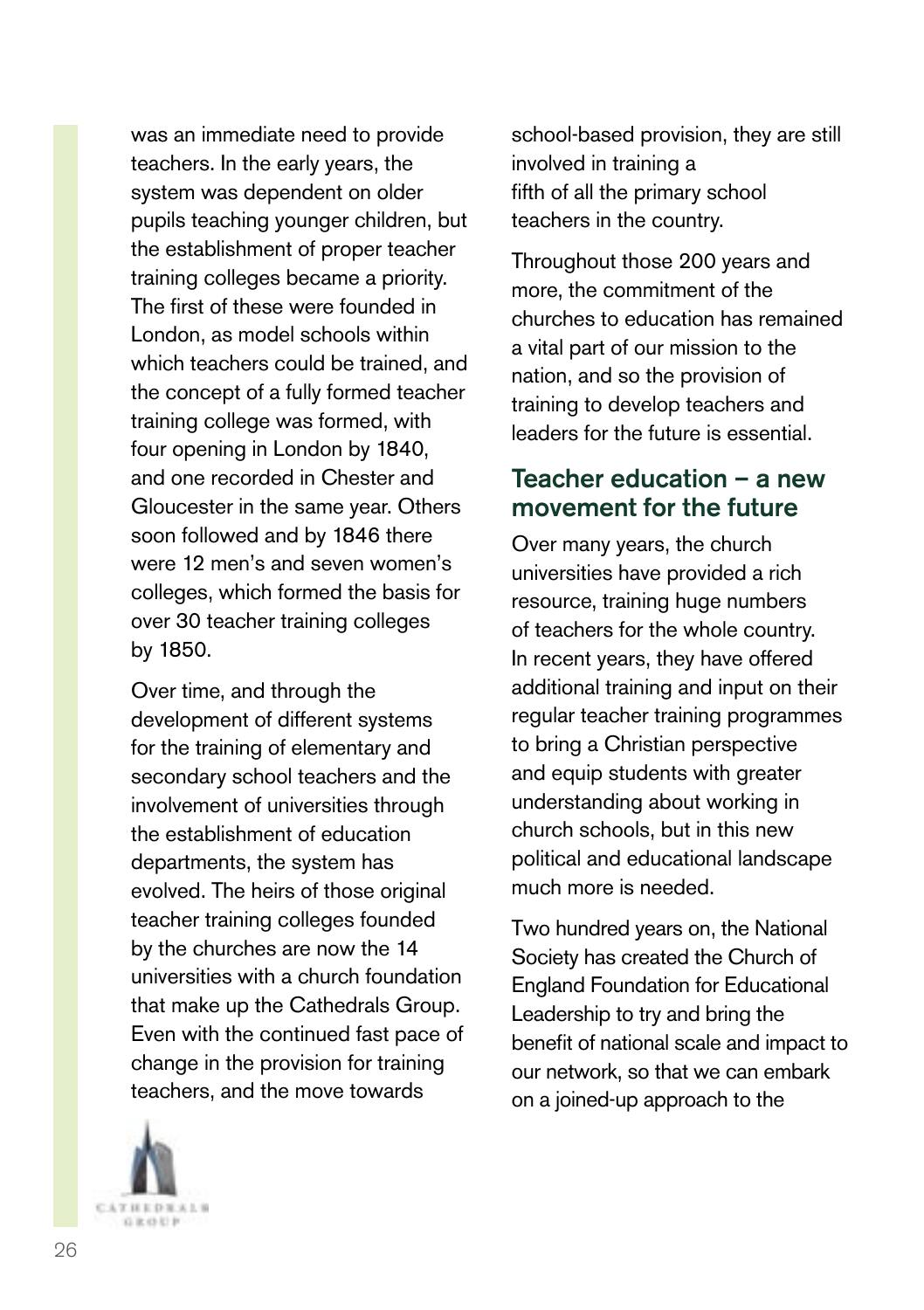development of teachers and leaders, working with the Cathedrals Group of universities, teaching schools, dioceses and others to develop teachers and leaders for the future so that they are equipped to promote this rounded vision for education and are prepared for their profound leadership role in our society.

The Church of England has a vast network across the country, with nearly 4,700 schools serving one million children. There are over 70 teaching schools working with our 11 universities with an Anglican foundation and other local providers to train our 135,000 teachers. It is a massive, national network – but together we need to harness the power and strength and turn our network into a movement for education.

#### A vital role for Cathedrals Group universities

To develop this movement requires the strength and depth of our universities in partnership with our teaching schools as we strive to work together more effectively so that teachers can be equipped with our vision for education, and diocesan and school leaders can grow in their leadership roles.

It will mean providing initial teacher education as well as ongoing career development that ensure we do not abandon people after they have qualified, but take them on a journey, equipping them as teachers, leaders and specialists for the future.

And it will require a depth of educational research capacity to continue to be nurtured within our Cathedrals Group so that we can offer evidence, research, data and intellectual inspiration to underpin the vision for which that we are striving.

Fundamental to this development is ensuring that such programmes and professional development have our vision for education at their core, rather than trying to supplement 'standard' training with a module on the end, and that will require some radically new approaches to programme design and development of courses in universities and schools. But with innovation comes opportunity to create and develop programmes for a massive network, fit for the world in which our teachers teach and lead so that current and future generations of school leaders can have confidence and the skills they need to deliver this broad and

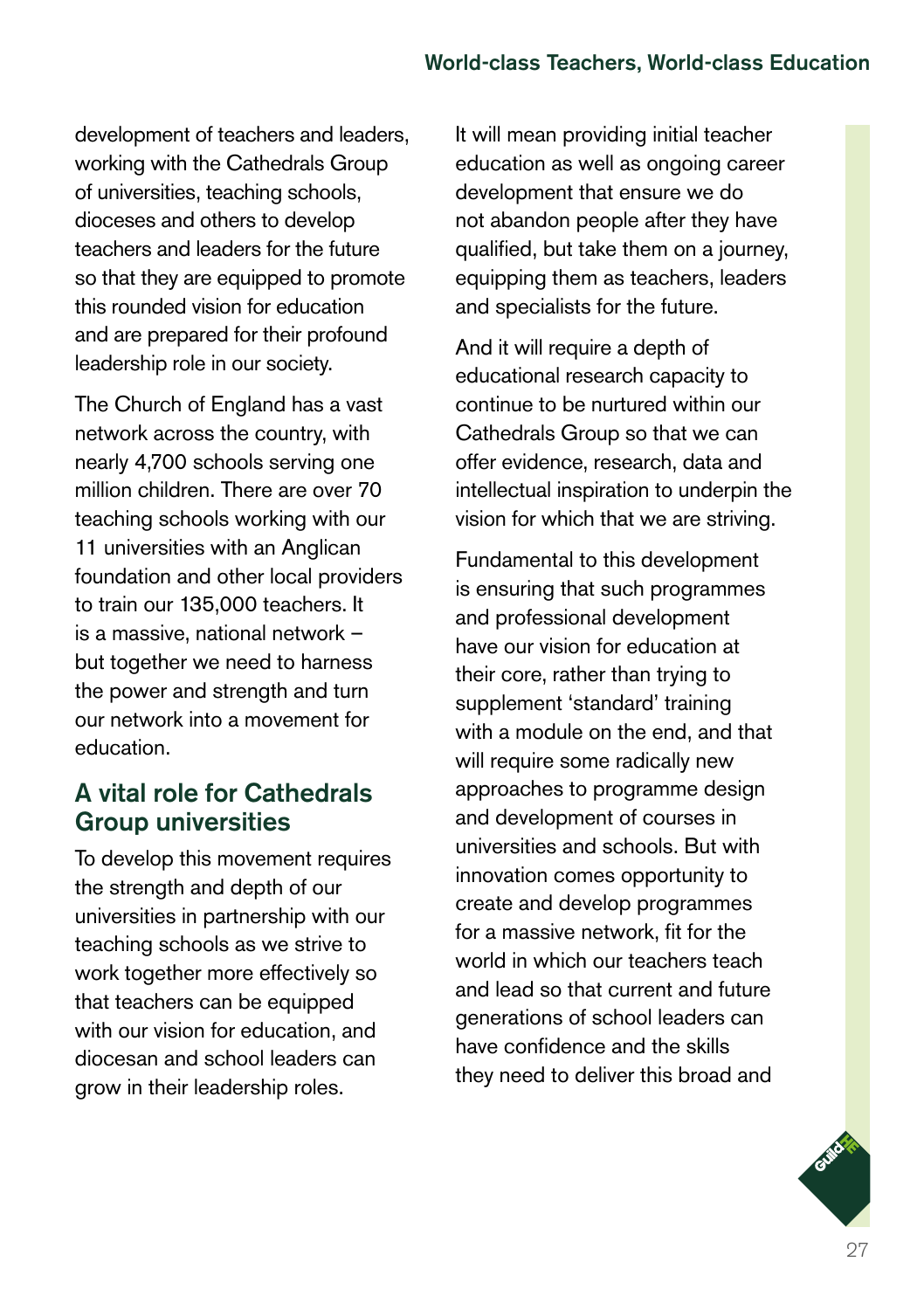rich vision for education that will transform individuals, schools and whole communities.

#### A vision for higher education

The development of teachers and leaders who are equipped to promote our vision is key to the continued success of church schools. The Cathedrals Group of universities will continue to grow and develop their distinctiveness as faith-based institutions by prioritising this work within the broad range of activity in which a university is involved. But the vision also impacts at a much deeper level for our universities.

Answering the question of what we think education is for is a vital aspect of understanding the role and purpose of a university as much as it is for a school. How are our universities promoting life in all its fullness for the students they serve?

The higher education 2016 White Paper, *Success as a Knowledge Economy: Teaching excellence, social mobility and student choice*, makes the government's view clear that universities' responsibility is to boost social mobility, improve individual life chances and opportunities and to enhance the



competitiveness and productivity of the UK economy.

Universities are explicitly seen as, 'generating the knowledge and skills that fuel our economy and provide the basis for our nation's intellectual and cultural success.' One premise behind the higher education Bill is the need for further reform to maintain and extend the worldclass standing that UK universities currently enjoy by fostering competition and opening entry to new providers. This defines the problem as insufficient competition between institutions and too many barriers to high-quality prospective new entrants to the sector to provide sufficient choice for students. But if we increase competition on an ever-narrowing range of metrics, then our students will not be served well or prepared to face the real complexities of the world they will inhabit.

Education for wisdom, hope, community and dignity goes to the very core of what we think university is for. With the Christian foundation at their heart, Cathedrals Group universities can set out a deeper and richer purpose for higher education: enabling students to grow in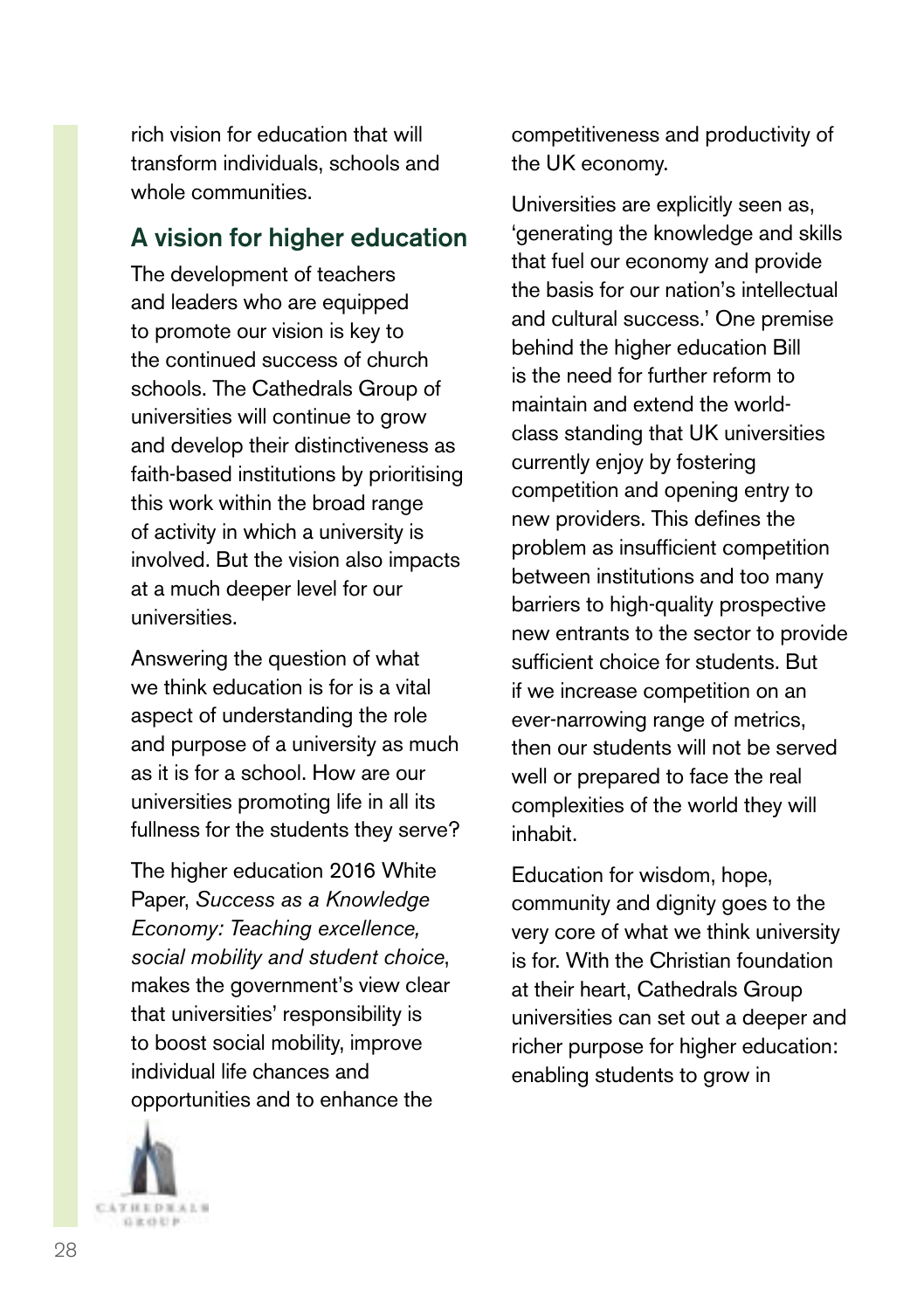character and well-being, equipped to play a vital role within society as those who not only work and earn, but serve and give.

It is as true for the students in our universities as it is vital for the teachers we must educate to train the students of tomorrow, and being clear about the foundation values, ethos and purpose of our universities will ensure that they are well-placed to fulfil that role for future generations.

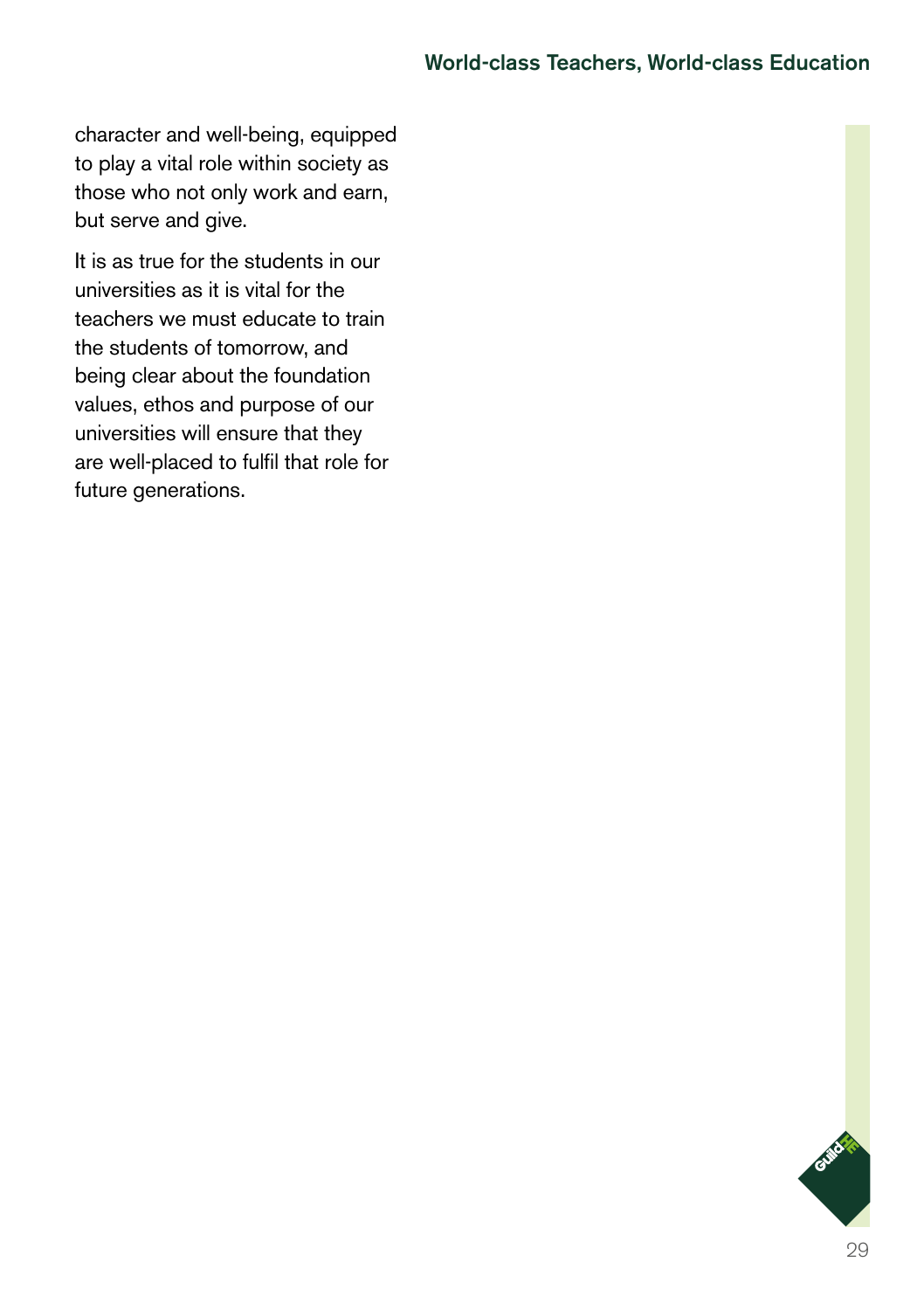# **Chapter 3: Big ideas about small schools**

Dr Ian Luke, Dean of Faculty of Education and Social Sciences, University of St Mark and St John, Plymouth Reverend Simon Cade, Director of Education, Diocese of Truro

# Introduction

Discourse surrounding small schools often has two complementary characteristics, namely anecdote over evidence, and an underlying prejudice or perception that small schools are a *problem*. As such, the intention of this chapter is to rehearse some of the positions on small schools, but we go further in identifying some of the work that needs to take place so that policy can be informed by a strong evidence-base. The foundation for the discussion is prioritising outcomes for children. As the 2016 Green Paper, *Schools that work for everyone* (DfE, 2016a:5), describes, 'we need to deliver a diverse school system that gives all children, whatever their background, the opportunity to fulfil their potential.'



Prioritising outcomes for children is surprisingly difficult in policy around small schools, a difficulty compounded by context, in that small schools can differ greatly in their location and significance from the community they serve. As Bagley & Hillyard (2014) imply, there is a need to have a *differentiated* view of each individual small school. Notably, even within a single DfE press release (DfE, 2016b), there is interchanging of terminology between 'small rural schools' to 'small and rural schools'; very different propositions. The paper concludes that there is a case for the development of a Commission for Small Schools to create a forum in which to discuss issues that will support high-quality outcomes for children. As Corbett & Tinkham (2014:691) suggest, the issue of small and rural schools is a 'classic *wicked* policy problem' and, as such, cannot simply be responded to by formulas and data-driven, technical– rational processes. They argue that issues around small schools can only be addressed, 'through flexible, dialogical policy spaces that allow people who have radically different worldviews to create dynamic, bridging conversations' (Corbett & Tinkham, 2014:691).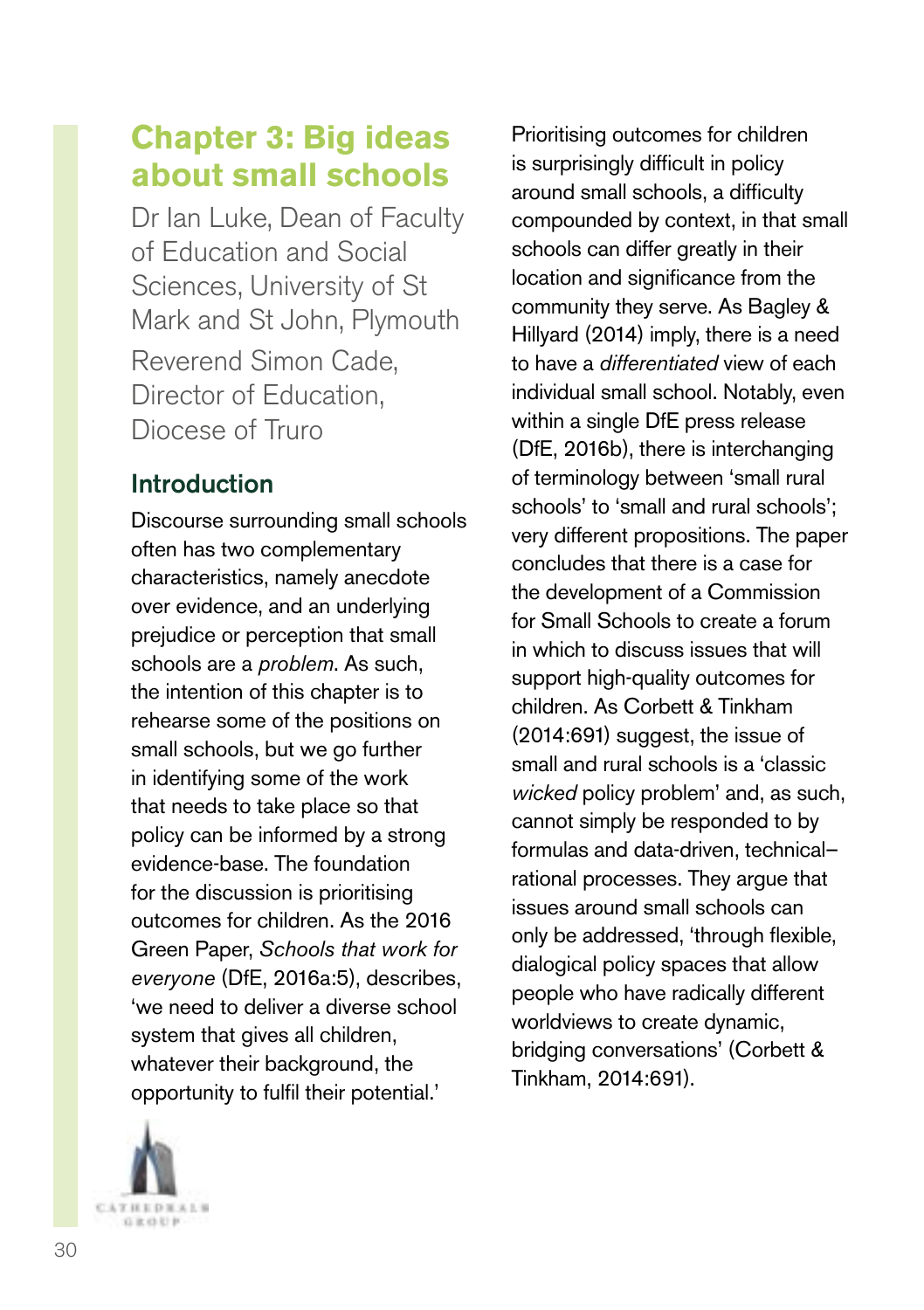### Evidence over anecdote

Barrett, Cowen, Toma & Troske (2015) note, across the globe, the general lack of focus on small and rural schools in research with regard to the impact of policy, despite the obvious implications for student achievement. Good policy for small schools will prioritise best outcomes for children; it will deliver 'a school system that gives all children. whatever their background, the opportunity to fulfil their potential' (DfE, 2016a:1). If we are to base policy for small schools on a priority of outcomes for children, we need smarter and more efficient ways of making judgements about how effective small schools are in delivering high-quality outcomes.

It is surprisingly difficult to make wise judgements about the effectiveness of an individual small school, or a group of small schools, as cohort size makes statistical analysis of annual or terminal assessment meaningless. In the smallest schools, even trends over time are not helpful. Ofsted and HMI judgements are likely to be far more accurate, in that they can consider progress and outcomes at child level and set these alongside the quality of teaching, assessment and leadership in the

school. However, the infrequency of the inspection regime and the inefficiency of needing two or often three days of inspector time per school (including the pre- and post-inspection workload) make this an uneconomic way of making the necessary judgements about a group of small schools.

The debate around small schools is understandably sensitive. There are few issues in local politics that can so effectively mobilise vocal, passionate and media-contagious campaigns. The National Association for Small Schools (NASS), for example, argues that small schools are crucial to the future well-being of society, enriching both the education of children and community life. The strong feelings aroused by small schools can make it harder to prioritise outcomes for children; if we want to prioritise outcomes, we will need to develop coherent and powerful strategies to pursue this. At the heart of these strategies is an understanding of perceptions associated with small schools and balancing these perceptions with a robust evidence-base.

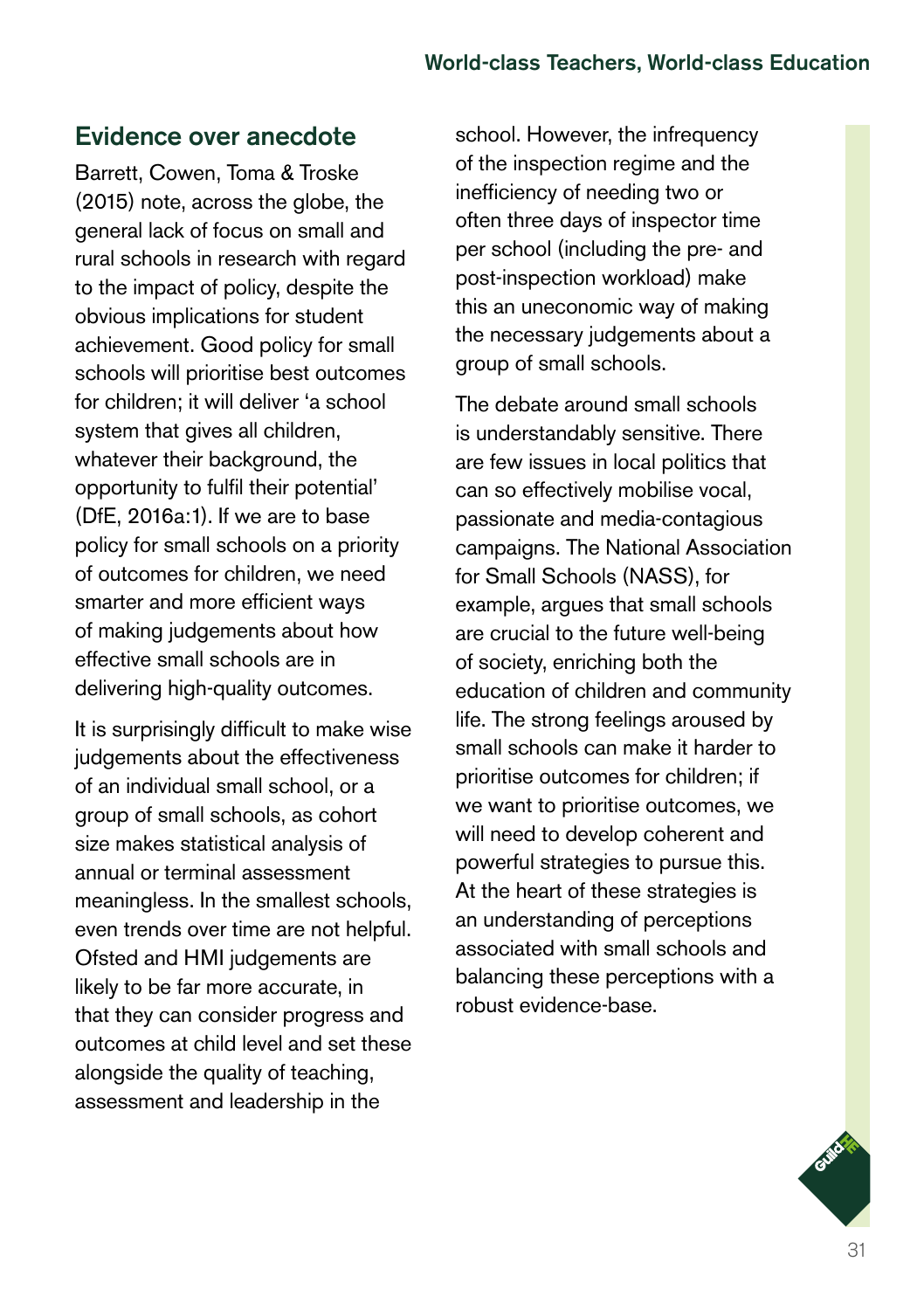#### **Community**

It is argued that there is a common narrative that describes small schools as *being at the heart of our community*. However, as Bagley & Hillyard (2014) argued, this may not always be the case, and understanding what 'at the heart of the community' does and does not mean will help to frame policy.

First, it is imperative to understand that not all small schools serve small places. Understanding that the profile of attendance to specific schools and their relationship to *place* are different is pivotal in shaping policy for them. Whilst not an exhaustive list, obvious examples can be provided: some small schools serve the community in which they are set, many children walk to school and attend the school that is closest to their home; some small schools serve widely scattered communities and draw pupils from several different places, each of which will have its own identity; some small schools are near a town or area where there are no places and so serve a significant proportion of pupils who have another school closer but travel from a place that is further afield. Many growing towns have a halo of such schools around



them. Even from these simple examples, it would appear that 'at the heart of the community' can mean different things.

#### **Real value**

Bagley & Hillyard (2014) argue that small and rural schools are often perceived to be in a strong position to build social capital and encourage a sense of collective efficacy. As such, the concept of *value* to the community emerges. However, value has to be judged against the type of relationship a small school has with its community, what it actually contributes. Does it, for example, host a whole network of activities that are much more than the usual extended school agenda? It is axiomatic that judgement about the real *value* a school offers to its local community is needed to help shape policy for small schools. It should be possible to identify a group of schools that are of such strategic importance for their communities that they might justifiably be treated differently. Yet, even on a simplistic level, there will be a need to consider funding; where should funding come from to support small schools that add significant value to the community? If a school is genuinely at the heart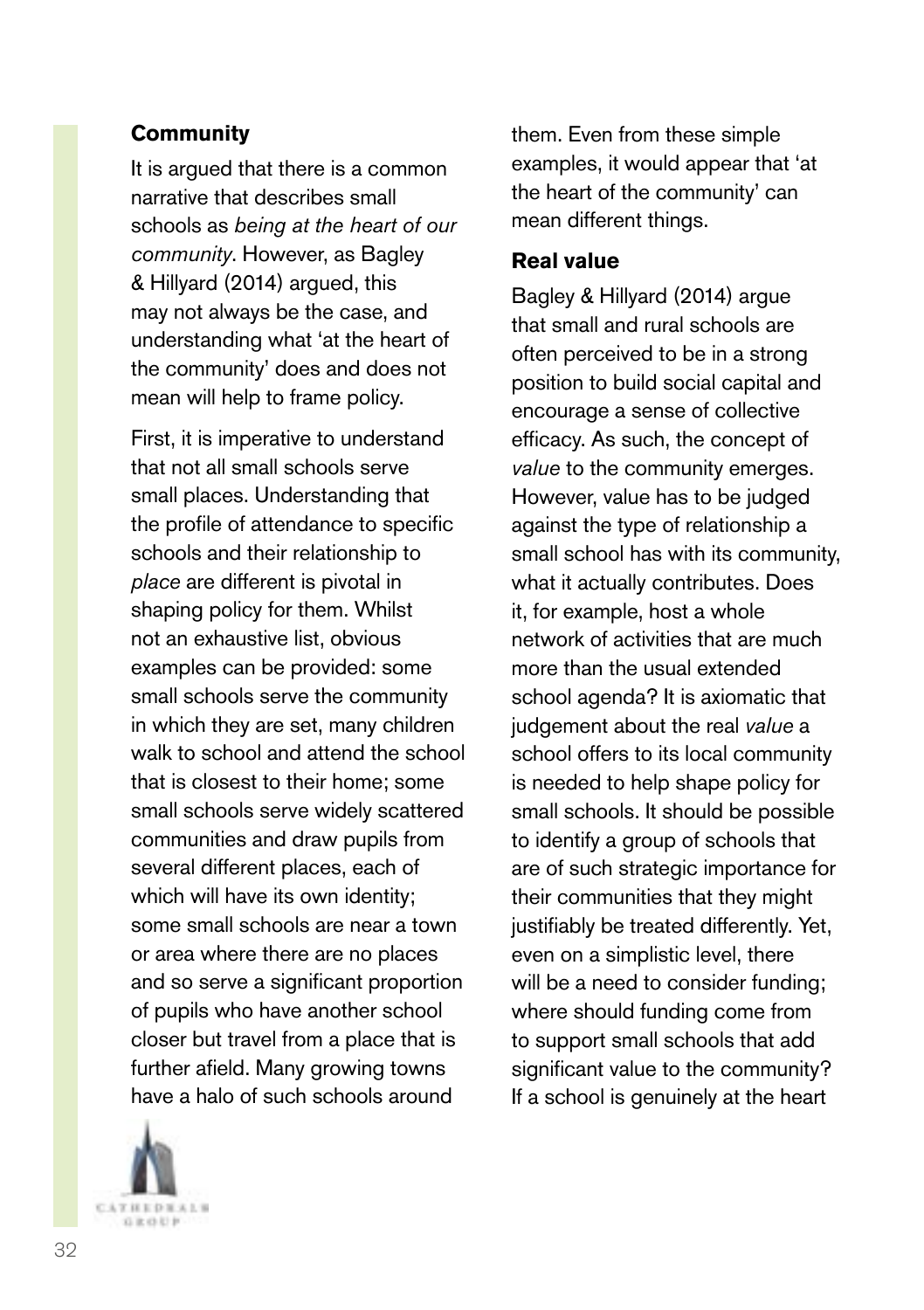of a community, and is of strategic significance for the viability of an area (as Corbett & Tinkham (2014) suggest, as a potential remedy to social issues within a community), then it could be argued that resourcing for this work should come from beyond the school budget and education funding. The education budget should rightly be expected to pay for education, but should not be used to address a crisis in the local or regional economy or to arrest changes in demographics.

# The need for robust evidence

Some key issues requiring a more robust evidence-base include:

- **O** how well small schools support the needs of particular groups of children
- **Q** whether there is a disproportionate reliance on the local authority and a greater need to engage in the multi-academy trust agenda
- O whether a full curriculum is possible and the implications of this

O whether there are different requirements for teacher education, professional development, pedagogy and leadership with regard to small schools.

#### **Supporting particular groups of children**

Corbett (2013) suggests there is evidence that small schools can support academic achievement and social integration with particular reference to economically and socially disadvantaged populations. Anecdotally, small schools often appear to be the school of choice for parents of children with particular needs. The small-school context is sometimes cited as one that is better at meeting the needs of particular groups of children, presumably associated with perceptions of small class sizes and individual attention. However, the evidence for this is unclear; it is apparent that some large schools are also very good at meeting the needs of the same groups of children. We need to understand whether small schools really are better in general at working with children with particular needs.

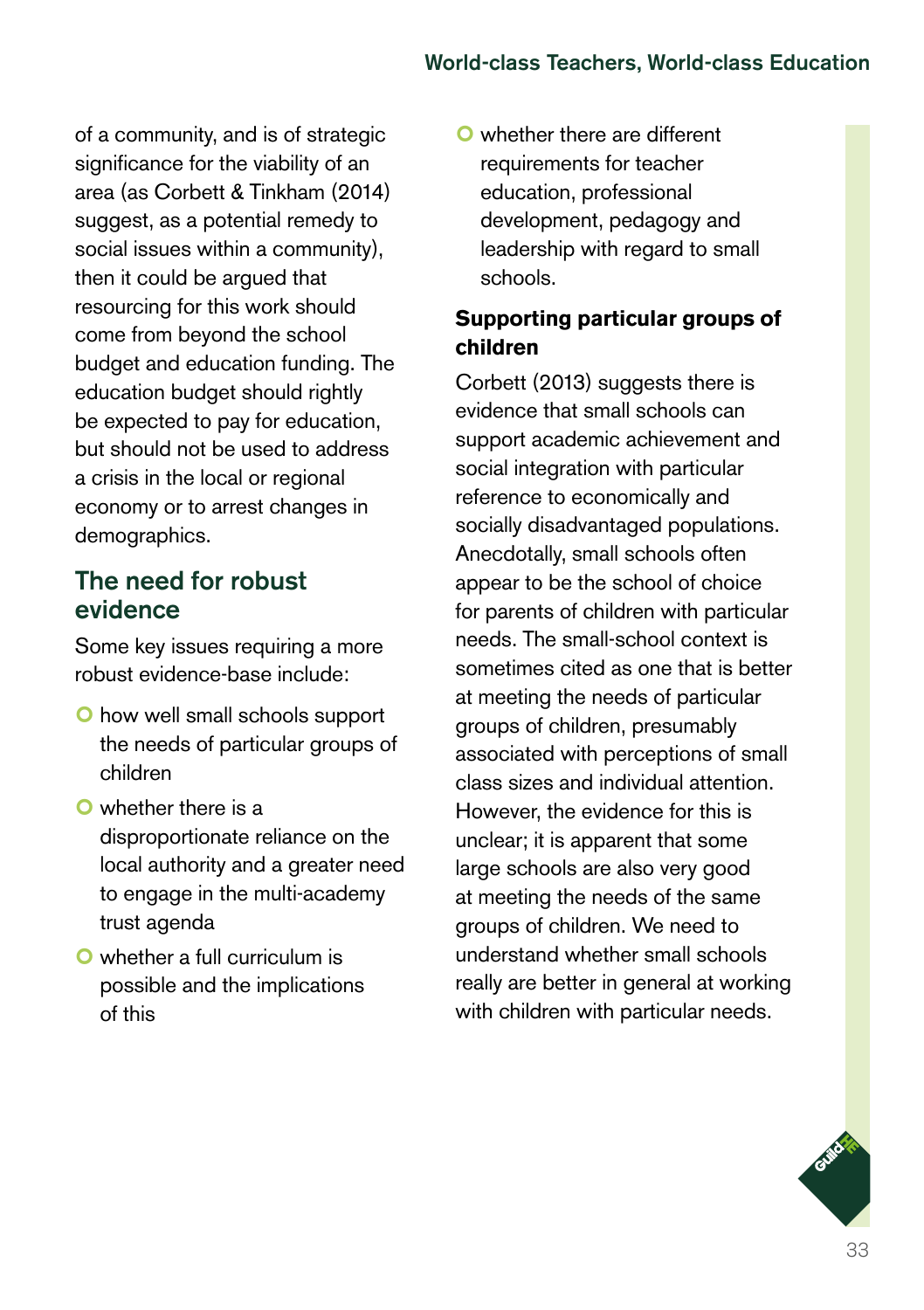#### **Relationships with educational networks and support**

By definition, a small school has less capacity within its immediate community than a larger school. If there is less capacity for school improvement, business management, subject specialism and teamwork, then the school is likely to rely more on services provided by the local authority. This means that small maintained schools will be particularly vulnerable in areas of the country where the local authority is weak. This will need to be recognised in national policy because a small school that can flourish in one part of the country might struggle elsewhere. As described later, whilst support is being suggested for small schools, it could be perceived that they *need* to join multi-academy trusts if they are to provide high-quality outcomes for children. Associated with these outcomes, the question of whether small schools can offer a full curriculum requires examination. Is there a minimum size beyond which the curriculum is compromised? Obviously these questions are equally valid across the key stages and it seems extraordinary that there are not clear and compelling answers around which policy can coalesce.

# CATHEDNAIN 石法の日井

#### **Different requirements for teacher education, professional development, pedagogy and leadership**

Notably, Akisheva, Zeynelova, Makitova & Imanova (2015) argue that teachers working within small schools require additional professional ability and competences. In addition, Azano & Stewart (2015) discuss research indicating that 'place consciousness' should be integrated into teacher education programmes, acknowledging the significance of location to teaching in small schools. Moreover, they raise important issues such as the recruitment and retention of high-quality teachers for small and rural schools, in particular when 'specialisms' cannot be afforded and teachers are required to be experts in multiple subjects. It is implied that the ability to share strengths is lacking (as may indeed equally be the case in larger schools), resulting in the need for small schools to engage with strong networks. However, this latter point can still be difficult, as teachers in small schools struggle to be released to develop networks and access professional development. During a 2016 event in Cornwall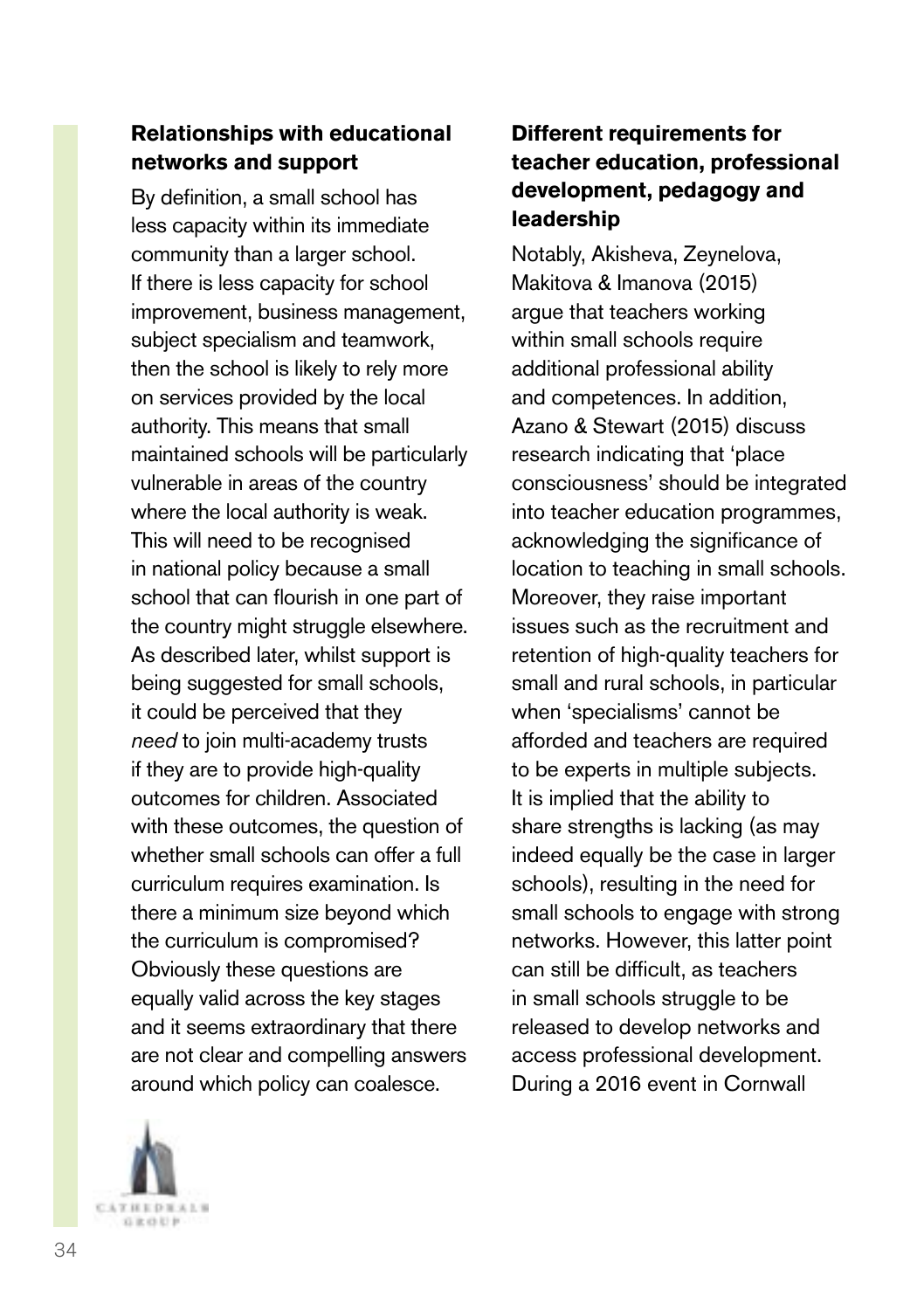that focused on small schools, the recurrent theme from comments received related to participants' perception of how much harder it is for leaders from small schools to engage with the wider education and school community. In particular, participants described the practical challenges for headteachers with teaching responsibilities and headteachers with very small leadership teams in spending time out of school. In addition to the difficulties of accessing professional development and support, analysis of teacher movement to and from small schools is also required, having clear implications for professional development programmes, both in terms of design, significance and how they are evaluated (Barrett, Cowen, Toma & Troske, 2015).

Given the precarious and uncertain state of small schools, along with the challenges of small cohorts as well as pressure on budgets, recruitment to small-school headships is difficult. In many cases, the salaries on offer compare to less senior posts in large schools, but with an entirely different order of responsibility and workload. The growing norm of executive headships over several schools can allow a little more flexibility in

salary but adds significant layers of complexity and sometimes accountability.

Wallin & Newton (2014) argue that the role of leadership in small schools has not received the attention it deserves. They argue that leaders in small schools, as they often have to also teach and act as teacher role models, can be perceived to have greater credibility and are able to interpret the implications of policies and initiatives better. They continue to suggest that there is a 'status and prestige' granted to leaders in larger schools and that leaders of small schools can feel isolated (Wallin & Newton, 2014:711). Much greater evidence on leadership within small schools and what is required for small schools is crucial, especially as leadership is seen as so pivotal to high-quality pupil outcomes by the National College for Teaching and Leadership (NCTL), inspection frameworks and the Department for Education.

# Responding to policy **Academy policy**

A powerful policy driver in education in recent years has been the academies programme. How the programme engages with small

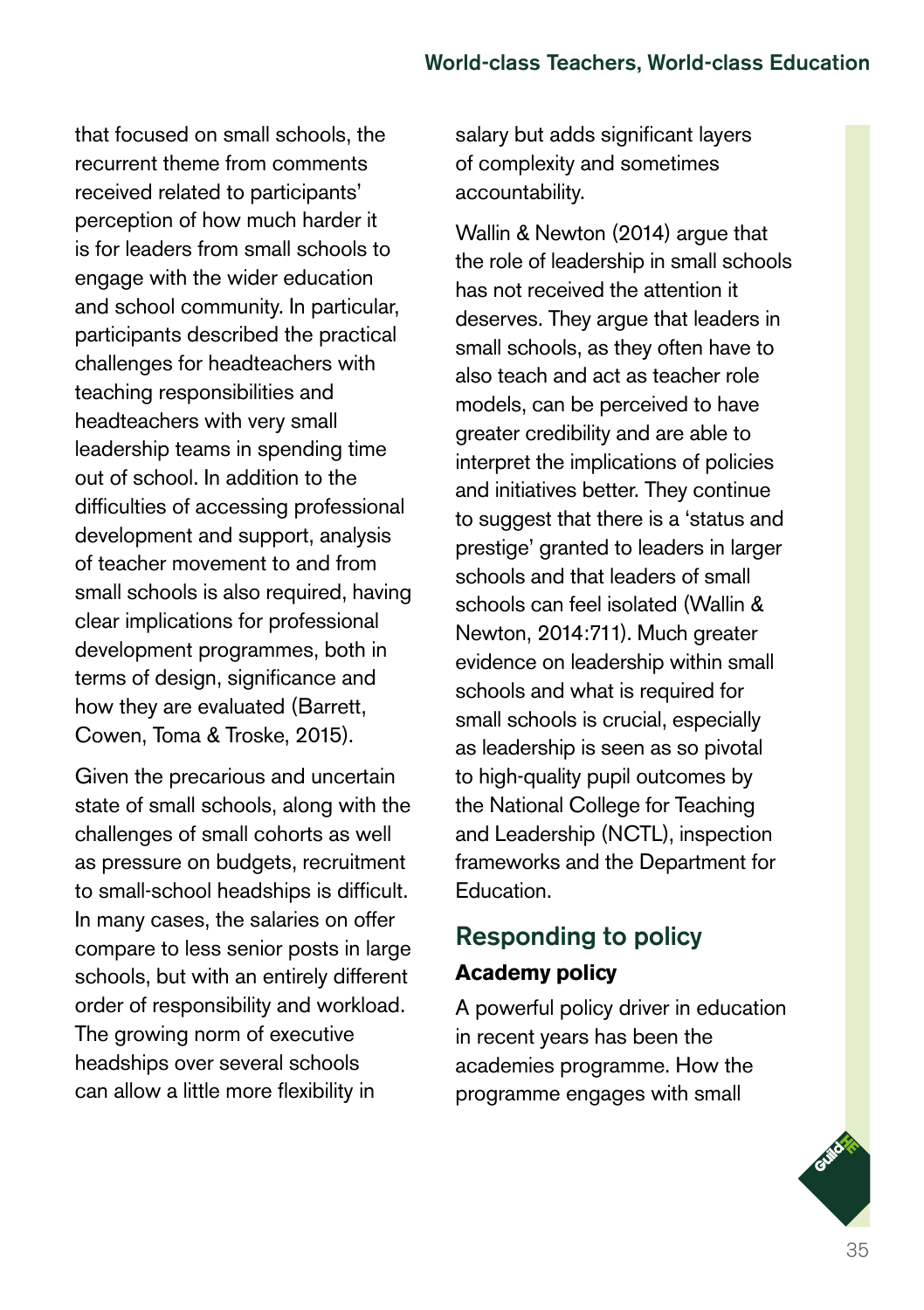schools will be vital to an effective policy. However, most policy and regulation relating to academies apply generally to all schools rather than specifically to small schools. An exception is seen in the May 2016 announcement 'Next steps to spread educational excellence everywhere' (DfE, 2016b). This introduces the concept of a new 'double lock' so that for a smallschool academy to close, both local and national government must agree to the proposal. Presumably this was introduced to reassure that a multiacademy trust would not be able to close so easily as a small school. With the change of Secretary of State since this document was published, and the subsequent Green Paper (DfE, 2016a) that doesn't mention small schools, the status of the announcement is now unclear.

However, reassuring small schools is only part of the equation; the receiving multi-academy trusts must also see that taking on small schools is a wise move for them. There is a risk that the academisation programme will leave behind numbers of small schools with vulnerable budgets, small cohorts suggesting fluctuating standards,



and little realistic opportunity to grow. A double lock may indeed reassure small schools, but it may also make them much less attractive to a multi-academy trust, which may be faced with a school that it cannot close even if it becomes unviable.

Interestingly, this balance between protection and attractiveness was seemingly further addressed with the primary academy chain development grant, with explicit small-school supplements available to support small schools joining a larger multi-academy trust. However, the government publication relating to the grant was withdrawn in June 2015 and the grant is no longer available, although an announcement is expected very shortly about this.

It would appear that the academies programme assumes that most or all small schools will be part of a larger multi-academy trust that includes many schools. In May 2016, a DfE press release stated, for example, 'No small successful schools will be forced to join a national academy chain – most small schools will choose to join multi-academy trusts made up of other local schools, though small sustainable schools will be able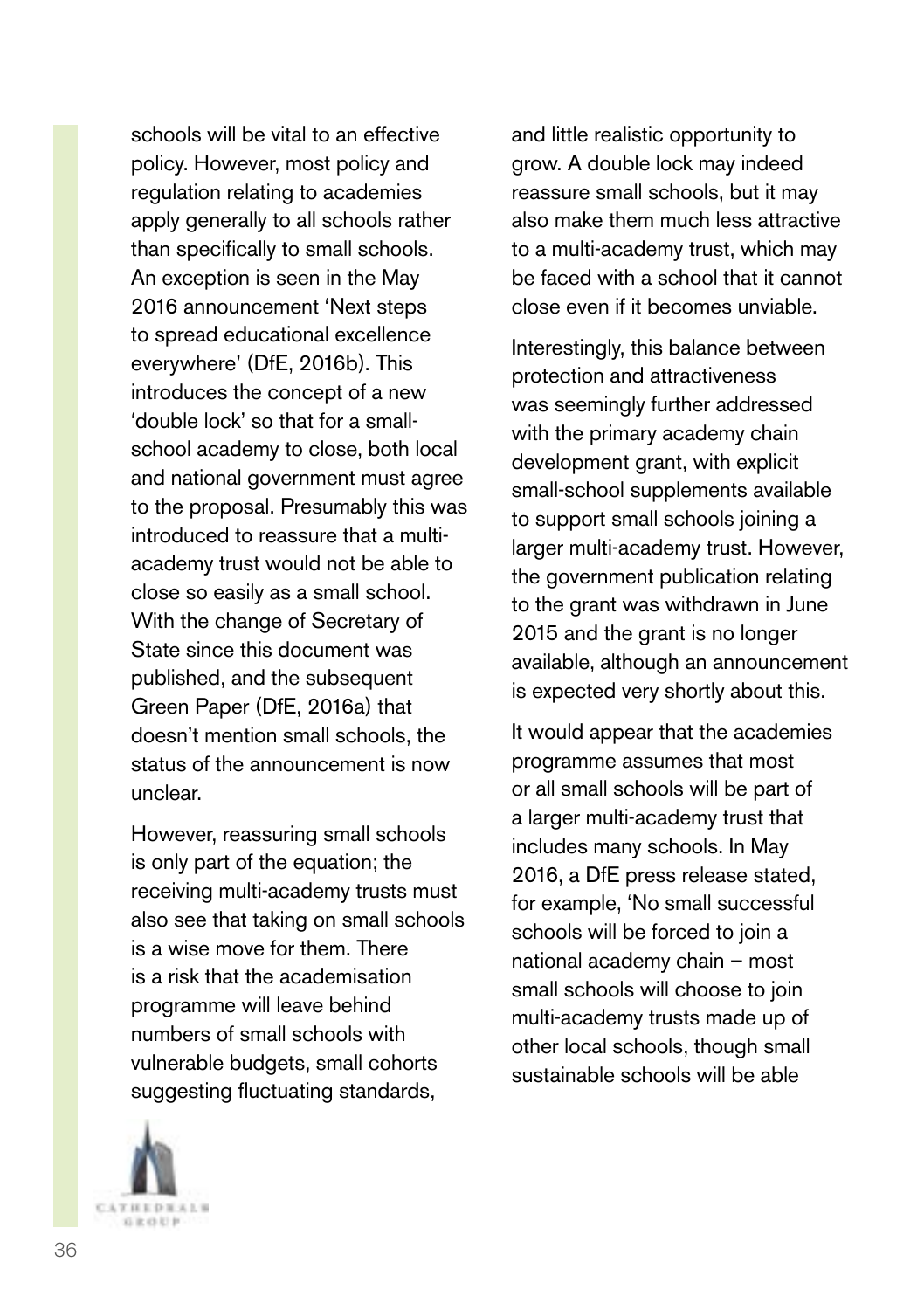to convert alone if they wish' (DfE, 2016b). Supporters of small schools are vocal about the unique character of their schools and the need to protect this. It should be possible to protect and promote the unique local character of small schools even within a much larger academy trust; indeed, for small schools to flourish, they may well need to develop and promote a unique offer. Publishing and examining examples of good practice in the management and governance of small schools, practice that protects and promotes individual school character within a larger trust, will be of benefit.

## **Funding**

The debate around small schools is often framed in terms of funding. Whilst finance is not the only consideration in prioritising outcomes for children, it is significant for small schools, and much will rest on the forthcoming 'fairer funding' settlement. Key considerations for small schools include rural deprivation and free school meals (FSM), disparity of funding between similar schools, as well as capital expenditure and saving.

Poverty in rural areas could be described as hidden, including being hidden from the measures that trigger additional support or funding. The single most significant element that triggers additional funding for schools is the proportion of pupils who are eligible for and claiming FSM. There is widespread belief that in rural areas, the claimant rate for FSM does not properly represent the level of poverty present, either because claimant rates are well below levels of eligibility, or because the nature of rural employment, which is often seasonal and uneven, makes eligibility problematic. Some basic examples highlight the issue: whilst Cornwall is rural and on most measures one of the poorest English counties, it has an FSM claimant rate well below the national average.

It could be argued that small schools have always needed some form of additional financial support beyond the basic age-weighted pupil unit (AWPU); this support has been through locally agreed formulas as well as national elements of support. In small schools, a higher proportion of funding is through the formula, rather than AWPU, meaning that they are highly vulnerable to changes in the formula. Regular

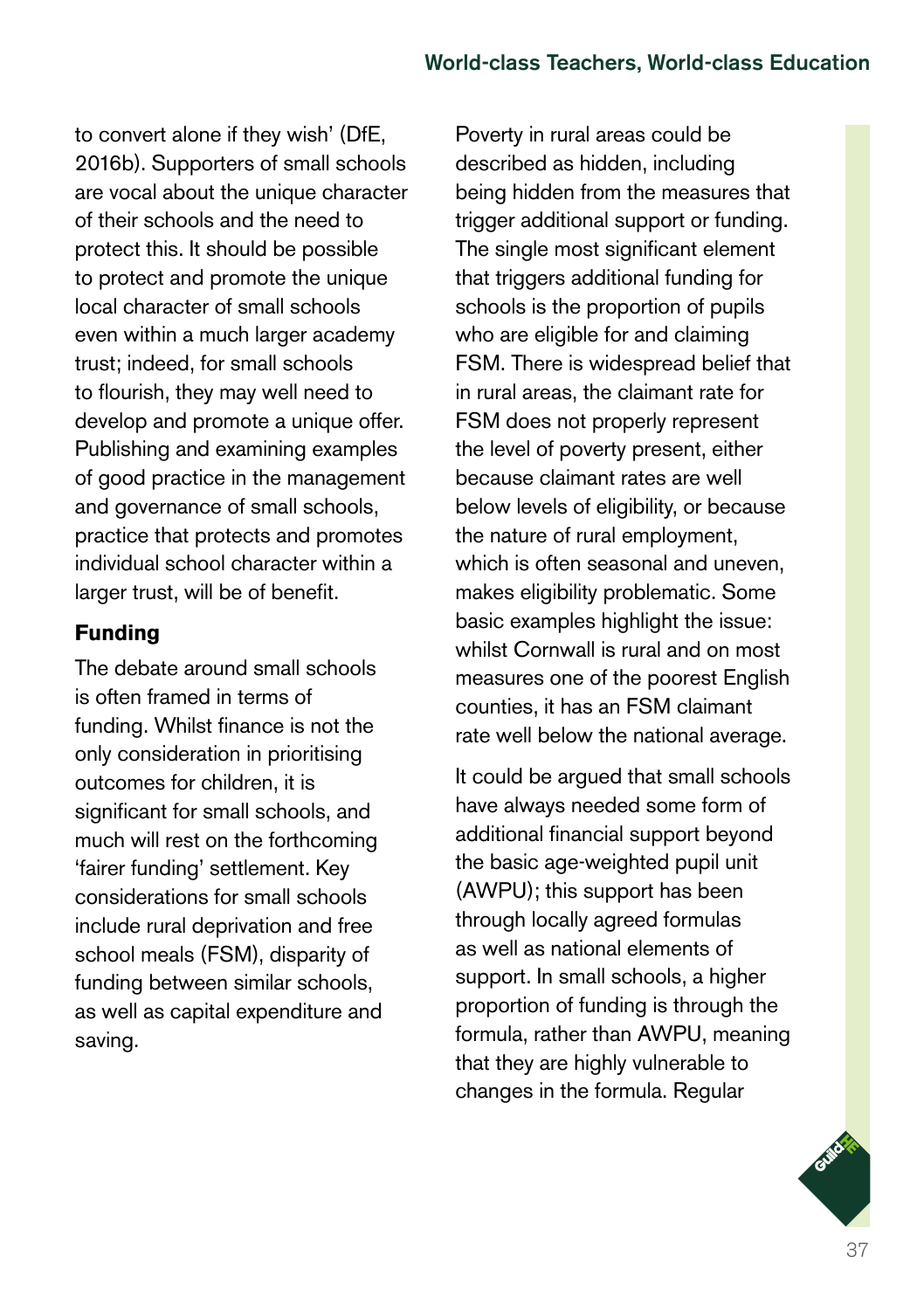changes in the formula element of funding are introduced with transitional arrangements, capping and minimum funding guarantees, and often transitional arrangements from one reform are still working through the system when another is introduced. This picture has left some irrational inequalities of funding between schools, particularly in schools where the number on roll has changed significantly. This can mean that neighbouring schools with similar pupil numbers have significantly different budgets. Apart from the obvious unfairness of the situation, the current picture makes stress testing any possible new formula impossible except on a school-by-school basis.

The current climate around small schools seems to have virtually frozen significant capital investment and reorganisation. It is almost impossible to imagine opening a new, publicly funded small school, even to replace an existing failing building, and it is equally impossible to imagine trying to close one. Yet there are likely areas where there are too many schools and where changing patterns of population call for reorganisation and capital reinvestment, and if there is a good



argument for keeping existing small schools, then there must be places where there is an argument for a new small school. A clear rationale for investment and organisation is needed.

## The need for a Commission for Small Schools

It is clear that there is a need for robust evidence around the perceived strengths and weaknesses of small schools. However, there is already a strong argument that small schools often feel that they are not heard, that the agenda is urban (often metropolitan) and that initiatives and policies have not been matched to rural or small contexts. Small schools struggle to access professional development opportunities, there is little recognition that leadership demands are different in a small school, and small schools can struggle to access key education initiatives.

There is a strong argument that in our society, we come with a prejudice that small is a failed big; in a school context, that the answer is for a school to grow and no longer be small. Small is laden with implicit value judgements – small has to be justified in a way that large does not.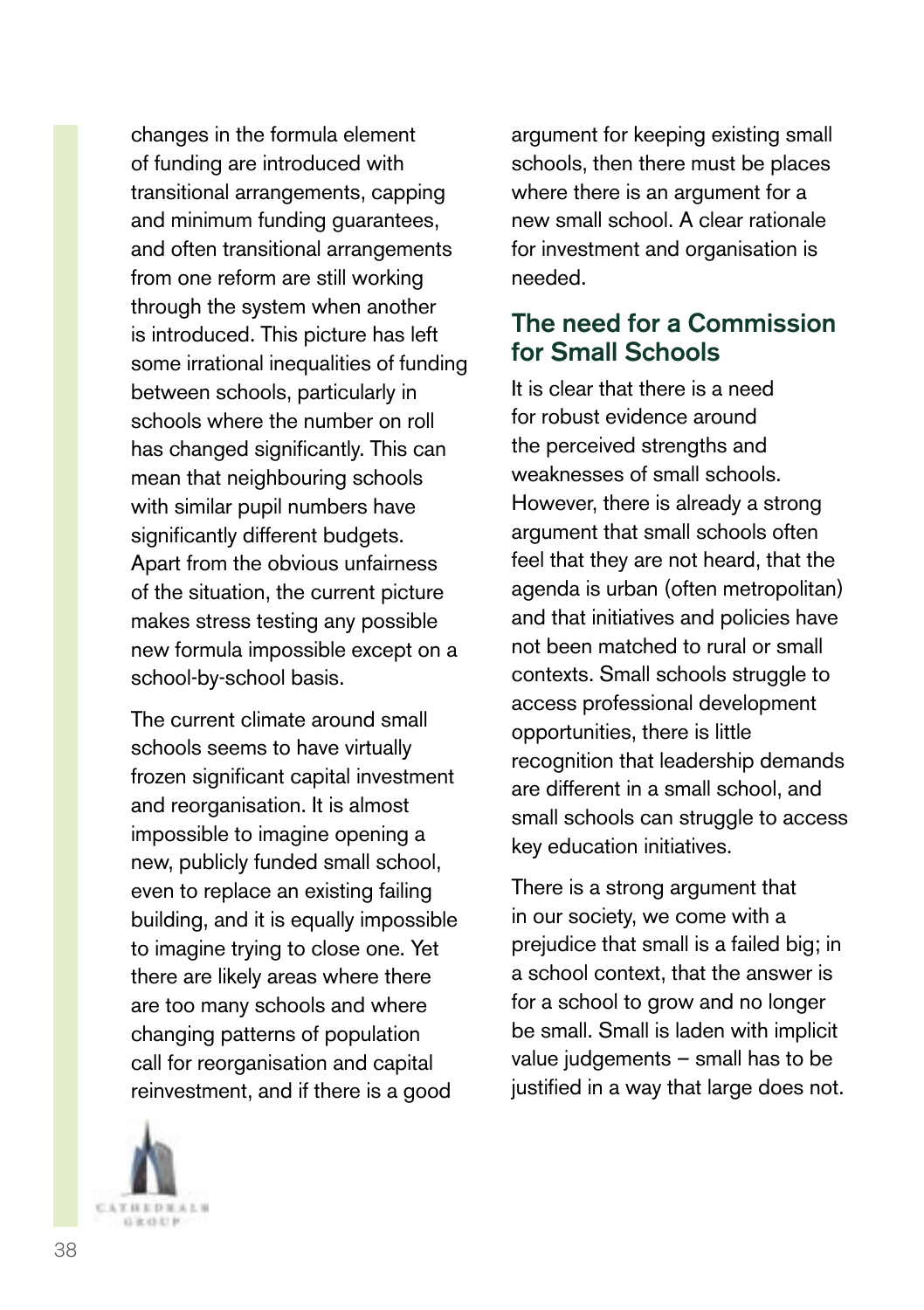Small should not be characterised as an indulgence or an eccentricity; a good evidence-base for small schools and more clarity around their costs and benefits will help us to approach them with less prejudice and more wisdom.

As such, returning to Corbett & Tinkham's (2014:691) suggestion that the issue of small and rural schools is a 'classic *wicked* policy problem', there needs to be a place for evidence and debate that move beyond formulas and data-driven, technical–rational processes. The distinctiveness of each small school, the leadership and professional development demands, and the opportunities to engage with policy, all need to be heard and debated.

The government has suggested that it is aware of this. In response to written parliamentary questions with regard to the Department for Education, Edward Timpson MP stated in June 2016 that, 'The government recognises the particular challenges facing small and rural schools and is committed to supporting them. We have announced a package of measures to guarantee the continued success of these schools, including £10 million to secure expert support

and advice. Details on how this will be administered, and further information, will be available in due course' (Timpson, 2016). The key is that small schools have a voice that can support or challenge, with an evidence-base, the principles that will be espoused, and govern how such government recognition evolves.

### References

Akisheva, A., Zeynelova, A., Makitova, M. & Imanova, A. (2015). Complex monitoring quality of professional development for pedagogical workers of small schools. *Social and Natural Sciences Journal* 9(2):15–18.

Azano, A.P. & Stewart, T.T. (2015). Exploring place and practicing justice: preparing pre-service teachers for success in rural schools. *Journal of Research in Rural Education* 30(9):1–12.

Bagley, C. & Hillyard, S. (2014). Rural schools, social capital and the Big Society: a theoretical and empirical exposition. *British Educational Research Journal* 40(1):63–78.

Barrett, N., Cowen, J., Toma, E. & Troske, S. (2015). Working with what they have: professional development as a reform strategy in rural schools. *Journal of Research in Rural Education* 30(10):  $1 - 18.$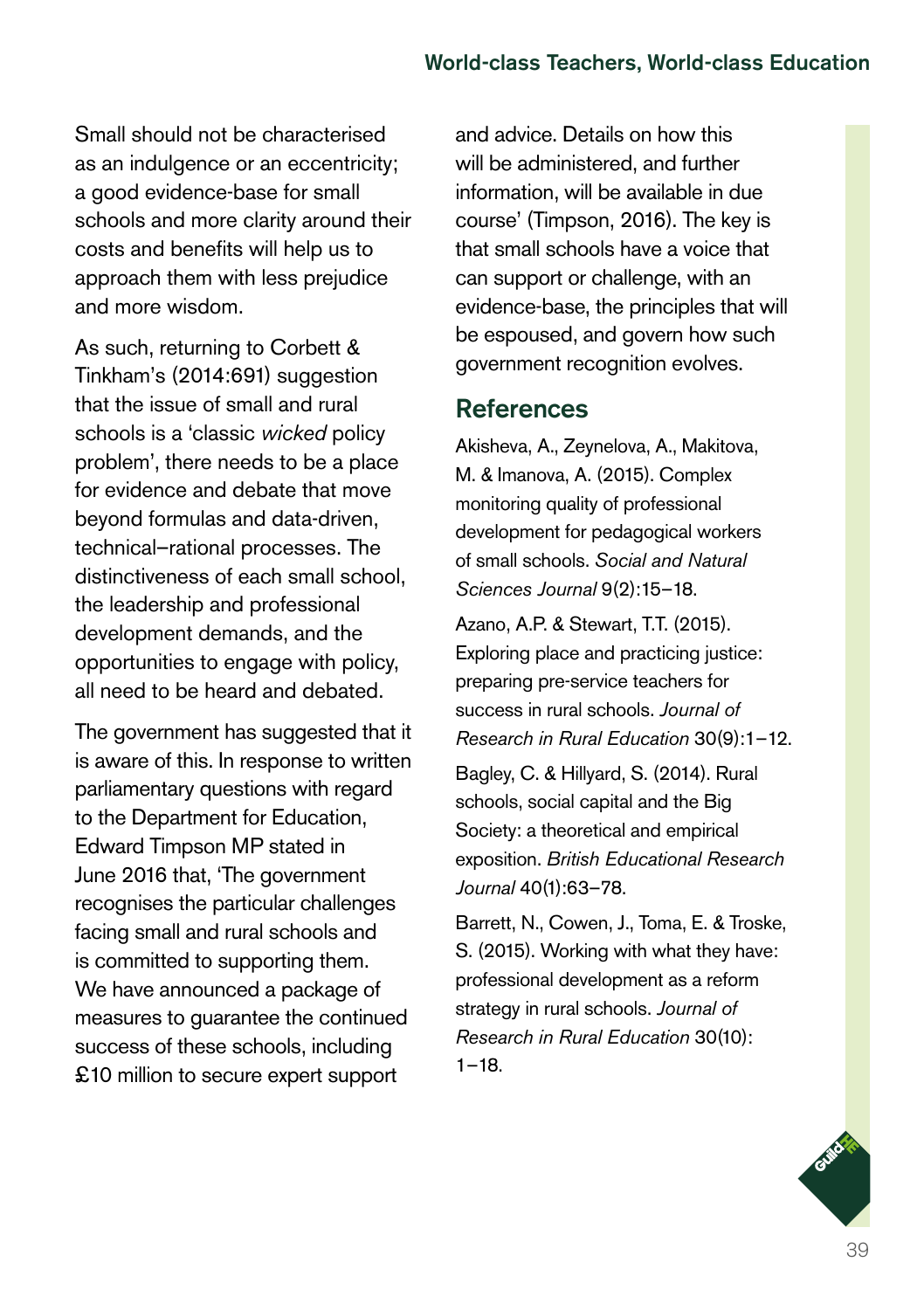Corbett, M. (2013). What we know and don't know about small schools: A view from Canada. *The Country School Journal* 1:38–52.

Corbett, M. & Tinkham, J. (2014). Small school in a big world: thinking about a wicked problem. *Alberta Journal of Educational Research* 60(4):691–707

DfE (2016a). *Schools that work for everyone.* London: Department for Education.

DfE (2016b). Next steps to spread educational excellence everywhere announced. Press Release [online]. Available at [www.gov.uk/government/](http://www.gov.uk/government/news/next-steps-to-spread-educational-excellence-everywhere-announced) [news/next-steps-to-spread-educational](http://www.gov.uk/government/news/next-steps-to-spread-educational-excellence-everywhere-announced)[excellence-everywhere-announced](http://www.gov.uk/government/news/next-steps-to-spread-educational-excellence-everywhere-announced) [accessed Jan 2017].

Hargreaves, L. (2009). Respect and responsibility: Review of research on small rural schools in England. *International Journal of Educational Research* 48(2):117–28.

Timpson, E. (2016). Parliamentary questions: Department for Education. *14–19 Learning & Skills Bulletin* 196, 22 June.

Wallin, D.C. & Newton, P. (2014). Teaching principals in small rural schools: 'My cup overfloweth'. *Alberta Journal of Educational Research* 60(4):708–25.

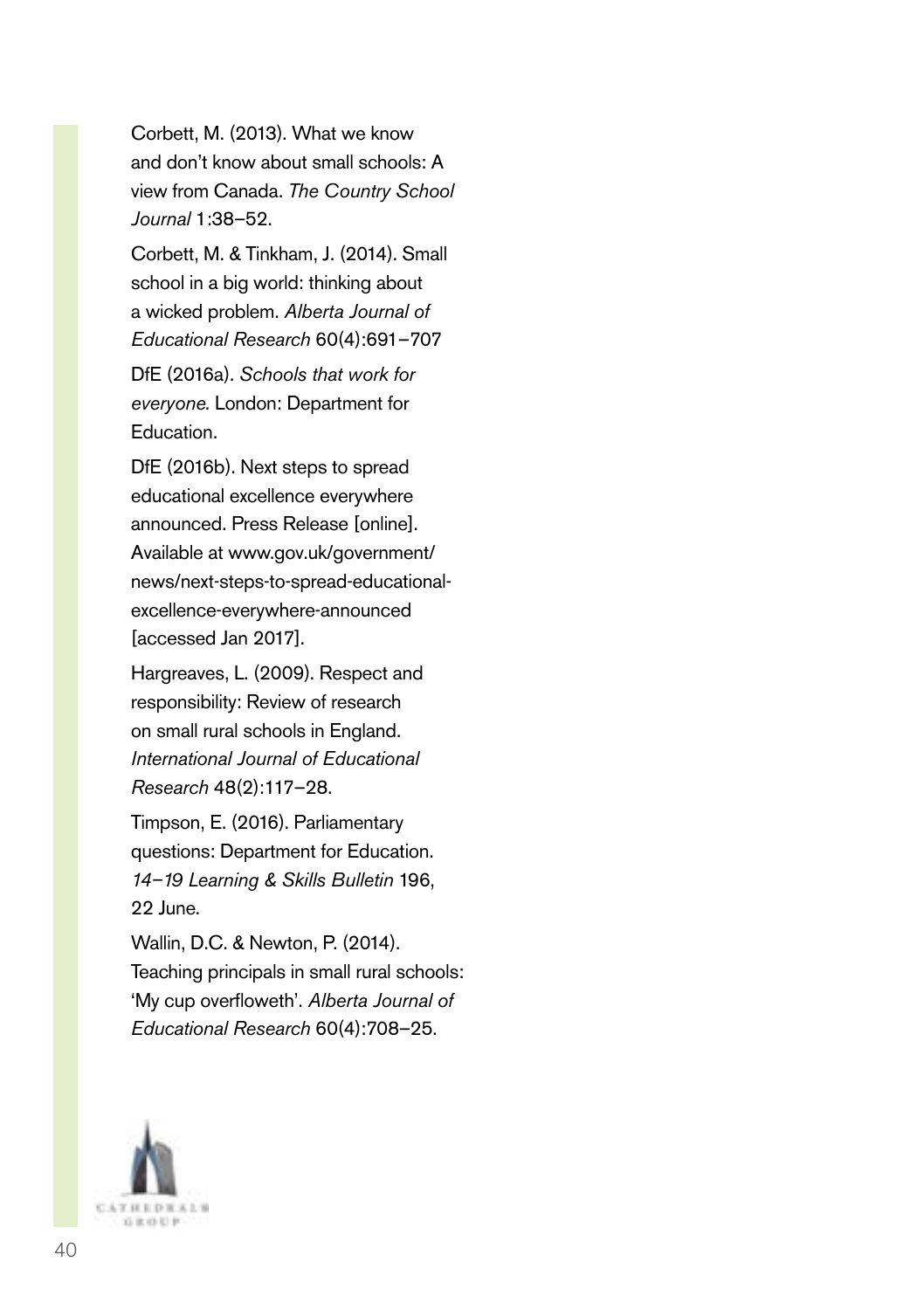# **Chapter 4: Fundamental British values**

Francis Campbell, Vice Chancellor, St Mary's University, Twickenham

## Introduction

The debate around fundamental British values (FBV) has markedly increased in recent years as the government has sought to counter the threat of radicalisation in the UK within our local communities and particularly involving young people in schools, colleges and universities. But what are fundamental British values? Can they be taught, and if so, how should they be taught? Since the events of 11 September 2001, many of the issues concerning 'British values' have been viewed through the lens of national security and counterextremism. In many instances, this is the right response. However, in the light of the recent Birmingham 'Trojan Horse' investigation and the Prevent strategy, can an 'ethosdriven' initial teacher education (ITE) also play a positive role in challenging and preventing radicalisation in our schools?

## Defining fundamental British values

How do we begin to define FBV? Ofsted, according to the updated *School Inspection Handbook (2016)*, defines and holds schools accountable through the following:

*Inspectors will consider… how well the school prepares pupils positively for life in modern Britain and promotes the fundamental British values of democracy, the rule of law, individual liberty, and mutual respect for and tolerance of those with different faiths and beliefs and for those without faith.*

#### Ofsted, 2016:37

But are these criteria instructive and/or helpful? The difficulty lies in defining the inherently unique British characteristic within each of these criteria, as opposed to these being expressed as universal qualities and virtues expected of all individuals and communities within society, whether British or otherwise. Should these be expressed as a minimum set of values to which every citizen should adhere? The Citizenship Foundation provides a valuable perspective on teaching values:

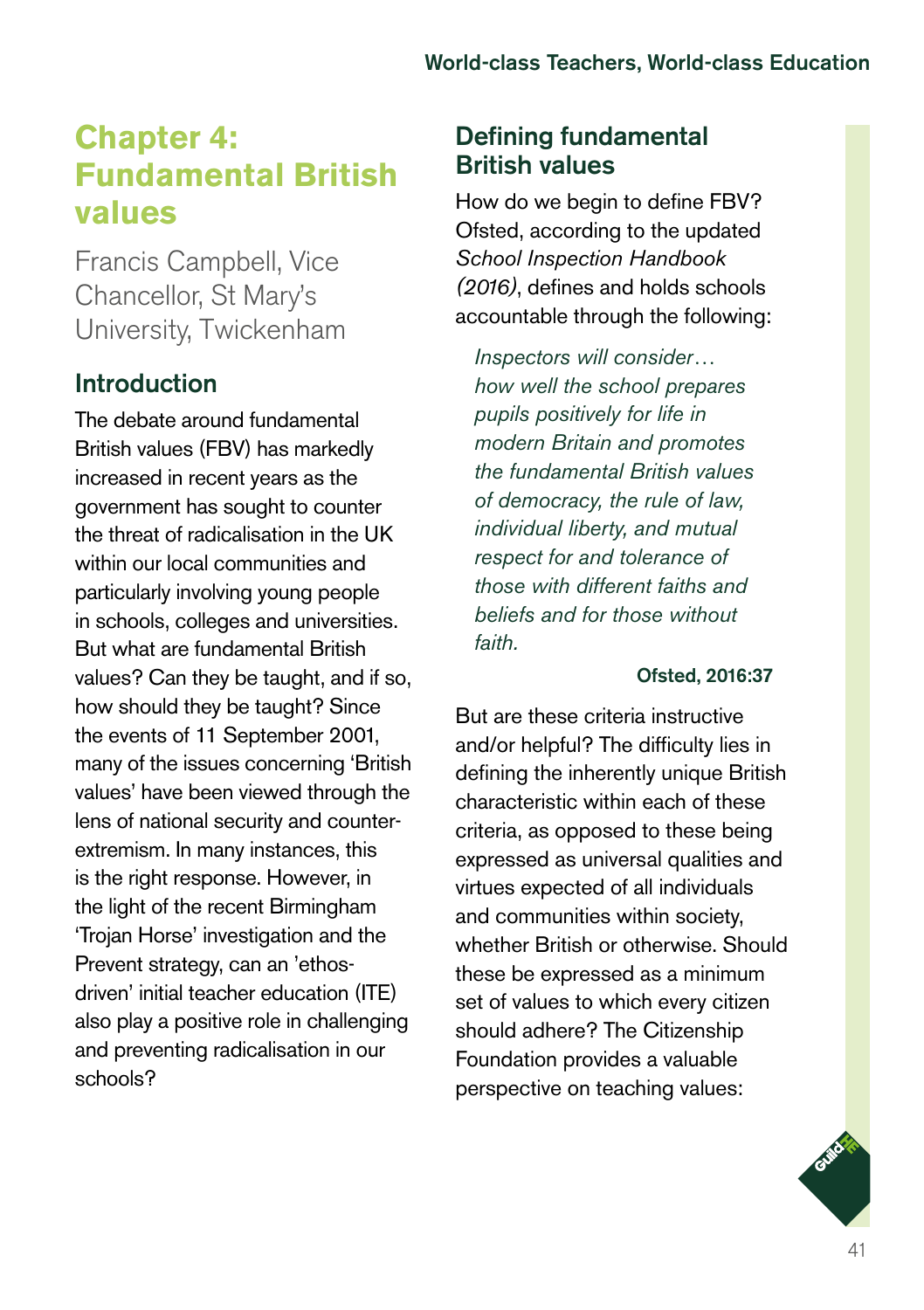*Education is about helping people understand how things work and how to challenge and change them for the better. Values won't be assumed because schools demand they are, particularly if they are different to those at home. They have to be arrived at through mutual exploration and understanding.*

#### Citizenship Foundation, 2014 [online]

This goes to the heart of the question. FBV are not something that can be applied from the 'top down' but rather things that are arrived at through 'mutual exploration and understanding'. This question also takes on an additional dimension and complexity in the context of the Scottish referendum and 'English votes for English laws'. Together these are complex issues and require careful interpretation and dissemination, that is, the role for ITE in the teaching and understanding of 'British values'.

## Existing guidance pre-'Trojan Horse' scandal

In 2012, the then UK coalition government emphasised its interest in teachers playing a role in



promoting British values in English schools through the publication of the revised *Teachers' Standards* (DfE, 2013). Among the revised qualifying standards were two statements relating to personal and professional conduct:

- O not undermining fundamental British values, including democracy, the rule of law, individual liberty and mutual respect, and tolerance of those with different faiths and beliefs
- O ensuring that personal beliefs are not expressed in ways which exploit pupils' vulnerability or might lead them to break the law.

Prior to the publication of these new standards, teachers had been required merely to 'hold positive values' (TDA, 2007), a decision taken on two grounds: first, that values were not 'progressive', and second, that they are essentially subjective and relative (Jephcote et al., 2007).

The views at that time in England were in sharp contrast to those in the other three jurisdictions of the UK. In Scotland, the standard for ITE (GTE, 2006) was more explicit about the spiritual, moral, social and ethical dimensions of teacher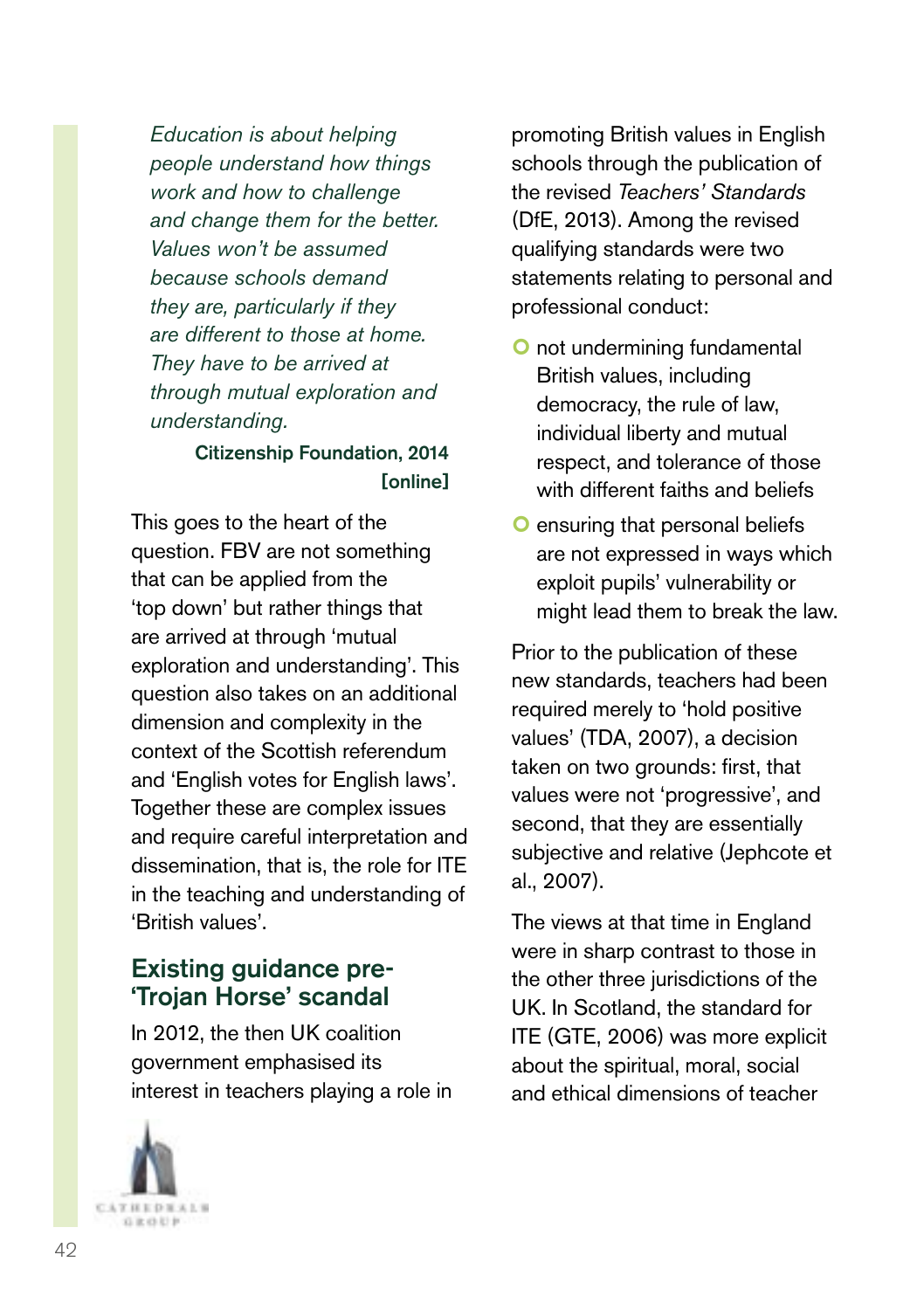education, including specific reference to social justice, antidiscriminatory practices and social inclusion. The Welsh standards included statements around equality and inclusion, while in Northern Ireland, the competence statements were underpinned by the *Code of Values* and *Professional Practice.* 

Not only has the earlier position on values in England been reversed, but the emphasis on professional values has shifted considerably from a concern relating to culturally and ethnically diverse communities and anti-discriminatory practices to one based on the debate around security and counter-extremism.

## New guidance

Following the so-called 'Trojan Horse' scandal in March 2014, the government published guidance requiring maintained schools to actively promote FBV, as part of their duty under Section 78 of the Education Act 2002, which requires schools to promote the 'spiritual, moral, social and cultural (SMSC) development of their pupils'. The prevailing view within government is that by ensuring SMSC development:

*schools can also demonstrate they are actively promoting fundamental British values. Meeting requirements for collective worship, establishing a strong school ethos supported by effective relationships throughout the school, and providing relevant activities beyond the classroom are all ways of ensuring pupils' SMSC development. Pupils must be encouraged to regard people of all faiths, races, and cultures with respect and tolerance.*

#### DfE, 2014:4

Since the passing of the Counter-Terrorism and Security Act 2015, schools have also had a statutory duty to 'have due regard to prevent people being drawn into terrorism'. The recent White Paper *Educational Excellence Everywhere* (HM Government, 2016) also alludes to preventing pupils from being drawn towards radicalisation by its 'providing…practical advice on protecting children from extremism and radicalisation and building resilience' (HM Government, 2016:97).

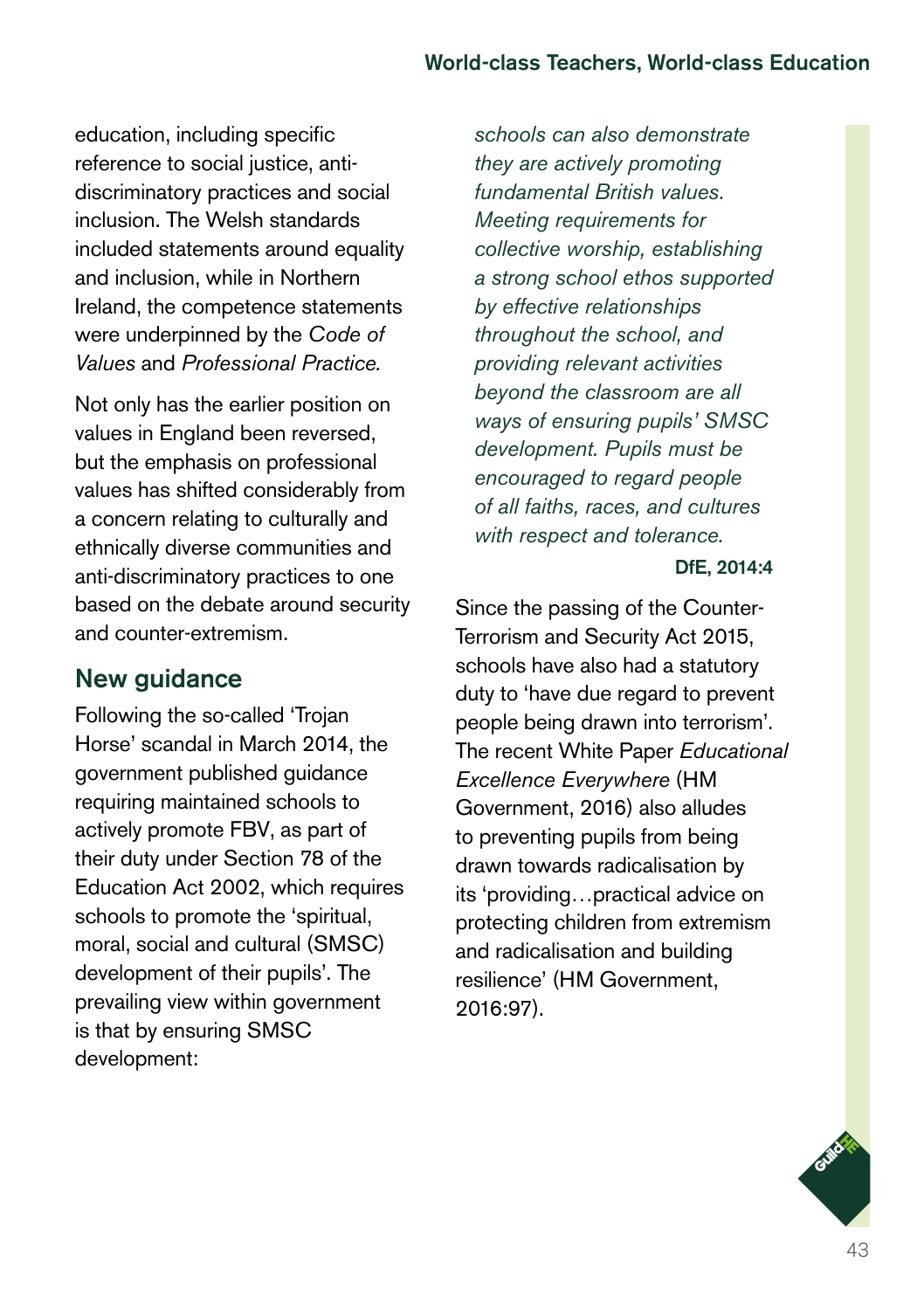It is clear that FBV now hold particular currency in education policy and regulatory mechanisms, and that government policy, especially relating to professional standards for teaching and securitisation, has coalesced around FBV. There is an assumption in all these documents that there is a shared understanding of British values, and that teacher educators and teachers have the ability to educate student teachers about the extent of diversity within the label 'British'.

The approach each educator will adopt will inevitably be affected by their own conception of 'Britishness', which is inevitably bound up with a set of unique biographies, personal values, opinions, beliefs, personalities and life experiences, which profoundly influence their behaviours and interactions. Some teachers may not buy into contentions of British values, while others may seek alternative approaches to the government's definition of FBV.

The challenge for the government and for educators, however, is that to invoke nationality (which is country specific) alongside values (which are

universal) risks alienating the very groups that you seek to reach out to, and undermining efforts to tackle the root cause. A recent Home Affairs Select Committee (HASC) report into the Prevent strategy found that 'a definition in the government's strategy which focuses on "vocal or active opposition to fundamental British values" is believed to be regarded as too broad and could be legally challenged as constraining freedom of speech' (HASC, 2016). The UN representative Maina Kiai also recently cautioned that 'by dividing, stigmatising and alienating segments of the population, Prevent could end up promoting extremism, rather than countering it' (Office of the High Commissioner for United Nations Human Rights, 2016). This is not to say that the strategy is wrong. Rather, it calls for careful understanding of nuance through interpretation and implementation – a role that education can provide.

The National Union of Teachers (NUT) passed a motion at its 2016 annual conference that argued that FBV set an 'inherent cultural supremacism' (NUT, 2016; Espinoza, 2016). The Campaign for Real Education (CRE) responded in turn by stating that 'teaching

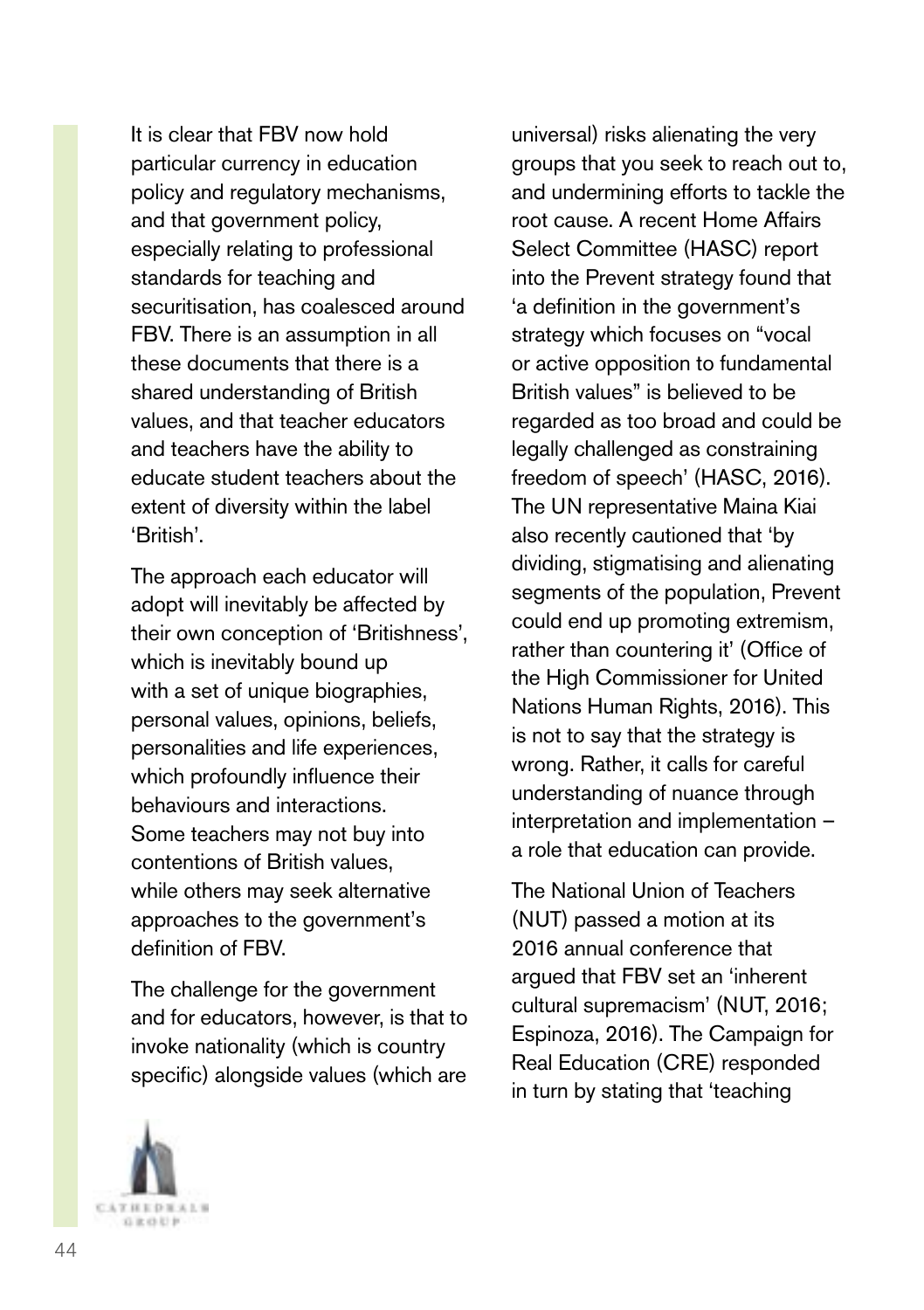children that British values are part of "cultural supremacism" will, at best, make them feel guilty about being British, and at worst, radicalise them in order to "make up" for the sins of their fathers'. Such language fuels emotion on both sides of the argument, so how do we reframe the debate to address the fundamental challenge that we face as a multicultural, open society, and how can ITE play a stronger and more positive role in effecting change?

## The purpose of education

Besides a few passing references, there is very little else in the recent White Paper (HM Government, 2016) on the subject of radicalisation and extremism in schools. The majority of the proposals relate to further academisation, reforms to school leadership and governance, and initial teacher training (ITT). This in itself is instructive, as the quality of teaching – and our teachers – is key to promoting and embedding the teaching of values in the classroom, and in schools and communities more widely. The importance of education and educators should not be overlooked as a powerful way to prevent the insidious radicalisation of young people.

The swift response to the 'Trojan Horse' controversy was commendable and highlighted a very real issue in our schools that needs to be challenged and tackled headon. However, there is a risk that the current counter-terrorism and radicalisation lens through which this debate is viewed is obscuring rather than promoting enlightenment. As I recounted in a recent contribution to BBC Radio Four's *Thought for the Day*, a young teacher in an East London school asked me if I thought the government's counter-terrorism strategy could be an obstacle to honest discussion between pupils and teachers about religion. The question goes to the heart of a problem faced by our society. Educators and the government want to ensure that students will be equipped to become good citizens with the skills and values to engage, participate and contribute constructively. Our society does not want to see its youth radicalised. But how do we stop it happening?

For some, the best response is a security one, relying on state powers and the police and intelligence services, and in some of the more difficult cases that might be proportionate. But for

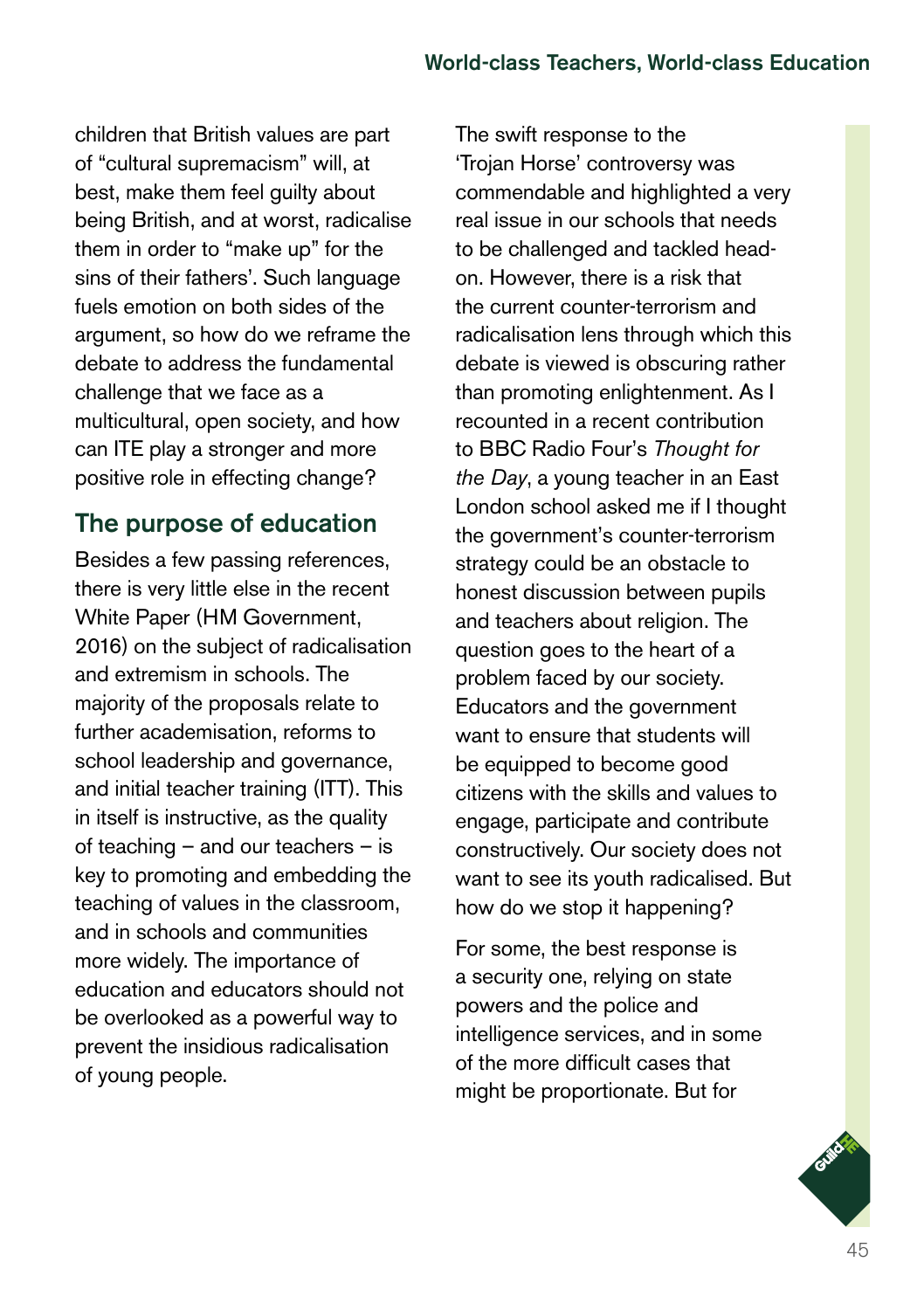others, especially educators, the response goes to the very heart of the purpose of education; to expand the mind, to prepare the student to think for themselves, to engage with the world critically and to discern their path in life by testing their views and beliefs. As Blessed John Henry Cardinal Newman wrote in his unrivalled 19th-century text on the idea of a university, 'it is the place where a thousand schools make contributions; in which the intellect may safely range and speculate, sure to find its equal in some antagonistic activity and its judge in the tribunal of truth  $1$ 

So the challenge is how to find a proportionate means to adhere to the law and protect society, but at the same time remain committed to the purpose of a holistic education. I come back to the young teacher's question and my experience of a Catholic school in Northern Ireland and of the teachers who upheld society's values amidst the turmoil of the Troubles. Many beyond Northern Ireland might still associate schools with being part of the problem, but for those of us in the schools at that time, they were an opening to a world beyond. Our teachers, through rational engagement, challenge

CATHEDEALS 石家の切片

and personal example, reminded us of the sacredness of human life, regardless of how difficult the circumstances. That engagement opened previously closed minds, including mine. That is where the power and purpose of ethos and values-driven teacher education can play a significant role.

## The importance of initial teacher education

Institutions such as St Mary's University, which are faith-based and share a Christian foundation, have another 'vernacular' through which to explore British values – the language of ethos and mission. This language is manifested in two ways: the manner in which people in these institutions do their jobs, and their rationale for why. These aspects often remain an implicit element of the day-to-day experience of working within this particular context. However, in some courses, for example initial teacher training, the discourse on personal values and their genesis and development, is an explicit element of the course. Why might this be the case?

Within the Christian tradition, there is an understanding that education is about the formation of the whole

<sup>1.</sup> Contained in 'The Idea of the University' a series of lectures by Cardinal John Henry Newman on the occasion of the founding of the Catholic University of Dublin, delivered in 1852 and 1854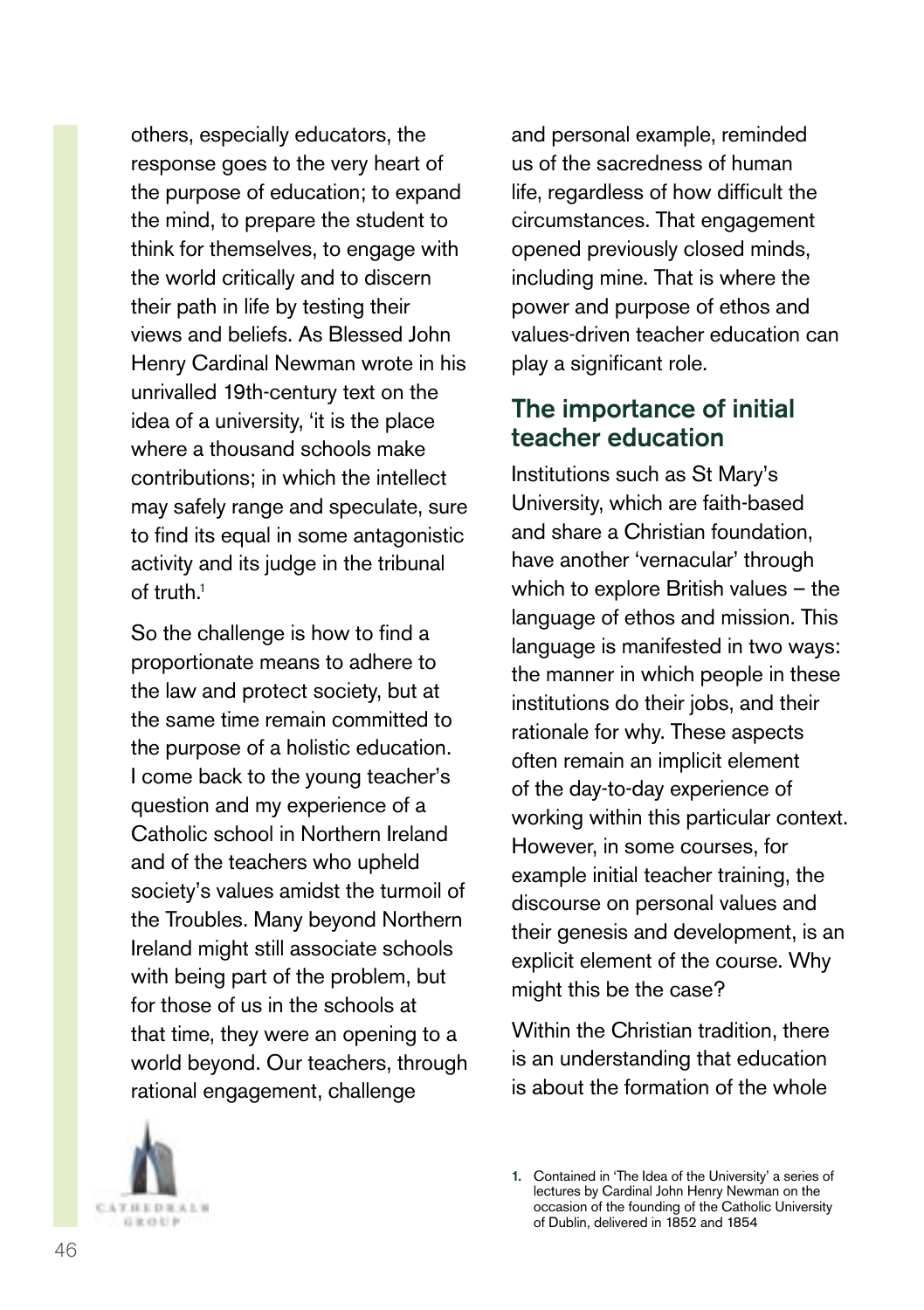person (Catholic Education Service, 2014). On his papal visit to England in 2010, Emeritus Pope Benedict stated in his address to young people at St Mary's University:

*as you know the task of the teacher is not simply to impart information or to provide training in skills....education is not and must never be considered as utilitarian. It is about forming the human person, equipping him or her to live life to the full – in short it is about imparting wisdom.*

#### Emeritus Pope Benedict, XV1, 2010

Therefore, there is a clear expectation that the experience of learning at an institution with a faith foundation will be characterised and defined by something additional to the quality of the academic learning experience. This is certainly at the core of institutions that form part of the Cathedrals Group of universities, whose mission is to nurture graduate attributes that will ensure a 'strong commitment to values such as social justice, respect for the individual and promoting the public good through our work with communities and charities' (Cathedrals Group, nd [online]).

Therefore, an understanding of the values and mission of the Cathedrals Group and how these inform and shape individual institutional identities and the professionals within them is critical to discerning what is special and unique about their educational offering. The group itself describes this uniqueness in terms of its service to the public good. As such, the values-based learning underpins 'a commitment to education as a transformational and life-enhancing experience that prepares students for flourishing lives, successful careers and social commitment' (ibid). Thus, what Cathedrals Group member institutions aim to do is to make learning meaningful so that all may have life and have it to the full. In elucidating this, they also commit to a pedagogical process that demands reflection and creates an environment that stimulates curiosity and critique.

Why is this focus on values important? Because it is an essential component of an authentic educational experience. Authentic teaching and learning are concerned with growth: growth of knowledge, undoubtedly, but also personal growth and self-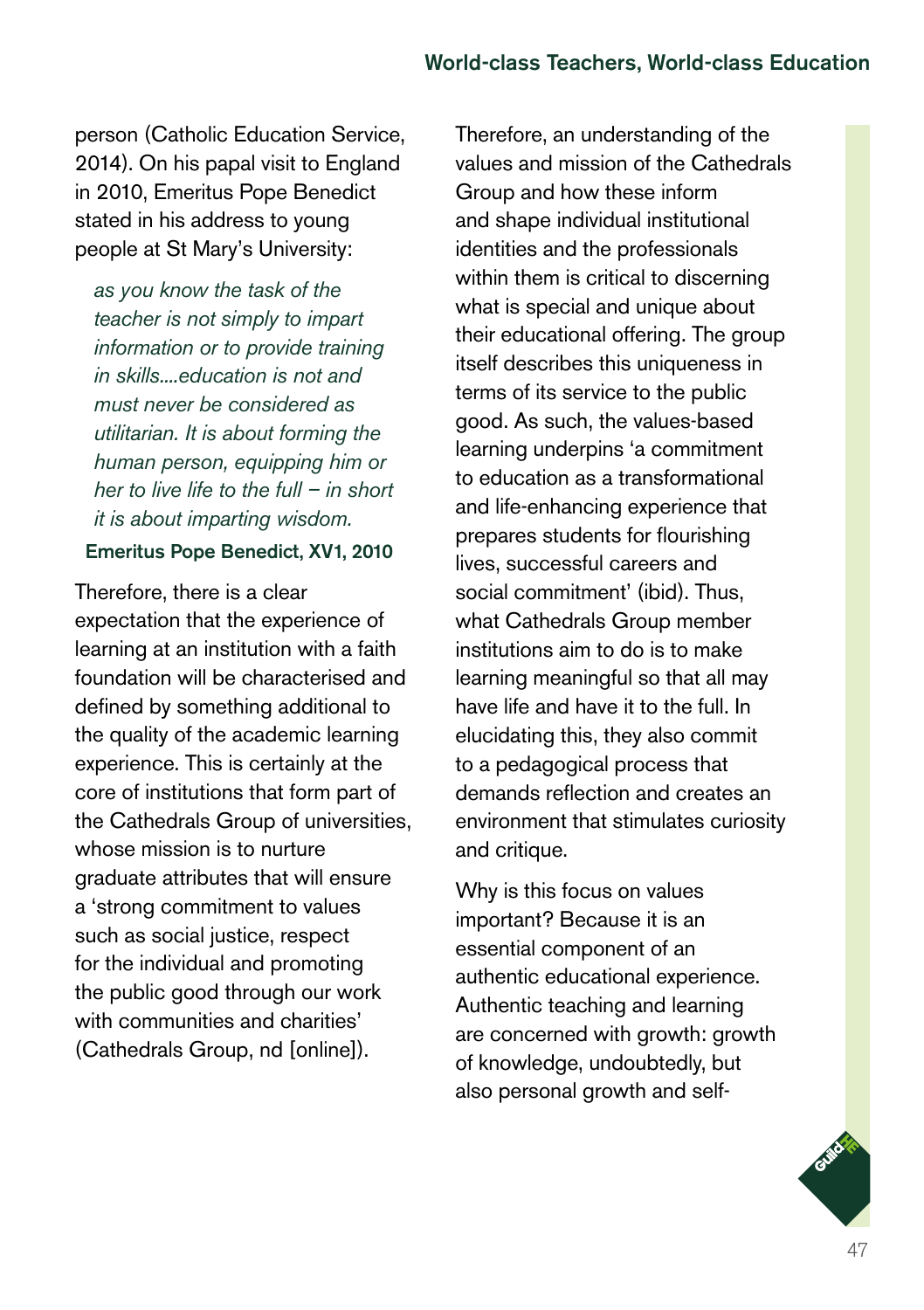realisation. Fundamental to this is the understanding that 'education is most effective when it is based on a holistic understanding of human development, learning and education. Without emotional connections, education becomes dry and meaningless' (Johnson & Webb Neagley, 2011). These critical 'emotional connections' are realised at their most immediate level in our daily interactions, but this relational pedagogy must also be negotiated and held to account in the broader context of the political initiatives driving education policy.

In the context of the White Paper (HM Government, 2016), this is important because it goes to the heart of the debate around the teaching of values and ethos-driven initial teacher training (ITT). The trend in the last five years has been away from university-led ITT and towards school-based provision. But the debate shouldn't be about the advocacy of one route over another. ITT should instinctively be rooted in classroom practice. We work with a network of schools (and, by definition, young people) to provide a rounded ITT experience for trainee teachers, combining practical, classroom-based

**CATHEDNALS** 石法のビタ

elements grounded in the reality of the community settings in which they teach, while also nurturing a holistic education that is similarly grounded in an authenticity that develops 'personal growth and selfrealisation'. It is within this ethosdriven educational environment that the teaching of values can most powerfully be used.

## Conclusion

Contemporary society, especially in the West, is searching for a way to deal with ever-more complex worlds of difference. This is particularly the case when it comes to faith and values, as societies struggle to address the question of what role faith plays or does not play in our respective societies. That is compounded by a growing diversity of faiths and questions over how to deal in a fair and equitable way with all faiths and beliefs. Recent attacks in France and Germany, along with the migration of refugees, have brought a renewed question about what is community and whether very diverse groups can live side by side and integrate.

For the UK government, that can mean having British values as a set of minimum standards to which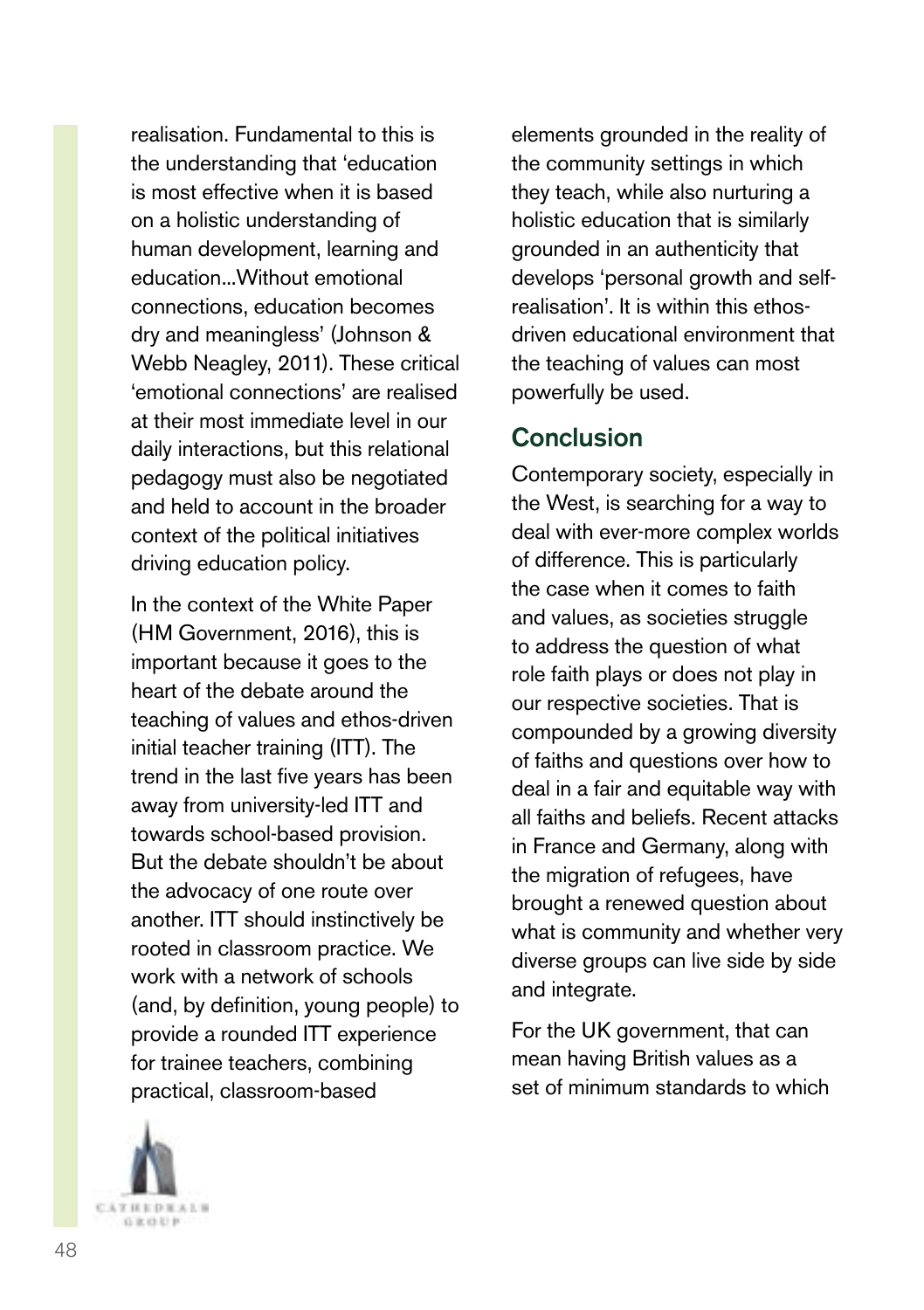all sign up. But this will always come down to the perspective of individuals and groups within society and the personal filter through which they view British values. This will be informed by the rich and often conflicting personal, familial, cultural and educational experiences that they absorb from an early age.

In a recent open letter to the new Secretary of State for Education, Justine Greening, a number of prominent academics and educationalists argued that a consequence of the vote to leave the EU is that this has raised deep questions about 'identity and belonging for many young people'. They argued:

*Now is the time to commit to a renewed conversation about our shared national values, ensuring that young people's voices are heard. In particular we are aware of the dangers of some schools misinterpreting the need to promote fundamental British values in ways which close down, rather than open up, meaningful discussions.*

Lundie et al., 2016 [online]

Ethos-driven ITE can play a profoundly positive role in supporting this renewed conversation through mutual exploration and understanding, which can serve to educate rather than alienate. The potential of this, however, is yet to be fully explored and realised. The proposed Counter-extremism and Safeguarding Bill has recently been criticised by the Joint Committee on Human Rights (JCHR) for not sufficiently defining its core issues, including 'British values' (JCHR, 2016). With the introduction of the most recent schools Green Paper (DfE, 2016), the hope is that the commendable and serious work that is being done in one part of Whitehall continues to reinforce rather than undermine the equally positive work being done elsewhere.

## **References**

Cathedrals Group (nd). Welcome to the Cathedrals Group [online]. Available at [www.cathedralsgroup.ac.uk](http://www.cathedralsgroup.ac.uk) [accessed Jan 2017].

Catholic Education Service (2014). *Catholic education in England and Wales.* London: Catholic Education Service.

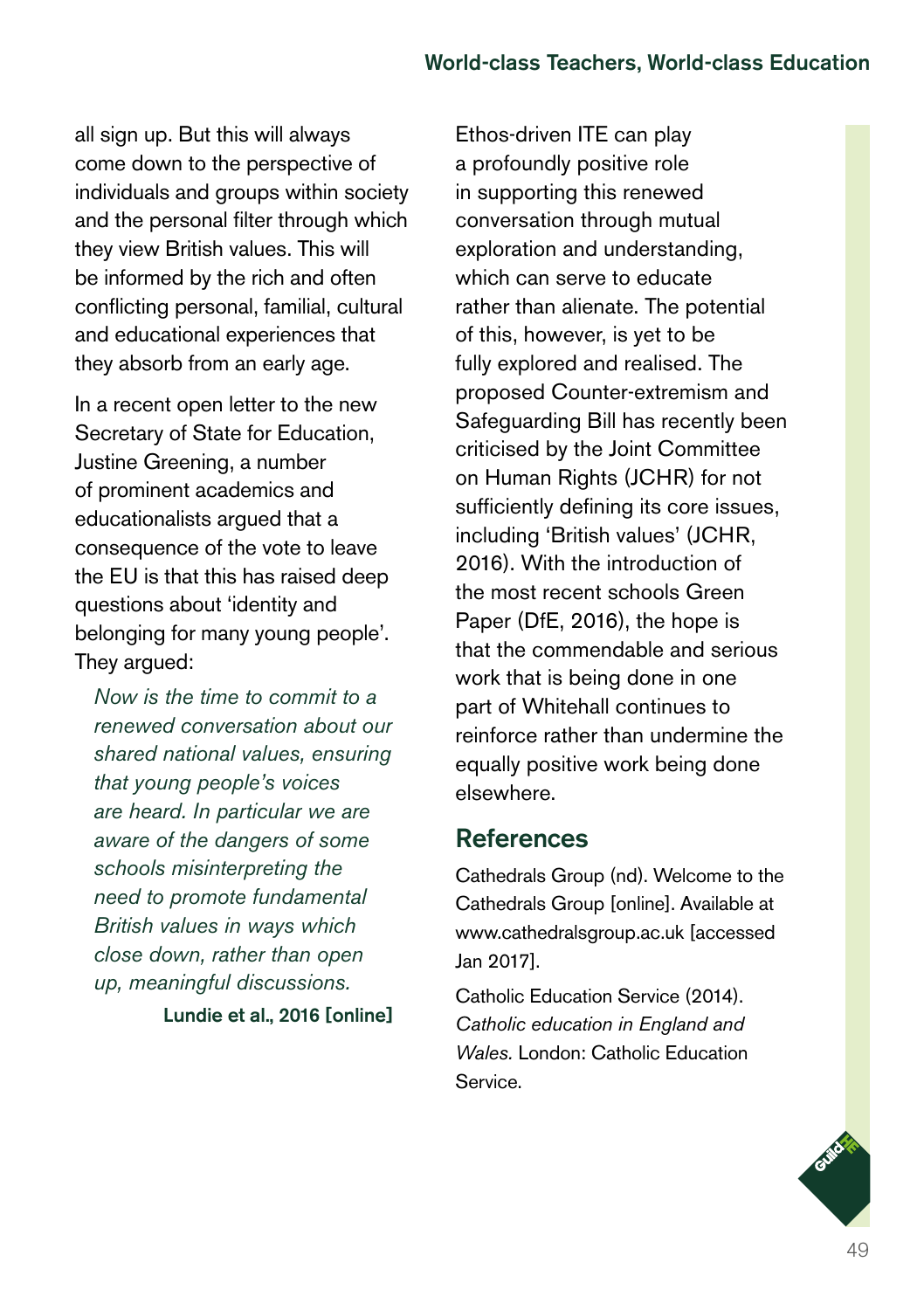Citizenship Foundation (2014). British values: how are schools expected to teach them? [online]. Available at [www.](http://www.citizenshipfoundation.org.uk/main/page.php?465) [citizenshipfoundation.org.uk/main/page.](http://www.citizenshipfoundation.org.uk/main/page.php?465) [php?465](http://www.citizenshipfoundation.org.uk/main/page.php?465) [accessed Jan 2017].

DfE (2013). *Teachers' Standards: Guidance for school leaders, school staff and governing bodies.* London: Department for Education.

DfE (2014). *Promoting fundamental British values as part of SMSC in schools: Departmental advice for maintained schools.* London: Department for Education.

DfE (2016). *Schools that work for everyone.* London: Department for Education.

Emeritus Pope Benedict XVI (2010). Speech given at St Mary's University, Twickenham, 17 September.

Espinoza, J. (2016). Teaching children fundamental British values is act of 'cultural supremacism'. *Daily Telegraph* 28 March. Available at [www.telegraph.](http://www.telegraph.co.uk/news/2016/03/28/teaching-children-fundamental-british-values-is-act-of-cultural) [co.uk/news/2016/03/28/teaching](http://www.telegraph.co.uk/news/2016/03/28/teaching-children-fundamental-british-values-is-act-of-cultural)[children-fundamental-british-values-is](http://www.telegraph.co.uk/news/2016/03/28/teaching-children-fundamental-british-values-is-act-of-cultural)[act-of-cultural](http://www.telegraph.co.uk/news/2016/03/28/teaching-children-fundamental-british-values-is-act-of-cultural) [accessed Jan 2017].

GTE (2006). *Standard for Initial Teacher Education.* Edinburgh: General Teaching Council for Scotland.

HASC (2016). *Radicalisation: the counternarrative and identifying the tipping point.*  HC 135. London: House of Commons.

HM Government (2016). *Educational Excellence Everywhere.* Norwich: The Stationery Office.

JCHR (2016). Government should consider extremism strategy [online]. Joint Committee on Human Rights. Available at [www.parliament.uk/](http://www.parliament.uk/business/committees/committees-a-z/joint-select/human-rights-committee/news-parliament-2015/counter-extremism-report-published-16-17/) [business/committees/committees-a-z/](http://www.parliament.uk/business/committees/committees-a-z/joint-select/human-rights-committee/news-parliament-2015/counter-extremism-report-published-16-17/) [joint-select/human-rights-committee/](http://www.parliament.uk/business/committees/committees-a-z/joint-select/human-rights-committee/news-parliament-2015/counter-extremism-report-published-16-17/) [news-parliament-2015/counter](http://www.parliament.uk/business/committees/committees-a-z/joint-select/human-rights-committee/news-parliament-2015/counter-extremism-report-published-16-17/)[extremism-report-published-16-17/](http://www.parliament.uk/business/committees/committees-a-z/joint-select/human-rights-committee/news-parliament-2015/counter-extremism-report-published-16-17/)  [accessed Jan 2017].

Jephcote, M., Hulme, M., Mahony, P., Menteri, I. & Moran, A. (2007). Learning to teach in post-devolution UK. Keynote Symposium to British Educational Research Association Conference. 8 Sep, London.

Johnson, A.N. & Webb Neagley, M. (eds) (2011). *Educating from the Heart: Theoretical and practical approaches to transforming education.* Maryland: Rowman & Littlefield.

Lundie et al. (2016). Open letter to the Secretary of State for Education. See Lundie (2016) What to make of 'British values' in the aftermath of Brexit?. *Schools Week* 27 July [online]. Available at [http://schoolsweek.co.uk/what-to](http://schoolsweek.co.uk/what-to-make-of-british-values-in-the-aftermath-of-brexit/)[make-of-british-values-in-the-aftermath](http://schoolsweek.co.uk/what-to-make-of-british-values-in-the-aftermath-of-brexit/)[of-brexit/](http://schoolsweek.co.uk/what-to-make-of-british-values-in-the-aftermath-of-brexit/) [accessed Jan 2017].

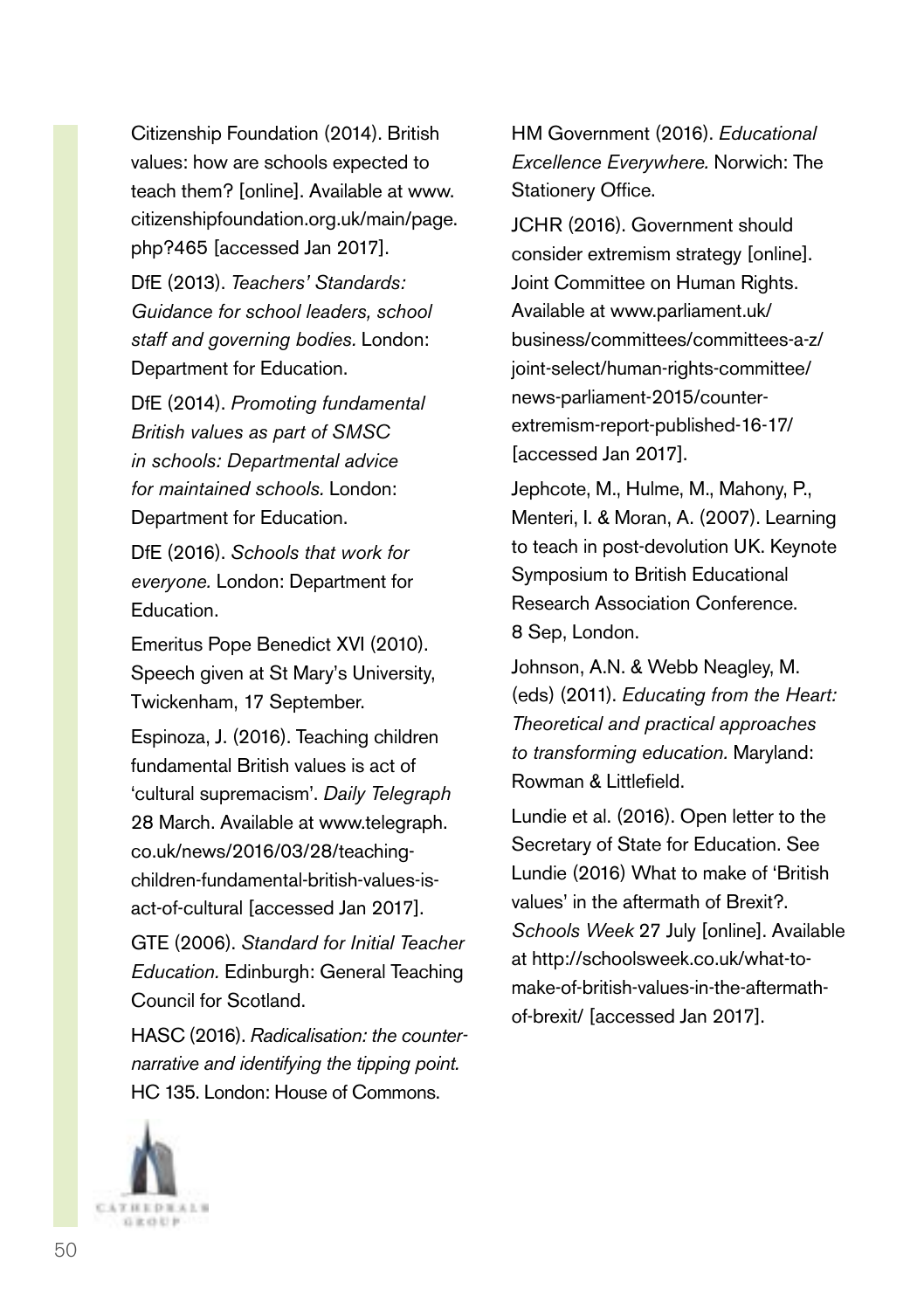NUT (2016). Motion 23: Prevent Strategy. NUT Annual Conference, Brighton, 28 March.

Office of the High Commissioner for United Nations Human Rights (2016). *Statement by the United Nations Special Rapporteur on the rights to freedom of peaceful assembly and of association at the conclusion of his visit to the United Kingdom.* Geneva: United Nations Human Rights.

Ofsted (2015). *School Inspection Handbook.* Manchester: Ofsted.

TDA (2007). *Professional Standards for Teachers.* London: Training and Development Agency for Schools.

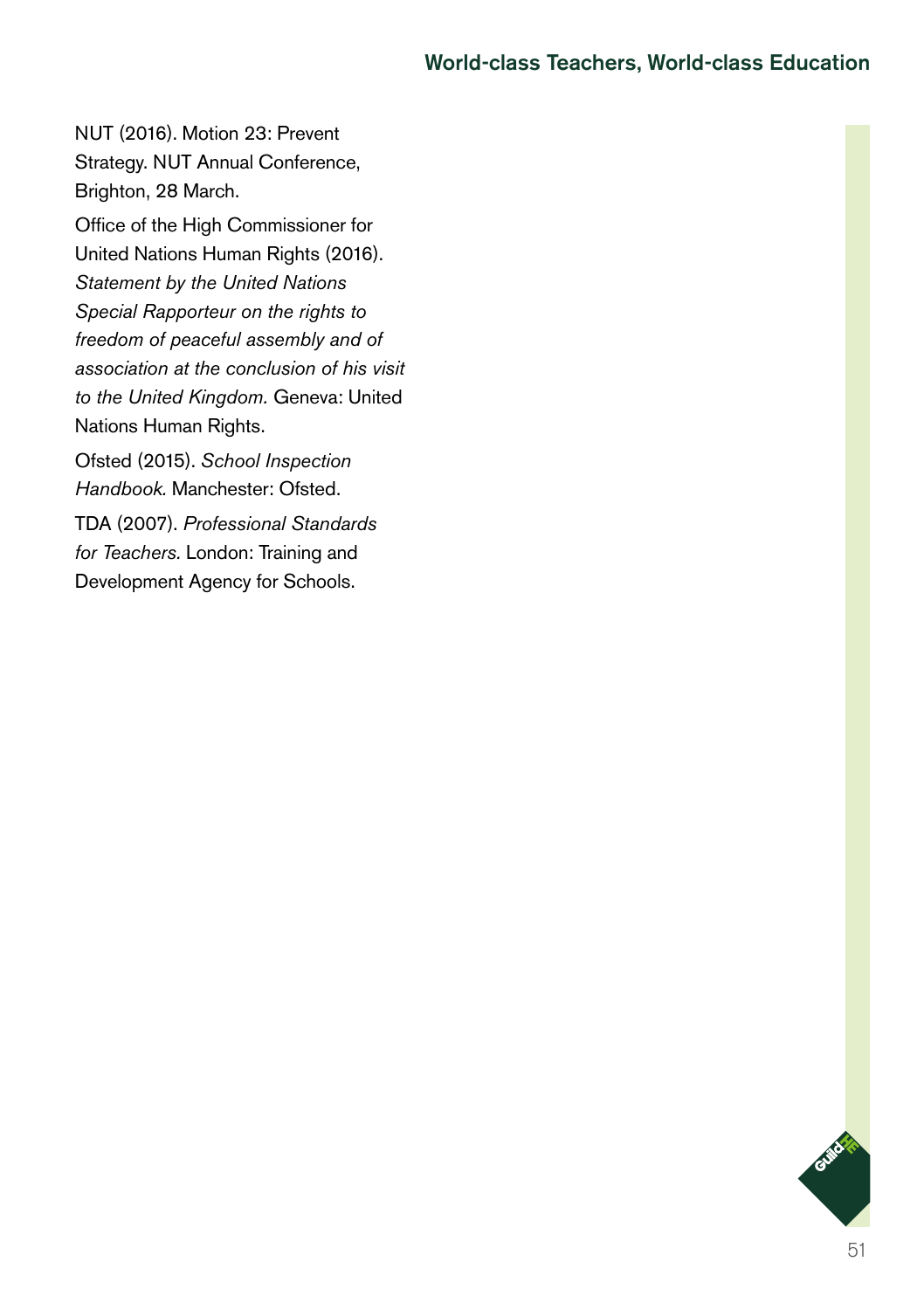# **Chapter 5: Centres of excellence: with or without portfolio?**

Paul Dickinson, Director of the Institute of Childhood and Education, Leeds Trinity **University** Professor Margaret House,

Vice Chancellor, Leeds Trinity University

*A center of excellence (CoE) is a team, a shared facility or an entity that provides leadership, best practices, research, support and/or training for a focus area.* Wikipedia, 2016

## Political context

The recent White Paper *Educational Excellence Everywhere* states that:

*We will continue to move to an increasingly school-led [initial teacher training (ITT)] system which recruits enough great teachers in every part of the country, so that the best schools and leaders control which teachers are recruited and how they are trained.* 

HM Government, 2016:28

This builds upon the direction of travel set out in the White Paper *The importance of teaching*:

*We will provide more opportunities for a larger proportion of trainees to learn on the job by improving and expanding the best of the current school-based routes into teaching – school-centred initial teaching training and the graduate teacher programme.* 

#### HM Government, 2010:9

Since 2010, the number of trainees being trained through school-led routes has increased from 350 in 2012 to over 10,000 in 2016. This repositioning of initial teacher education (ITE) has meant that universities have come under increased scrutiny (DfE, 2015) and now more than ever have had to articulate what they bring to effective teacher training partnerships with schools. However, *Educational Excellence Everywhere* (HM Government, 2016) appeared to at least offer one strand where universities could position themselves strongly within the current policy environment. It was effectively a call to universities to be a part of the future solution with the

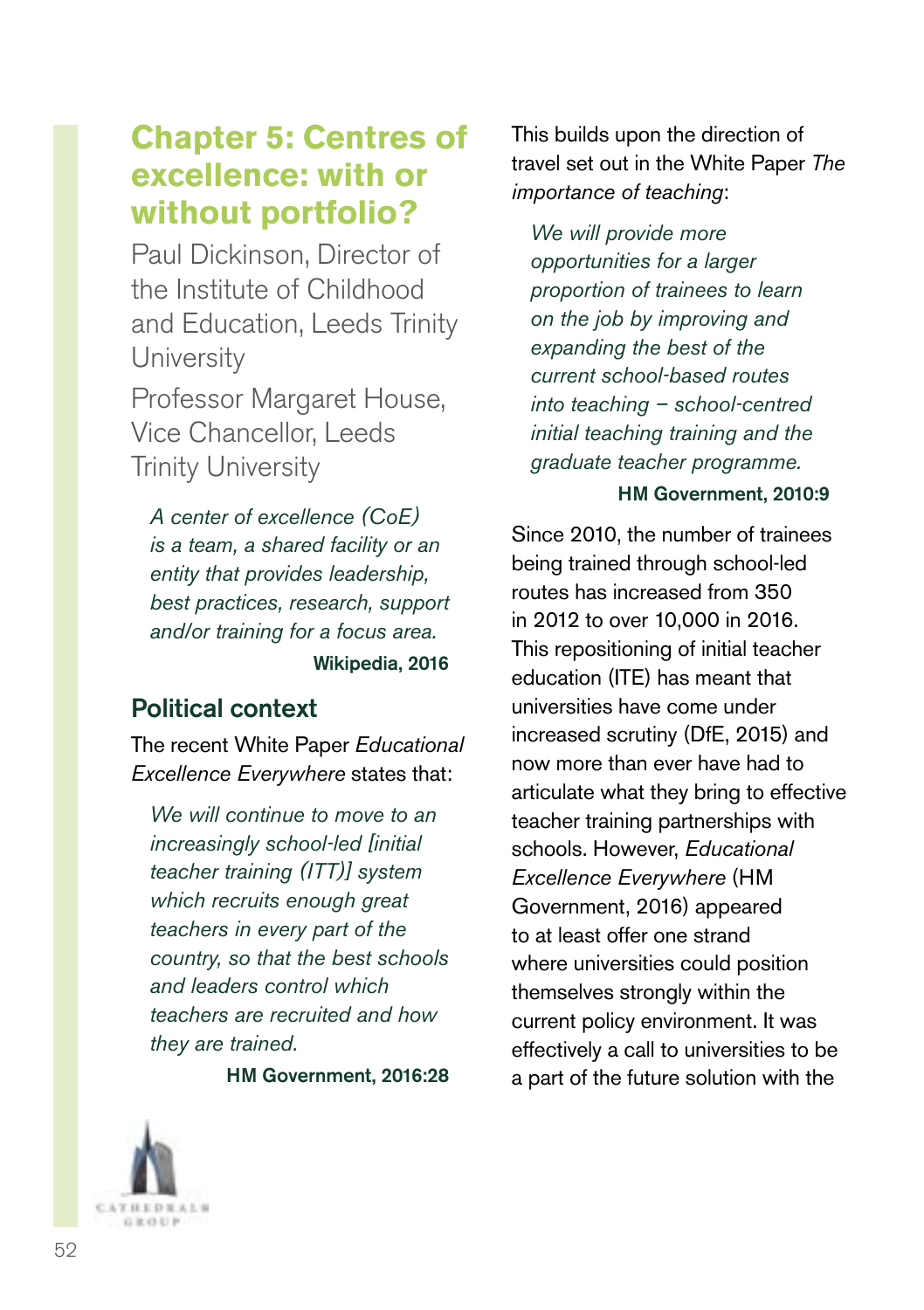reward of longer term allocations of student numbers:

*We want the best universities to establish 'centres of excellence' in ITT, drawing on their worldleading subject knowledge and research. We will seek to recognise both the best university and school-led ITT through guaranteed, longer-term allocation of training places, allowing providers to plan their provision into the future.*

#### HM Government, 2016:28

The purpose appeared to be that selected universities renowned for their research would be central pillars in the future ITE landscape, with the reward of assured allocations and the accompanying benefits of improved sustainability of their provision. The chosen few would thus be able to expand and become hubs, working with schools in significant researchinformed and research-led models of teacher education. Universities not surprisingly welcomed the recognition of research being integral to high-quality teacher education. However, the mechanisms for selection and the potential negative impact on those higher education institutions (HEIs) that were not selected raised concerns. Excellent HEI providers of teacher education that may not be research intensive could well be sidelined. MillionPlus (the Association for Modern Universities) arqued that its members were centres of excellence, particularly for ITE and pedagogical research, and commented that by selecting only a few providers this would have:

*reputational and financial impacts on university providers in particular because the White Paper states that such centres are likely to be privileged with a guarantee of several years' ITT allocations.*

#### MillionPlus, 2016 [online]

This strand of the White Paper also pointed to a potential divide between the role of schools in ITE and that of a select number of universities. Whilst partnership models were still being supported, greater clarification of what HEIs bring to partnership working was being highlighted and at worse meant they were being potentially reduced to providing only research and developing subject knowledge.

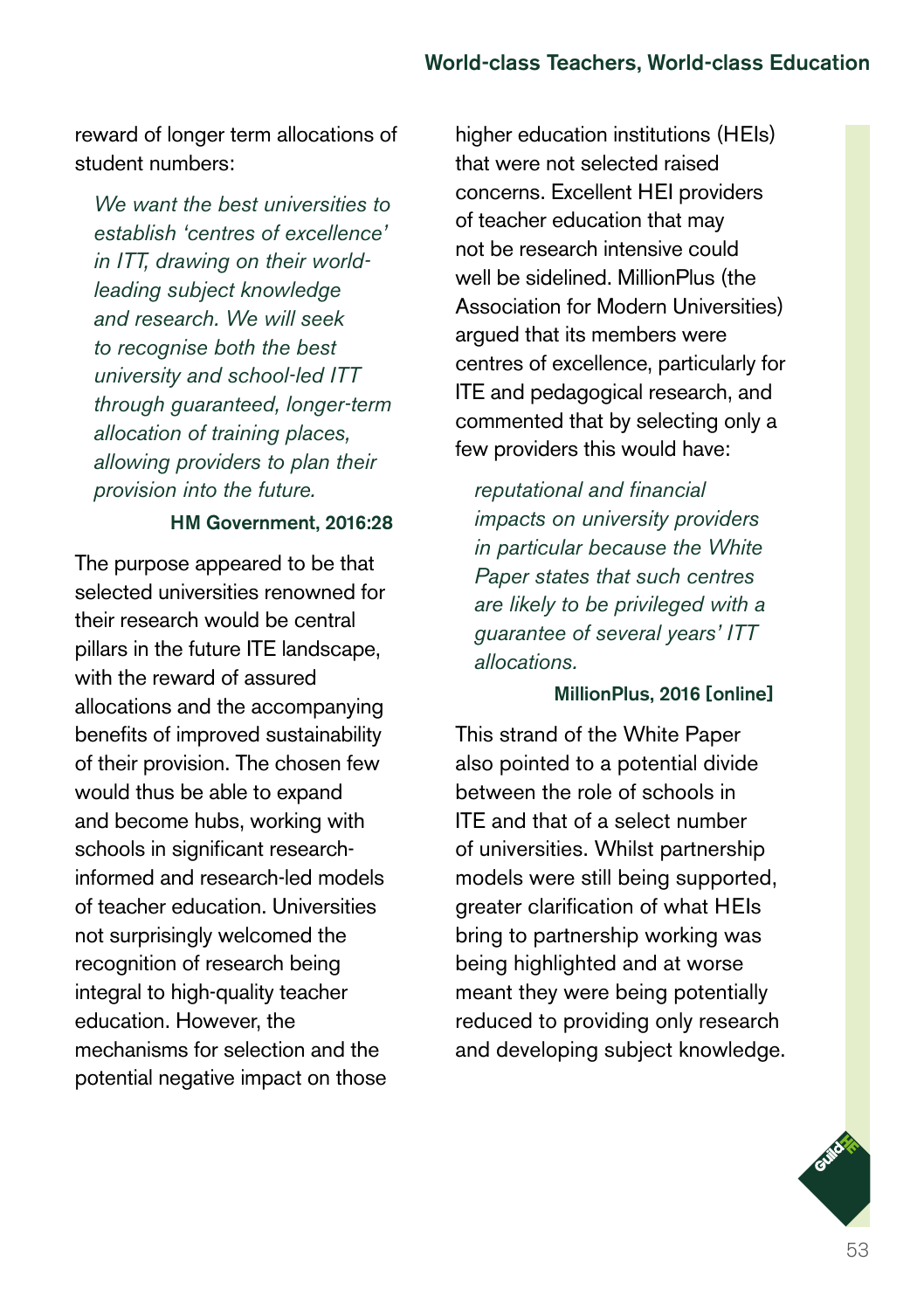It can be argued that there is 'little doubt that partnership between schools and universities is likely to provide the highest-quality initial teacher education' (House of Commons Education Committee, 2012:9), and this view is supported by a recent report, *The Good Teacher Training Guide* (Smithers, Robinson & Coughlan, 2013), and the recent Carter review of initial teacher training (DfE, 2015). Taking this into account, there needs to be an emphasis on effective partnership with a clear understanding of what schools and universities are able to offer together.

## The battle to become a centre of excellence

Not surprisingly, with recent policy supporting the notion of schools as the future leaders of ITE, many schools were quick to challenge the concept of centres of excellence only being available to HEIs. In a context where school-led ITE was ideologically the direction of travel, it was hard for the government not to listen to the voices of headteachers. At the same time, universities renowned for their research were also articulating their credentials as potential centres of excellence, seeing a significant opportunity to



capture a vital role as articulated in the 2016 White Paper.

It did not take long before the pressure from schools to also be entitled to the appellation of centre of excellence was noted and then addressed quickly by government. Consequently, any metrics for selecting centres of excellence were being configured to allow both HEI and school-led providers the potential to become centres of excellence. The inevitable outcome was the redefinition of centres of excellence, where research was no longer central and the criteria reflected a less refined set of metrics. Datasets used were limited and based on recruitment, external verification of quality, quality of intake and the employability of trainees. Joint meetings of the DfE and the National College for Teaching and Leadership (NCTL) with a selection of stakeholders in the summer of 2016 helped further shape the metrics to be finally applied. However, even then it was not clear which particular sets were to be used within the areas prioritised; for example, for 'employability', would this be measured by provider returns or school workforce returns?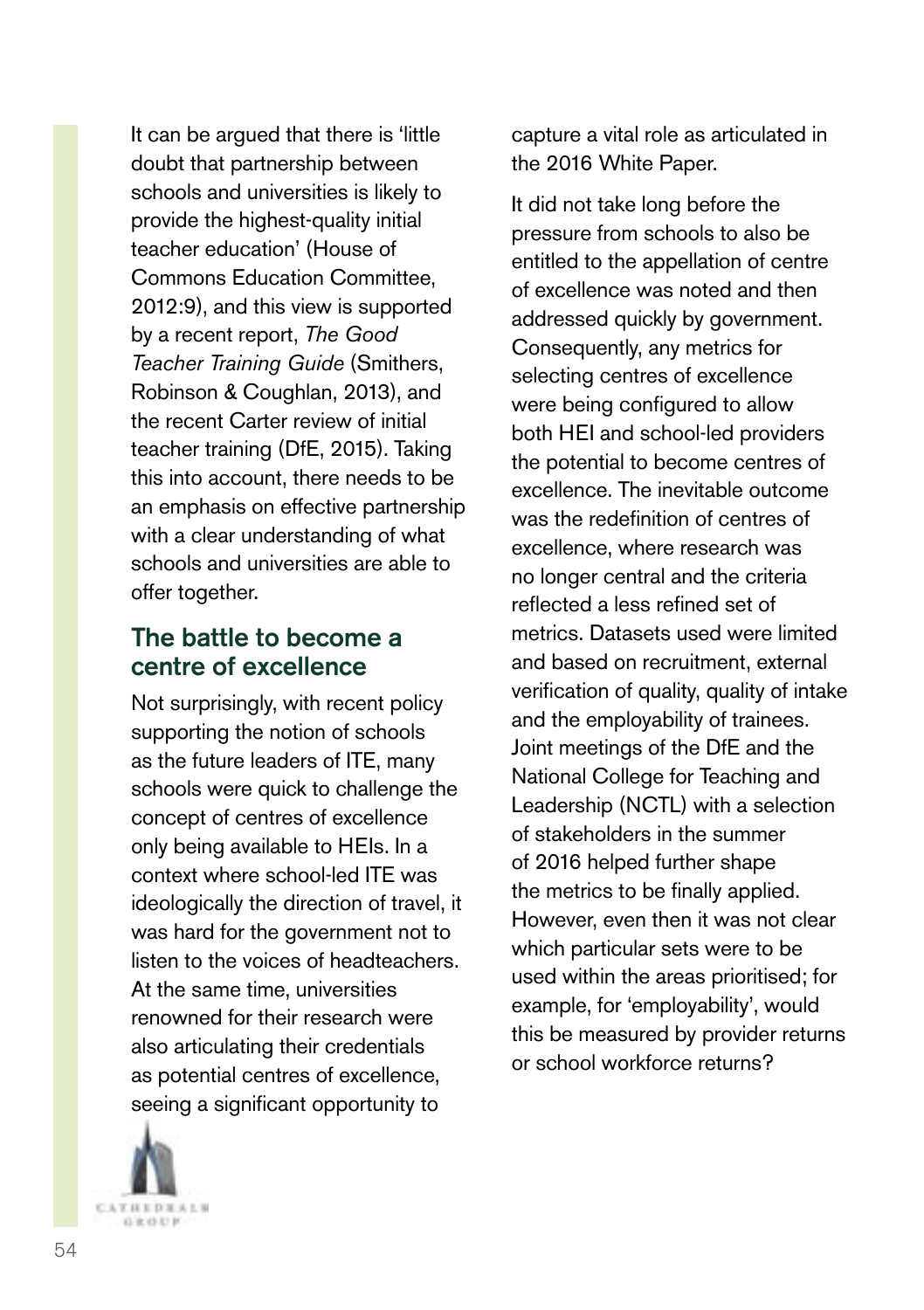#### **Selecting centres of excellence**

Meetings between stakeholders and the DfE and NCTL resulted in the data to be used to inform the decisions to allocate centres of excellence falling broadly into four key domains:

- **O** quality of academic intake onto teacher training courses
- **O** quality of provision
- **O** success in employability
- **O** success in recruitment.

The methodology of how these were to be applied was circulated on 29 October 2016. Quality of academic intake referred to the undergraduate degree class, with weight given to more recent data drawing upon the ITT census data, and for HEIs this being core places and postgraduate only. Yet it was not made clear whether a first-class degree would carry more weight than a 2.1. 'Quality of provision' was based entirely upon Ofsted grades, taking into account each age phase. As for quality of outcomes (i.e., employability), this was based on the proportion of trainees employed in a state-funded school at any time within two years of qualifying. Finally, recruitment was based on recruitment against allocations, with

adjustments to take account of hardto-recruit-to subjects. It made no mention of engagement with School Direct or research.

However laudable the identified criteria might appear, they are all potentially flawed as selection metrics. The quality of intake does not include undergraduate provision, and pre-course experience is not included, for example years spent as a teaching assistant. Similarly, the quality of provision based on Ofsted grades does not take heed of where providers have grades under three different frameworks, whilst recruitment for universities is likely to show little variability. Similarly, the role of research would favour universities, as would employment data school-led providers.

## **The benefits of centres of excellence**

At the time of writing, there is no clarity whatsoever of the roles of centres of excellence or even whether this concept is still being considered. With recognised priorities in mentoring, recruitment in STEM<sup>1</sup> subjects and the need for high-quality continuing professional development (CPD), as outlined in recent government reviews, why

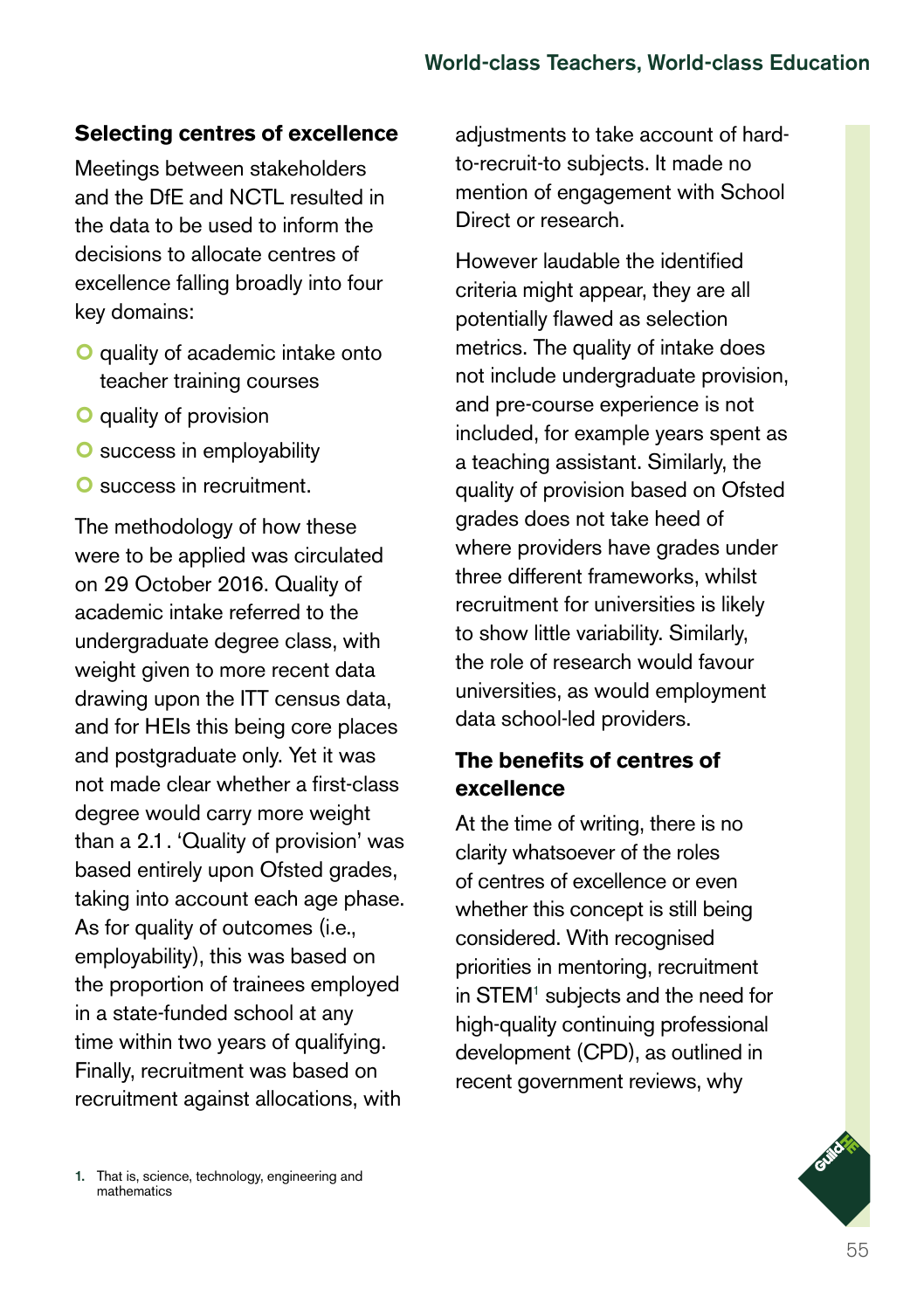aren't these the main priorities for any would-be centres of excellence, or positive impact of ITE on the most disadvantaged schools? This points to other key unanswered questions, including: Why aren't there expectations for centres of excellence to impact positively on the teaching profession in areas of recognised need? Why can't providers bid to become centres of excellence in identified areas, and where possible for these to be regionally dispersed to become hubs of excellence?

At the moment, centres of excellence may even be set up according to a set of metrics devoid of the requirement for a particular portfolio. This is an opportunity lost at a time when the country needs a strategic approach to maximise the positive contribution that HEIs can make to improving teacher education in partnership with schools.

In England, with some 75 HEIs, more than 200 school-centred initial teacher training (SCITT) providers and over 800 School Direct lead schools providing initial teacher education, coupled with an increasing blurring of the differences between university- and schoolled provision, it is perhaps time to

stabilise the number of providers, focus on quality and establish a small number of centres of excellence. If the country is to raise both the profile and status of the profession, then linking providers to centres of excellence not just for ITT but also for CPD may at least help this process.

In Finland, for example, ITE is only undertaken by 13 teacher training schools for all the country's primary and secondary provision. In the Finnish model, some teacher training schools host more than 150 student teachers, enabling significant peer interaction and learning. They are strongly research based and collaborate closely with the subject faculties, and the department for education, as well as with one another:

*In the University of Oulu, three faculties, namely Science, Humanities and Education deliver teacher education courses for trainee teachers under the guidance of teacher education departments.*

#### Sahlberg, 2011:

The teachers in the training school are employed by the university and there is close working between

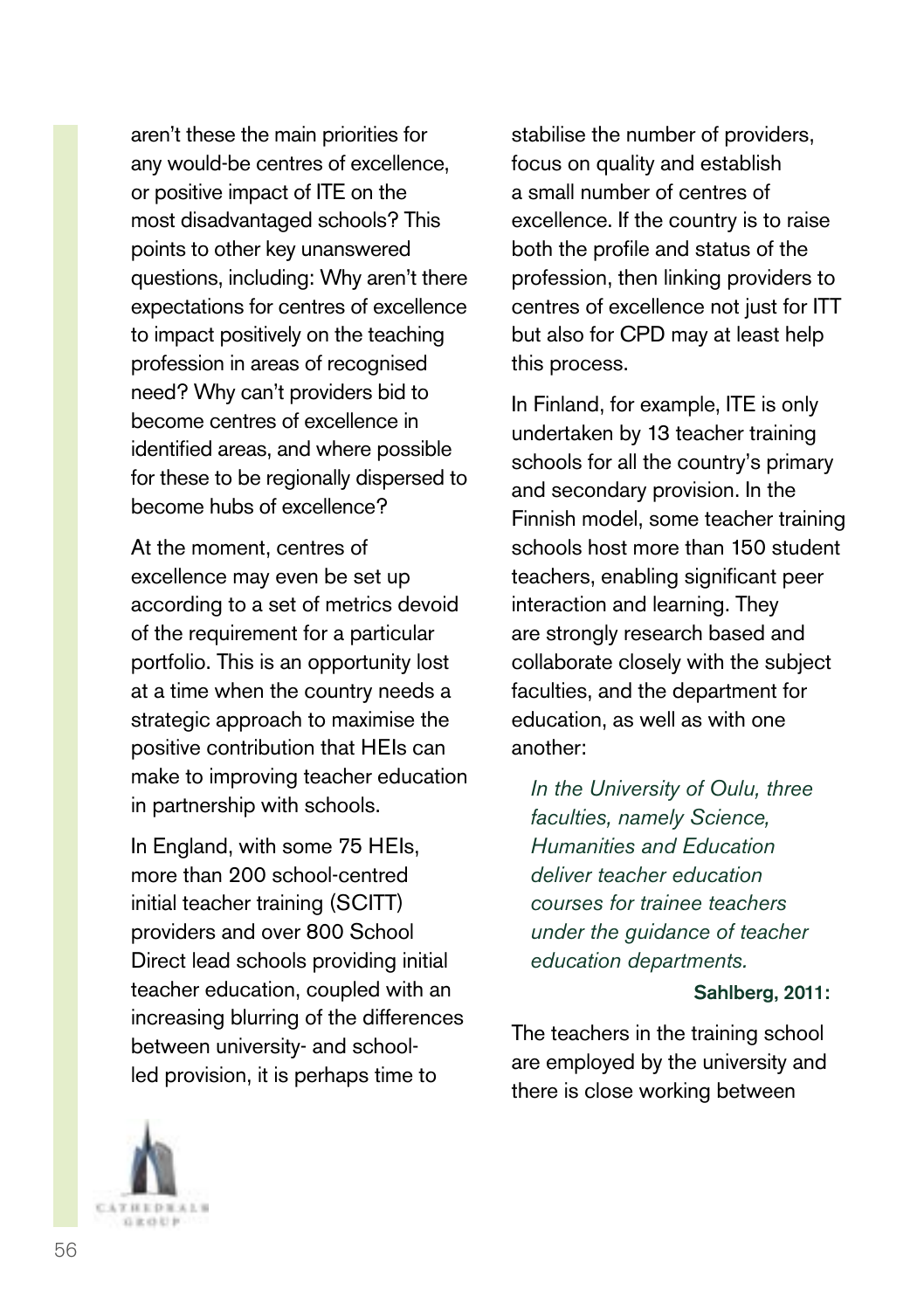the school and the university. Furthermore, all the teachers work both as teachers for pupils and as mentors for student teachers. Mentoring is perceived as a vital part of the scope of schools and is seen as no less important than basic teaching by the teachers. Every meeting of teachers has student teachers on the agenda. In Finland, the priority is to produce teachers who draw upon research in their classroom work and who have a strong foundation so that they can problem solve independently and access recent educational research. These few training schools form an effective network known as the Finnish Teacher Training Schools and they organise conferences, materials and teaching resources for student teachers.

## Recommendations

## **Approaches to the award of centre of excellence status**

The concept of centres of excellence in itself is a positive one and different providers will be able to offer different strengths as their areas of excellence. A more strategic approach now that there is a decoupling of the concept of centres of excellence from threeyear allocations would be to identify

areas of real priority and to invite providers with recognised expertise in these areas to become centres of excellence. One for example might be to raise the quality of mentoring across the country for ITE and those in their first three years of teaching. Expectations could be set out with a remit, and providers would then bid to become a centre of excellence in mentoring, where funding would follow the commitment to deliver against agreed targets and expectations, such as developing a framework and training programme and sharing best practice. A number of other areas could be considered, such as effective teaching of pupils who speak English as an additional language, leadership and management, use of technology and effective multi-agency working.

A more strategic approach now that there appears to be a decoupling might be to allocate centre of excellence status for a limited period, possibly three years, where the expectation is to lead a project in an identified area, such as increasing the number of applicants in STEM areas, or improving teacher retention or developing subject expertise.

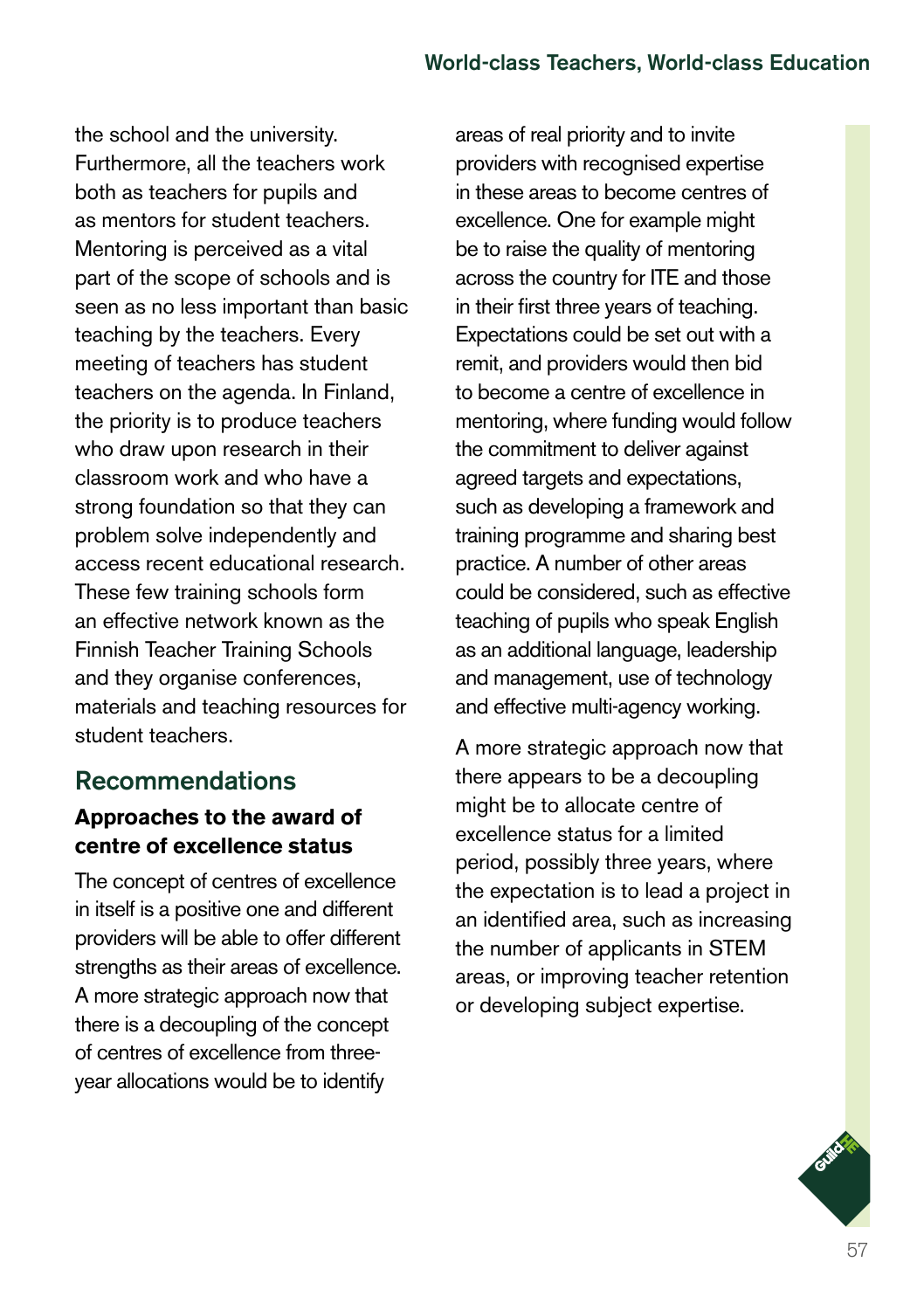#### **Partnership work**

Partnerships across providers could also provide a model for centres of excellence in which small clusters of providers work together to deliver on an agreed area. Here, the Cathedrals Group consisting of 16 high-quality providers of ITE would be able to provide a strong claim to offer excellence in designated areas. The Cathedrals Group has a rich history of successful ITE, with its member institutions providing teacher education across the country from early years through to post-16. Cathedrals Group institutions are characterised by their faithbased values and commitment to the moral purpose of education. The group meets regularly and has both a strong teacher education and research strand. Its effective network enables successful sharing of expertise and thus as a collective is able to offer strong expertise in particular areas such as faith-based education and undergraduate primary teacher education. Church schools value the ethos and values instilled within teachers trained within these institutions and these values can enhance the resilience of newly qualified teachers from these institutions when faced with



the challenges presented in the classroom in their first few years of teaching. Recent meetings of the Cathedrals Group have focused on what its members can achieve to make a positive impact on the teaching profession, such as research into where teacher retention has been strong and what makes effective CPD. It is these types of priorities that centres of excellence could be addressing in a moral commitment to improving the quality of teacher education in England.

### **Three-year allocations**

At the end of September 2016, the impetus to create centres of excellence had decreased and was replaced by the decision to award a selection of providers three-year allocations according to a set of metrics not dissimilar to some of those initially mooted for the recognition of a centre of excellence. Exactly how these were applied was not made clear and there seemed to be significant distancing between these favoured providers and the associated 'title' of centre of excellence. There was also the olive branch offered to unsuccessful applicants that they could aspire to three-year allocations the following year. These three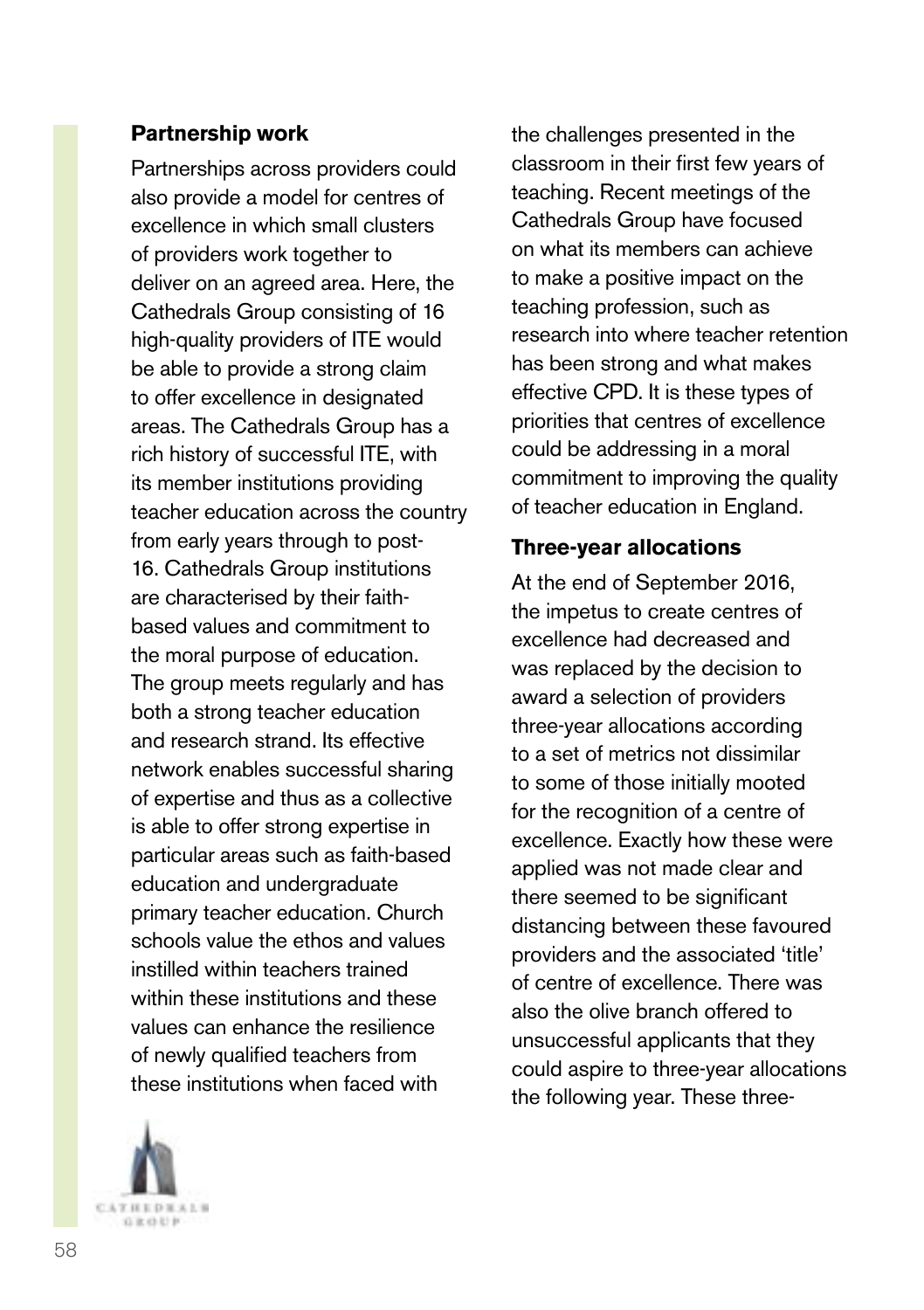year allocations were also made to SCITT providers. The security these allocations provide enables more strategic resourcing as these providers can now plan ahead with some confidence. For those not selected, the uncertainty continues and some 'good' providers may well decide not to continue with ITT. This is a serious risk, due to the need to recruit and train potentially 'good' and 'outstanding' trainees at a time of potential teacher shortage and with the number of pupils in schools expected to rise by '13 per cent between 2015 and 2024, adding another 900,000 pupils to the school system over the next decade' (Lynch et al., 2016:3).

A report commissioned by the National Audit Office (NAO) in February 2016 noted that the DfE had missed its trainee teacher recruitment target for the last four years. It also stated that for 2015/16, HEIs recruited 85% against their target, SCITT providers 65% and School Direct 58%:

*Until the Department meets its targets and can show how its approach is improving trainee recruitment, quality and retention, we cannot conclude* 

*that the arrangements for training new teachers are value for money.*

#### NAO, 2016:

Surely the ability to recruit goodquality trainees should influence the allocation process, coupled with the need to keep HEIs engaged in ITE in order to support a highquality teacher training model where theory, research, reflective practice and classroom experience are all required? The government is trying to manage a careful balancing act between providing some stability with three-year allocations but potentially risking the loss of good providers by not offering enough of them. The allocation of three years of numbers to some providers might enable some flexibility for the DfE to move numbers between providers and particular routes, but will not provide the real stability that could be gained by offering a much higher percentage of providers these threeyear allocations. Stability at a time of uncertainty in recruiting the next generation of teachers seems to make sense. By excluding so many successful providers of ITE from three-year allocations, the result might only add to the challenge of meeting national recruitment targets.

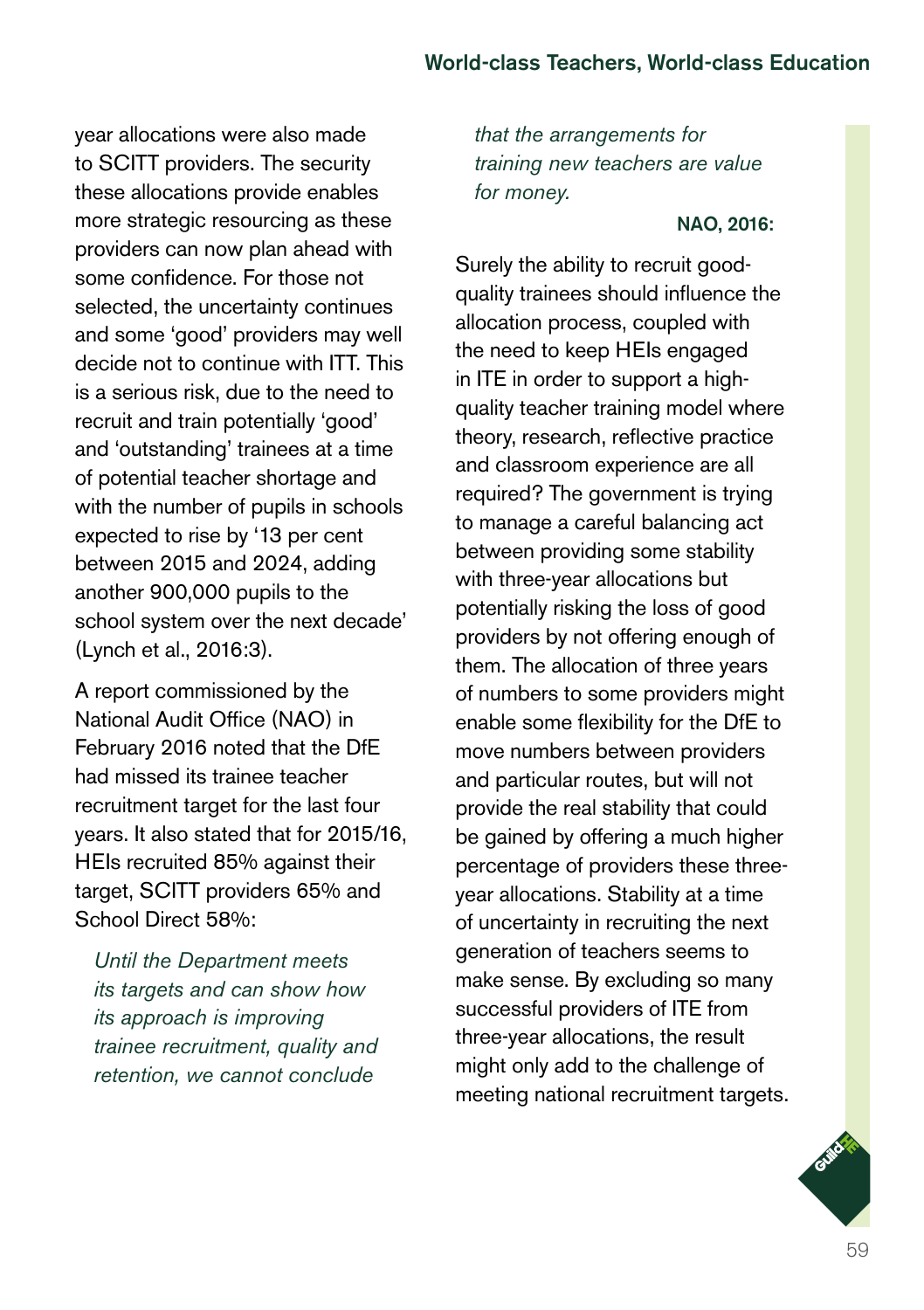## References

DfE (2015). *Carter review of initial teacher training.* London: Department for Education.

HM Government (2010). *The importance of teaching: The schools White Paper 2010.* Cm 7980. Norwich: The Stationery Office.

HM Government (2016). *Educational Excellence Everywhere.* Cm 9230. Norwich: The Stationery Office.

House of Commons Education Committee (2012). *Great Teachers: Attracting, training and retaining the best (Ninth Report of the Session 2010–12).*  London: The Stationery Office.

MillionPlus (2016). Response to Educational Excellence Everywhere, White Paper [online]. Available at [www.](http://www.millionplus.ac.uk/policy/responses/millionplus-response-to-the-educational-excellence-everywhere-white-paper) [millionplus.ac.uk/policy/responses/](http://www.millionplus.ac.uk/policy/responses/millionplus-response-to-the-educational-excellence-everywhere-white-paper) [millionplus-response-to-the-educational](http://www.millionplus.ac.uk/policy/responses/millionplus-response-to-the-educational-excellence-everywhere-white-paper)[excellence-everywhere-white-paper](http://www.millionplus.ac.uk/policy/responses/millionplus-response-to-the-educational-excellence-everywhere-white-paper) [accessed Jan 2017].

Lynch, S., Worth, J., Bamford, S. & Wespieser, K. (2016). *Engaging Teachers: NFER Analysis of Teacher Retention.* Slough: National Foundation for Educational Research.

NAO. (2016). *Training new teachers.*  London: National Audit Office.

Sahlberg, P. (2011). *Finnish Lessons: What can the world learn from educational change in Finland?* New York: Teachers College Press.

Smithers, A., Robinson, P. & Coughlan, M-D. (2013). *The Good Teacher Training Guide.* Centre for Education and Employment Research, University of Buckingham [online]. Available at [www.buckingham.ac.uk/wp-content/](http://www.buckingham.ac.uk/wp-content/uploads/2014/01/GTTG2013.pdf) [uploads/2014/01/GTTG2013.pdf](http://www.buckingham.ac.uk/wp-content/uploads/2014/01/GTTG2013.pdf) [accessed Jan 2017].

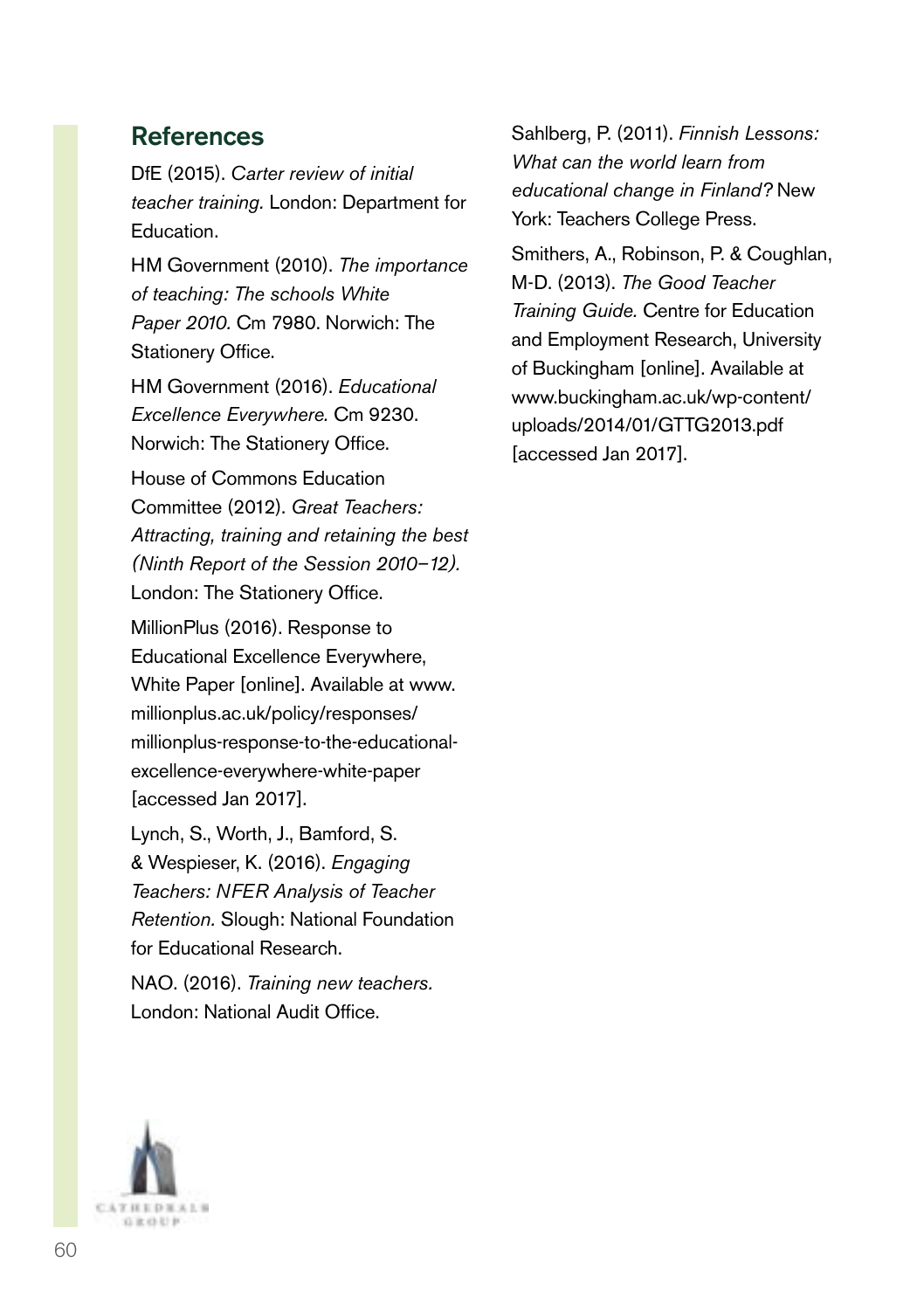# **Chapter 6: The benefits to individual teachers, to schools and to the teaching profession of Master's-level initial teacher education**

Dr Jacquie Nunn, Policy and Liaison Officer, Universities' Council for the Education of Teachers

## **Background**

The report of the Carter review of initial teacher education (ITE) (DfE, 2015) recommended that applicants 'should understand that [qualified teacher status (QTS)] is the essential component of ITT and that a PGCE is an optional academic qualification'. That challenged the university sector to articulate a consensual view on the value of the postgraduate certificate in education (PGCE) for schools, potential teachers and indeed for policymakers. More recently, the White Paper, *Educational Excellence Everywhere* (HM Government, 2016) includes a proposal to replace QTS with a

new professional accreditation to be ratified by schools at the end of the newly qualified teachers' first year in teaching. We await further details on the implementation of these proposals. In the meantime, it is clear that all ITT programmes will in future be designed to give trainees the opportunity to show that they have met the standard for an interim judgement that they are qualified to embark on the induction phase. All accredited providers will ensure that their ITT programmes cover all of the elements of the forthcoming framework for ITT (Munday, 2016). These developments give a new focus to the importance of the role of an academic award in ITE.

The choice of routes into teaching, whether it be as a registered student of a university or SCITT provider, or through a placement as a School Direct fee-paying or salaried trainee, is a distinctive feature of ITE in England. The Universities' Council for the Education of Teachers (UCET) is particularly mindful of the value of the undergraduate route into teaching, and BA, BSc and BEd degree programmes by definition carry an academic award and sometimes credit at Master's level. However, to secure the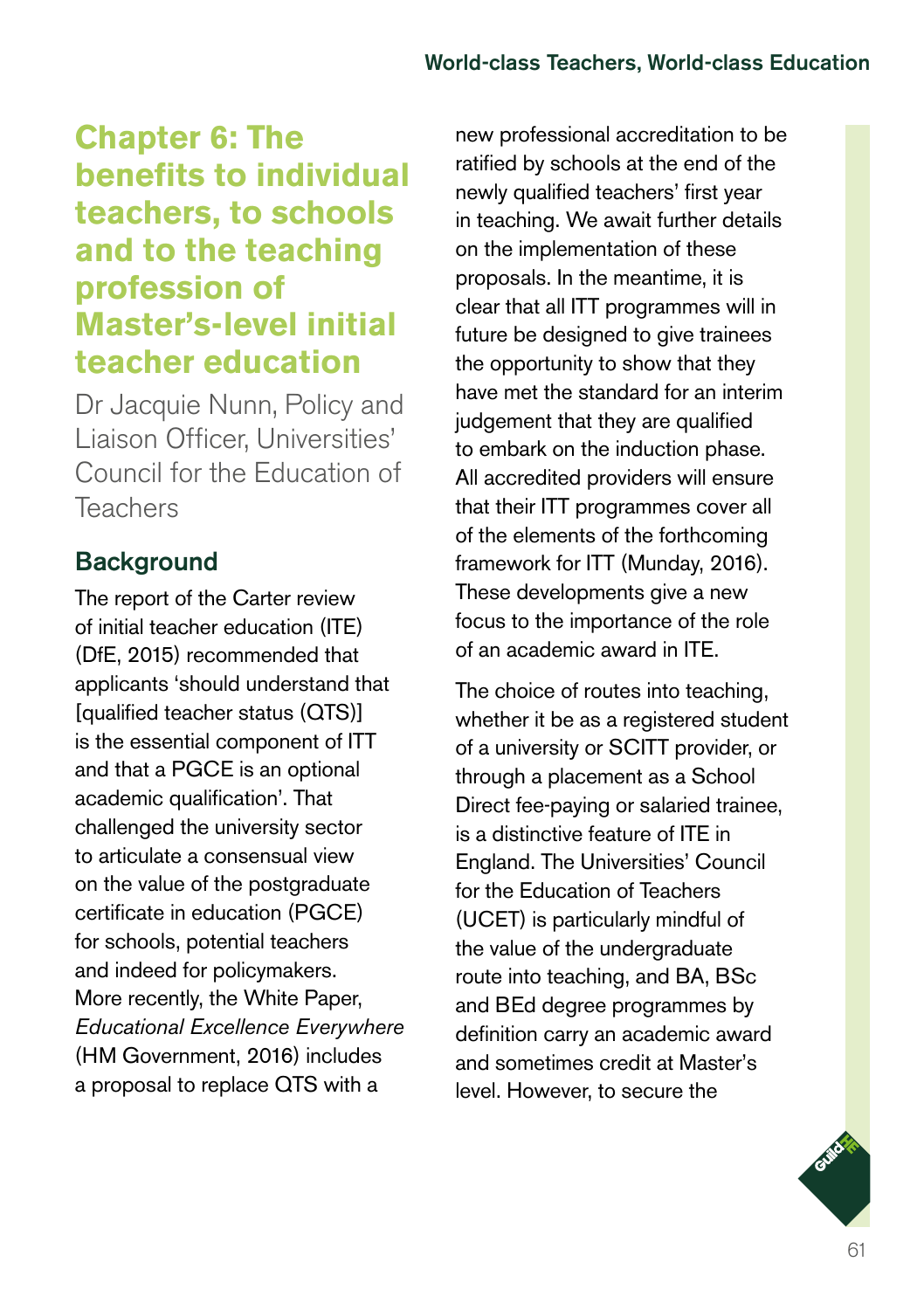status of the profession, no matter which route they opt for, all new entrants must have clear information about the distinctive content and outcomes of their training and, as now, have the opportunity to undertake a programme of ITE that leads to an academic award. The programme should be designed and managed through close partnership arrangements between a group of schools and one or more universities accredited to make higher education awards. For postgraduate routes, this is typically the PGCE, with 60 credits at level 7 of the National Qualifications Framework, although some providers offer a postgraduate diploma (PGDip) with 120 credits, or freestanding Master's-level credits.

UCET believes that an academic award at Master's level offers the best mode of postgraduate teacher preparation, with significant benefits for the school system as a whole as well as to the individual as, captured in UCET's own 'three Es':

O equity for all new teachers as they undertake their initial training in a diverse system and at the point when consistent judgements are being made on their 'licence to practise'

- **O** entitlement of children and young people to be taught by excellent teachers who are equipped to teach well and be autonomous professionals in the schools of the future and not just to cope in the present system
- **O** expectation that all schools should be able to recruit wellqualified teachers and thereby contribute to the success and well-being of wider society through the excellent teaching and support for personal development that enable children and young people to achieve in the broadest sense.

What is the added value of an academic award in ITE?

#### Teaching should be an aspirational and inspirational

career: The well-being of our society requires that education should be seen as a worthwhile and well-resourced profession, attracting high-calibre candidates with intellectual curiosity as well as the personal and practical skills to be excellent classroom practitioners. Many other programmes of professional training, including those leading to careers in the healthcare, and legal and social services

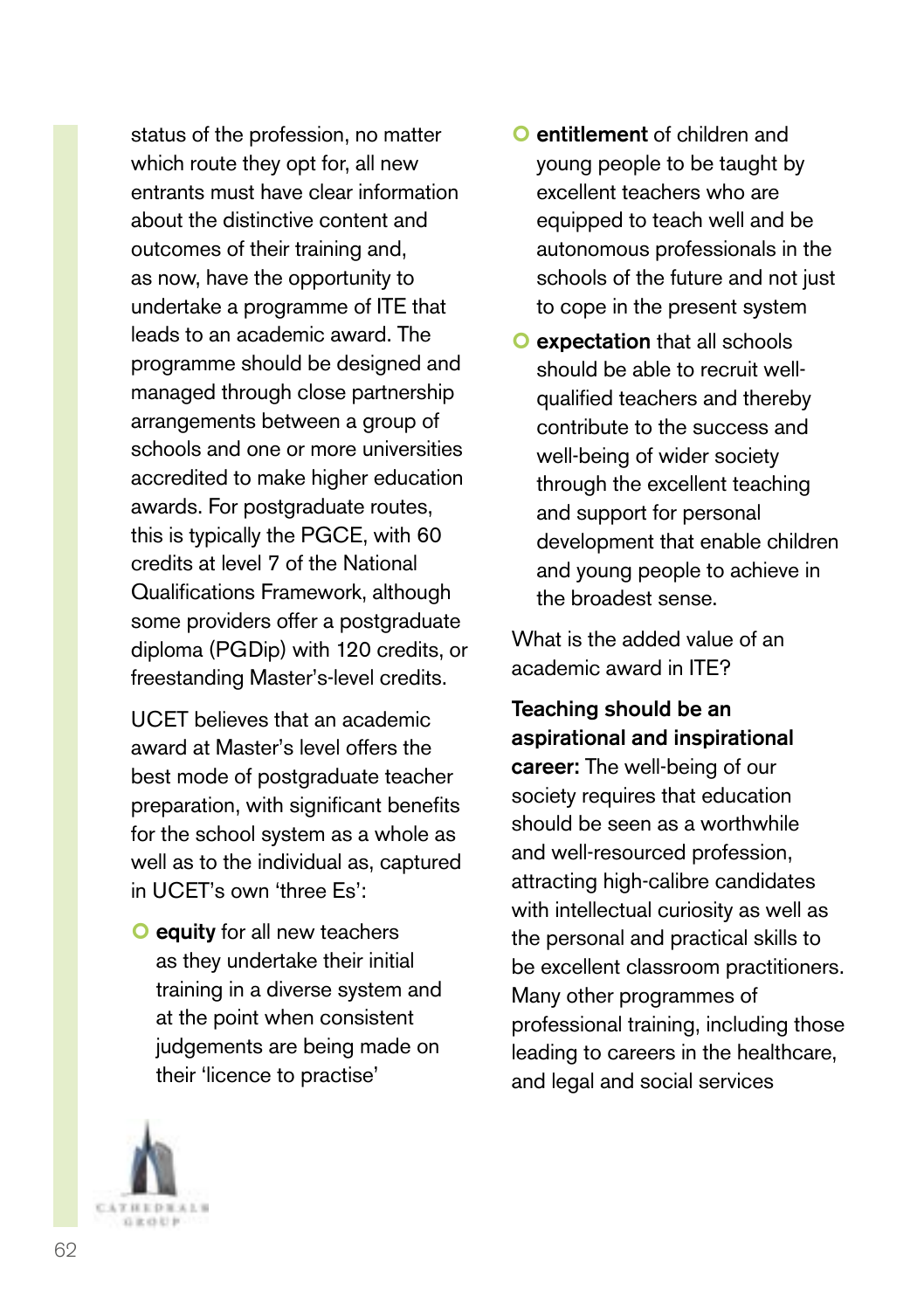involve intensive periods of practical experience, linked to relevant academic study. Teaching should be no different.

Becoming a teacher is to become an educator: A Master's-level programme should give new entrants insights into the knowledgebase for teaching. This includes the work of significant educationalists who have contributed in different ways to the development of the education system in the UK and beyond. Time spent in the university offers the opportunity to engage with the work of academic experts beyond the ITE programme, whose work may be of great relevance to work in schools. The programme should develop an understanding of the psychological and socioeconomic factors affecting the learning of children and young people. These themes should not be treated in the abstract, but must be linked to practical teaching in schools and help to contextualise professional practice.

## Teachers need to be able to use research and evidence:

The programme should draw on a range of relevant evidence and on educational theory that gives

broader insights into the immediate classroom experience that is integral to the programme. New teachers should be supported in developing their critical thinking on key themes and the ability to draw on evidence beyond the specific context. This should enable them to respond to the complex challenges they will encounter in schools. Teachers are supported in acquiring the confidence to overcome professional problems as they arise, and to use this knowledge to collaborate effectively with colleagues at an early stage in their teaching career.

## Teachers with research skills are capable of bringing about

change: There is an increasing focus on teacher research, both as a contributing factor to school improvement and also to motivating and sustaining teachers in their day-to-day work, through giving them an understanding of their capacity to bring about improvement and progress. A Master's-level programme should include basic research methods for new teachers, and also give them the understanding that will enable them to evaluate research and to become discerning users of the theory and evidence that inform their

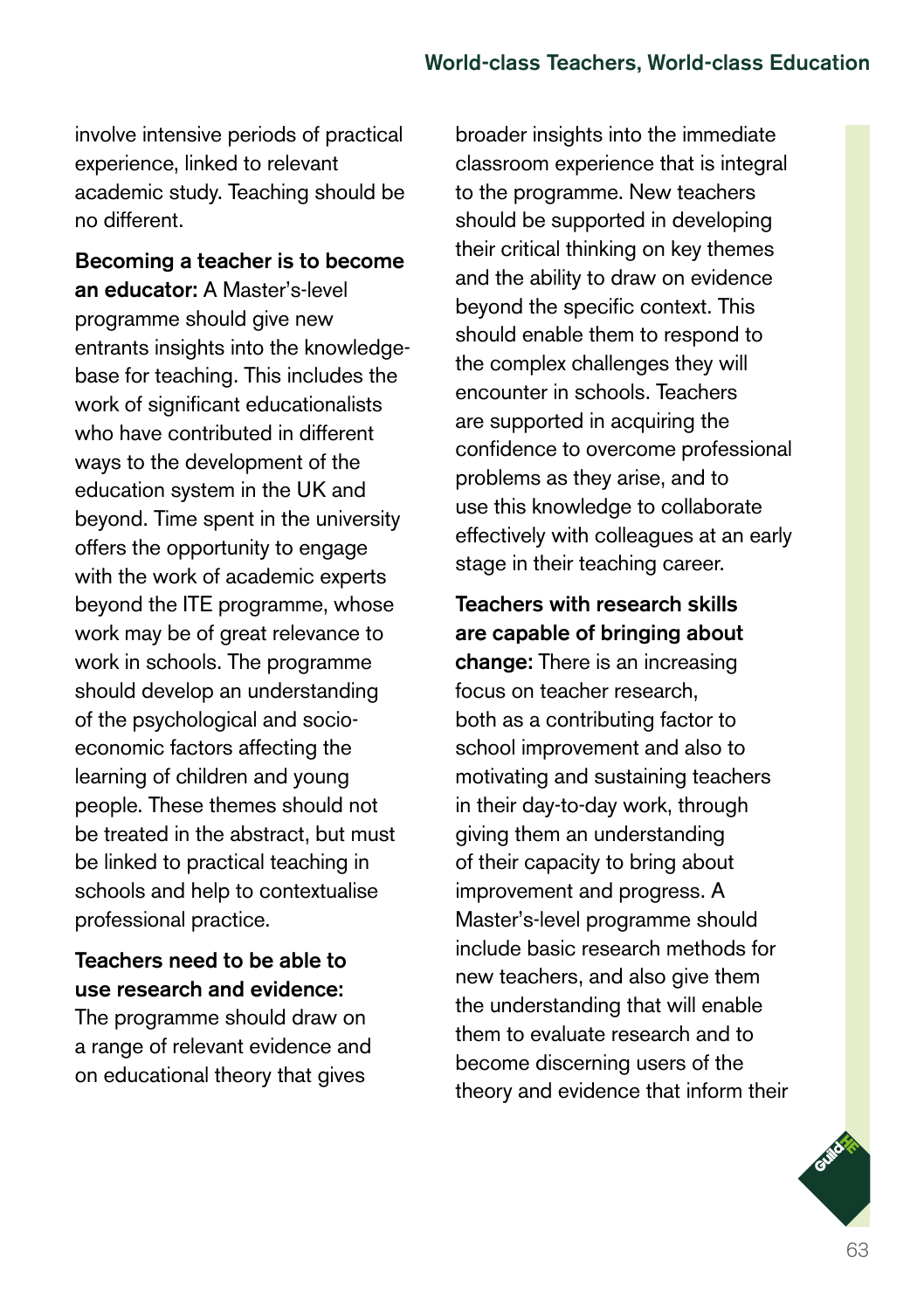work in schools. This grounding in practitioner enquiry develops their aptitude for working with colleagues to explore areas for development identified at school level.

Planning for progression is an essential skill: The programme should develop the skills of planning individual lessons and sequences of learning alongside an understanding of subject pedagogy and curriculum development. The school experience undertaken in the context of ITE should not focus narrowly on the competence of the trainee teachers in delivering existing schemes of work. Recent changes to the national curriculum and assessment arrangements require that practitioners of the profession of the future will be expected to have the teaching skills and understanding of the pedagogy of their primary curriculum phase or secondary subject that will enable them to exercise autonomy in these important matters.

Adult professional learning is enhanced by group study: Typically, students registered on a Master's-level programme will work as a member of a cohort of subject- or age-phase specialists or



Teaching needs the input of strong subject specialists: To be an excellent teacher requires confident subject knowledge and an understanding of how children and young people learn. Providers offering a Master'slevel award include a university within the partnership whose staff have extensive prior experience in schools, as well as an understanding of the variety of practice in schools across the partnership in their specialist subject and age phase.

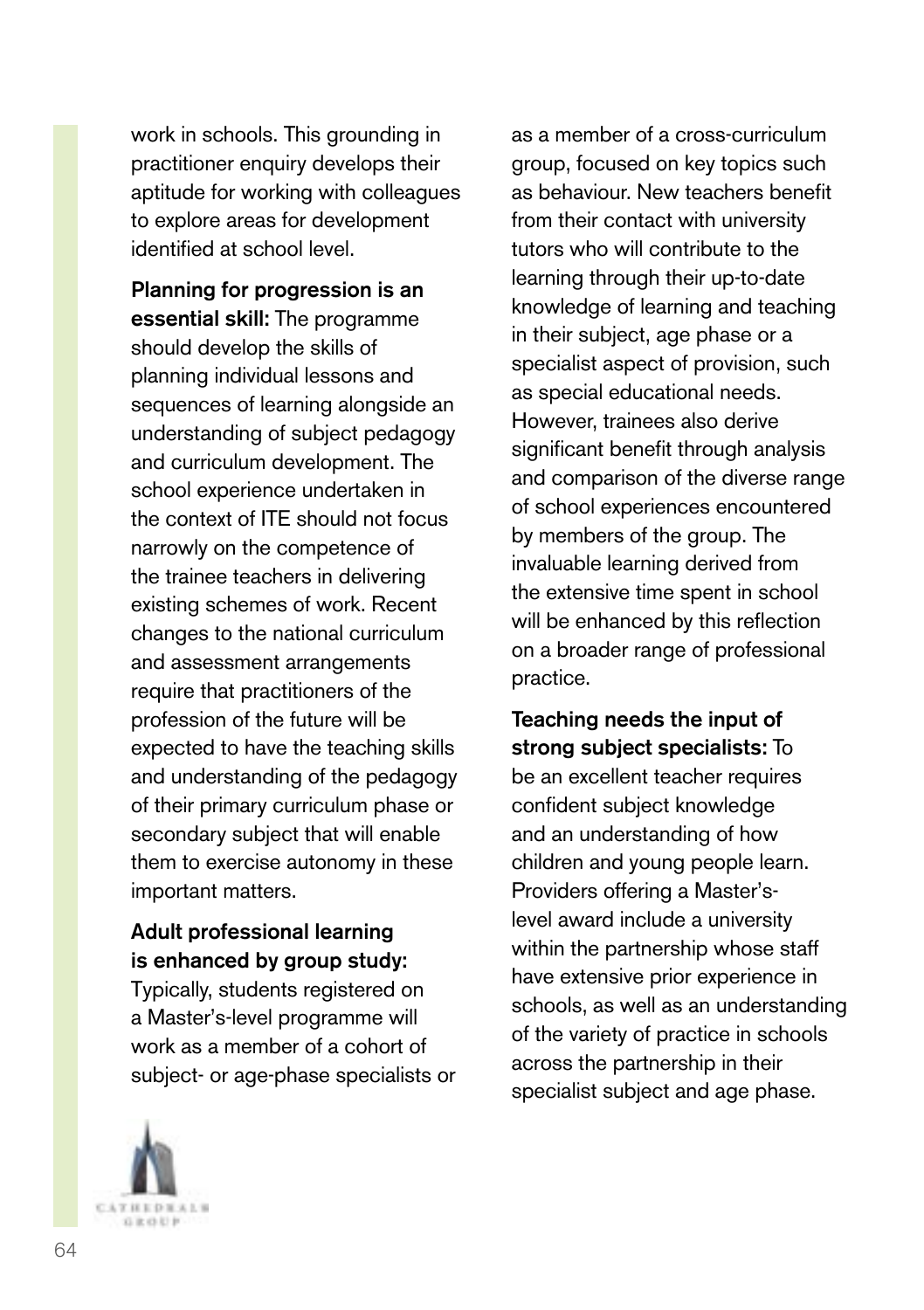Many have national and international research profiles in their specialist areas, or are involved in the leadership of subject associations. This expertise is combined with that of school-based teacher educators, who should be selected from those with excellent current practice in their own area of specialism. These complementary experiences enrich the programme of ITE, offering trainee teachers breadth and depth in their learning as well as providing opportunities for school-based staff to keep in touch with developments in their subjects and phases and for university tutors to keep up to date with current practice in schools.

### ITE linked to an academic award offers a coherent programme of professional learning: Master's-

level study has maximum impact when highly qualified school staff and university staff work closely together to secure coherence across the different elements. By ensuring that the professional practice is planned carefully alongside other inputs and an appropriate range of assessment methods, beginner teachers should be given every opportunity to reveal how the breadth of study contributes to enhancing their developing professional practice.

## The teaching profession should be qualified at Master's level:

In line with the practice in other parts of the UK and in international systems acknowledged to be excellent, the teaching profession in England should be qualified at Master's level. Achieving a Master's-level qualification in the ITE phase offers a strong basis for ongoing professional development in the induction phase and as an element of continuing professional development. The 60-credit PGCE at level 7 is equivalent to a third of a full Master's degree and can contribute to the achievement of the full award once in service. Increasing numbers of serving teachers are undertaking programmes of development accredited at Master's level, especially those who aspire to school leadership roles.

Academic awards made in the UK are recognised internationally: In the 21st century, education is a global enterprise. While the current QTS and its successor will only have currency in England, the PGCE is the most widely recognised UK postgraduate award and is transferable. It is accepted across the UK and internationally as an assurance that the candidate has

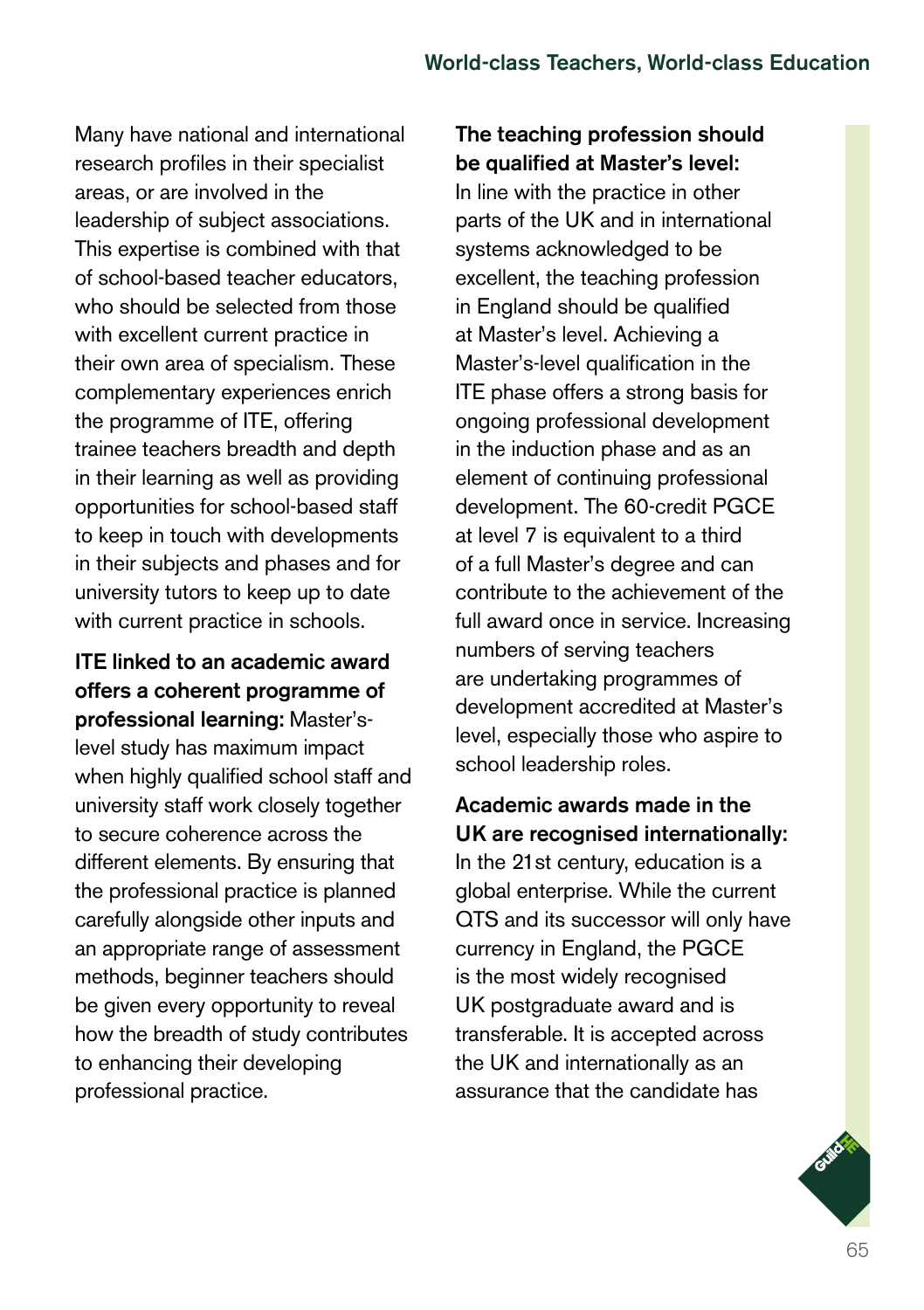achieved the high standard expected for entry to the teaching profession. Teachers who spend time overseas are not lost to the profession. On their return, they bring new skills and invaluable cultural awareness to the school system.

Judgements on entry into the teaching profession should be consistent and quality assured:

The PGCE and other Master'slevel awards are subject to a UK system of scrutiny. This begins with the process of programme validation, which includes scrutiny of curriculum coverage, staffing, resources, assessment, partnership arrangements and programme learning outcomes. The process is peer reviewed. Final judgements are subject to internal review, external examination and to moderation across the partnership by professionals who have been selected for the role and who have significant experience and have themselves earned higher level academic awards. These arrangements offer an assurance to schools and to new teachers of the high standard of the professional academic award in ITE.

## References

DfE (2015). *Carter review of initial teacher training.* London: Department for Education.

HM Government (2016). *Educational Excellence Everywhere.* Cm 9230. Norwich: The Stationery Office.

Munday, S. (2016). *A framework of core content for initial teacher training (ITT).*  London: Department for Education.

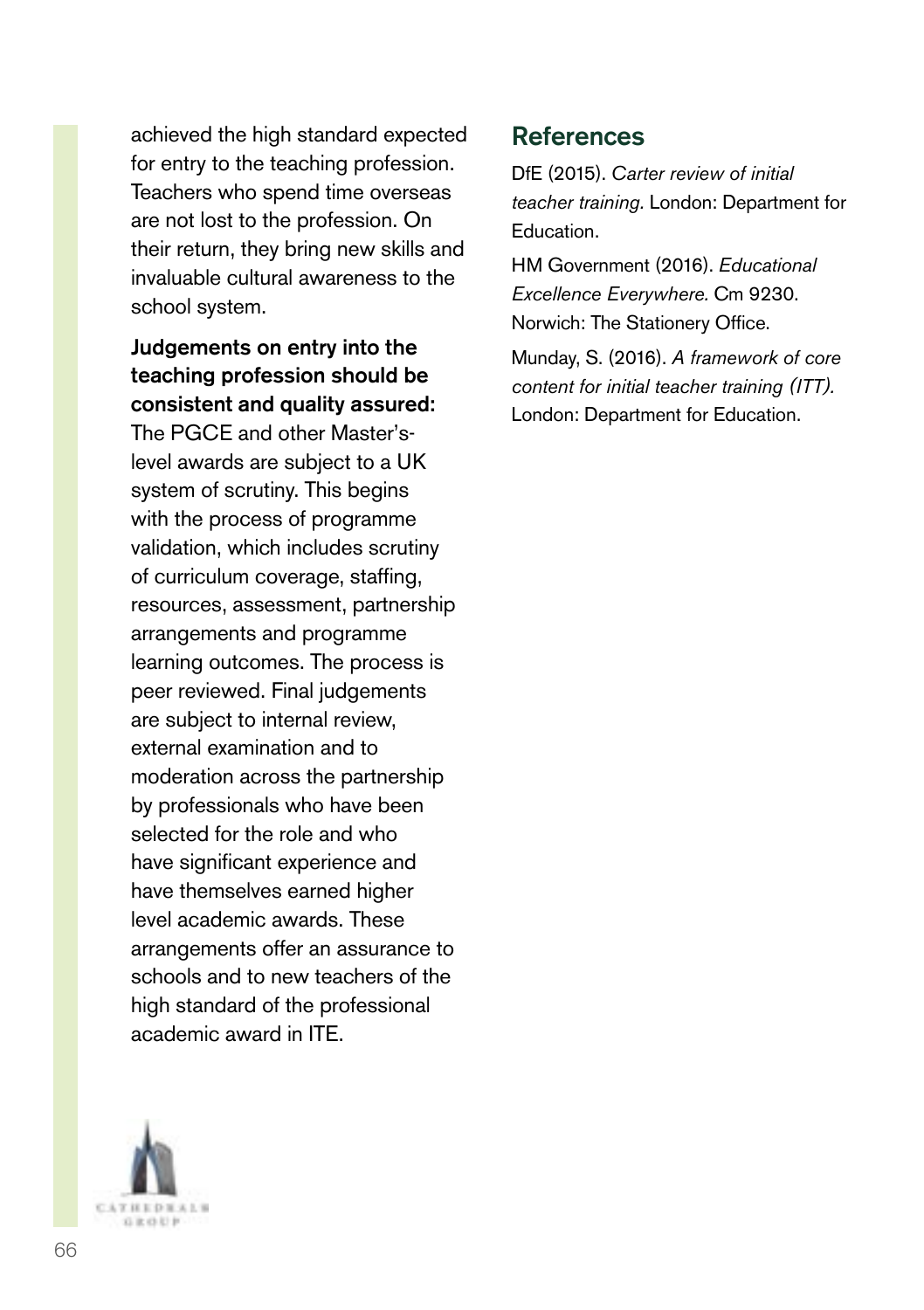# **Chapter 7: Delivering teacher education in partnership**

Keither Parker, Director of Postgraduate Initial Teacher Education, York St John **University** Julie Caddell, Vice Principal and Director, Ebor Teaching School Alliance, York

Modelled on practice in teaching hospitals, teaching schools are part of the UK government's policy (HM Government, 2010) to encourage schools to form strategic alliances with other schools and higher education institutions (HEIs) for the purpose of improving the quality of professional practice and the attainment of every child, by allowing knowledge about, and expertise in, pedagogic practice to be more effectively developed and shared between schools and HEIs. Acknowledging these developments, this chapter aims to exemplify the challenges and benefits for HEIs and teaching schools when they collaborate to design and deliver teacher education. Specifically, the focus is on a particular emerging

arrangement involving York St John University and a cluster of teaching school alliances.

The success of initial teacher education (ITE) has long been dependent on the existence of strong university–school partnership arrangements. The difference nowadays is that more of the training is delivered in schools, and public policy gives schools more responsibilities and funding for the strategic management of teacher training and education (HM Government, 2010, 2016; DfE, 2011). This policy shift brings with it challenges as well as benefits for schools and HEIs.

At York St John University (YSJU), there is a long-established record of training high-quality primary and secondary teachers in collaboration with partnership schools. YSJU was founded in 1841 as a church college for teacher training and has now been training teachers for over 175 years. The institution gained university status in 2006. It offers programmes for prospective primary school teachers at both undergraduate and postgraduate level and secondary school programmes at postgraduate

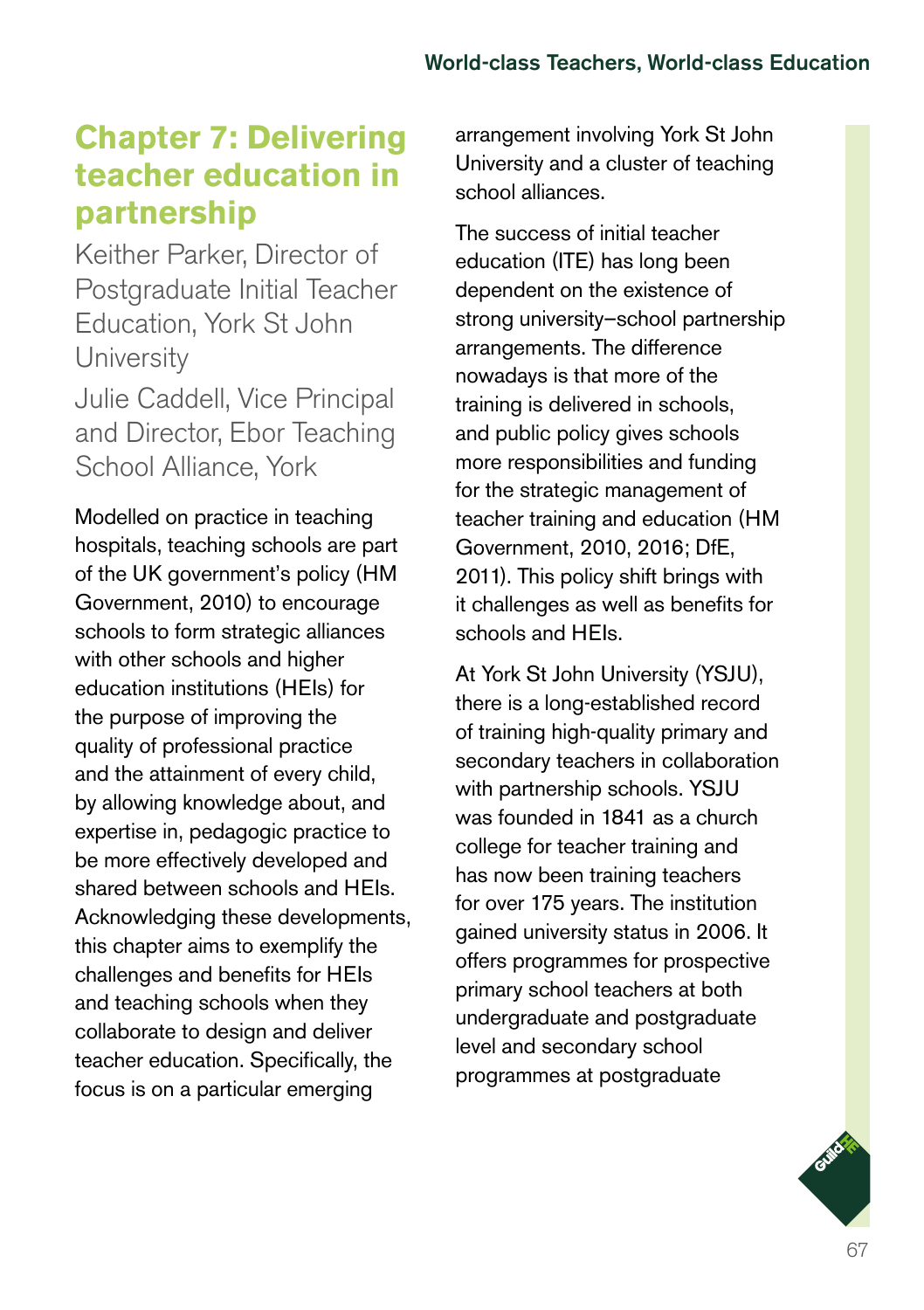level. Whilst historically these programmes have been 'universityled' in conjunction with partnership schools, YSJU now offers the postgraduate certificate in education (PGCE) through School Direct, a 'school-led' route, in addition to its university-centred programmes. On the School Direct programmes (both fee-paying and salaried routes), the vast majority of training takes place in partnership schools, with much reduced input taking place within the university itself.

The labels assigned to these routes as being 'university-led' or 'school-led' reflect the ideological shift in government policy (HM Government, 2010, 2016; DfE, 2011) – the belief that ITE is best delivered by schools. This was reinforced in a speech given by the Secretary of State for Education at the time, Michael Gove, when he outlined his view that 'teaching is a craft and it is best learnt as an apprentice observing a master craftsman or woman' (Gove, 2010). The use of such labels raises questions about the reality of teacher education and, in particular, the claim that all routes are delivered in partnership; we know that highquality teacher education depends



on the effective collaboration of universities, teaching school alliances, individual schools and the staff and teams within them, so describing provision as 'led' by one or another partner is unnecessarily divisive. This terminology threatens to undermine partnerships rather than build the expertise within them, which is essential if we are to build 'educational excellence everywhere' (HM Government, 2016). As Caroline Whiting and her co-authors point out:

*An ever more complex patchwork of provision is often disguised through a simplistic dichotomy of being led by schools or Higher Education (HE) and…little mention is made of the training that is delivered day to day by school mentors in all routes, or the way partnership is sustained by all the key players in ITT.*

#### Whiting et al., 2016:9

Whichever route is followed, there is a commitment on the part of all involved within the YSJU partnership to ensure the development of highquality student teachers who will have the knowledge, understanding and skills to continue to develop and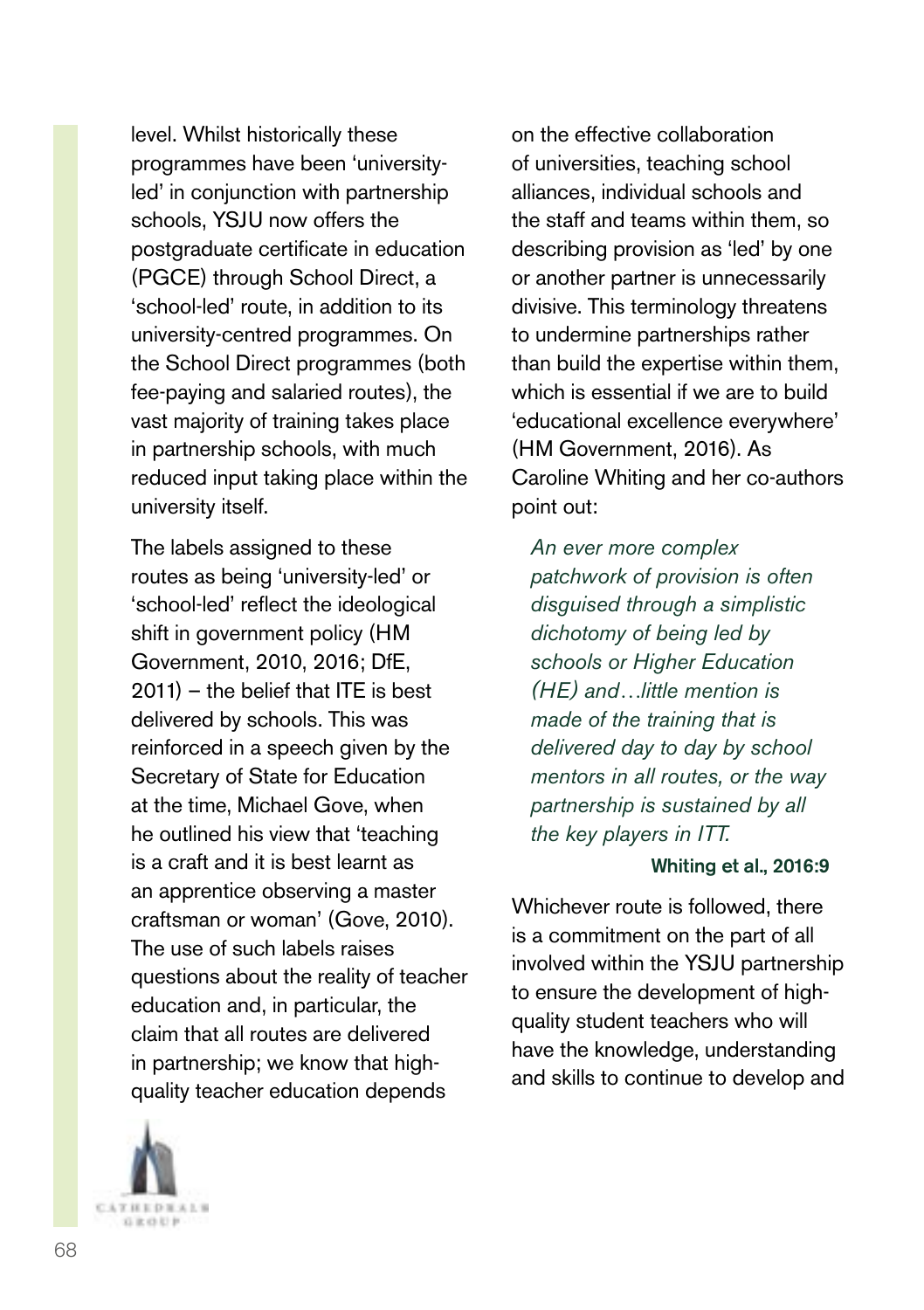become outstanding teachers and leaders of the future, with a focus on raising standards of attainment for pupils in our schools. This is embodied in its PGCE secondary programme mission statement, 'Developing outstanding teachers in an outstanding partnership'.

This chapter will focus on the PGCE programme for trainees aiming to teach the secondary phase, and the challenges and opportunities that have emerged as School Direct provision has developed in partnership with teaching school alliances. Whilst the PGCE secondary School Direct programme was developed initially with the Ebor Teaching School Alliance and offered three PGCE subject areas, it has grown in recent years. This growth has been as a result of other teaching school alliances having 'bought into' our bespoke model of School Direct and our vision. As a consequence of this buy-in, we now offer 13 PGCE subject areas, working in partnership across five teaching school alliances.

However, the introduction of the School Direct programme has brought challenges as well as opportunities. Specifically, while it has enabled YSJU to grow its secondary provision, with the introduction of new subject areas, reflecting positive support for new developments in ITE, the allocation of a greater number of training places to School Direct, rather than university-centred routes, has undoubtedly had an impact on university provision and the development of partnerships.

Government allocations for teacher training, published annually, clearly demonstrate the implementation of government policy and the shift of ITE into schools that was initially laid out in the White Paper, *The importance of teaching* (HM Government, 2010). Indeed, figures for 2015/16 (DfE, 2016a) indicate that 14,208 new postgraduate entrants are now on school-led routes (51% of the total) (Table 6.1).

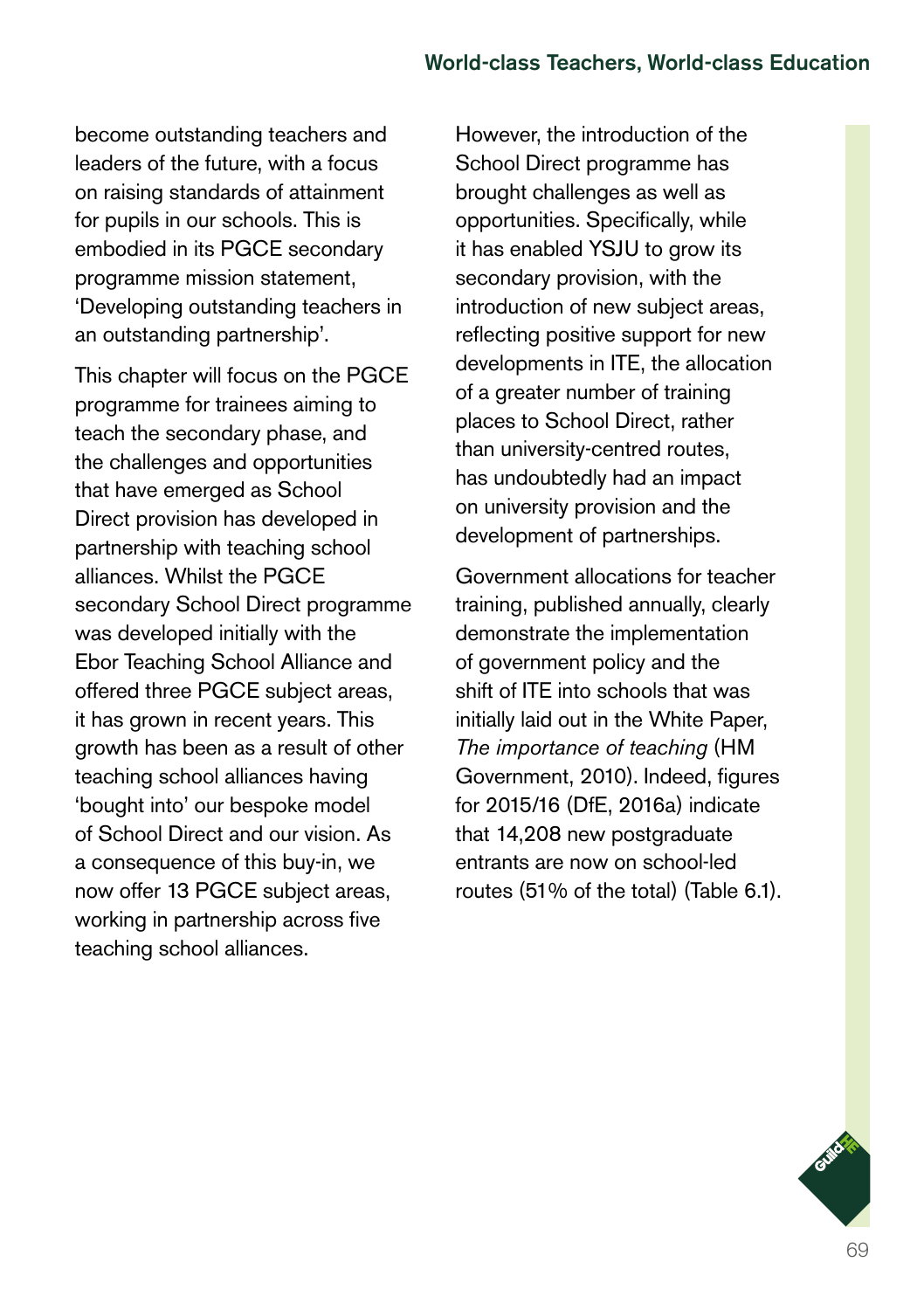| Route                                                        | Number of new postgraduate<br>entrants |
|--------------------------------------------------------------|----------------------------------------|
| School-Centred Initial Teacher<br>Training (SCITT providers) | 2,372                                  |
| School Direct (Fee)                                          | 7,036                                  |
| School Direct (Salaried)                                     | 3,166                                  |
| <b>Teach First</b>                                           | 1,584                                  |

#### Table 6.1: Entrants and routes to ITE, 2015/16

*Source: DfE, 2016a*

This compares with 13,561 on HEIled courses (49% of the total). This demonstrates the significant impact of the government's drive towards school-led ITE on recruitment to universities over the last few years, given that in 2011/12, 80% of places were allocated to HEIs.

The drive towards School Direct as a preferred route into teaching has impacted on the relationship between universities and schools in terms of finance, leadership and the development of programmes, as well as in relation to how student teachers are prepared for a career in teaching. On the YSJU PGCE secondary programme, responsibilities of both school and university staff, along with the notion of 'teacher educator' have been



redefined as boundaries have been blurred and roles 'blended'; this has provided both opportunities and challenges.

The PGCE secondary model of School Direct at YSJU has been designed to support an equal partnership and to ensure full collaboration of all key players. Indeed, we have used the challenges of the programme design as an opportunity to strengthen the existing partnership and build on the good practice already developed on our university-based PGCE. We have been able to capitalise on a wide range of expertise within the growing partnership to collaborate on both strategic and operational priorities. As the School Direct route was introduced, both school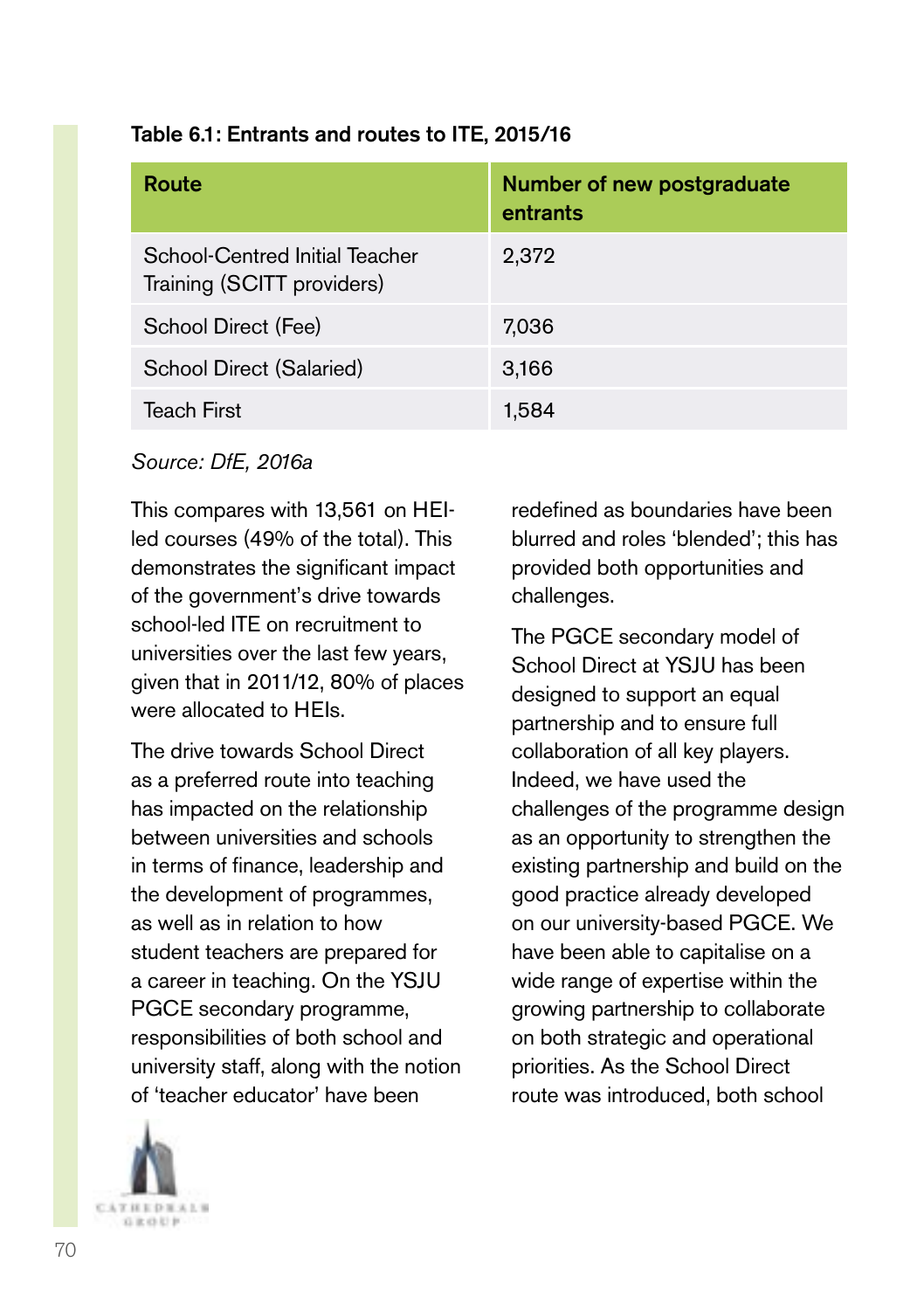and university staff collaborated to design our bespoke model to ensure the development of a highquality and rigorous programme and embed effective quality assurance procedures. At subject level, this has included the design and development of the curriculum, assessments and resources.

Subject specialists across the university, as well as staff within the ITE department, have been involved in developing the new subject PGCEs alongside school staff, thus drawing expertise across and beyond the university as part of a collaborative process. This process has also supported the enhanced progression routes from our undergraduate programmes to the PGCE secondary programme, and the potential return of the newly qualified teachers for part-time Master's-level study across our departments.

Staffing of academic sessions is also shared within the partnership, with both university and school staff leading sessions, and these take place in both university and school settings. It is not untypical for school staff to lead PGCE sessions at the university and university staff to

lead sessions in schools. This has provided an opportunity to further demonstrate the strength of our partnership and to capitalise on expertise within the partnership, with the intention of creating a genuine environment of lifelong learning.

Meetings for the PGCE secondary programme have also been restructured, with the terms of reference for meetings amended to reflect the principle of equal partnership. For example, the PGCE secondary steering group is chaired by a school leader, and membership is a cross-section from the PGCE secondary partnership, including all subjects and both universityand school 'led' routes. This group focuses on strategic leadership of the programme and issues related to quality assurance. There is also a PGCE secondary strategic planning group, which is made up of the directors of each teaching school alliance and university staff. This group focuses on specific key issues such as recruitment strategy and effective practice to ensure consistency of practice across the wider partnership. One beneficial outcome arising from the work of this group is an agreed recruitment guidance booklet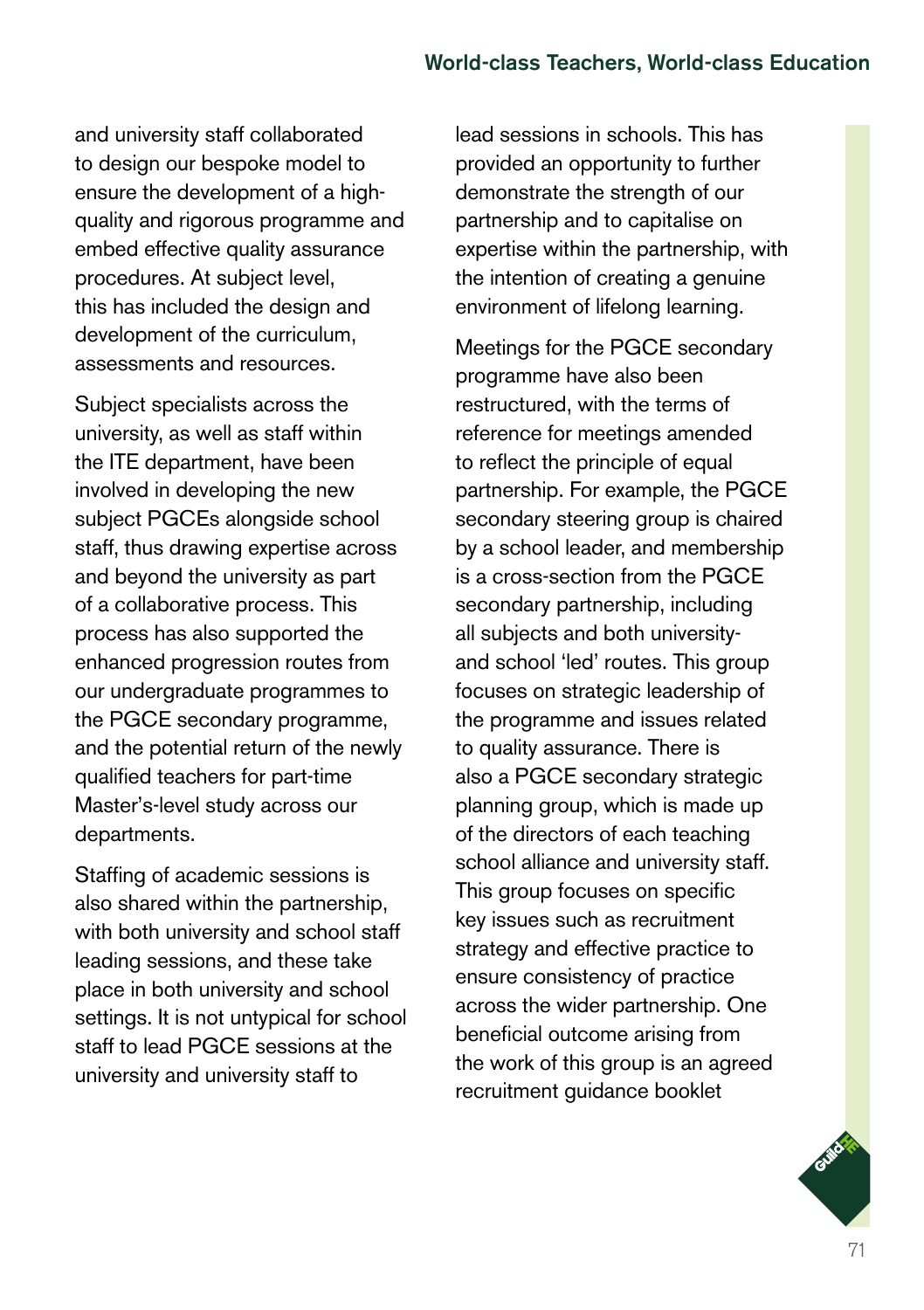outlining the responsibilities of all involved, including expectations for recruitment days and agreed interview activities to which all partners adhere, thus ensuring consistency across the partnership.

Mentor meetings give school and university staff opportunities to discuss a range of issues, from strategies to support student teacher progress to programme developments and implications of local and national initiatives, and often provide great opportunities for the professional development of staff. The use of skilled mentors to lead input has also proved effective in supporting less experienced colleagues. These meetings, together with a range of opportunities provided for student teachers to feed back about the programme, serve to ensure that all key players in the partnership have both a voice and much greater ownership, and this exemplifies our partnership approach to initial teacher education.

However, a range of challenges has also emerged as the partnership has responded to government policy and as the partnership has grown to include more teaching school

alliances and more partnership schools, and as we now offer a greater range of PGCE subjects. Not least, it has taken time to secure authentic partnership working and to develop an understanding of what effective partnership really means.

For university-based staff, a tension exists between being simultaneously in control and out of control. YSJU is accountable for the quality of the provision, yet responsibility for much of the delivery is shared across the partnership. The number of players involved in the programme, and the need to be reactive and responsive to wide-ranging and often unpredictable situations, have resulted in what are at times difficult and complex processes.

For school-based staff, the transition to 'school-led' ITE has revealed gaps in their experience, which has been challenging for the partnership. For example, schools' involvement in ITE previously comprised working with universities by offering school placements for student teachers. In our partnership, although there has been a drive to synthesise university and school experience, there has still been an understanding that the university is 'responsible' for the

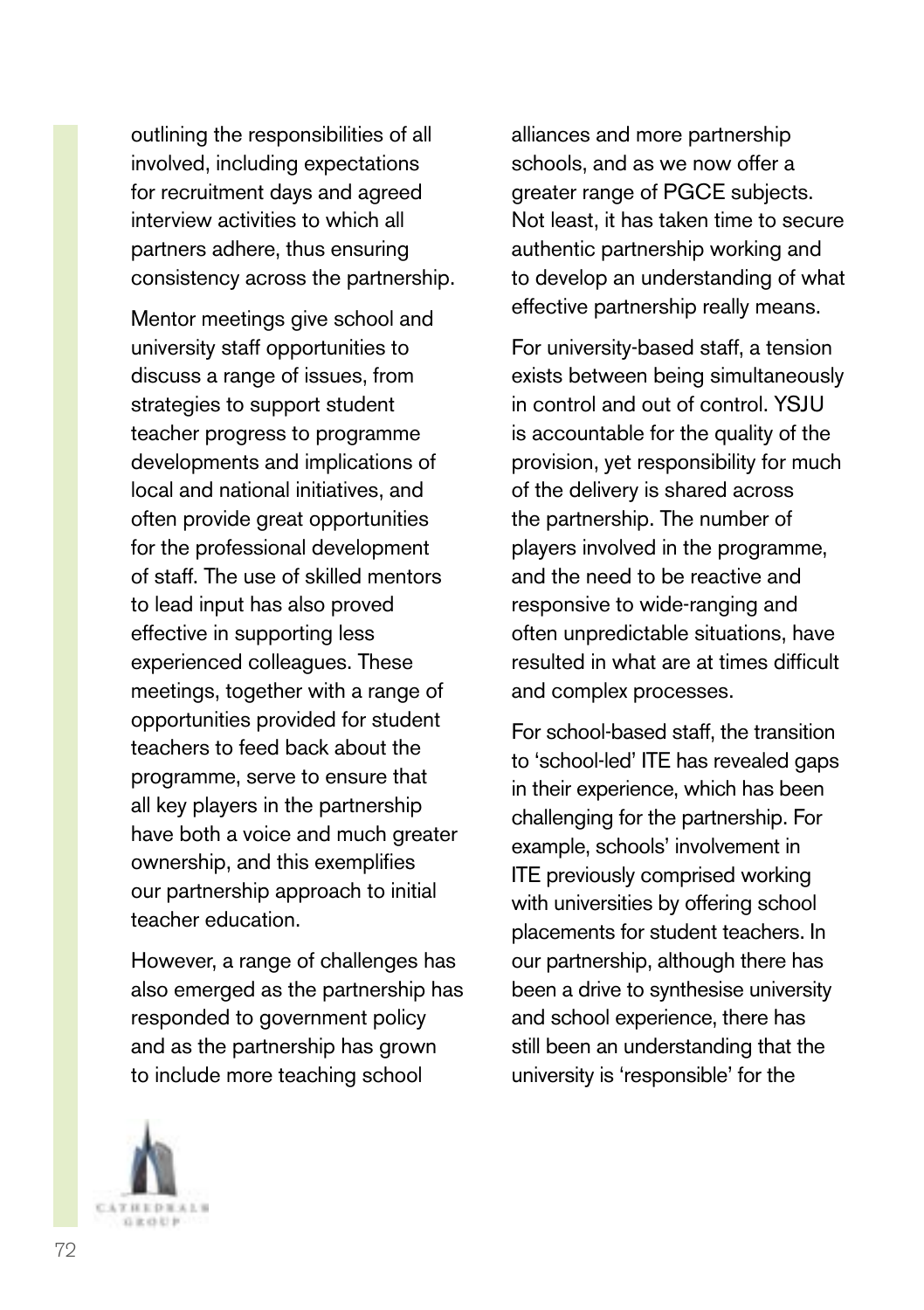education of student teachers, whilst schools offer the practical support and teaching experience. Thus, although roles are no longer clear cut, previous practice still shapes expectations; it has been a challenge to manage this transition and, in particular, for staff across the wider partnership to see their role differently from that of 'placement' mentor.

School staff are now much more involved in delivering core academic sessions, and in preparing and delivering the ITE curriculum to a student body considerably older than they are used to, and this undoubtedly presents its challenges. Teachers are now responsible for initial teacher 'education' and not simply 'training'. So, in addition to the demands of having a student teacher placed with them for most of the PGCE year, and the subsequent time and resources needed to support their development – and on many levels, student teachers' needs differ from those of pupils – school mentors or other school staff are also now delivering academic sessions as part of our bespoke School Direct programme.

School staff have had to address new academic demands, including the need to provide a range of

literature appropriate to the sessions they are delivering and underpin the pedagogical guidance they offer with theoretical knowledge and understanding. This has created additional pressures on school staff, whose core business is the teaching and learning of their pupils and who are under immense pressure to raise the attainment of pupils in line with government expectations and determination to improve the country's rankings in international league tables, such as the OECD's Programme for International Student Assessment (PISA). This has highlighted the need for additional resources and investment in school staff to avoid the potential for these teacher educators simply having this role as a 'bolt-on' responsibility. If the core business of teaching schools is to extend to deliver teacher training and education, this cannot be done without increased investment.

It should also be acknowledged that whilst many school staff are involved in ITE as a matter of choice, there are some who are involved because they have been given the responsibility as part of their school role, with little say in this decision. Whilst the expectation would be that any role they are given is done

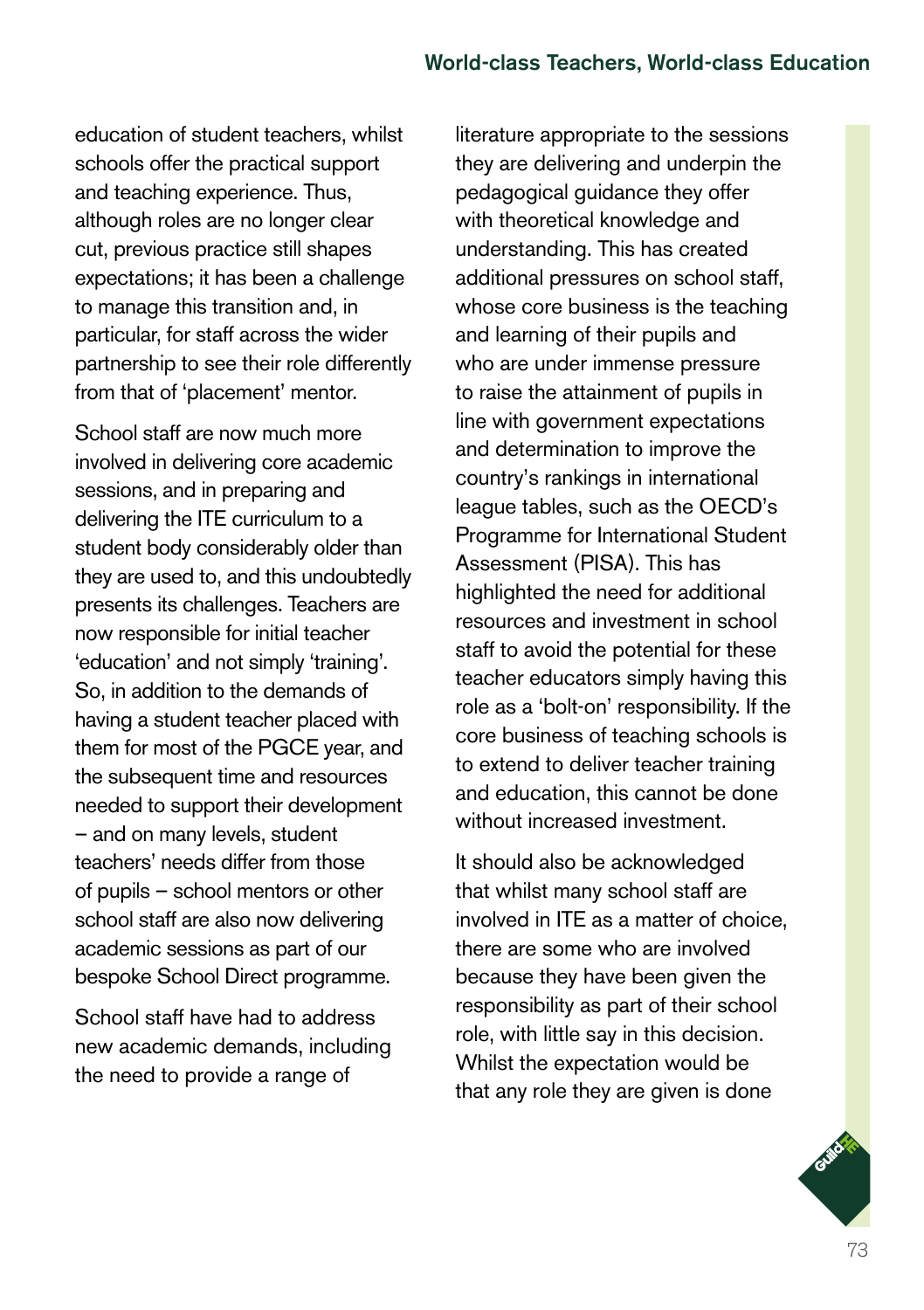to a high standard, it is not ideal for the future of the teaching profession to have 'reluctant' staff involved. Significantly, it should be noted that being a good or outstanding teacher does not necessarily translate into being an outstanding teacher educator, as the skills and knowledge required by the latter are not identical to those required by the former (Darling-Hammond, 2006).

The need to ensure consistency of practice across the increasing number of partnership schools involved in the programme has never been of such paramount importance, since much of the preparation of student teachers is now conducted in schools. This is reflected in the introduction of the new national standards for school-centred initial teacher training (SCITT) mentors (DfE, 2016b), borne out of the recommendations of the Carter review of initial teacher training (DfE, 2015). However, whilst these standards are welcome, it has to be recognised that it is the consistency with which they are implemented and adhered to that is crucial, and, for this to happen, the role of the mentor (or school-based teacher educator) needs to be valued in terms of the time given to it within schools.

CATHEDEALS 石法の日井

In an internal survey completed with our secondary mentors involved in the programme (conducted in June 2016), the majority indicated that time was the key barrier to fulfilling their role to the level they deemed necessary. This is hardly surprising. The majority of mentors were given just one hour a week to undertake this important role, which has implications for quality and raises questions related to the value given to the role. Of course, at one level, our partnership schools do value the role and would be delighted to give school staff more time to support student teachers and liaise with other staff in the school about their ITE practice, but the reality is that these schools simply do not have the funding to release staff for wider involvement in teacher education.

The lack of time given to support the role also impacts on the capacity to attend meetings and training opportunities, and whilst the partnership can be creative in using digital methodology for some things, the mentors and school staff still need time to access these. Additional challenges are apparent with the use of teachers who are not trained mentors but are often termed 'host' teachers. These colleagues have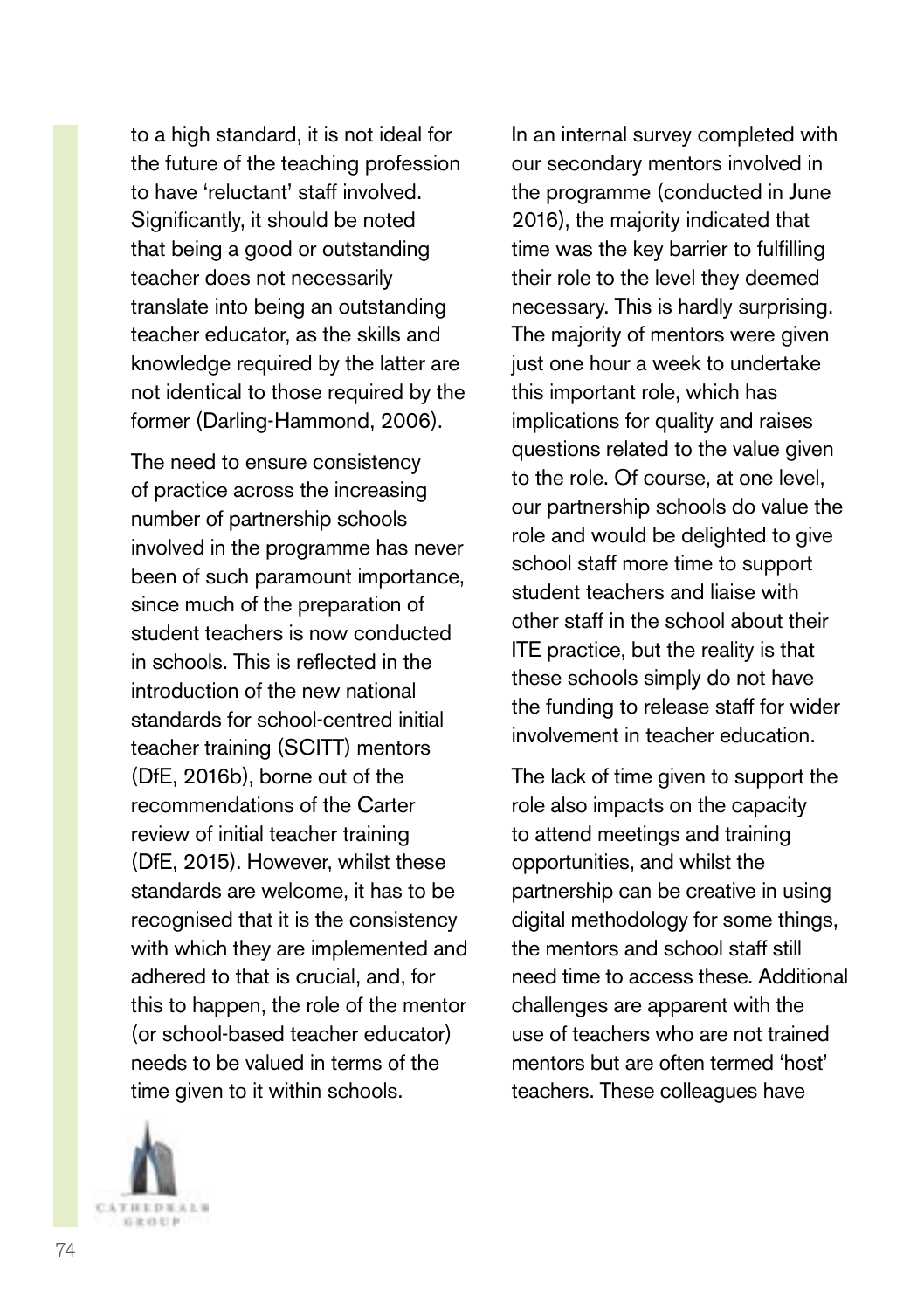student teachers leading learning in their classrooms and contribute to training and assessment of student teachers, and it is a challenge to ensure that this growing body of staff is also suitably trained and prepared. As student teachers are responsible for pupil progress, all qualified teachers supporting them need to have the time to ensure student teachers are supported to do this well, as pupil achievement should not be adversely affected by being led by student teachers.

Hence, we are arguably creating a model of teacher education that essentially relies on much goodwill, as staff put in the hours for this role that are not reflected in their prescribed workload. Whilst the new standards for teachers' professional development (DfE, 2016c) indicate that 'as [members of] the most important profession for our nation's future, teachers need considerable knowledge and skill, which need to be developed as their careers progress', there is no mention of the broadening role of many teachers to include 'teacher educator'. Rather, the standards focus on the impact of professional development in order to secure pupil progress, which is after all their core business: 'As the

Teachers' Standards set out, teachers make the education of their pupils their first concern' (DfE, 2016c:3). Yet the standards also indicate that school leaders should ensure that 'sufficient time and resource is available': surely schools cannot be expected to take on the complex role of educating, rather than just hosting student teachers without themselves having additional resources?

Indeed, this is at odds with the DfE's strategy that suggests 'there is little point attracting high-potential teachers to the profession if they don't then receive the kind of quality training that prepares them for a successful and fulfilling career in the classroom' (DfE 2016d:16). This would surely be best done by strengthening partnerships and investing appropriately in both school and university expertise to deliver high-quality teacher education programmes. Yet a true partnership approach to teacher preparation seems to be undermined by the DfE strategy that simply talks of either 'school-led' or 'universityled' provision without acknowledging how schools and universities need to work collaboratively in concert, supported by appropriate resources, if teacher education is to do justice

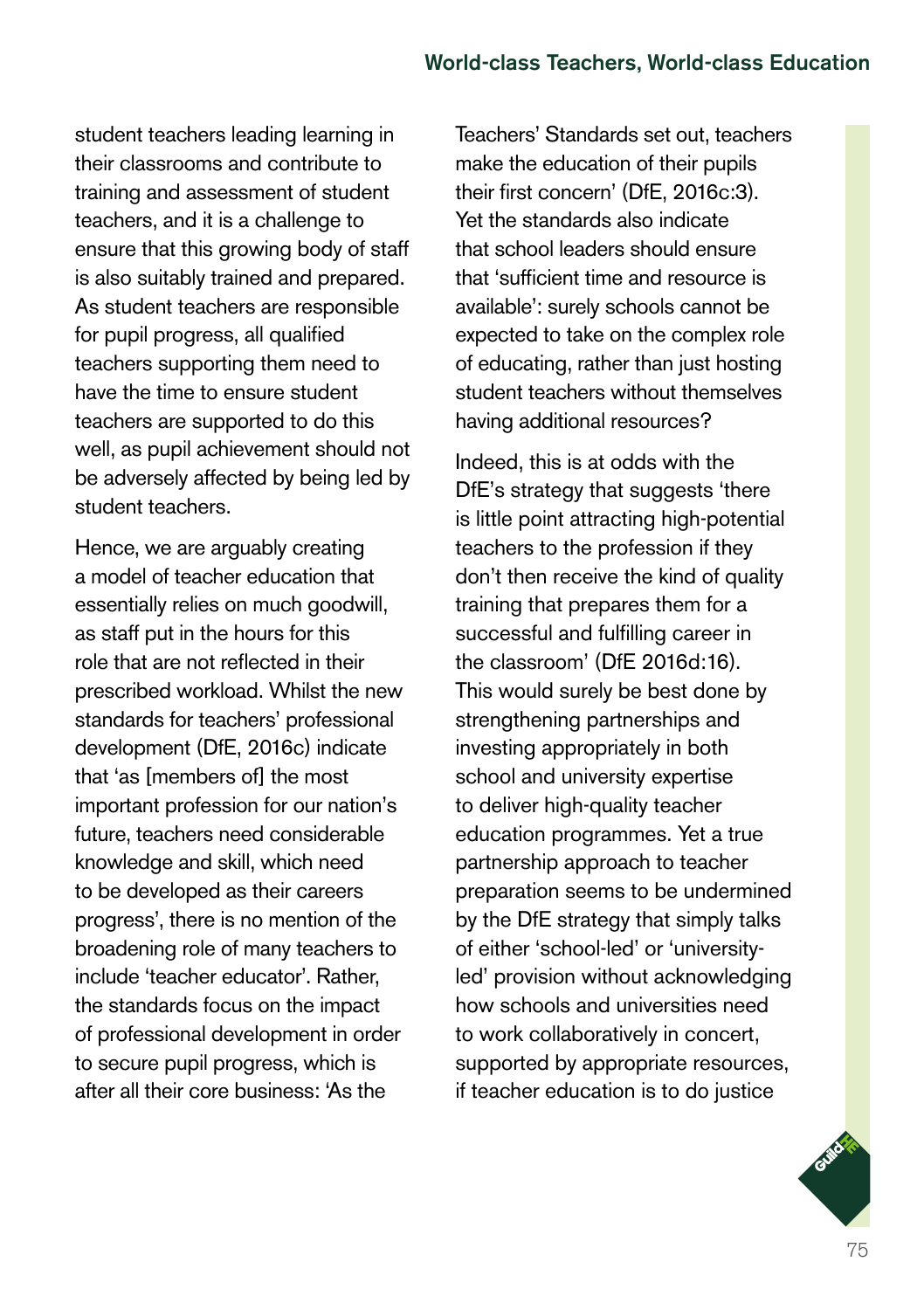to the potential of future generations and 'provide world-class education and care that allows every child and young person to reach his or her potential, regardless of background' (DfE, 2016d:3). Otherwise, the aspiration for 'educational excellence everywhere' (HM Government, 2016) is just that, an aspiration.

Partnership is further undermined in the strategy outlined in the priority to 'recruit, develop, support and retain teachers', which suggests that the DfE will:

*focus on helping new teachers enter the classroom with sufficient subject knowledge, practical behaviour-management skills and armed with the most up-to-date research into how pupils learn, and we will ensure discredited ideas unsupported by firm evidence are not promoted to new teachers. This will ensure that both university and school-led ITT courses are truly rigorous.*

#### DfE 2016d:16

There is a disconcerting suggestion here that 'discredited ideas unsupported by firm evidence' *have* thus far been promoted to student teachers. Given that up to 2011/12,



*not only reveals a pejorative view of teacher educators as promoters of particular viewpoints rather than facilitators of any viewpoint; it also positions teachers as non-critical dupes incapable of making their own informed judgements on educational arguments and debates.*

Clarke & Phelan, 2017:111

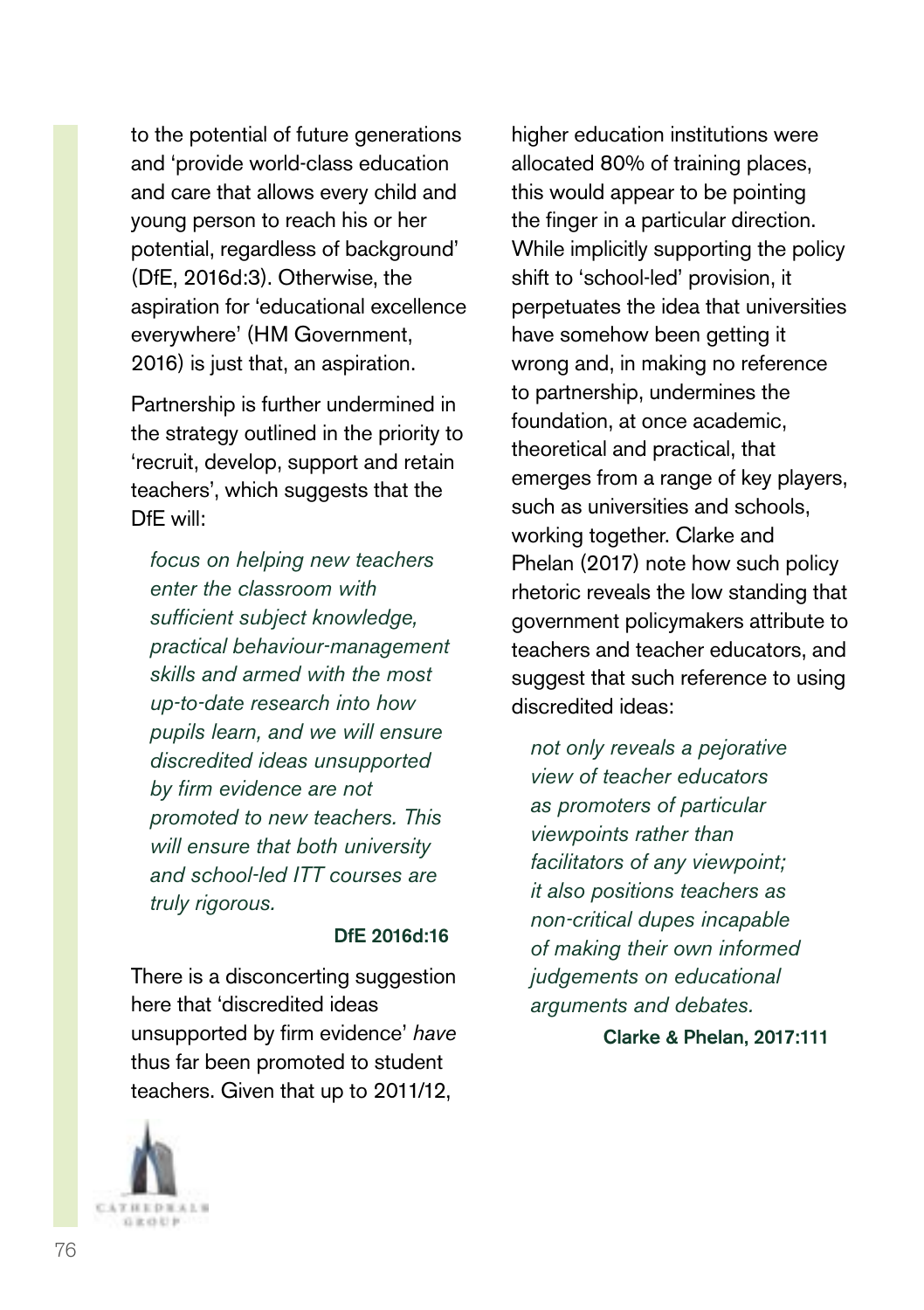Furthermore, the intention outlined in the White Paper (HM Government, 2016) to introduce a peer-reviewed British education journal for teachers seems to undermine the many education journals already in existence and contributed to by those in teacher education within universities; though the precise focus of the proposed journal is yet to unfold, this potentially represents another missed opportunity to further develop partnership work and support collaboration among key players within initial teacher education. Similarly, the recent introduction of research schools by the Education Endowment Foundation, whilst promoting research-based practice in schools, may also diminish the research projects in schools that university colleagues have been engaged in, and further threaten effective partnerships. The joint BERA and RSA report on the role of research in teacher education (BERA & RSA, 2014:4) states that 'Higher Education and the broader professional research community have an important role to play in the development of research-rich cultures in schools and colleges'. The report suggests that, 'the need

for this support is vital because of the well-documented pressures that teachers and school and college leaders operate under', echoing points made earlier in this paper.

The government strategy holds up high-performing education systems in Finland, Germany and Japan as models to aspire to and, as noted in the White Paper (HM Government, 2016), is 'unapologetic' about 'setting stretching goals' to achieve world-class education. However, as the BERA interim report, *The Role of Research in Teacher Education* (BERA, 2014), indicates, in other high-performing education systems, for example in Finland and Singapore, there is a high degree of university involvement in teacher education, and a focus on research training for teachers. It might be argued that the success of an education system is dependent on a number of variables and 'cherry picking' specific elements to support a pre-decided 'reform' agenda is unlikely to reap the benefits that maintaining awareness of all variables together may ensure.

Without doubt, the new schoolcentred programmes of ITE (School Direct) have enhanced the

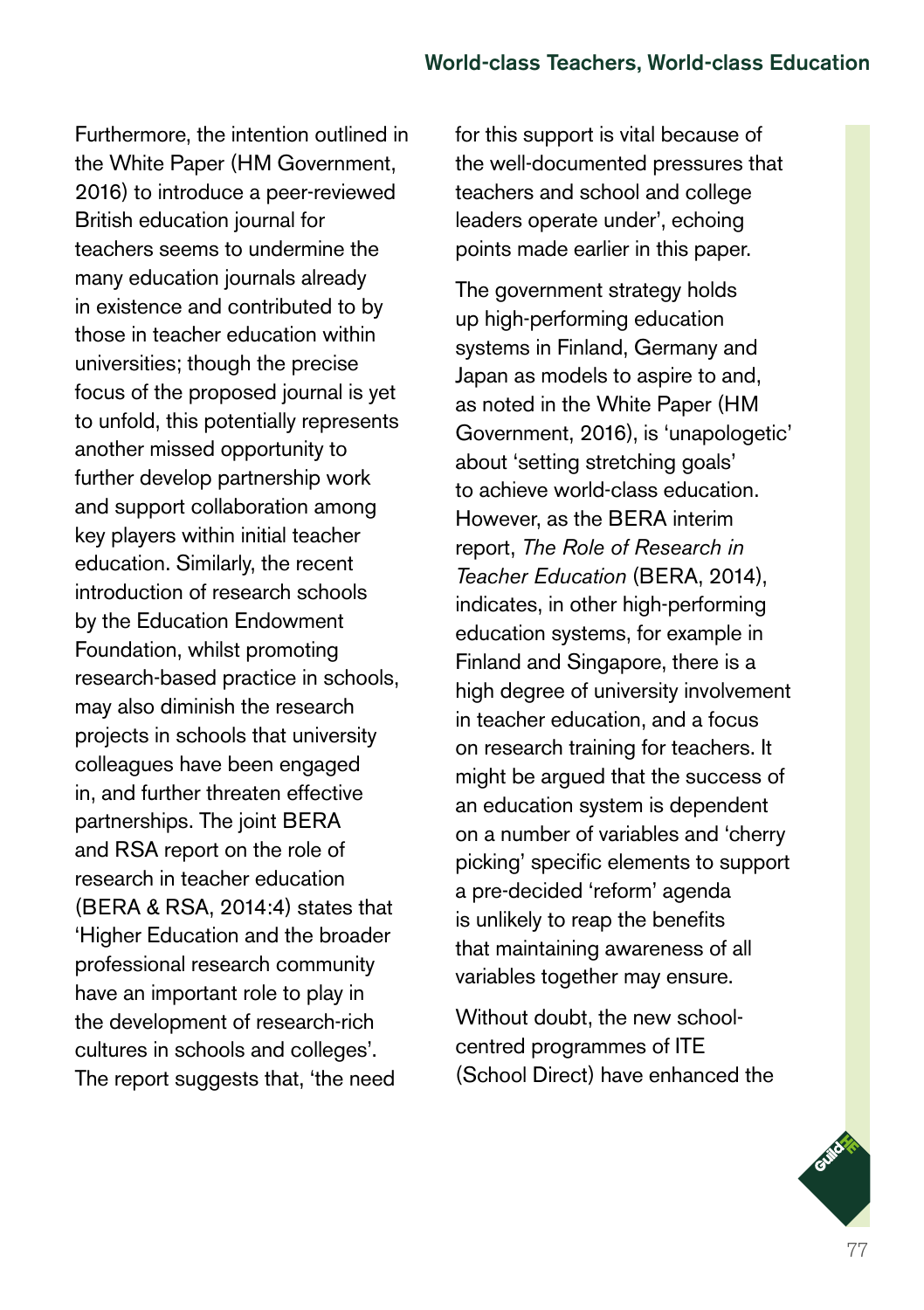PGCE secondary partnership. The process of designing, writing and implementing new programmes in conjunction with school-based colleagues has provided an opportunity to synthesise strengths and build on the expertise of the university and its long tradition of educating teachers, as well as capitalising on the expertise of current practitioners in the classroom.

There have been many positive outcomes during the development of School Direct, including identifying new, creative ways of working with existing partners and fostering of new partners. The process has undoubtedly provided a tremendous opportunity for the university to maintain up-to-date contact with schools and sustain dialogue with staff about the current challenges confronting the profession. A shared understanding of the challenges and tensions that currently face both universities and schools has developed in relation to a range of issues, for example the demands and pressures that Ofsted and the relentless 'pandemic' of policy initiatives represent.

We value our current School Direct partnerships for their commitment to genuine partnership and their clear recognition of the contribution that the university makes to teacher education. A high proportion of our student teachers are employed in partnership schools. It is interesting to note, though, as 'school-led' provision continues to expand, partnership schools are demonstrating a greater degree of independence. There is much debate about the transfer of intellectual property as part of this transition.

In conclusion, the proverbial wheel is turning at an ever-faster pace but all in all, School Direct has offered the opportunity for new, creative and innovative ways of working. There are more changes afoot that will impact on partnership, not least with the suggestion that QTS may no longer be awarded at the end of the training year:

*In future, full accreditation will only be achieved after teachers have demonstrated their proficiency…over a sustained period in the classroom.*

HM Government, 2016:33

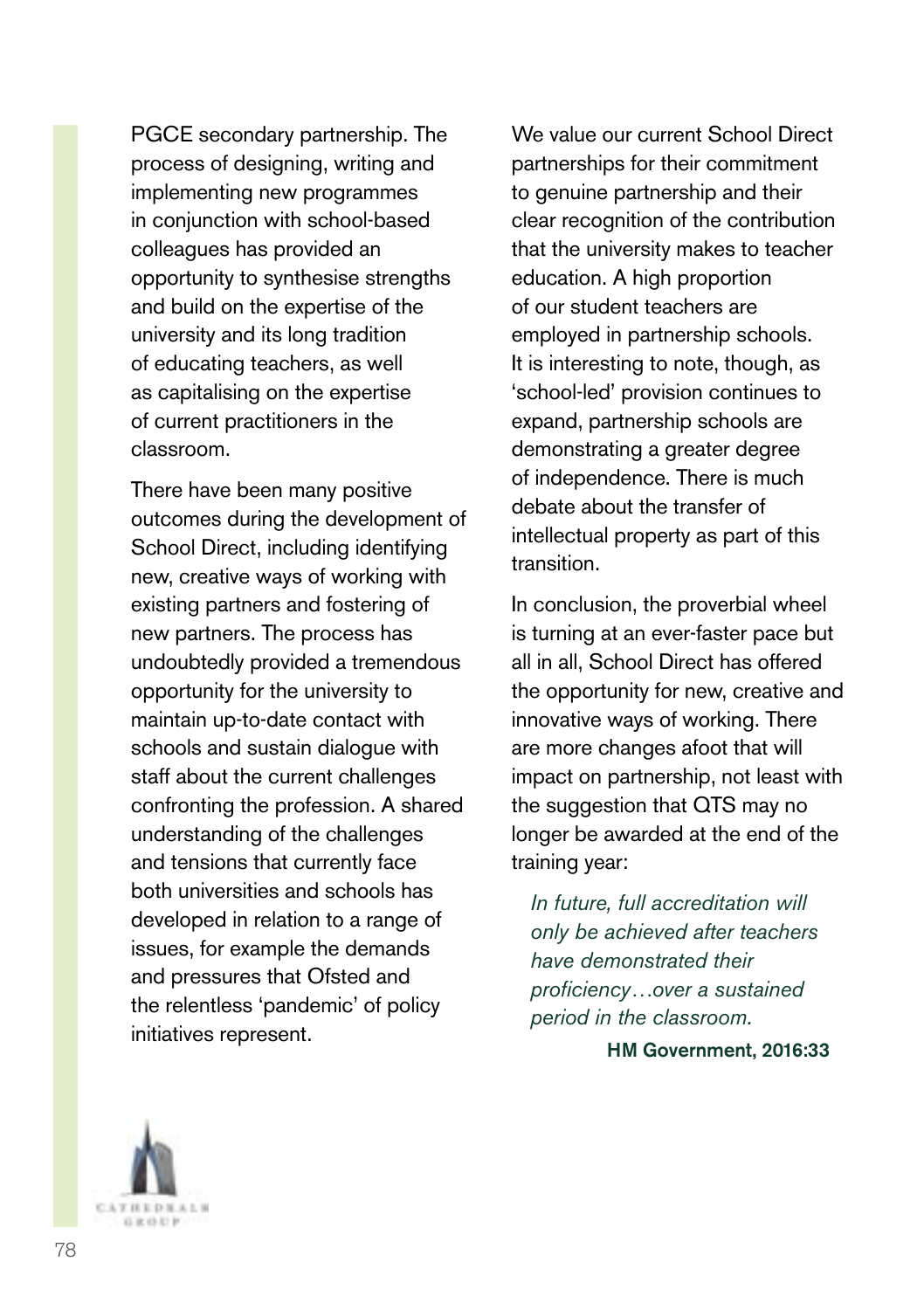The continued focus on schoolled or university-led ITE masks the reality of effective partnership and the collaboration involved in the education of our teachers and potential future leaders. James Noble-Rogers, Executive Director of the Universities' Council for the Education of Teachers (UCET), outlines a model of teacher education, developed by UCET and the National Association of School-Based Teacher Trainers as:

*cohesive groups of schools, universities and others working together to meet the needs of the schools within those partnerships, with the needs of the wider school community met by drawing on research evidence and through adherence to national standards and requirements. These would be cohesive organisations with a shared vision and purpose, with no formal demarcation of roles and with access to shared resources. They would be answerable to a single governing authority that was made up of at least 50% of school colleagues. In that way, the teacher education programmes, which would* 

*involve a continuum of ITE and early and ongoing professional development, would by definition be 'schools-led'. Such partnerships would be stable and large enough to meet the immediate and longer term supply needs of the whole country.*

#### Noble-Rogers, 2015 [online]

Our secondary partnership supports such a model, reflecting the way we aspire to work together as collaborative professionals who each have particular expertise to contribute. Thus we might suggest that the term 'partnership-led' better describes the reality of our provision than 'school-led' or 'universityled' and avoids the oppositional discourse that such terminology perpetuates.

### **References**

BERA (2014). *The Role of Teacher Research in Teacher Education: Reviewing the Evidence – Interim Report of the BERA–RSA Enquiry* [online]. London: British Educational Research Association. Available at [www.](http://www.thersa.org/globalassets/pdfs/reports/bera-rsa-interim-report.pdf) [thersa.org/globalassets/pdfs/reports/](http://www.thersa.org/globalassets/pdfs/reports/bera-rsa-interim-report.pdf) [bera-rsa-interim-report.pdf](http://www.thersa.org/globalassets/pdfs/reports/bera-rsa-interim-report.pdf) [accessed Jan 2014].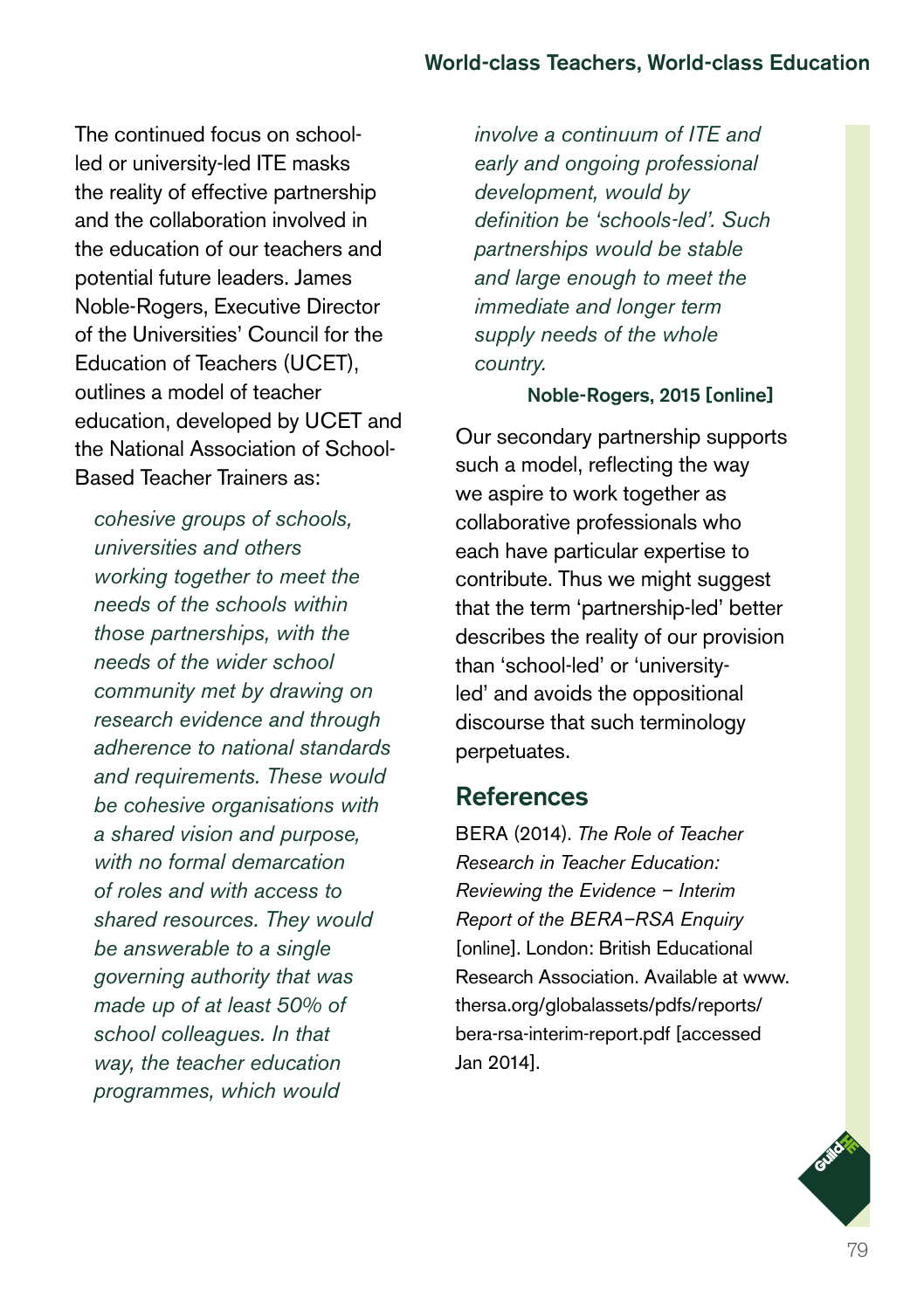BERA & RSA (2014). *Research and the Teaching Profession: Building the capacity for a self-improving education system.* London: British Educational Research Association. Available at [www.](http://www.bera.ac.uk/wp-content/uploads/2013/12/BERA-RSA-Research-Teaching-Profession-FULL-REPORT-for-web.pdf) [bera.ac.uk/wp-content/uploads/2013/12/](http://www.bera.ac.uk/wp-content/uploads/2013/12/BERA-RSA-Research-Teaching-Profession-FULL-REPORT-for-web.pdf) [BERA-RSA-Research-Teaching-](http://www.bera.ac.uk/wp-content/uploads/2013/12/BERA-RSA-Research-Teaching-Profession-FULL-REPORT-for-web.pdf)[Profession-FULL-REPORT-for-web.pdf](http://www.bera.ac.uk/wp-content/uploads/2013/12/BERA-RSA-Research-Teaching-Profession-FULL-REPORT-for-web.pdf) [accessed Oct 2016].

Clarke, M. & Phelan, A. (2017). *Teacher education and the political: The power of negative thinking.* London: Routledge.

Darling-Hammond, L. (2006). *Powerful teacher education: Lessons from exemplary programs.* San Francisco, CA: Jossey-Bass.

DfE (2011). *Training our next generation of outstanding teachers: Implementation plan.* London: Department for Education.

DfE (2015). *Carter review of initial teacher training.* London: Department for Education.

DfE (2016a). *Initial Teacher Training census for academic year 2015-2016, England* [online]. Available at [www.](http://www.gov.uk/government/uploads/system/uploads/attachment_data/file/478098/ITT_CENSUS_SFR_46_2015_to_2016.pdf) [gov.uk/government/uploads/system/](http://www.gov.uk/government/uploads/system/uploads/attachment_data/file/478098/ITT_CENSUS_SFR_46_2015_to_2016.pdf) [uploads/attachment\\_data/file/478098/](http://www.gov.uk/government/uploads/system/uploads/attachment_data/file/478098/ITT_CENSUS_SFR_46_2015_to_2016.pdf) [ITT\\_CENSUS\\_SFR\\_46\\_2015\\_to\\_2016.](http://www.gov.uk/government/uploads/system/uploads/attachment_data/file/478098/ITT_CENSUS_SFR_46_2015_to_2016.pdf) [pdf](http://www.gov.uk/government/uploads/system/uploads/attachment_data/file/478098/ITT_CENSUS_SFR_46_2015_to_2016.pdf) [accessed Oct 2016].

DfE (2016b) *National Standards for school-based initial teacher training (ITT) mentors.* London: Department for Education.

DfE (2016c). *Standard for teachers' professional development: Implementation guidance for school leaders, teachers, and organisations that offer professional development for teachers.* London: Department for Education.

DfE (2016d). *DfE strategy 2015–2020: World-class education and care.* London: Department for Education.

Gove, M. (2010). Speech to the National College for Teaching and Leadership Annual Conference, Birmingham, 16 June.

HM Government (2010). *The importance of teaching: The schools White Paper 2010.* Cm 7980. Norwich: The Stationery Office.

HM Government (2016). *Educational Excellence Everywhere.* Cm 9230. Norwich: The Stationery Office.

NCTL (2013). *Funding: initial teacher training (ITT), academic year 2014 to 15* [online]. Available at [www.](http://www.education.gov.uk/schools/careers/traininganddevelopment/initial/b00204256/itt-funding-and-allocations/allocations) [education.gov.uk/schools/careers/](http://www.education.gov.uk/schools/careers/traininganddevelopment/initial/b00204256/itt-funding-and-allocations/allocations) [traininganddevelopment/initial/](http://www.education.gov.uk/schools/careers/traininganddevelopment/initial/b00204256/itt-funding-and-allocations/allocations) [b00204256/itt-funding-and-allocations/](http://www.education.gov.uk/schools/careers/traininganddevelopment/initial/b00204256/itt-funding-and-allocations/allocations) [allocations](http://www.education.gov.uk/schools/careers/traininganddevelopment/initial/b00204256/itt-funding-and-allocations/allocations) [accessed Jan 2017].

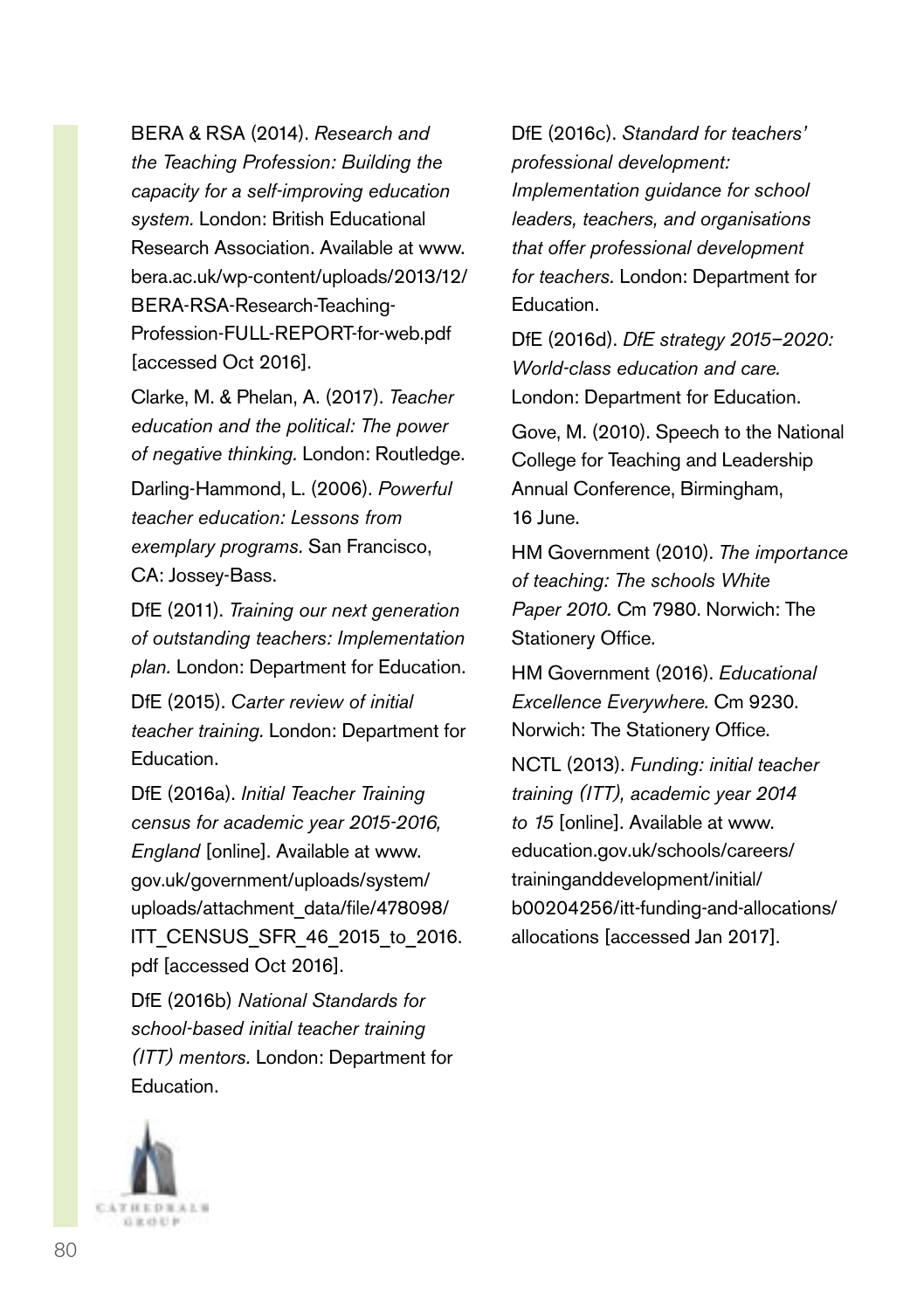Noble-Rogers, J. (2015). *Sustainable schools led teacher education that keeps the baby in the bath.* [online]. Available at [www.bera.ac.uk/blog/](http://www.bera.ac.uk/blog/sustainable-schools-led-teacher-education-that-keeps-the-baby-in-the-bath) [sustainable-schools-led-teacher](http://www.bera.ac.uk/blog/sustainable-schools-led-teacher-education-that-keeps-the-baby-in-the-bath)[education-that-keeps-the-baby-in-the](http://www.bera.ac.uk/blog/sustainable-schools-led-teacher-education-that-keeps-the-baby-in-the-bath)[bath](http://www.bera.ac.uk/blog/sustainable-schools-led-teacher-education-that-keeps-the-baby-in-the-bath) [accessed Jan 2017]. Whiting, C., Black, P., Hordern, J., Parfitt, A., Reynolds, K., Sorensen, H.

& Whittyet, G. (2016). *Towards a new topography of ITT: A profile of Initial Teacher Training in England 2015-2016. An Occasional Paper from the IfE No. 1.* Bath: Institute of Education, Bath Spa University.

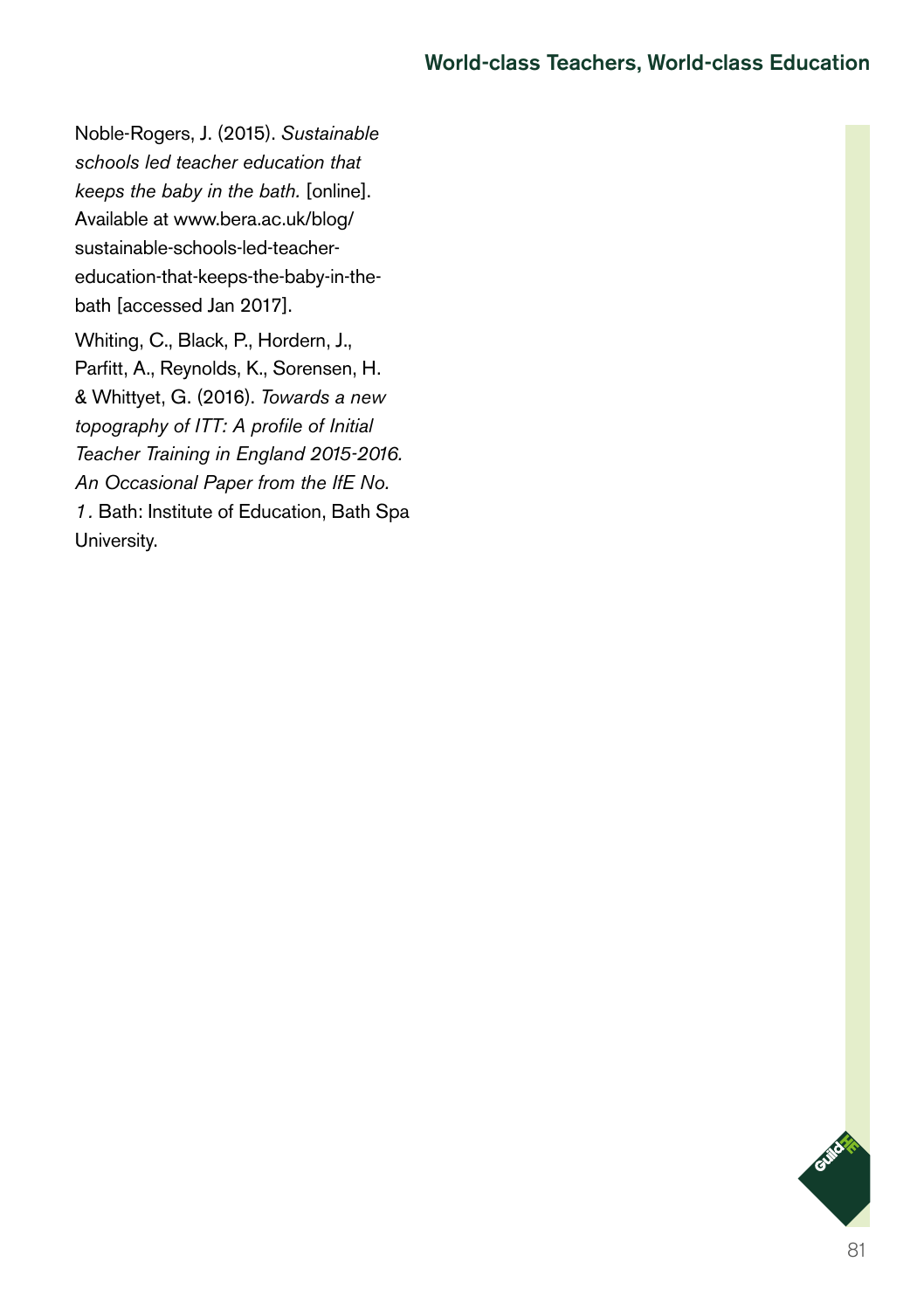# **Chapter 8: The art of teaching: linking values, behaviour and thought**

Justin Gray, Visiting Lecturer, Newman University; Head of School, St Martin de Porres Primary School

# Introduction

Effective teaching is based on behaviours and thinking processes that assess learning, break down subject knowledge, engage learners and manage the classroom. The values of the individual teacher contribute to education because they influence, alongside training and culture, behaviours and thinking both in the classroom, in the school or academy, and online. A teacher's values are articulated not just in words but in her/his responses to learning unfolding in an individual or amongst a group. Aspirations to neutrality in education are unfulfilled because although the words related to values can be left unsaid, the behaviours of the teacher are still present. Values held by individuals cannot be assumed, because they involve



complex interconnection between sometimes contradictory beliefs. The process of values formation in teachers is therefore an important part of an education system. The importance of the values held by the teacher (Carroll & Alexander, 2016) is acknowledged in the professional standards agenda as well as being evident in pedagogical and curriculum debates. Some values, such as tolerance, are required to be promoted by teachers (DfE, 2013) while others, for example those relating to interpretation of pupil behaviour, depend on individual beliefs (Bennett, 2010). There is consensus that the values of teachers cannot and should not be neutral (Kelly & Brandes, 2001) because the learning process requires ongoing decision-making in a relationship between professional and learner. Teachers are also required to teach values explicitly through new curricula designs and schemes of work (Halstead, 2010; Brady, 2011), adding a further level of professional formation. The faith foundations of the Cathedrals Group of universities provide a framework in which professional values and requirements can be explored, discussed and developed as part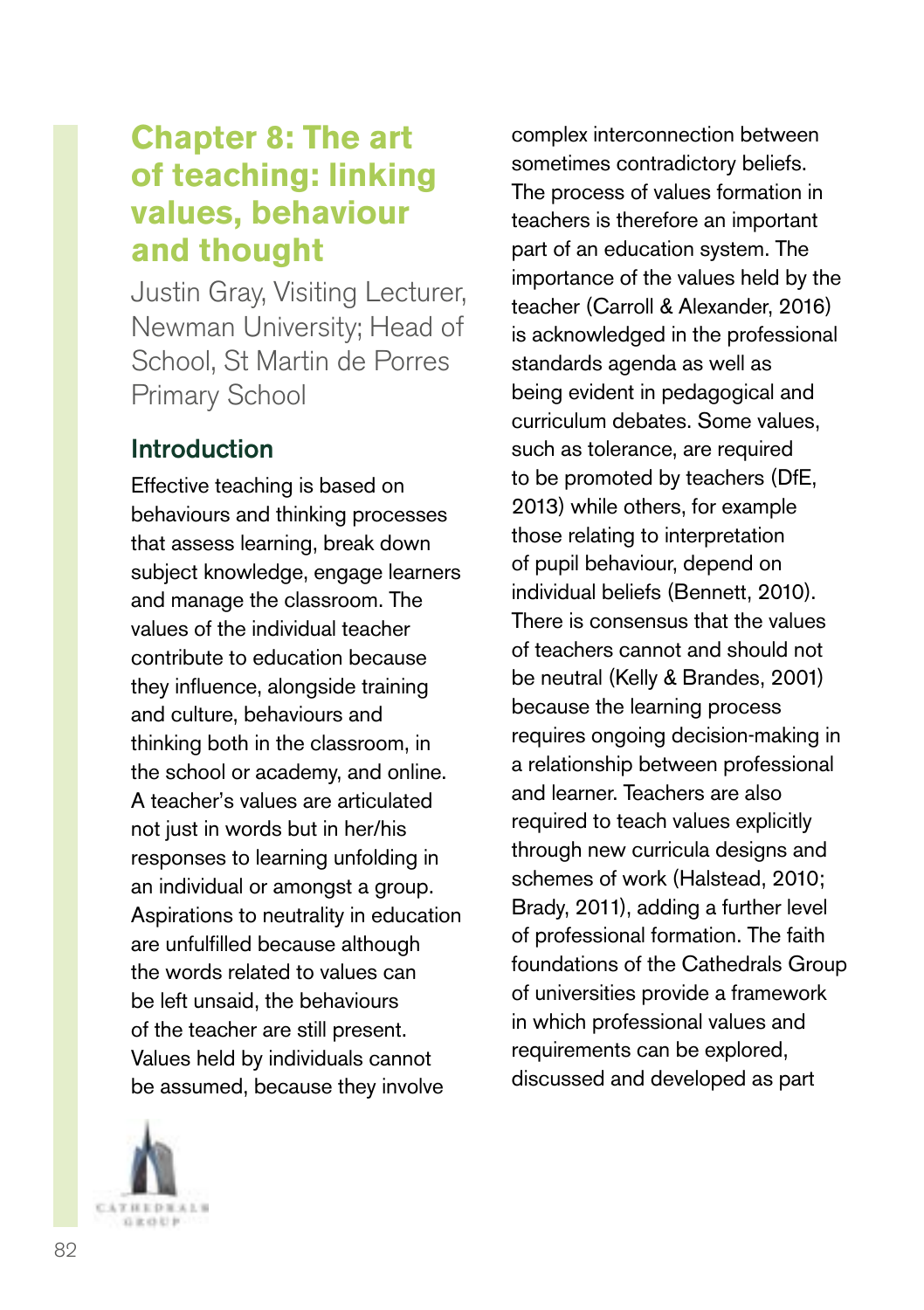of a process of formation. This formation requires self-awareness in order for the individual teacher to challenge her/his own thoughts against values. Without the framework and an agreed process of formation, teaching and learning are impoverished.

Educational reform of the last 30 years has changed the relationship between learner and teacher in ways that mirror societal change: technologically, relationally and economically (Sturges, 2015). The process by which learning in a knowledge-based economy becomes commodified impacts on teachers and teaching in ways that highlight the values that underpin education. As the rate of reform increases in response to globalisation, the need for teachers to form a strong set of values through professional training and education becomes more important. The concept that the development of a teacher's values is part of human and professional formation indicates the presence of a conscious pedagogy that needs to be sited and made accessible. Furthermore, the ongoing formation of a teacher's values plays an essential part in enabling children

and young people to learn. Although the reform process is reducing the autonomy of the teacher, judgements are still made in the classroom about pedagogy, use of resources, behaviour etc. These judgements, made during every lesson, require values that support consistency and integrity whilst taking into account the unique human needs of each learner. The values of the teacher therefore underpin the judgements, relationships and environment that allow learning to take place. The formation of those values has been at the heart of teacher education in the Cathedrals Group of universities. The success of the Cathedrals Group in grounding the education of teachers in agreed and established principles and values has supported a level of sustainable progress in schools over a long period of time.

In a society focused increasingly on the individual (Elliott & Lemert, 2007), the lack of consensus around ethics in public life requires the values of any profession to be more explicitly articulated through the work of the professional. Individualism has also changed the process of values formation, with wider societal influences on thoughts and behaviours reducing.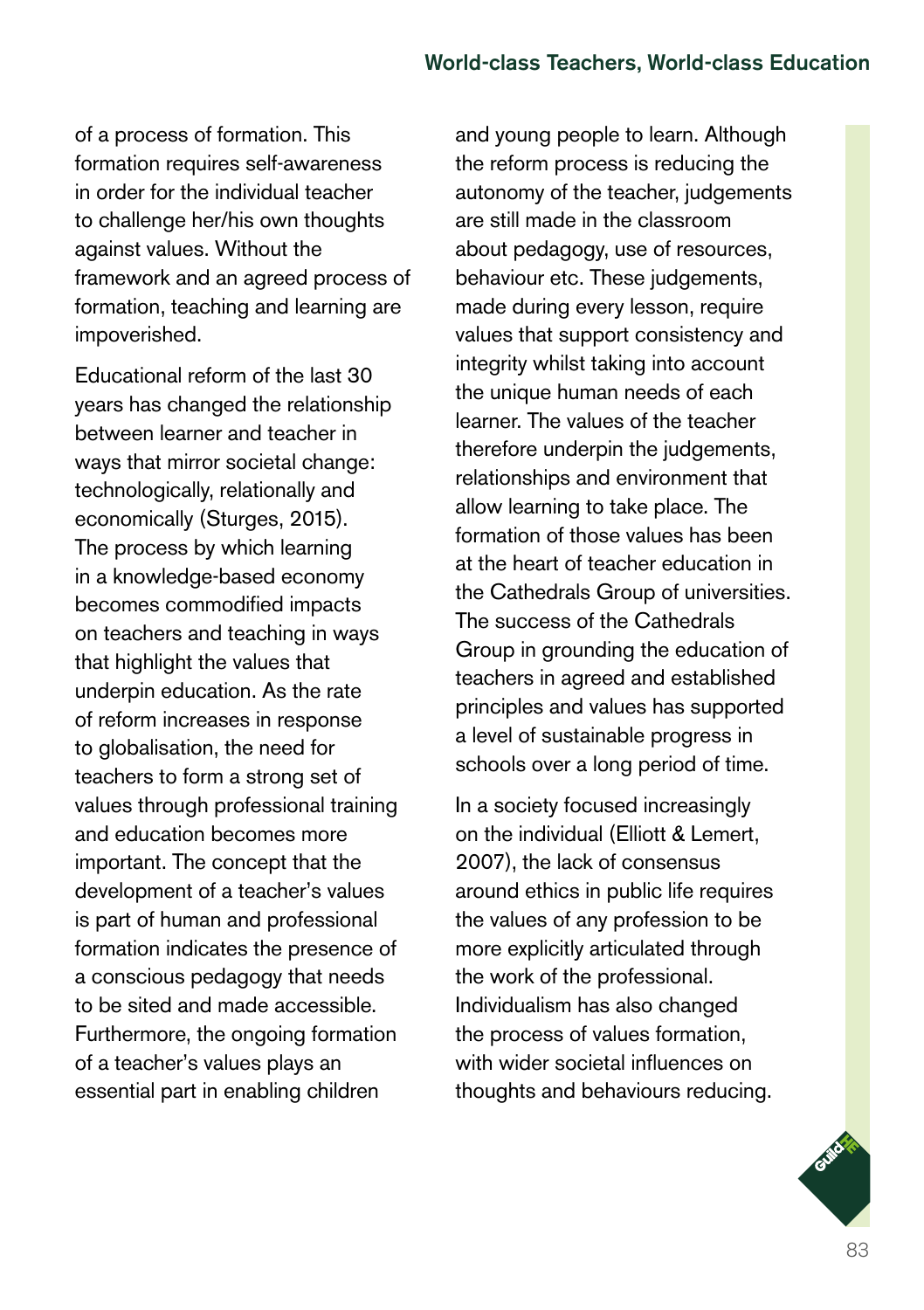Whilst some concepts of values are enshrined in the current Teachers' Standards (DfE, 2013), deeper engagement with philosophies and faith are required for the teacher to develop a career that contributes to an education system through which humans can flourish and societies progress. Throughout their career, teachers need to keep asking philosophical questions about education as experienced on a daily basis and at its most immediate; for example, why they are in the classroom with up to 30 young people. Without an answer to those fundamental questions arrived at through ongoing formation and reflection on values related to philosophy and/or faith, a teacher may find that she/he is putting into practice the latest educational fad or scheme of work sold to the profession or to an individual school as providing 'the answer' to the needs of all children or young people. Knowing that there has never been, and will never be, one answer to meeting the needs of all learners whether in a subject or across an age group is an important starting point for reflection at a time when education is becoming commodified and marketised.

Choosing one educational commodity from a range on offer will undermine education at a classroom, school, multi-academy trust and national level. Resisting making a choice for a one-size-fits-all educational commodity, and seeking a balance of approaches based on values formed and reflected on over time, allow teachers to engage with individuals and groups of learners at a depth necessary for effective education.

### Values and the moral purpose of education

At the heart of education lies a relationship that is intrinsically moral (Fullan, 2001). The individual teacher possesses knowledge, skills and understanding that are desired by the learner or desired for the learner by the family or society. Taking on knowledge, skills and understanding is a transformational process that contributes to the development of the human. Denying access to knowledge, skills and understanding through poor teaching or uninterest in a specific topic or subject creates a barrier to human development. The values of teaching are therefore connected to concepts of vocation, sacrifice and commitment.

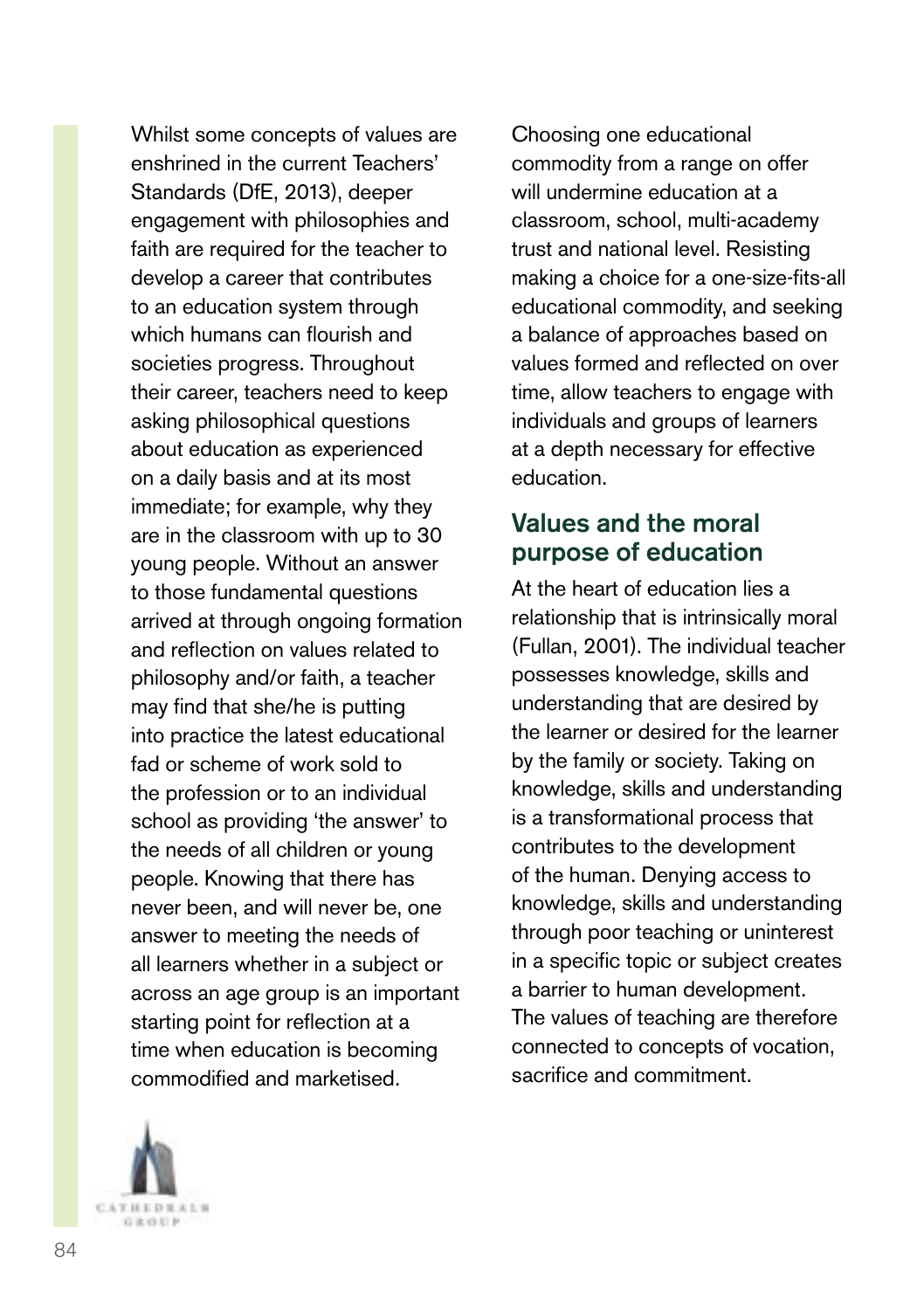The commodity of learning requires not just choice and access but the giving of time and expertise by another, expressed through relationship. In the act of giving. the teacher makes her- or himself vulnerable in a way that requires values formed over time. These values of sacrifice and commitment support a view of teaching as both vocational and professional.

Whilst acknowledging vulnerability in giving to the learner, teachers are also required to act as authority figures in the classroom and school. Society that promotes a level of choice extending to issues of morality expects concepts of right and wrong to be taught by teachers and chooses to hold schools to account through highstakes inspection frameworks. Through changes to the focus of inspection, different values can be emphasised, giving the impression of a level of impermanence that can undermine education without the mediation of teachers. For example, the introduction in 2007 of the inspection of a school's responsibility for community cohesion was followed, in 2014, by a change to a focus on the promotion of fundamental British values,

indicating a politicisation of values in schools that falsely suggested moral neutrality in teachers that goes beyond a lack of autonomy.

### **The formation of the professional in a values-based university**

Values that were part of a student teacher's own formative education then become apparent through her/his work, behaviours and commitment. The complex relationship between transmission, conformity, self-fulfilment and human development defies the commodification that characterises the aims of current reforms. Curriculum packages labelled as 'character education', 'citizenship', 'values education' and 'personal, social, moral and cultural education' suggest a learning process that exists separately from the engagement of the individual with her/his wider society. However, it is only through reflection on the values encountered in wider society that the learner, at any age, can begin to engage with ideas in the classroom.

In the early stage of their careers, student teachers manage their professional identity alongside other existing or developing identities.

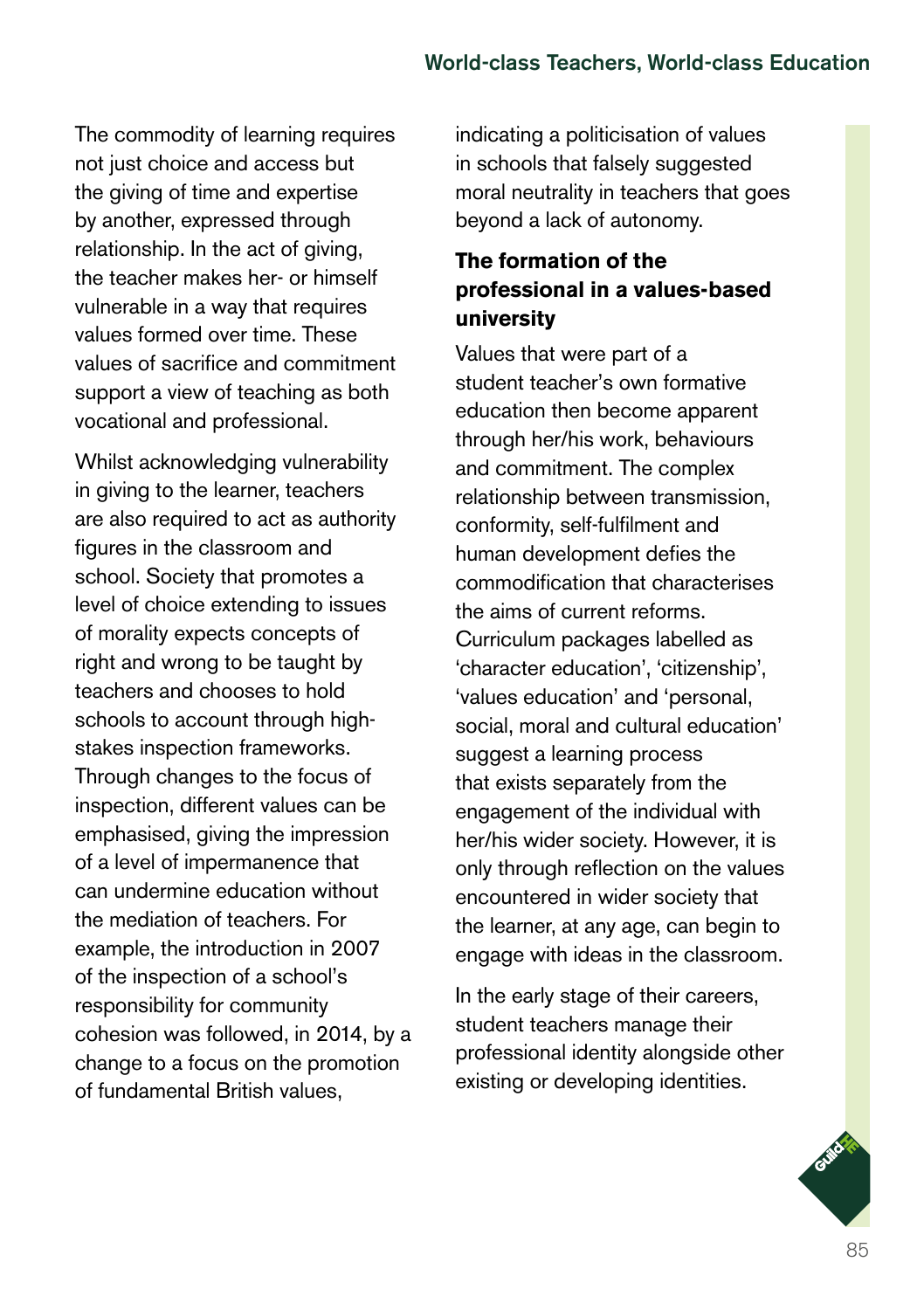By acknowledging her/his values, the student teacher is able to form a new identity that is consistent with other identities and, if necessary, reform other identities in order to maintain personal integrity. Without an emphasis on values, the professional identity lacks the depth necessary to sustain and develop effective classroom relationships.

### **Identifying values in the teaching profession**

The 2013 Teachers' Standards speak of putting the education of pupils first (DfE, 2013), implying that other considerations come second. What the other things may be is not stated, but the statement suggests values linked to selflessness and sacrifice. This notion of sacrifice is present in the teachings of the world's major faiths and also in humanism but not in the secular cultures of a wider consumer society. Values associated with the Christian gospels include a concept of service based not on an approach to learners as customers but as service to children and young people as unique human beings in families and communities. Jesus describes Himself as having a mission to serve (Mark 10:45), an idea emphasised by St Paul in his letters (Philippians



1:4, 2:6). The Cathedrals Group shares Christian foundations and therefore commitment to, and deep understanding of service to others. Our faculties have a service to students who in turn are formed in the values of service to the wider communities. The teachers we educate and train benefit from an understanding of service that enables the Teachers' Standards to be met and critically engaged with through a depth of commitment to children and young people.

The tension between different value systems mirrors the issues facing teachers in achieving a work–life balance while fulfilling their vocation. The decreasing retention rate of teachers in the UK is evidence of the difficulties faced by teachers with both school commitments and external (often family) commitments, all of which relate to a concept of vocation. The focus of courses at Cathedrals Group universities on both professional and human formation supports student teachers in exploring the balance that enriches both their teaching and their lives of service to others. The courses aim to provide a professional identity that is neither taken on nor abandoned lightly.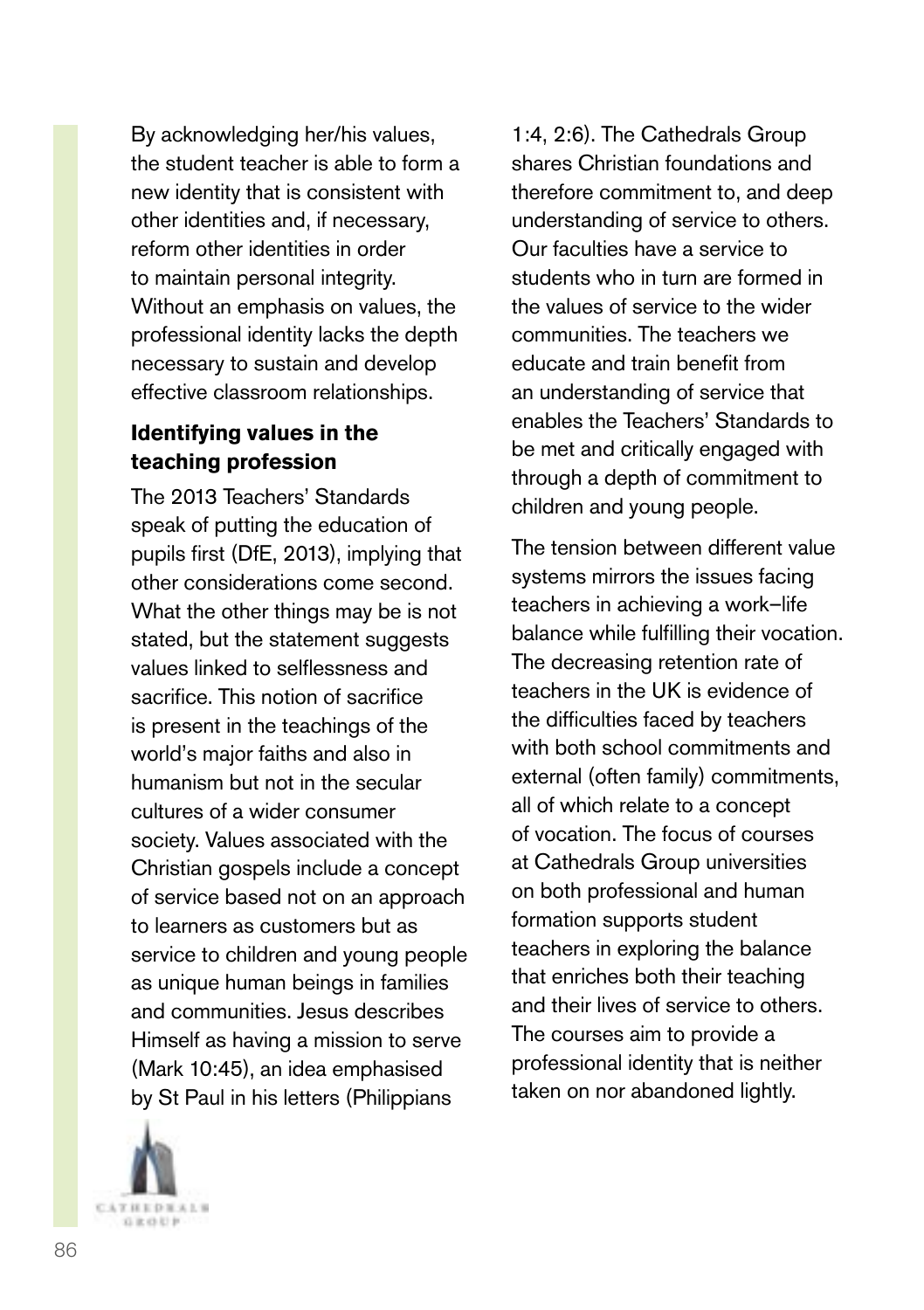In this way, the Cathedrals Group plays an important role nationally in providing teachers who are able to live out their values and commitment in a modern educational workplace.

In putting pupils first, teachers acknowledge the intrinsic worth of every human being. In societies that are becoming more divided, the teacher's modelling of inclusivity and fairness in the classroom needs to be more explicit. The short-hand labels used in schools and wider society define learners through distinct group identities including SEN(D) children, EAL pupils, the low-ability table, the Deaf children, the autistic, migrants. In wider society, people are also labelled by wealth, fame, race, ethnicity, sexuality and, in the UK, class. Teachers holding values relating to the intrinsic worth of the individual (whether as an individual or in relationship with others and/or a transcendent God) are challenged to reflect their values in the language used about learners. If every human has worth, no label should come before the words 'child', 'children' or 'pupil'. The learner may be 'a child with special educational needs' but should not be a 'SEN child'. The use of labels in schools as short-hand is commonplace but can be challenged

by students modelling their own values and, within the university setting, questioning any differential provision. By allowing space outside the classroom to explore the importance of language, Cathedrals Group universities support student teachers in basing their high expectations of children on deep values that underpin pedagogical approaches.

Seeing the worth of a child or young person who most of the time is compliant and positive is relatively straightforward. In order to reflect on the depth of values held, teachers need to consider their behaviours in response to a child or young person who defies authority, disrupts lessons or is being aggressive. The teacher education of Cathedrals Group universities enables teachers to maintain values by de-personalising, reflecting and responding in ways that separate the person from the behaviour.

The Teachers' Standards (DfE, 2013) also require teachers to have honesty and integrity, both of which require careful formation in the context of competing pressures. These two values are key for the trust necessary for a learning relationship to occur. Honesty is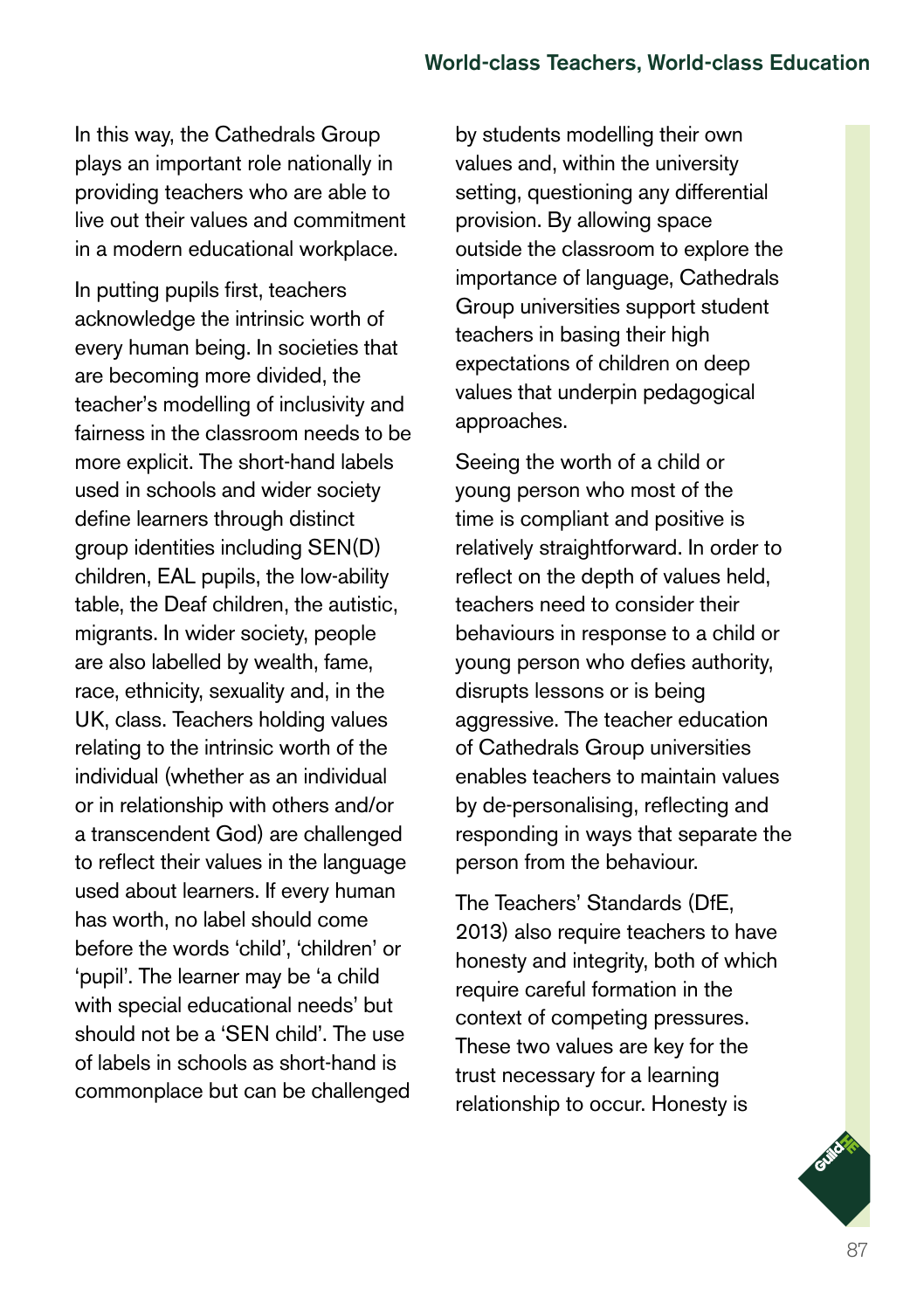required to prevent deceit either for financial gain or status through the exploitation of the learner's desire to learn. The learner needs to trust that the teacher is acting in her/his best interest rather than for selfish or institutional reasons. Learners also need to know that institutional rules and sanctions will be applied fairly as part of the teacher's honest approach. Honesty and integrity in the Teachers' Standards are therefore rooted in the gospel values of justice, love and reconciliation. Bringing together up to 30 young people, all day, every day, in a space the size of a suburban lounge inevitably leads to disagreements and conflict. The teacher requires not only expertise, and behaviour management and leadership skills, but also an explicit articulation and modelling of deeply held values upon which trust can be built. Until trust is established, learning is inhibited. Acknowledging and meeting the needs of the individual learner within educational systems, whether at class-, schoolor multi-academy level, requires sophisticated leadership of learning. Cathedrals Group teacher education courses from initial teacher education, through Master's-level

accredited continuing professional development (CPD), to doctoral study, allow students the space and time to explore how the values of honesty and integrity co-exist in the pedagogy and classroom management of the individual professional in order for learning to be led, modelled and facilitated.

The promotion of tolerance and respect for the law relates to the importance placed on democracy as the fundamental embodiment of a country's values. If professionals are required to promote specific values in the classroom, and schools and academies are held accountable for that promotion through inspection, student teachers need the opportunities to reflect upon their own values in both the planning and evaluation of lessons.

## The Cathedrals Group and the ongoing formation of values

Many students enter university with a commitment to concepts such as social justice and inclusion. The faith foundations of the Cathedrals Group encourages students to reflect upon the challenges to their professional integrity when the reality of school classrooms or their own practice

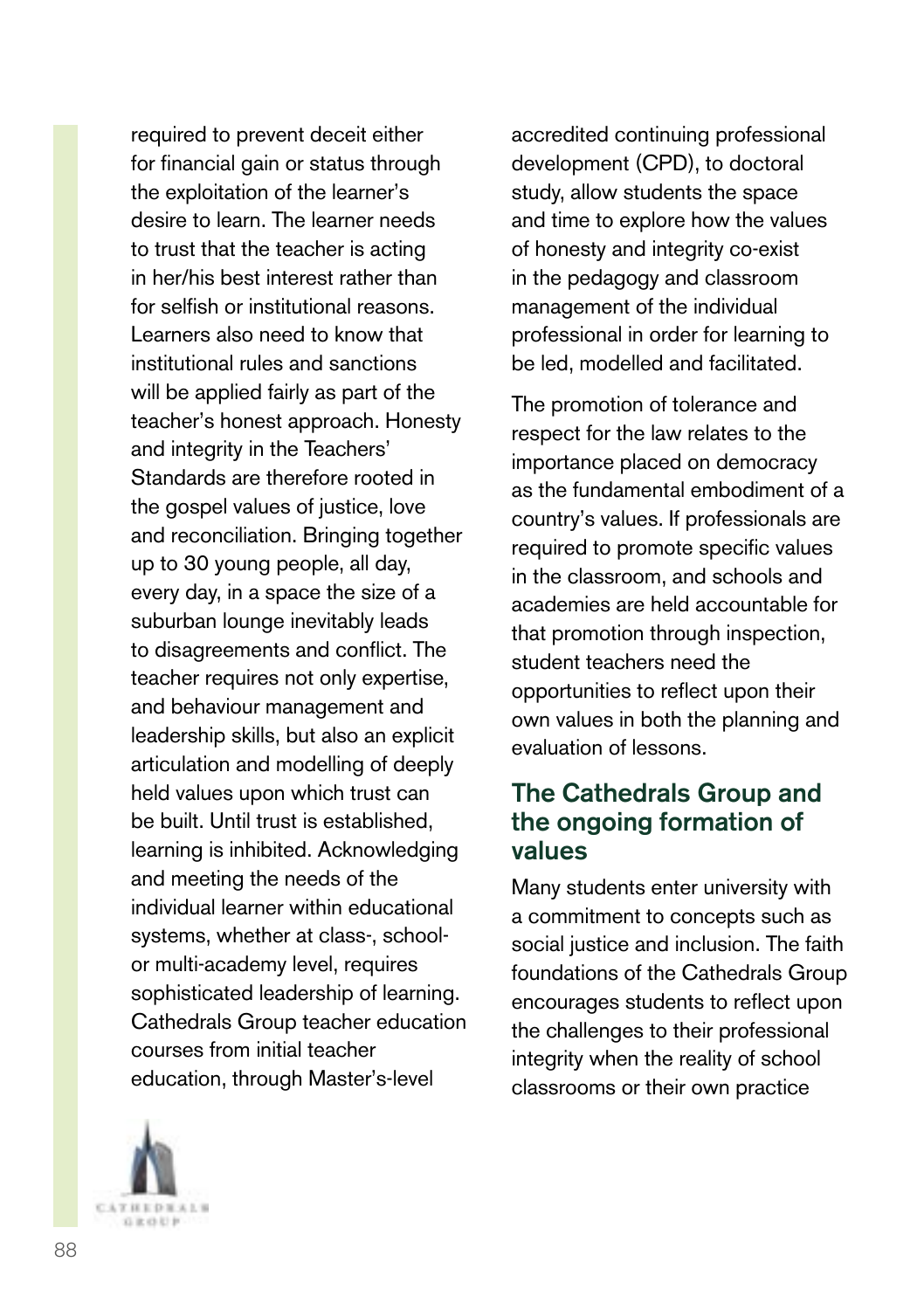deviates from the values with which they identify. Through initial teacher education courses at both undergraduate and postgraduate level, students have opportunities to consider the implementation and outcomes of pedagogies in the light of their own values. Where contradictions arise, students are supported in working through their response as part of professional formation. In designing courses in line with institutional values, the Cathedrals Group supports its students' formation and the values embedded in the education system.

Within faculties and schools of education, members of the Cathedrals Group hold significant levels of expertise through academics who, alongside teaching and research, undertake the specialised role of tutoring in the professional setting of the classroom. The universities' staff play a crucial role in supporting students and teachers to make the links between pedagogy and values (Olmstead, 2007). This work often takes place through a review of a student's planning and also before and after lesson observations. The pedagogical discussion between student teacher, class teacher and

tutor moves beyond completion of pro-formas to deeper considerations of how the development of professional behaviours impacts on the relationship between the values the individual brings to the classroom and the ethos of the school.

Outside the university, classroom, staffroom and home, teachers' values can also be formed, articulated and developed online. Although we may overestimate the numbers of new teachers using social media, those that do network online encounter argument and debate that require engagement and reflection that speak to and draw upon the values of the individual. The connection between online behaviour and values is complicated by the limitations of the media being used. It is far easier to cause offence online, for example by appearing intolerant, than it is in the physical space of a staffroom where the presence of people and non-verbal communication creates context. By engaging with online networks, experienced teachers and tutors from Cathedrals Group ITE partnerships can model valuesbased professional interactions where debate is rooted in respect.

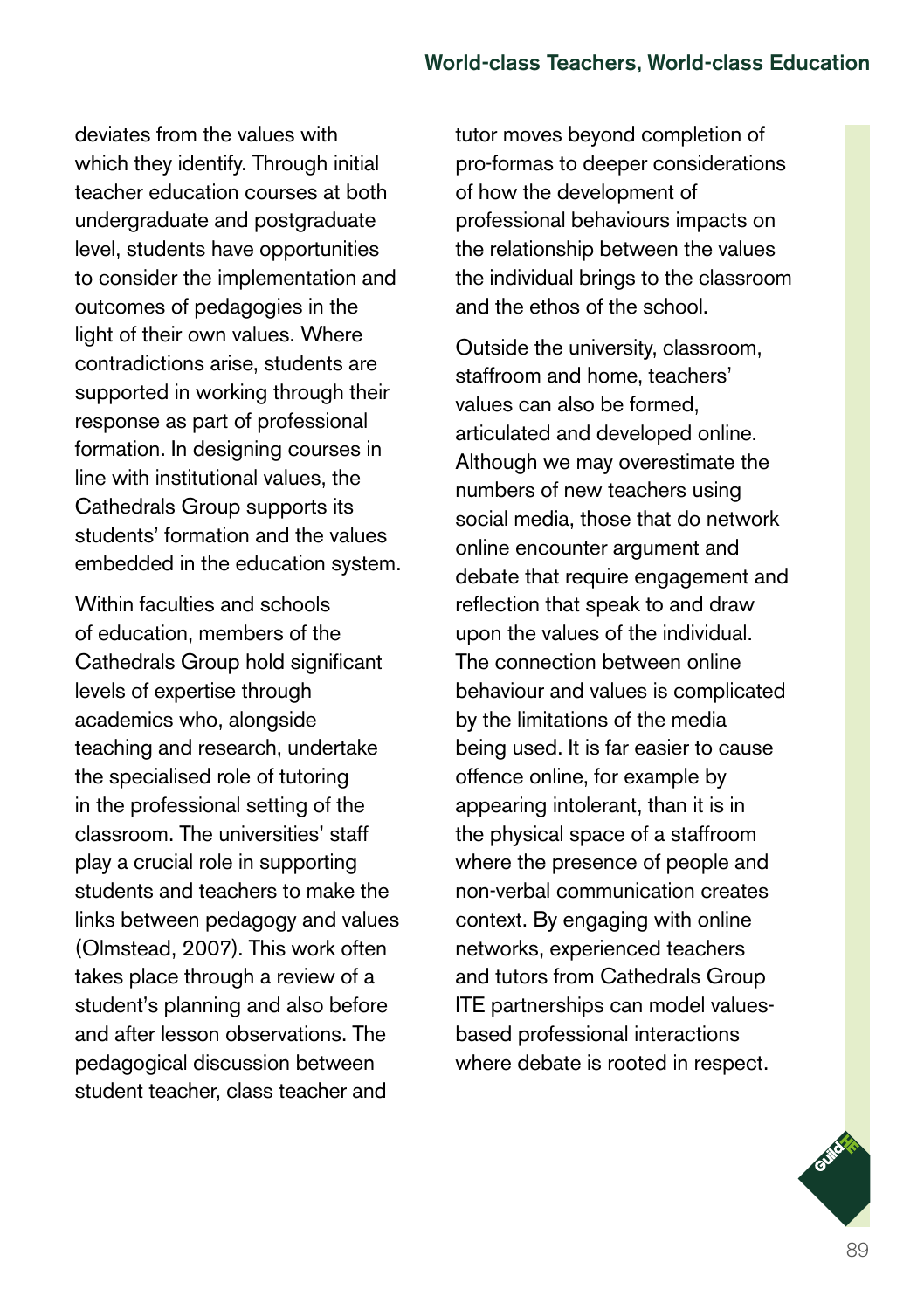# Looking to the future: developing a profession of hope

The gospel value that has not yet been mentioned in this article has been left until the end because it belongs to a consideration of the way forward. In times of significant reform and change, the Cathedrals Group has engaged with successive proposals and policies through a commitment to the concept of hope. In the same way, irrespective of the wider education debates, teachers are called to engage with change in an ongoing consideration of learners' interests that reflects a hope in a future of increased human fulfilment through education. The focus on the development of resilience in the profession, as evidenced by the title of the 2014 BBC television series *Tough Young Teachers*, fails to identify the value of hope as underpinning our resilience. Retention and recruitment crises are not caused by a lack of resilience but an absence of hope. The thousands of teachers who enter the profession each year from the Cathedrals Group are emerging from institutions whose foundations, heritage, practices, policies and strategic development are centred

**CATHEDNALS** 石法の日井

on the hope of human formation and transformation through education. Our graduates carry that hope into their professional careers as a fundamental value upon which to base their own development and their engagement with children and young people. Without a valuesbase, a teacher's ability to contribute to human flourishing is diminished and our society is impoverished.

### References

Bennett, T. (2010). *The Behaviour Guru: Behaviour Management Solutions for Teachers.* London: Continuum.

Boyd, P., Hymer, B. & Lockney K. (2015). *Learning Teaching: Becoming an Inspirational Teacher.* Northwich: Critical Publishing.

Carroll, J. & Alexander, G. (2016). *The Teachers' Standards in Primary Schools: Understanding and Evidencing Effective Practice.* London: Sage.

 DfE (2013). *Teachers' Standards: Guidance for school leaders, school staff and governing bodies.* London: Department for Education.

Elliott, A. & Lemert, C. (2009). *The New Individualism: The Emotional Costs of Globalization.* New York: Routledge.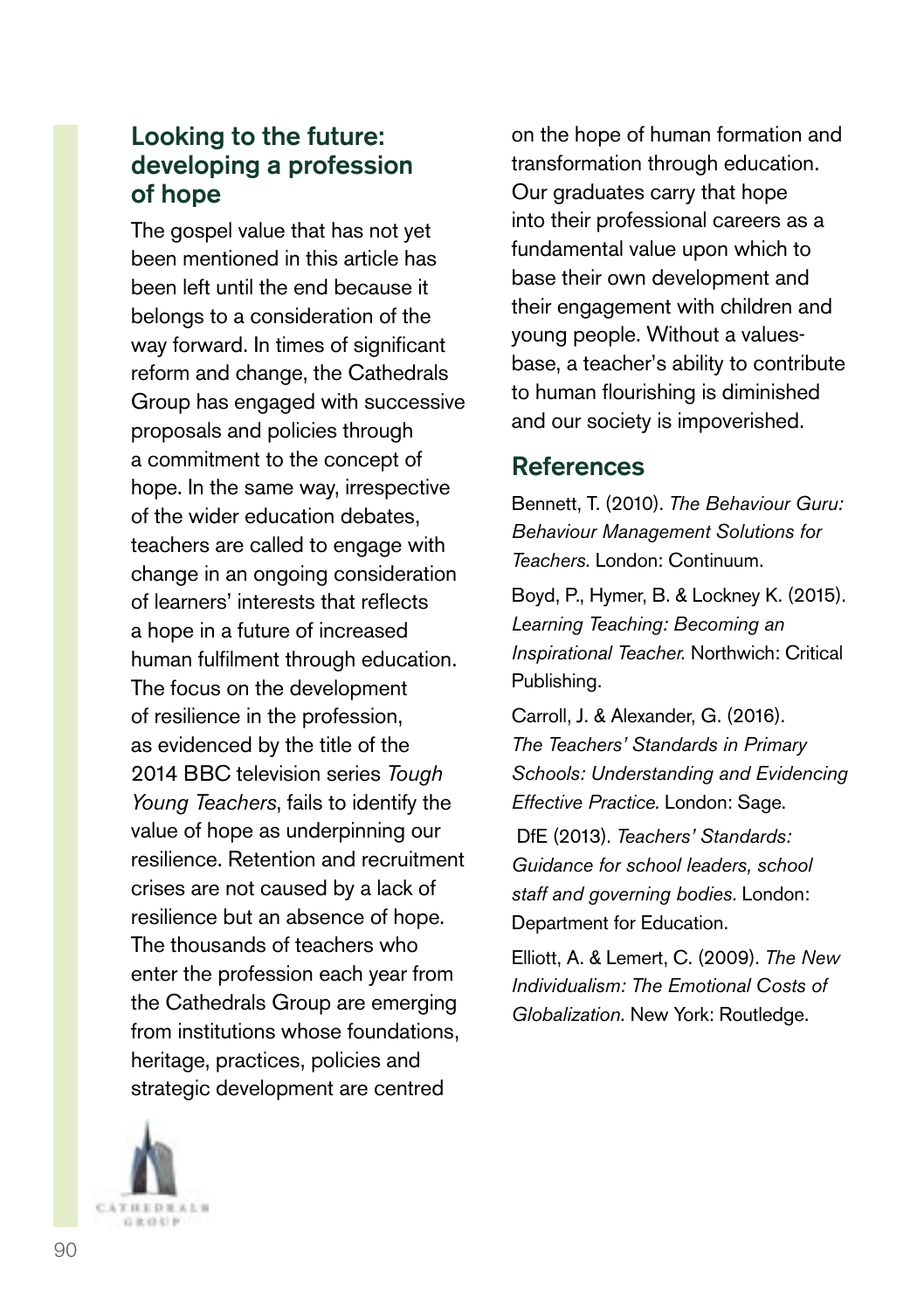Fullan, M., Cuttress, C. & Kilcher, A. (2009). 8 Forces for Leaders of Change. In M. Fullan (ed.) *The Challenge of Change* (2nd ed.). Thousand Oaks, CA: Corwin Press.

Kelly, D. & Brandes, G. (2001). Shifting out of 'neutral': Beginning teachers' struggles with teaching for social justice. *Canadian Journal of Education*  26(4):437–54.

Kosnick, C. (2007). Still the same yet different: enduring values and commitments in my work as a teacher and teacher educator. In T. Russell & J. Loughran (eds) *Enacting a Pedagogy of Teacher Education: Values, relationships and practices.* Abingdon: Routledge.

Olmstead, M. (2007). Value-based teacher education: the role of knowledge, language and golden moments. In T. Russell & J. Loughran (eds) *Enacting a Pedagogy of Teacher Education: Values, relationships and practices.* Abingdon: Routledge.

Sturges, K. (2015). Educational Reform in the Age of Neoliberalism. In K. Sturges (ed.) *Neo-liberalising Educational Reform: America's Quest for Profitable Market-Colonies and the Undoing of Public Good.* Rotterdam: Sense.

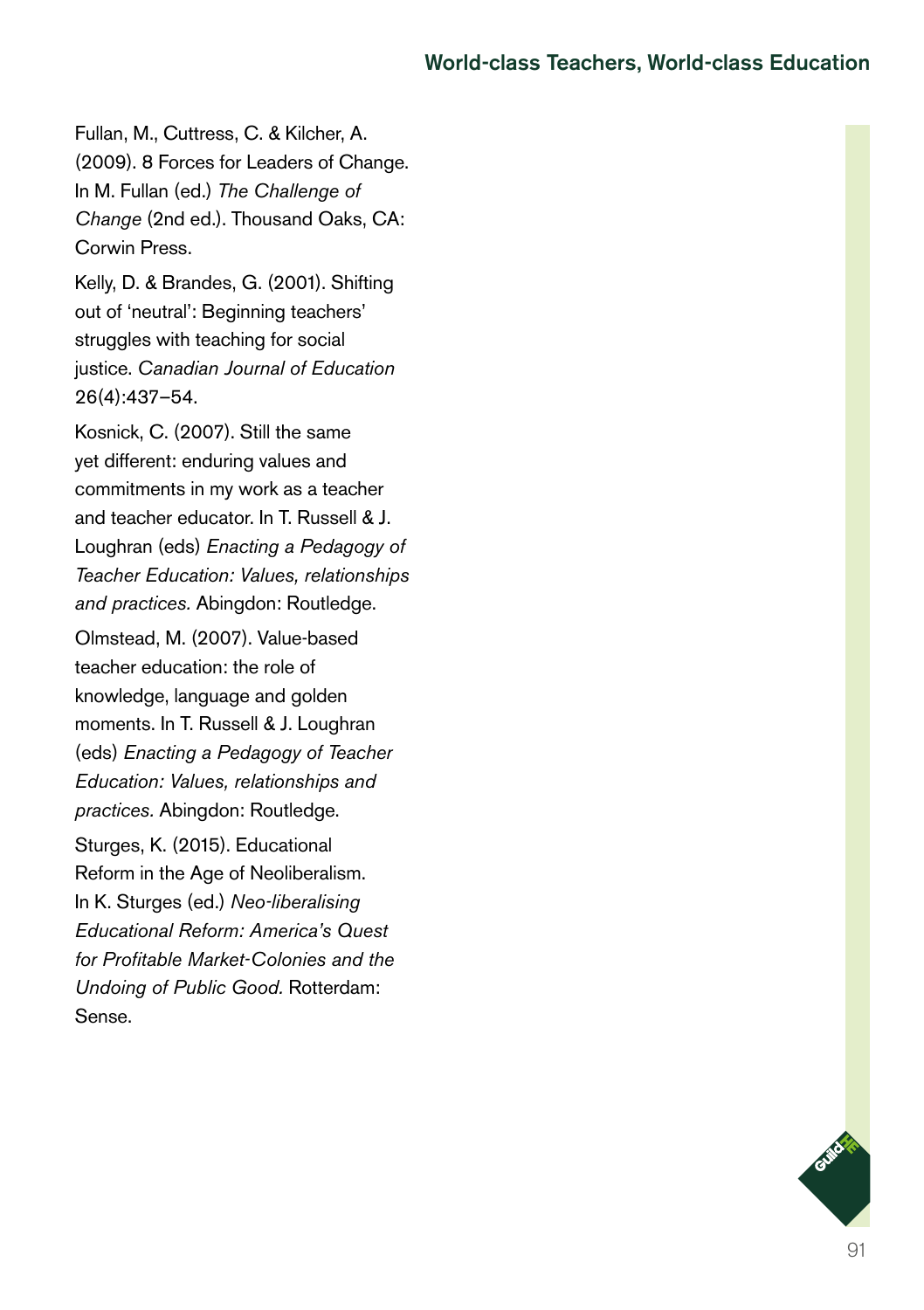# **Chapter 9: Realistic clinical practice: proposing an enquiry-based pedagogy for teacher education**

Pete Boyd, Professor of Professional Learning, University of Cumbria

### This chapter was initially published as an open-access chapter in Boyd & Szplit (2016).

There is a broad international consensus that quality of teaching is fundamental for the development of high-quality schools and educational systems. In this chapter I will argue that teacher education as a sector, particularly in England, would be strengthened considerably by adopting an explicit pedagogy. The meaning of the term 'pedagogy' varies considerably between languages and cultures and for the purposes of this chapter and locating my argument primarily within England, I will adopt Alexander's definition:

*Pedagogy is the act of teaching together with its attendant discourse. It is what one needs* 

*to know, and the skills one needs to command, in order to make and justify the many different kinds of decisions of which teaching is constituted.*

#### Alexander, 2004:11

Working within this definition, it is important to note that Alexander positions 'curriculum' as subsidiary to pedagogy but as one of its central domains.

I propose that providers of teacher education adopt and work towards implementing an explicit pedagogy for initial teacher education (ITE) based on the 'clinical practice' model but that this is adapted to become the 'realistic clinical practice' model. This proposed pedagogy for teacher education resolves some of the misunderstandings that policymakers and other stakeholders have held when applying the 'clinical practice' model to the field of teacher education.

# Context

In recent times in England, the structures for ITE have been changed considerably with a shift towards a school-led system. To some varying extent, this shift is also occurring internationally, but

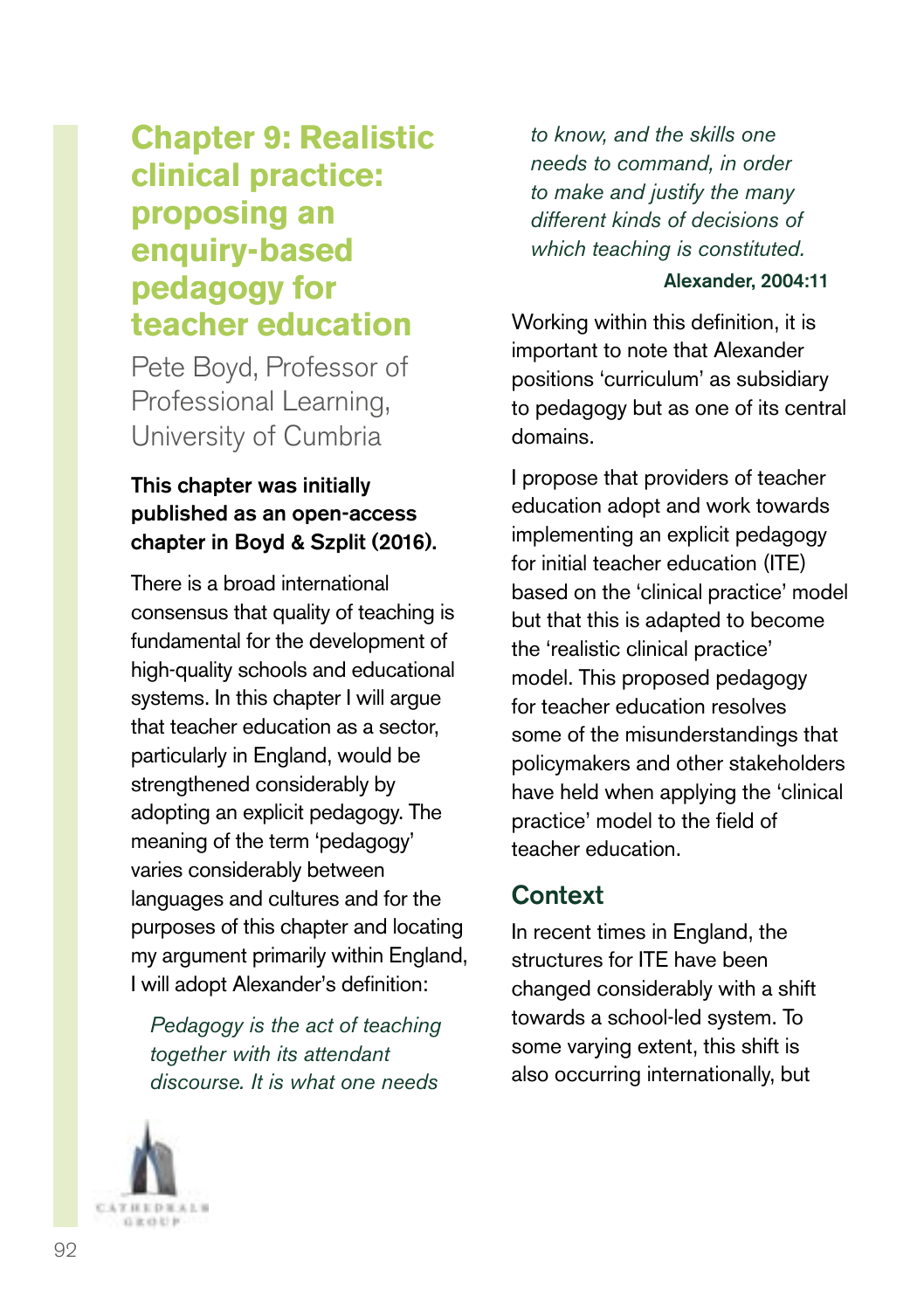sometimes the claims to rapid and radical policy change say more about the fragile egos and career development ambitions of superficial and careless policymakers than they do about change in practice. Considering recent changes in England from the perspective of student teachers, then to some extent perhaps the changes might seem superficial. In this chapter, I will argue that it is more important to focus on the pedagogy for teacher education than to imagine that a change in the structure of ITE will provide a 'magic bullet' that recruits, educates and prepares new teachers to become high-quality professionals who are retained within the state school system to become lifelong professional learners and educational leaders.

One of the political reasons why the English system for ITE has been vulnerable to radical change in structure by policymakers, particularly since 2010, is that despite strong evidence from research and even from government inspectors in favour of the existing university–school partnership programmes, there was no explicit and widely held pedagogy for teacher education. This lack of an explicit pedagogy allowed a

simplistic view, expressed by the then Secretary of State for Education, that teaching is simply learned by 'doing' (Gove, 2010), so that increasing the time spent by student teachers on work-based learning, observing and teaching in school, will be sufficient to increase the quality of teacher preparation. An additional issue was that the existing partnerships seemed unbalanced, at least to school-based participants, in terms of the share of resources, the share of control and the share of professional learning outcomes (Boyd, 2002). In this chapter, I am proposing adoption of an explicit pedagogy for teacher education that will help us to refocus away from concerns about changes in structure towards the primary shared purpose of all those involved in ITE, which is to develop a sufficient supply of beginners who are able to provide high-quality lessons and become professional career teachers.

Most student teachers, often currently referred to as 'trainees' in England to reflect the emphasis on work-based learning, still experience a mixture of two broad learning activities. First, they experience workbased learning through observing and supporting learning and teaching in classrooms and schools, and

93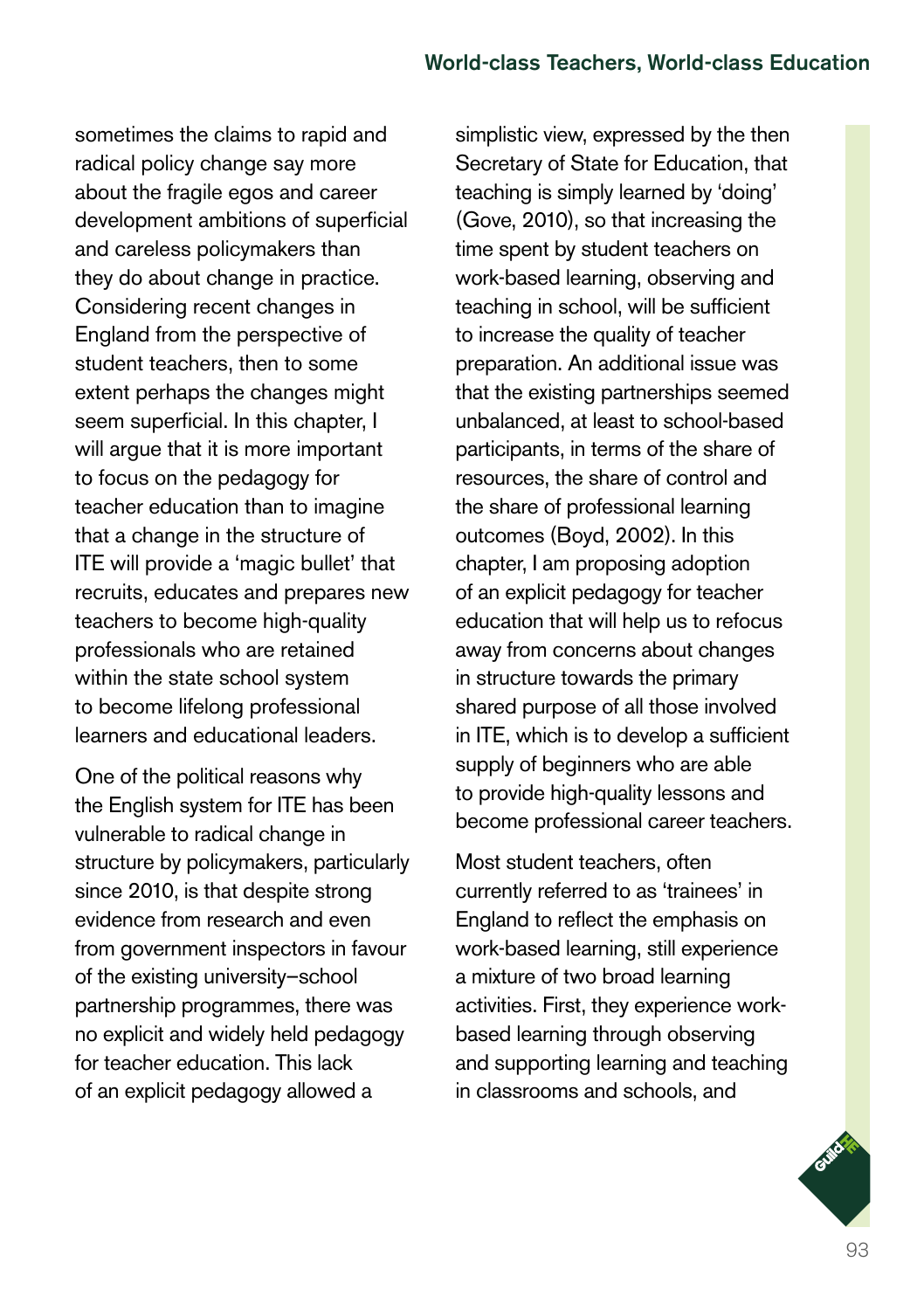second they experience formal professional development workshop sessions that introduce elements of learning theory, research evidence and professional guidance. The move towards a school-led system mainly appears to have shifted the balance of time spent on these two kinds of learning activity towards more work-based learning, although most one-year postgraduate partnership programmes already involved at least 50% of time on work-based learning. The shift to a school-led system also appears to have reduced the amount of contact time that some student teachers spend with university-based teacher educators, as they now have more of their formal sessions facilitated by schoolbased practitioners. A third key characteristic of teacher education within the school-led system is that it has fragmented provision into smaller local units based in schools or alliances of schools, which makes it more difficult to generalise about the nature of provision.

Having provided some context and established that adopting some kind of explicit pedagogy for teacher education would be politically useful in the future, there are four further steps in the argument presented



here. First, that adopting 'clinical practice' as an explicit pedagogical approach is an ambitious but pragmatic choice for teacher education. Second, that there are weaknesses in the clinical practice model and in its interpretation by some stakeholders so that it requires some modification. Third, that it is possible to specify these required modifications and capture them by adopting the title of 'realistic clinical practice' for a proposed pedagogical approach. Fourth and finally, the practical implications are outlined for further development of school-led ITE that adopts 'realistic clinical practice' as a pedagogy, in terms of the teacher educator team, the organisation of programmes and the issue of partnership between schools and a university department.

### Characteristics and weaknesses of the clinical practice model

The clinical practice model highlights clinical reasoning based on 'research evidence' (Kriewaldt & Turnidge, 2013). A clinical practice pedagogical approach recognises schools and classrooms as key sites for work-based learning through 'enactment' of the core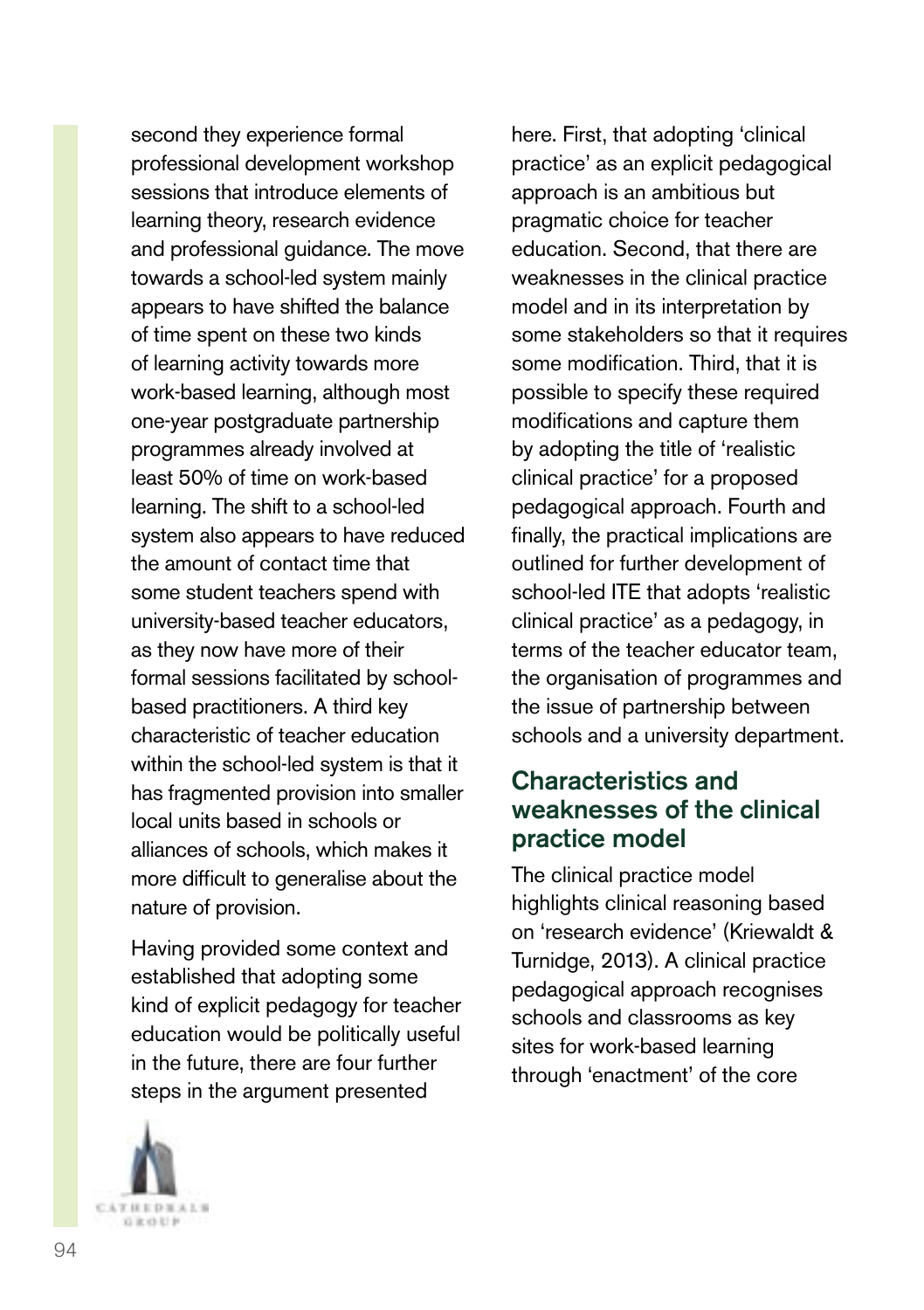practices of a teacher, meaning that student teachers need to teach in order to learn to teach (Grossman, Hammerness & McDonald, 2009). A clinical practice approach therefore places high value on teacher judgement and practical wisdom and this means that as a pedagogy for teacher education, it respects the knowledge of practitioners. Such an approach focuses on the core practices of teachers; these are the high-leverage practices that are proposed as the central spine of the teacher education curriculum. Highleverage practices are those that are essential for effective teaching. Focusing on high-leverage practices means judgement and action become central: 'Such a curriculum would not settle for developing teachers' beliefs and commitments. Because the knowledge that matters most is that which is used in practice' (Ball & Forzani, 2011:19).

Student teachers are likely to value this approach because they are understandably focused on practical advice and how to survive in the classroom. A clinical practice approach, however, goes beyond 'tips for teachers' and creates a focus on children's learning by requiring student teachers to

question these core practices in depth, in order to understand 'why' they lead to learning. Enactment, in a clinical practice model, is judged by impact on learning (Hattie, 2012) and on learners (Boyd, Hymer & Lockney, 2015). This indepth enquiry provides the depth of knowledge and professional enquiry skills required so that student teachers can judge new situations and strategies in the future and in different schools, make sound professional choices and be able to evaluate their classroom experimentation. Such professional enquiry involves critical engagement with learning theory and educational research evidence. Student teachers need to experience coherent sequences of professional enquiry built around enactment.

The clinical practice model positions teachers as researchers and it is worth noting that this proposition was articulated by Lawrence Stenhouse, based on his work with teachers leading curriculum development in UK schools more than 40 years ago (Stenhouse, 1975). In their comprehensive review of clinical practice models in teacher education, Katharine Burn and Trevor Mutton position

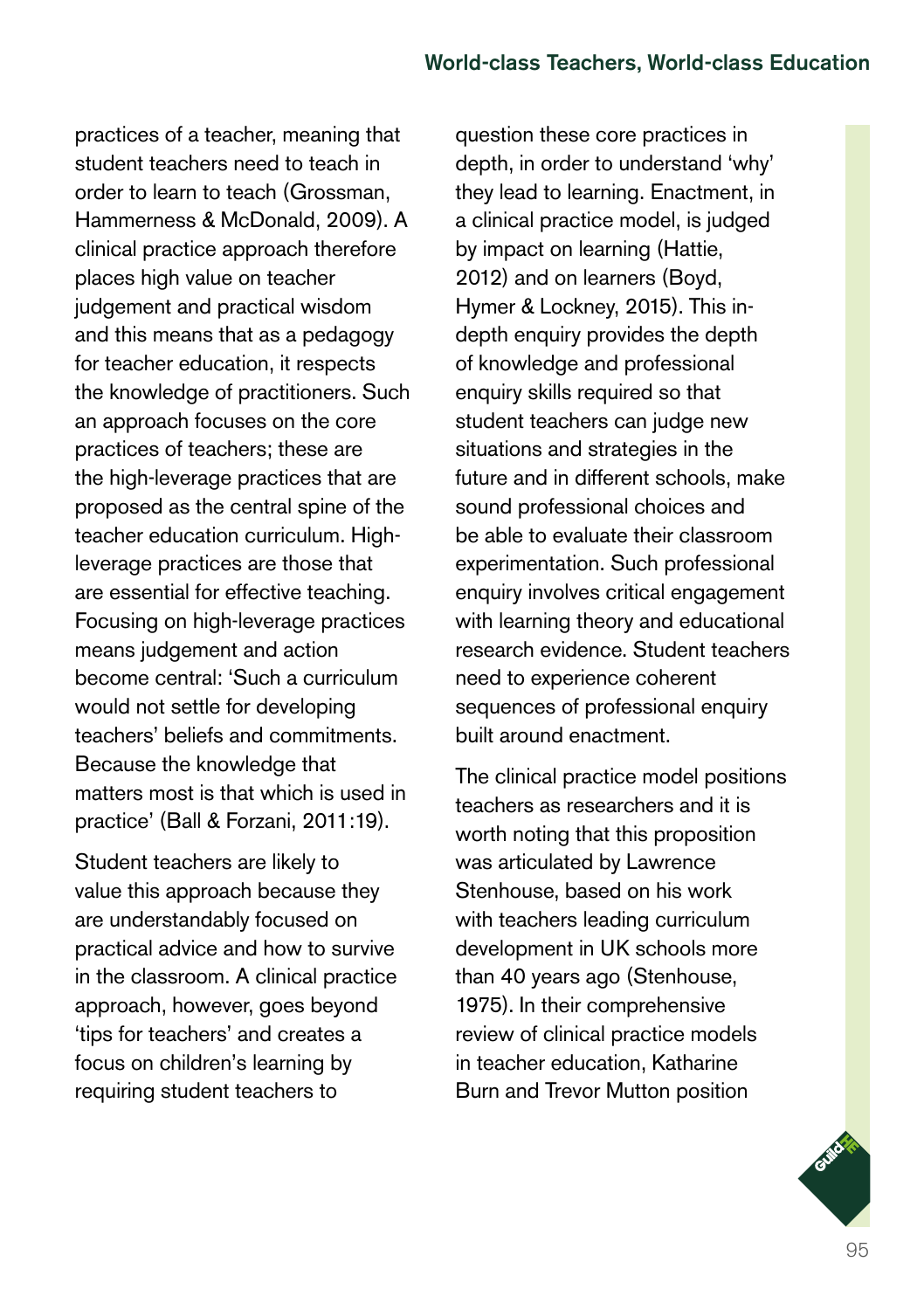the Oxford Internship Scheme as an early example of a clinical practice model (McIntyre, 1980, 1997). Unfortunately some of the key principles and practical arrangements identified within this small-scale university–schools partnership were not embedded more widely in the development of the systems for teacher education across the UK, although recent developments in Scotland have adopted the model explicitly (Livingston & Shiach, 2010; Conroy, Hulme & Menter, 2013). Internationally there are wellestablished examples of teacher education based on a clinical practice model, although arguably the only example of a national system of teacher education and development aligned to a clinical practice model with 'teachers as researchers' is in Finland (Sahlberg, 2011). Development of teacher education in the Netherlands has contributed significantly to wider international understanding of clinical-practice-based teacher education (Hammerness van Tartwijk & Snoek, 2012) and recent developments in Australia also provide strong examples (McLean Davies et al., 2013). Development



of a range of innovative schemes in the USA led eventually to the publication of a national strategy for teacher education based on a clinical practice model (NCATE, 2010; Darling-Hammond, 2010). It is perhaps the strategic scaling up of clinical practice models across national teacher education systems that has proved a challenging next step following its establishment in innovative individual university– school partnerships.

There are some weaknesses in the way that a clinical practice model for teacher education has been understood by some observers and policymakers. A very useful overview and critique is provided by Philpott (2014), who identifies some key challenges to the adoption of the model. I am perhaps more optimistic about the possibilities for resolving the key issues. To some extent the term 'clinical practice' itself is now somewhat unhelpful because it is associated with naive assumptions about 'evidence-based' practice both in the field of medicine itself, as well as, more importantly, for our purposes in the field of teaching. A helpful way to understand the key issue is to distinguish between the field of 'medicine', in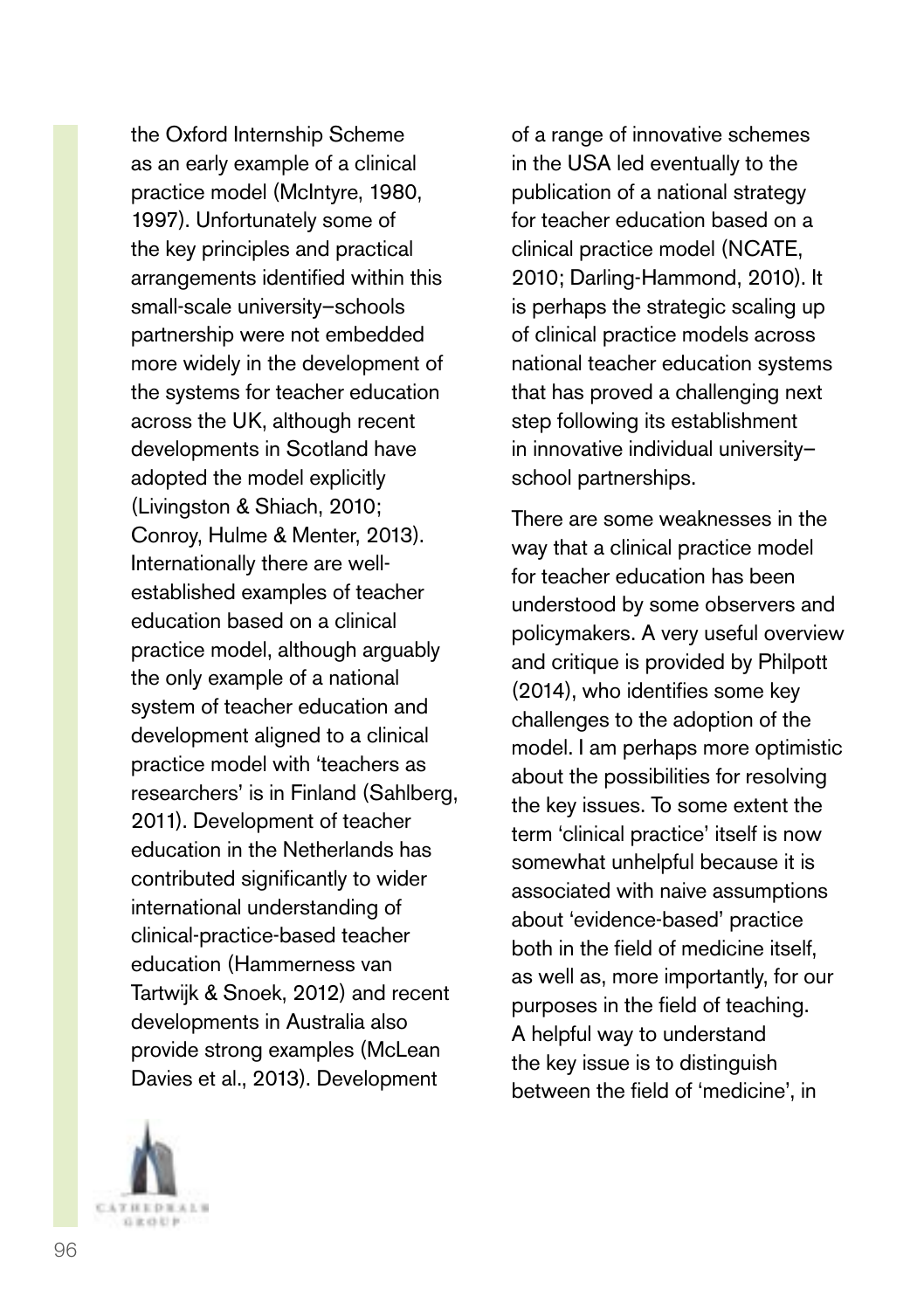which evidence-based practice based on good science seems a reasonable ambition, and the field of 'healthcare', which is a complex, multi-paradigm professional field in which striving towards researchinformed practice is a more realistic aim. A clinical practice approach in teacher education places value on theory and research evidence, but has previously been too strongly associated with a simplistic, top-down 'evidencebased' understanding of educational research and of change in practice. This view of clinical practice places too much weight on large-scale, quasi-experimental intervention studies, and underestimates the complexity, varied contexts and relationships involved in effective education and the interdisciplinary and multi-paradigm nature of educational research. It does not capture the significance of workplace learning and teachers' practical wisdom and neglects the possibility for knowledge creation by teacher researchers in schools. In the next section I propose that a more 'realistic' clinical practice model is appropriate for the field of teaching, and by extension perhaps also for the field of healthcare.

# Realistic views of teachers' professional knowledge

A strong and explicit drive to develop 'research-informed' practice is required to counter the 'evidence-based' bias within clinical practice discourses. All participants need to critically engage with this debate and have a reasonable understanding of different ways of knowing in education.

Traditional conceptualisations of topdown views of professional learning (learn theory then apply it) and bottom-up views (socialisation and apprenticeship) may both suffer from positioning themselves solely on a vertical dimension of professional knowledge (Engestrom, Engestrom & Karkkainen, 1995). This ignores the significance of the horizontal dimension of practical wisdom, the situated, socially held knowledge of practitioners about 'ways of working' within their particular workplace. The conception of 'interplay' between these two vertical and horizontal dimensions of knowledge provides a useful metaphor for teachers' professional learning and is illustrated in Figure 8.1 (Boyd, 2014; Boyd & Bloxham, 2014; Boyd, Hymer & Lockney, 2015).

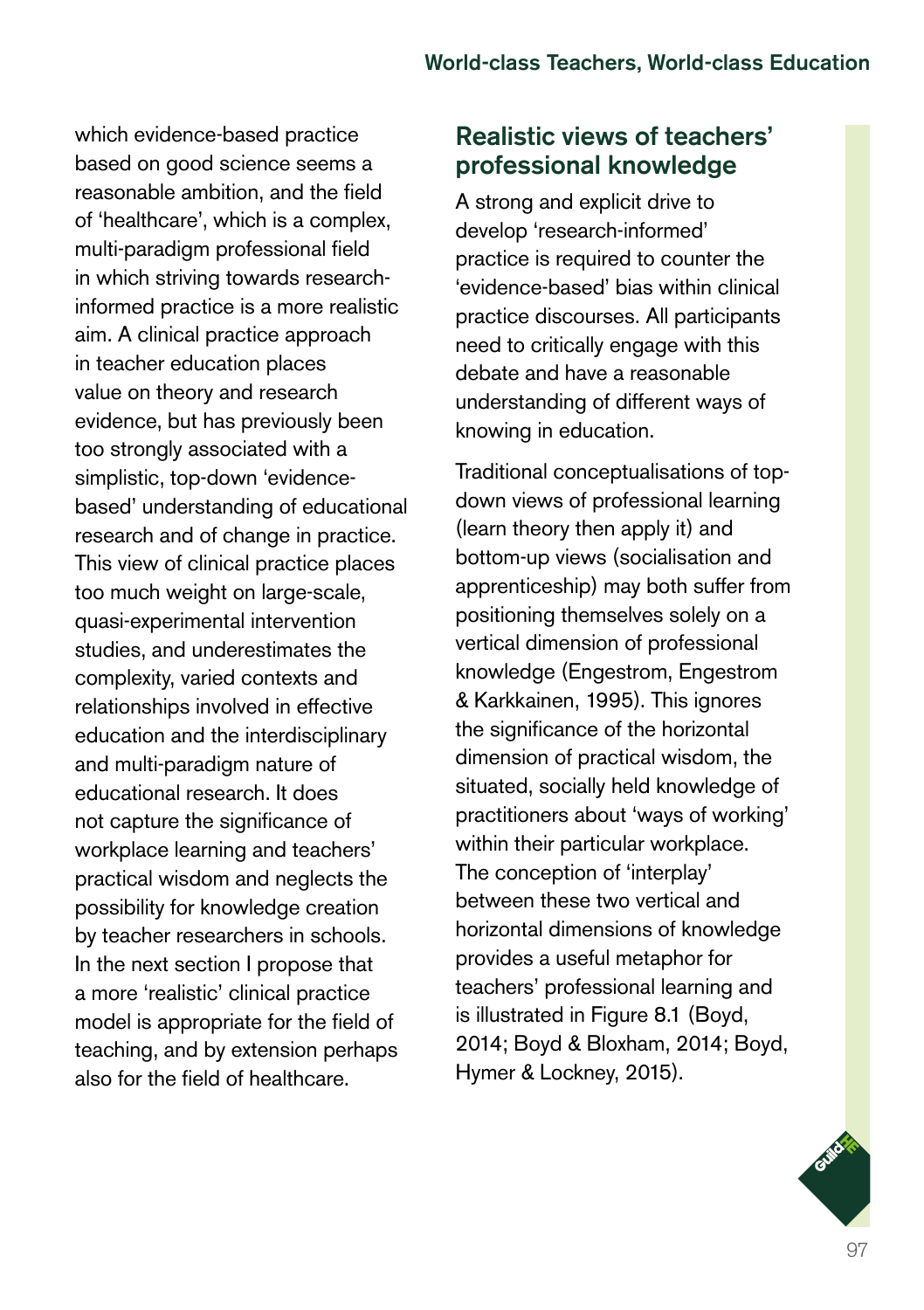

*Source: Boyd, Hymer & Lockney, 2015; Boyd, 2014; Boyd & Bloxham, 2014*

The adoption of professional learning as 'interplay' between vertical and horizontal domains challenges teacher education programmes to devise learning activities that provide space and support for student teacher enquiry that goes beyond the scope of much current practice that emphasises 'reflection on practice'. Interplay requires student teachers to identify and critically evaluate relevant public knowledge (i.e., theoretical frameworks and bodies of research evidence) as



part of their analysis of classroom evidence of children's learning and of the impact they are having as a teacher both on learning and on learners.

In addition to consideration of the horizontal domain of teacher knowledge, it is also important that a 'realistic' clinical practice approach acknowledges the complexity of the vertical knowledge domain in the field of teaching (and for that matter in the field of medicine). Education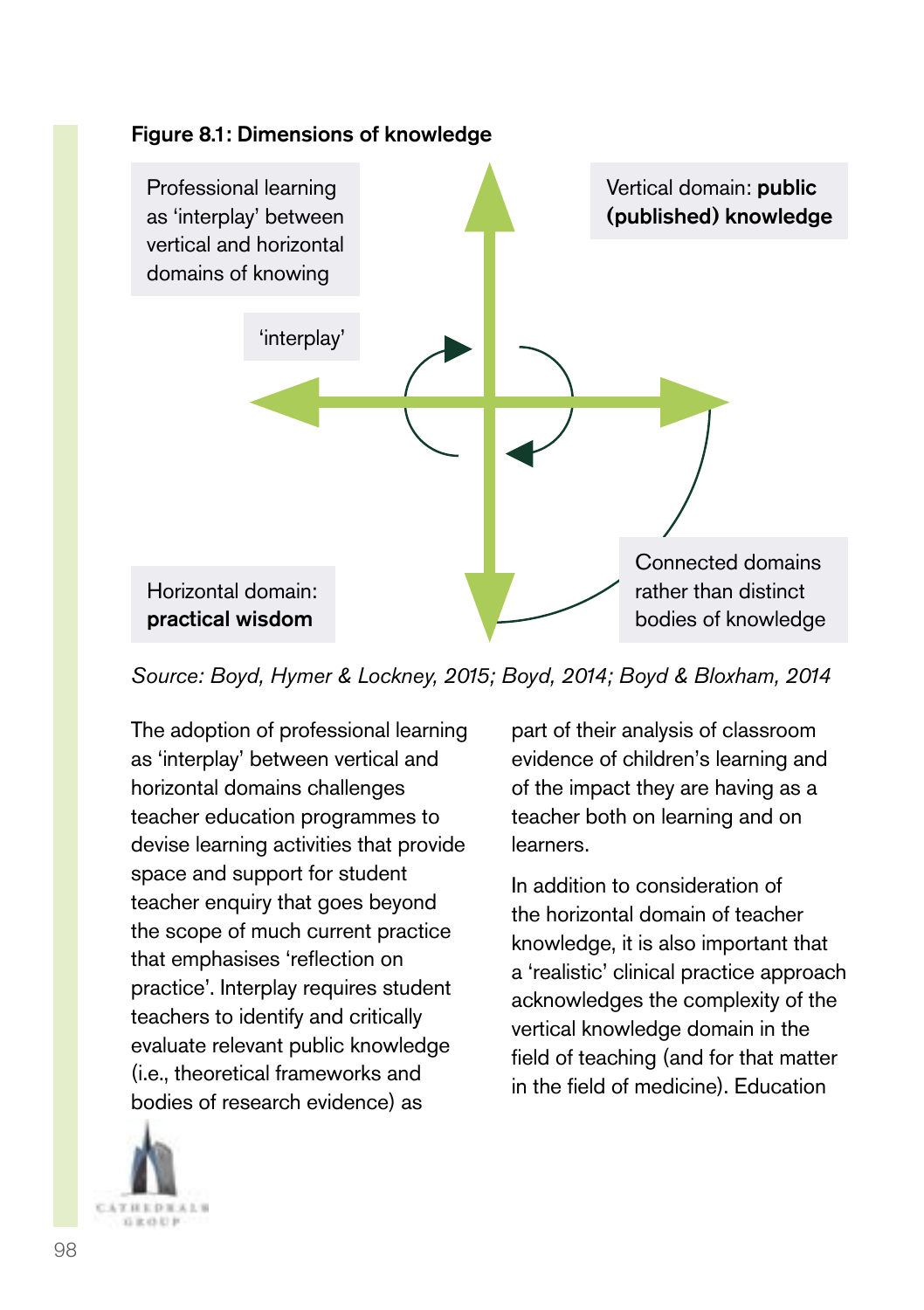as a field is interdisciplinary (involving elements of philosophy, history, psychology and sociology) but it is also multi-paradigmatic. The term 'multi-paradigm' applied to the professional field of teaching or education is in contrast for example to the natural sciences, which are much easier to consider as single-paradigm disciplines. A student teacher might consider a typical classroom problem that she/ he encounters, such as frequent low-level off-task 'misbehaviour' of children, from a range of different perspectives, all with their own supporting research 'evidence-base'. Also within the evidence-base there will be quantitative and qualitative research to be considered, as well as the possibility of co-creation of knowledge through practitioner research. This complex context means that for teachers or other school leaders to depend too heavily on randomised control trial evidence alone is a naive and very limiting engagement with public knowledge – and yet this is sometimes the impression that advocates of a 'clinical practice model' seem to imply. Adopting the term 'realistic' is in part a reminder of this need to move from the assumptions

suggesting that teachers might 'deliver evidence-based practice' to the approach that teachers are expected to 'develop researchinformed practice'.

There are at least two additional complexities around teacher knowledge and expertise that require us to adapt a basic clinical practice model to become 'realistic' teacher education pedagogy. Teachers need to develop curriculum subject knowledge as part of their initial teacher education and of their continuing professional development. They need to develop pedagogical content knowledge, meaning how best to teach key concepts and skills within a curriculum subject discipline (Shulman, 1986). We know that enthusiasm and commitment to a curriculum subject discipline form an important element of the identity, commitment and resilience of many successful career teachers (Day & Gu, 2014). A more contested area of teacher knowledge development is that beginning teachers should develop some understanding of the wider social context in which they are working, including the community, their workplace and the relevant policy framework. Beginning

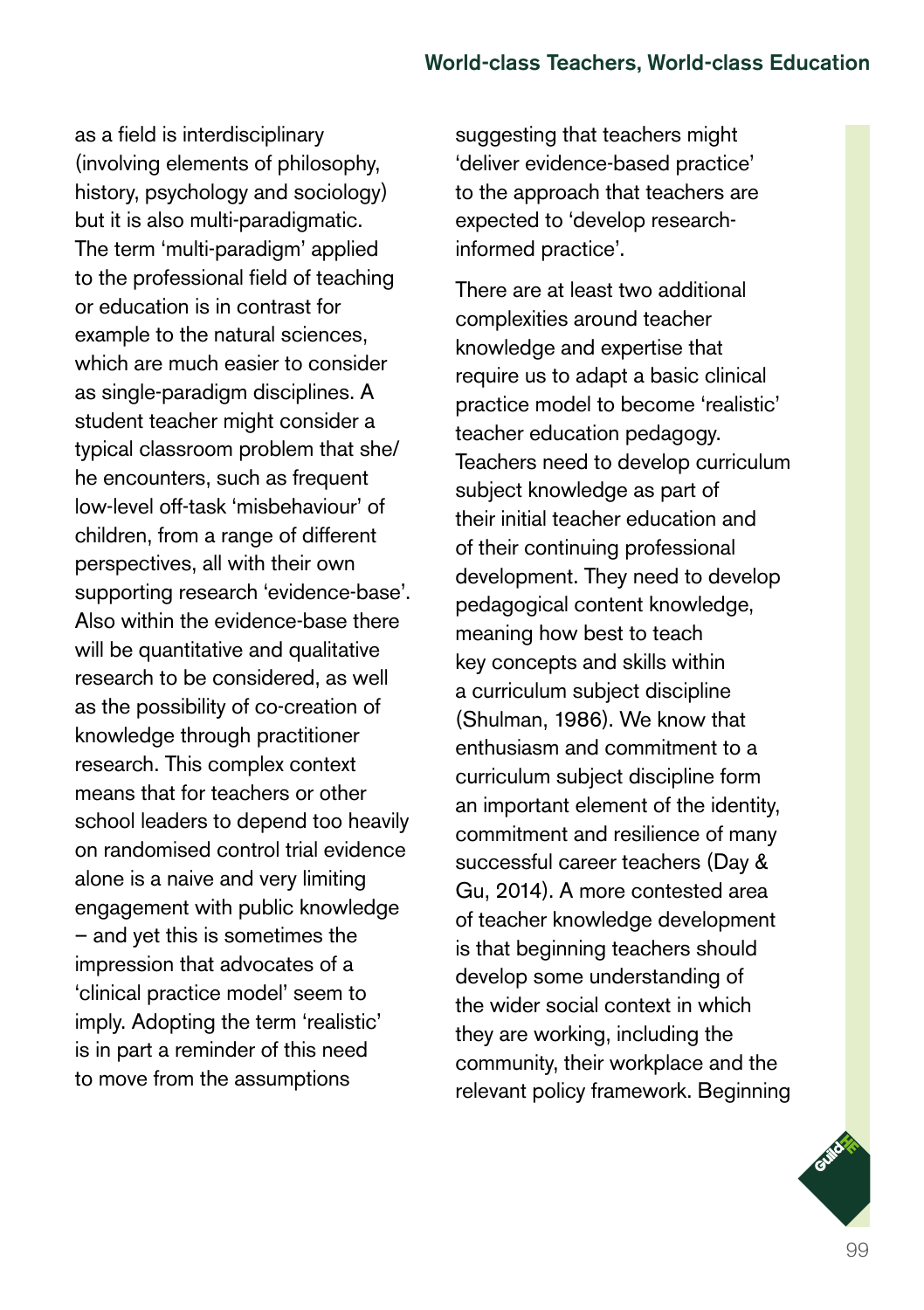teachers need to critically consider and articulate the purposes of education (Biesta, 2010).

And so we should briefly consider the implications of this discussion of teacher knowledge. A realistic clinical practice approach to teacher education requires teacher educators who have ongoing involvement and credibility in both practical wisdom (school and classroom competence and contribution to curriculum development) and public knowledge development (scholarly and research contribution to publication). All teacher educators would need to be boundary-crossing agents between the overlapping fields of school teaching and educational research and be able to produce boundary-crossing objects (such as a professional guidance session or learning resource for student teachers that includes elements of practical wisdom and public knowledge). A realistic clinical practice approach requires a teacher educator who is an effective school classroom teacher and is able to provide classroom coaching of student teachers informed by practical wisdom within a particular school context. It also



requires a teacher educator who is able to support student teacher investigation of their enactment using enquiry approaches that include critical engagement with theory, research evidence, professional guidance and policy. A few teacher educators currently manage to sustain identities and work as both expert school teacher and research-active academic, but this is rare and extremely challenging. An alternative is for student teachers to be supported by a *team* of teacher educators with varying areas and levels of expertise. This team approach is also useful because it allows for teacher educators to follow a trajectory of professional development with more or less emphasis on practical wisdom and public knowledge at different stages of their career. For school-based teacher educators, the challenges include time, access to resources and access to a research mentor. For university-based teacher educators, the challenges include time, the value placed by research audit on published outputs of collaborative practitioner research projects and access to expert school-based teachers and their classroom practice.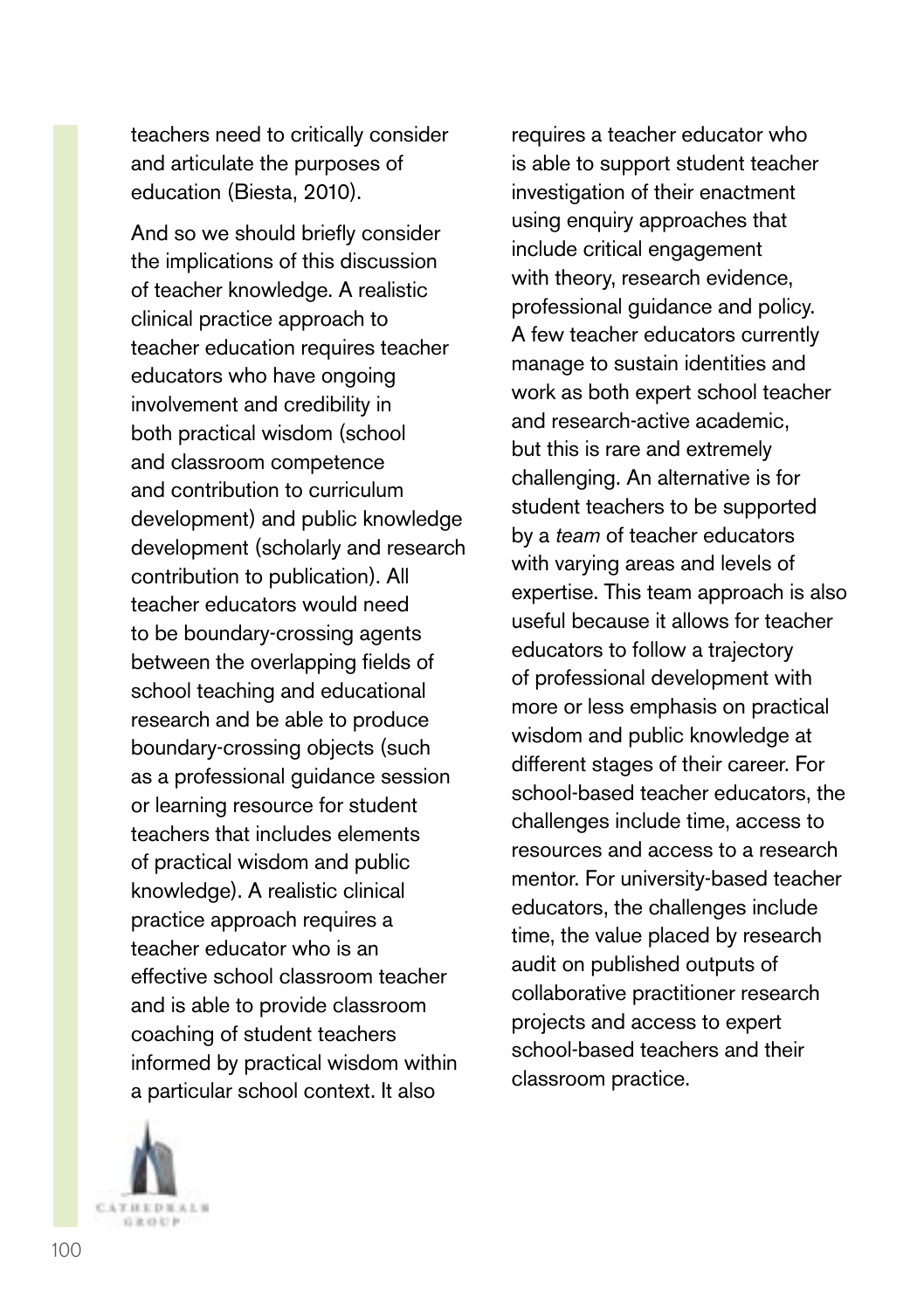In this section, I have argued for the adoption of the term 'realistic' clinical practice from the perspective of current understanding of the complexity of teacher knowledge and identified the implications for teacher educator teams. The next section will support the adoption of realistic clinical practice from the related perspective of teacher education programme design.

# Realistic views of professional learning sequences

There are some well-established examples of teacher education programmes informed by a clinical practice model and some important lessons have been learned, primarily that school-based and universitybased teacher educators need to cooperate closely to plan and facilitate the experience of student teachers. There needs to be a carefully planned sequence of enquiry-based learning activities for beginning teachers so that they are not overwhelmed by the complexity of the role. The student teachers need a regular sequence of opportunities for enactment in the classroom but also for stepping back to analyse their experiences

and develop their practice in relation to public knowledge (Burn & Mutton, 2013; McIntyre, 1997; Brouwer & Korthagen, 2005). Each professional enquiry sequence might involve negotiation of a focus, planning (informed by critical engagement), enactment (supported by coaching), collection of evidence, analysis (informed by critical engagement), and action-planning for further enactment. Professional enquiry sequences will often overlap or run in parallel, but the student must experience them as distinctive but interrelated. Such a programme should build around the agreed core practices of a teacher, which would need to be agreed by teacher educators across a teacher training partnership (Grossman, Hammerness & McDonald, 2009; Ball & Forzani, 2009, 2010). It is important that these core practices are learned through enactment within specific curriculum subject areas. 'It may be that sequencing the study of disciplinary knowledge with the study of learning and teaching may be more fruitful than treating these subjects separately' (Ball & Forzani, 2010:11). Within the framework of core practices, however, a programme needs to be

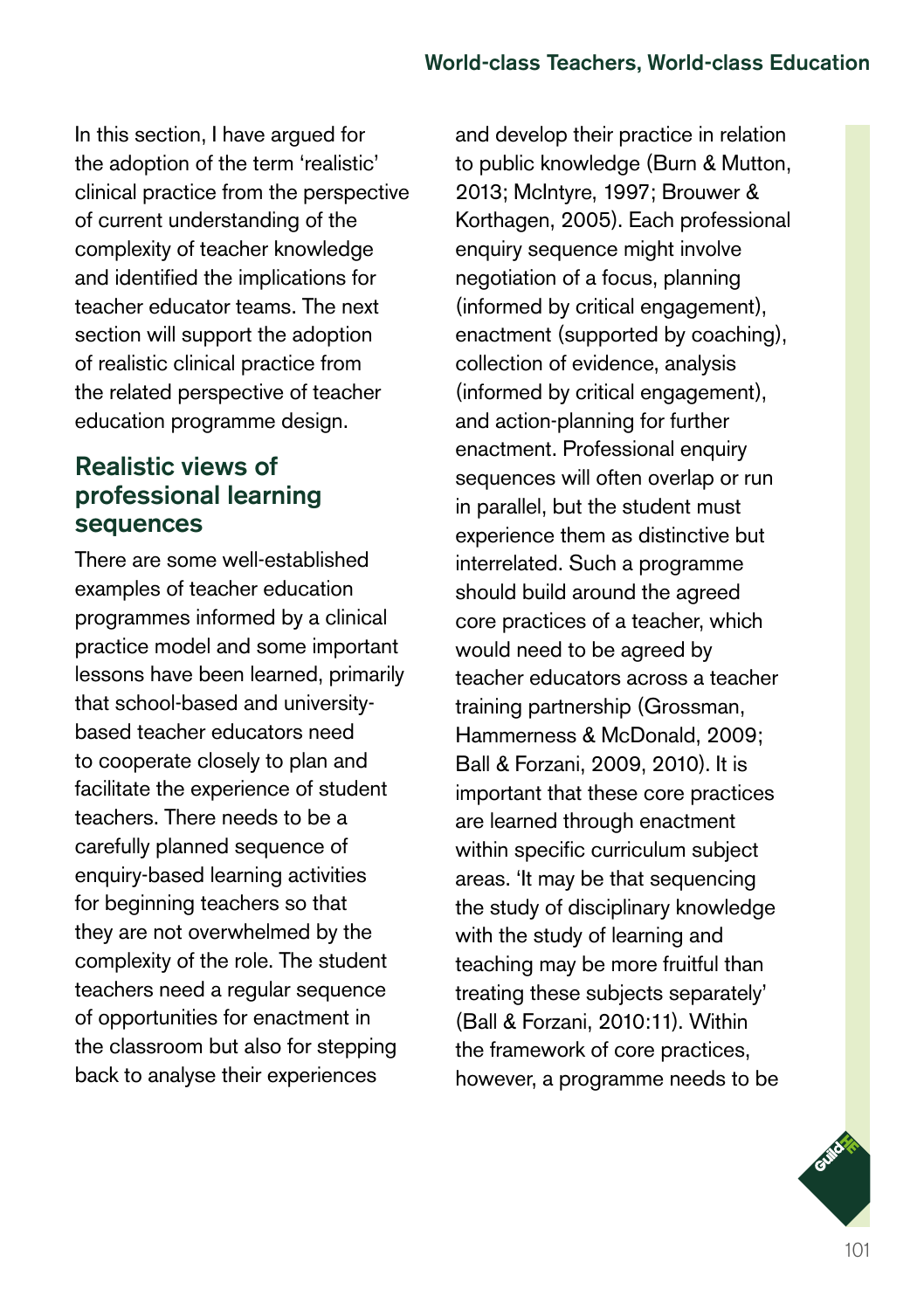sufficiently flexible to allow beginning teachers to bring their own experiences of enactment to the table. One element of the rationale for adopting the term 'realistic' clinical practice is to also allow some element of student teacher choice of focus at different times on the programme (Korthagen, 2011).

A programme using realistic clinical practice as a pedagogy for teacher education needs to provide graded sequences of learning activity involving student teachers in enactment in their school and classroom with associated time for collaborative enquiry work within a 'third space' that allows explicit and critical consideration of tensions between practical wisdom and public knowledge (Jackson & Burch, 2016). The development across the teacher educator team and student teachers of a common language for discussion of issues and a shared understanding of a realistic clinical practice approach need to be developed. It is important to note that within such a programme, the teacher educator team and the student teachers should not expect any kind of easy consensus to be reached and that all ideas will be evaluated against criteria valued in

CATHEDEALS GROUP

both school and university contexts (McIntyre, 1990:32). School-based programmes offer considerable opportunities for such learning sequences to be constructed, excepting that the busy and childfocused intensity of work means that other priorities may take precedence (Boyd & Tibke, 2012). There is limited research evidence at this early stage of policy implementation, but the fragmentation of schoolled teacher education in England (small numbers in student groups, multiple providers and multiple geographical sites) appears to create considerable practical and perhaps funding challenges that need to be resolved.

An advantage of school-led ITE is that it more clearly locates student teachers within a particular school setting so that their informal workbased learning is more likely to include becoming a recognised member of a teaching team and of a professional learning community. This has advantages for schools because they more clearly experience the continuity of gaining a member of staff as a resource, even if the student teacher carries an entitlement to support and training. The common university-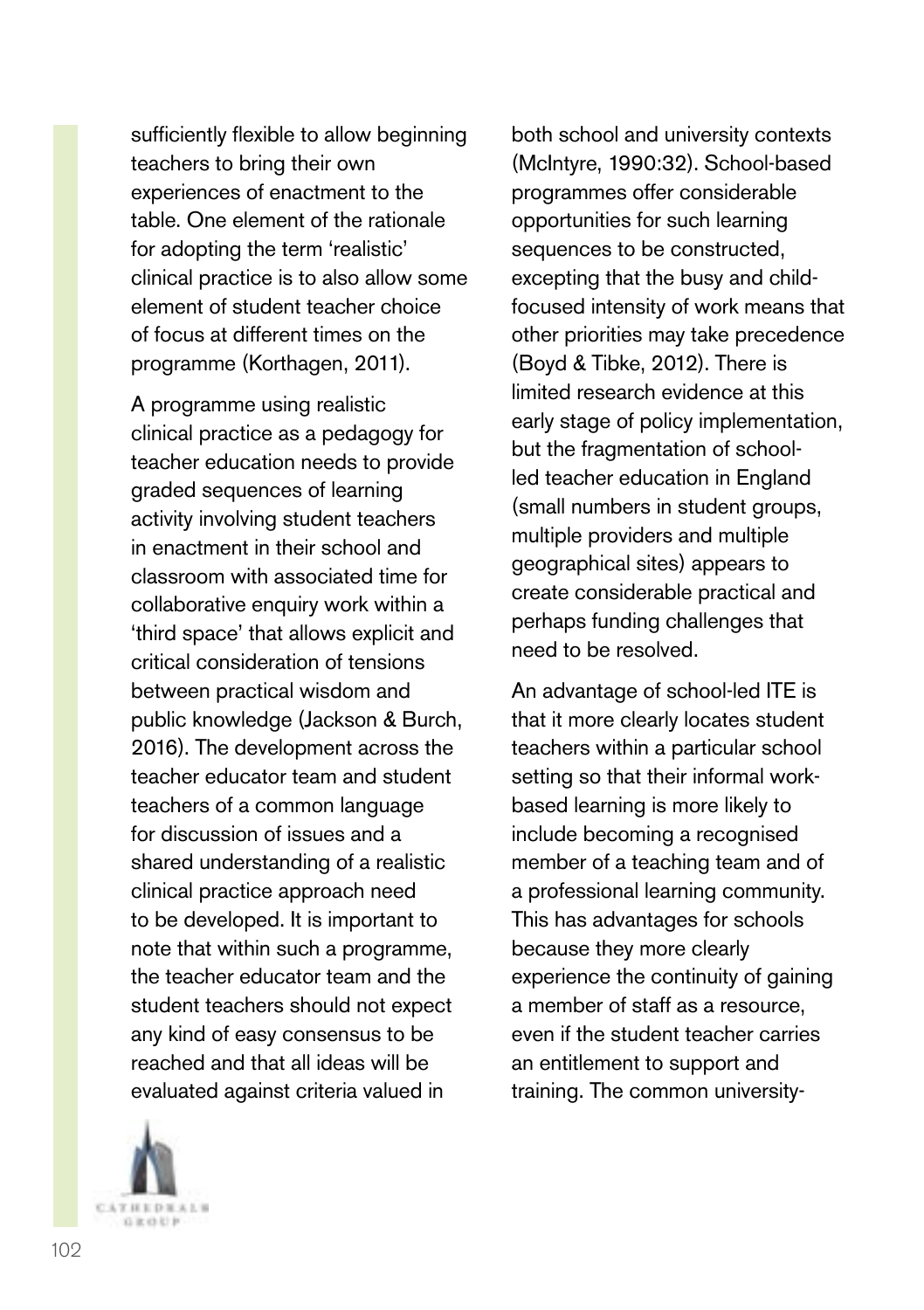based programme approach of sending student teachers on block placements of several weeks is potentially more disruptive for schools and may be experienced by them more as a cost rather than as any kind of benefit. Block placements in school do not lend themselves to a realistic clinical practice approach because the student teacher does not experience coherent sequences of enactment with built-in time for enquiry. Perhaps a compromise would be for students to be paired as a job-share, with students A and B based in a school. On a one-year programme, they would start in school on day one of the school year as a job-share with the position of untrained teaching assistant. As they progress through the programme, their status would become trained teaching assistant, and subsequently that of unqualified teacher. Student A would be working in school on Mondays, Tuesdays and Wednesdays, with Thursdays and Fridays as time for their formal sessions in a third space. Student B would also work in school on Wednesdays, allowing paired collaborative working and handover, and would then work in the school on Thursdays and Fridays. An arrangement of this kind

allows the school to experience an additional trainee member of staff and for student teachers to experience the sequences of enactment and enquiry required by a realistic clinical practice pedagogical approach. This kind of arrangement aligns with thinking around higher level apprenticeships.

The reality of work-based learning for student teachers is that the culture and routines of workplaces vary considerably and schools responsible for teacher education need to develop expansive workplace learning environments in which the everyday informal learning of teachers is valued and nurtured alongside the learning of pupils (Hodkinson & Hodkinson, 2005). Whatever a programme offers in terms of sophisticated planned sequences of learning activity, it will also need to respond to the individual and collective experiences of the student teachers as adult learners and to the variation in schools as workplaces. This need for flexibility, recognised by Korthagen (2011), is an additional justification for adopting the term 'realistic' clinical practice to capture a pedagogical approach that acknowledges the variation

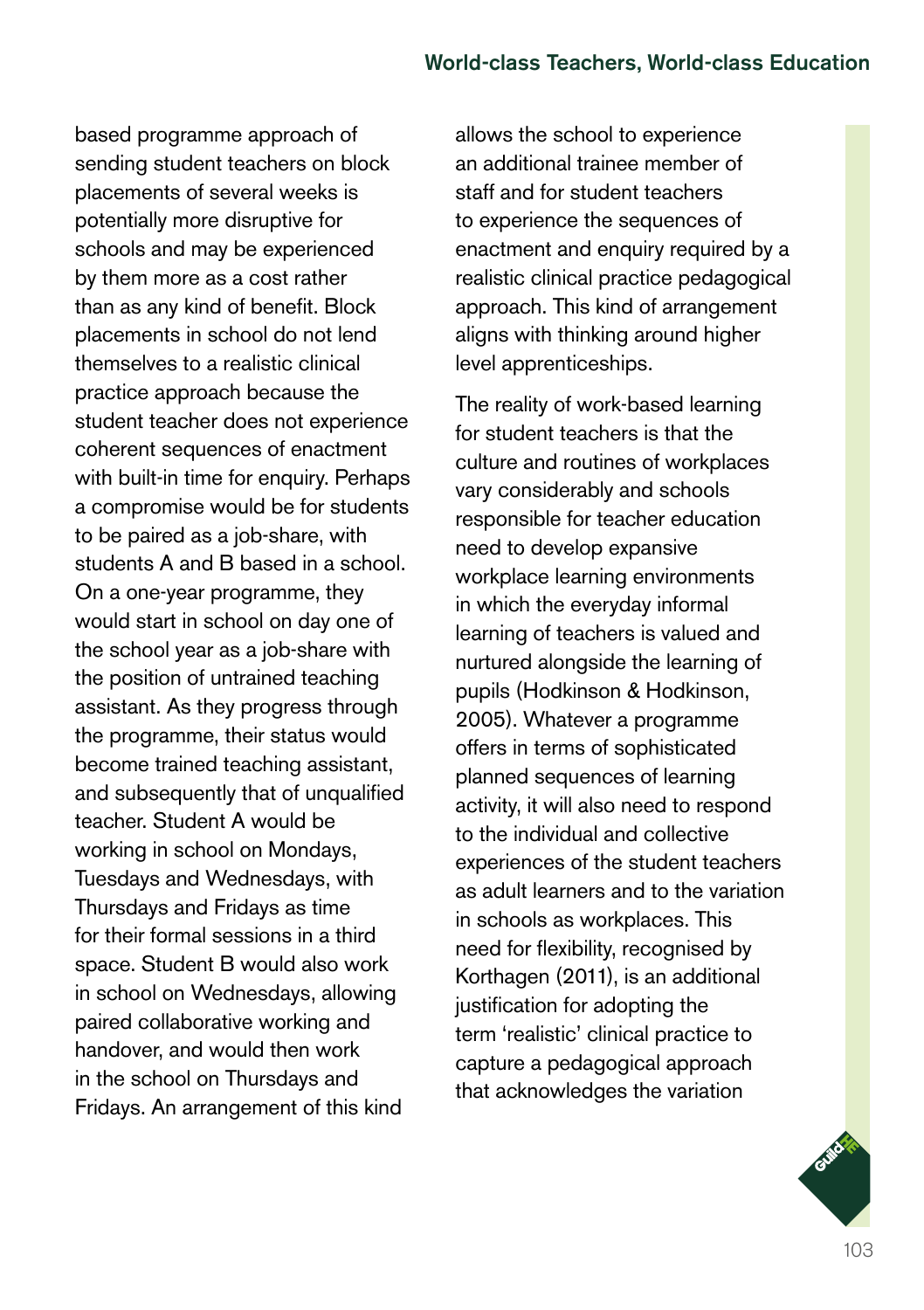in workplace experiences and individual needs of student teachers.

No matter what solution to timing and the creation of third space is adopted by an initial teacher education programme, the key issue is for the student teacher to experience supported learning activity sequences of enactment and enquiry, with some allowance for the inclusion of student teacher selected focus, leading to overall progression.

# **Conclusion**

The adoption of a 'realistic clinical practice' approach offers an explicit pedagogy for teacher education that focuses on the interplay between practical wisdom and public knowledge, that recognises the value of workplace learning, but prepares student teachers to contribute to that during their career through the development of research-informed practice. A 'realistic clinical practice' approach offers a feasible strategic direction for school-led initial teacher education. The practical implications of such an approach suggest that continued forms of equitable partnership by schools with university departments are likely to be essential if teacher educators



are to be supported in their own continuing professional development and if programmes are to achieve sustained high quality.

In making this proposal for explicit adoption of 'realistic clinical practice', I would argue that the next time a 'wannabe radical' minister for education decides to rearrange the deckchairs in teacher education, the sector will be in a stronger political position to steer the enthusiasm of the minister in more useful and meaningful directions by having a widely accepted and clearly labelled, through still dynamic and contested, pedagogy for teacher education. Meanwhile, in England as elsewhere, those of us with a long-term commitment to the sector will focus on strengthening the school-led system to ensure that it is not part of a dumbing-down of teacher education and avoids contributing to the reduction of the crucial and challenging role of professional school teacher to become a technician who merely 'delivers' the curriculum in compliance with centrally controlled 'evidence-based' guidance.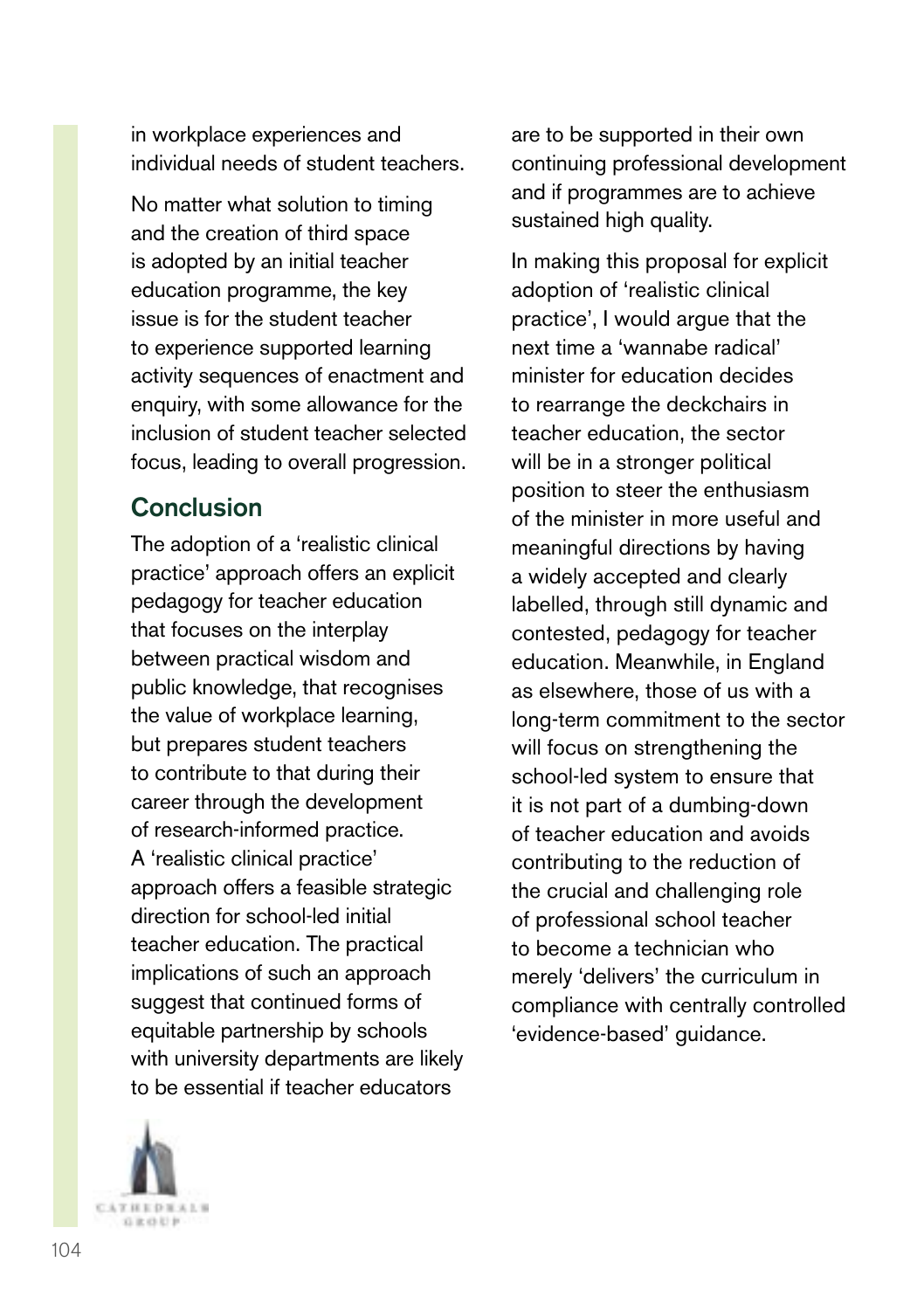## References

Alexander, R. (2004). Still no pedagogy? Principle, pragmatism and compliance in primary education. *Cambridge Journal of Education* 34(1):7–33.

Ball, D.L. & Forzani, F.M. (2009). The work of teaching and the challenge for teacher education. *Journal of Teacher Education* 60(5):497–511.

Ball, D.L. & Forzani, F.M. (2010). What does it take to make a teacher?. *Phi Delta Kappa* 92(2):8–12.

Ball, D.L. & Forzani, F.M. (2011). Building a common core for learning to teach, and connecting professional learning to practice. *American Educator* 35(2):17– 21, 38–39.

Biesta, G.J.J. (2010). *Good Education in an Age of Measurement.* Boulder: Paradigm.

Boyd, P., Hymer, B. & Lockney, K. (2015). *Learning Teaching: becoming an inspirational teacher.* Northwich: Critical Publishing.

Boyd, P. (2014). Learning Teaching in School. In H. Cooper (ed.) *Professional Studies in Primary Education* (2nd ed.). London: Sage.

Boyd, P. & Bloxham, S. (2014). A situative metaphor for teacher learning: the case of university tutors learning to grade student coursework. *British Educational Research Journal*  40(2):337–52.

Boyd, P. & Szplit, A. (eds) (2016). *Student Teachers Learning Through Inquiry: International Perspectives.* Kraków: Attyka.

Boyd, P. & Tibke, J. (2012). Being a school-based teacher educator: developing pedagogy and identity in facilitating work-based higher education in a professional field. *Practitioner Research in Higher Education* 6(2): 41–57.

Boyd, P. (2002). Rose-tinted Reflection? The benefits for teachers of initial teacher education in secondary schools. *Journal of In-Service Education* 28(2):203–17.

Brouwer, N. & Korthagen, F. (2005). Can teacher education make a difference? *American Education Research Journal* 42(1):153–224.

Burn, K. & Mutton, T. (2013). Review of 'research-informed clinical practice' in initial teacher education. *BERA–RSA Review* [online]. Available at [www.bera.](http://www.bera.ac.uk/wp-content/uploads/2014/02/BERA-Paper-4-Research-informed-clinical-practice.pdf?noredirect=1) [ac.uk/wp-content/uploads/2014/02/](http://www.bera.ac.uk/wp-content/uploads/2014/02/BERA-Paper-4-Research-informed-clinical-practice.pdf?noredirect=1) [BERA-Paper-4-Research-informed](http://www.bera.ac.uk/wp-content/uploads/2014/02/BERA-Paper-4-Research-informed-clinical-practice.pdf?noredirect=1)[clinical-practice.pdf?noredirect=1](http://www.bera.ac.uk/wp-content/uploads/2014/02/BERA-Paper-4-Research-informed-clinical-practice.pdf?noredirect=1) [accessed Jan 2017].

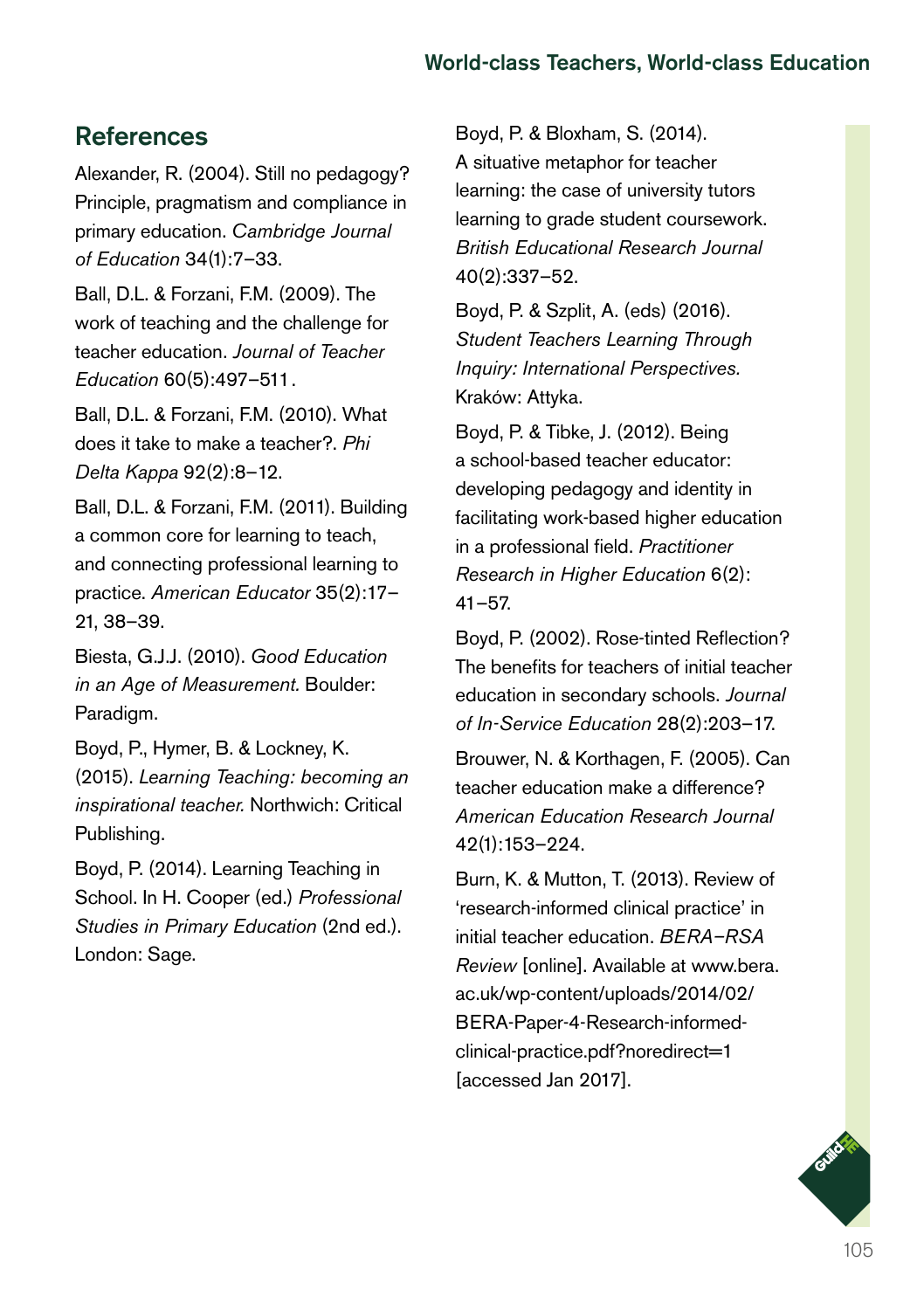Conroy, J., Hulme, M. & Menter, I. (2013). Developing a 'clinical' model for teacher education. *Journal of Education for Teaching*, 39(5):557–73.

Day, C. & Gu, Q. (2014). *Resilient Teachers, Resilient Schools: Building and sustaining quality in testing times.* London: Routledge.

Darling-Hammond, L. (2010). Teacher education and the American future. *Journal of Teacher Education* 61  $(1-2):35-47.$ 

Engestrom, Y., Engestrom, R. & Karkkainen, M. (1995). Polycontextuality and Boundary Crossing in Expert Cognition: Learning and problem-solving in complex work activities. *Learning and Instruction* 5(1):319–66.

Gove, M. (2010). Speech to the National College for Teaching and Leadership Annual Conference, Birmingham, 16 June.

Grossman, P., Hammerness, K. & McDonald, M. (2009). Redefining teaching, re-imagining teacher education. *Teachers and Teaching: theory and practice* 15(2):273–89.

Hammerness, K., van Tartwijk, J. & Snoek, M. (2012). Teacher preparation in the Netherlands. In L. Darling-Hammond & A. Lieberman (eds) *Teacher Education around the World: Changing policies and practices.* Abingdon: Routledge.

Hattie, J. (2012). *Visible Learning for Teachers: Maximizing impact on learning.* London: Routledge.

Hodkinson, H. & Hodkinson, P. (2005). Improving teachers' workplace learning. *Research Papers in Education* 20(2):109–31.

Jackson, A. & Burch, J. (2016). School Direct, a policy for initial teacher training in England: plotting a principled path through a changing landscape. *Professional Development in Education* 42(4):511–26.

Korthagen, F.J. (2011). Making teacher education relevant for practice: The pedagogy of realistic teacher education. *Orbis Scholae* 5(2):31–50.

Kriewaldt, J. & Turnidge, D. (2013). Conceptualising an approach to clinical reasoning in the education profession. *Australian Journal of Teacher Education* 38(6):103–15.

Livingston, K. & Shiach, L. (2010). Co-constructing a new model of teacher education. In A. Campbell & S. Groundwater-Smith (eds) *Connecting Inquiry and Professional Learning in Education: International perspectives and practical solutions.* Abingdon: Routledge.

McIntyre, D. (1980). The contribution of research to quality in teacher education. *South Pacific Journal of Teacher Education* 8(2):4–19.

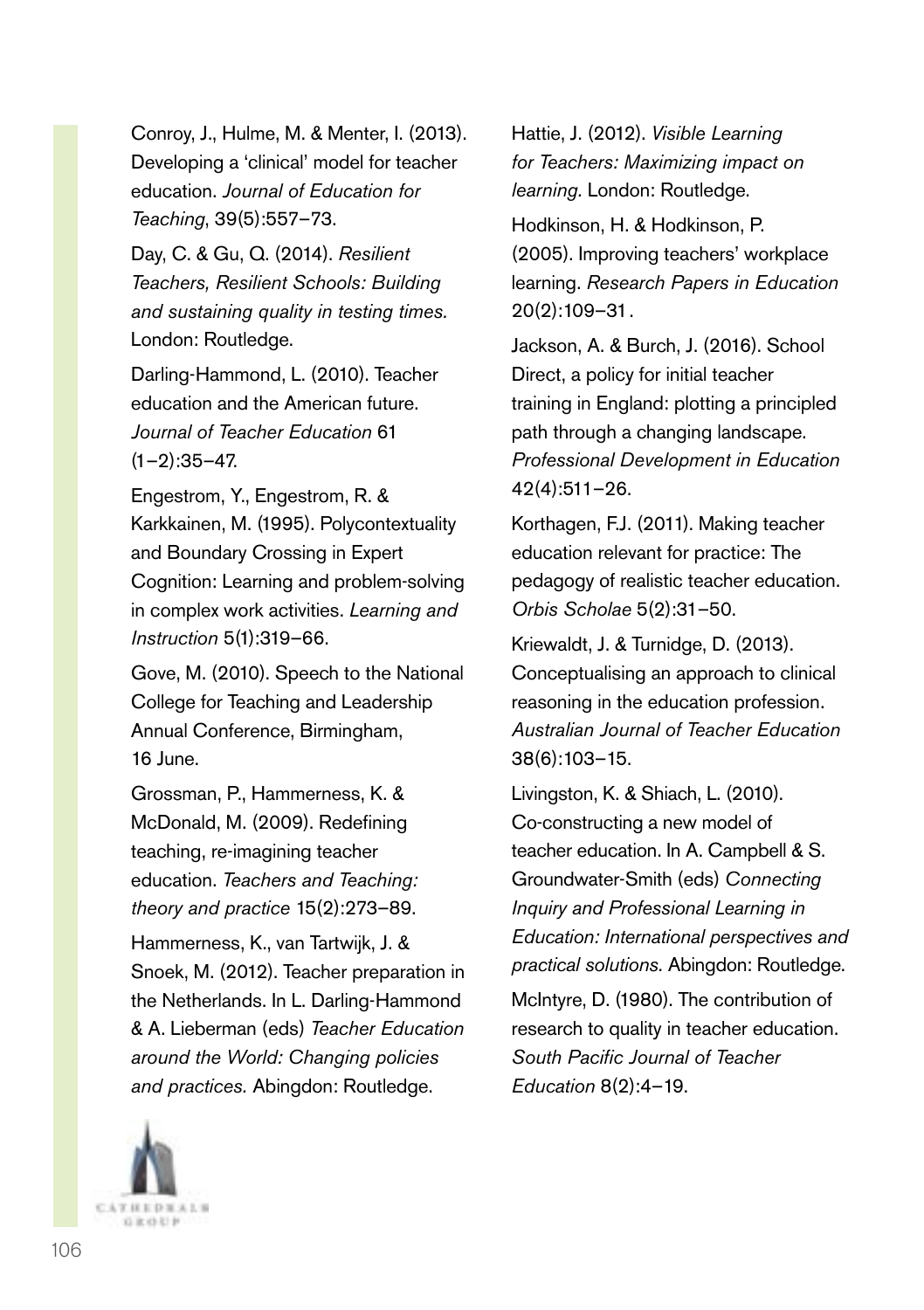McIntyre, D. (1990). Ideas and principles guiding the Internship Scheme. In P. Benton (ed.) *The Oxford Internship Scheme: Integration and partnership in initial teacher education.* London: Calouste Gulbenkian Foundation.

McIntyre, D. (ed.) (1997). *Teacher Education Research in a New Context: The Oxford Internship Scheme.* London: Paul Chapman.

McLean Davies, L., Anderson, M., Deans J., Dinham S., Griffin P., Kameniar B., Page J., Reid C., Rickards F., Tayler, C. & Tyler, D. (2013). Masterly preparation: embedding clinical practice in a graduate pre-service teacher education programme. *Journal of Education for Teaching: International research and pedagogy* 39(1):93–106.

NCATE (2010). *Transforming teacher education through clinical practice: A national strategy to prepare effective teachers.* Washington DC: National Council for Accreditation of Teacher Education.

Philpott, C. (2014). Clinical practice models. In C. Philpott (ed.) *Theories of Professional Learning.* Northwich: Critical Publishing.

Sahlberg, P. (2011). *Finnish lessons: What can the world learn from educational change in Finland?* New York: Teachers College Press.

Shulman, L.S. (1986). Those who understand: Knowledge growth in teaching. *Educational Researcher*  15(2):4–14.

Stenhouse, L. (1975). *An introduction to curriculum research and development.*  London: Heineman.

Tsui, A.B.M. & Law, D.Y.K. (2007). Learning as boundary-crossing in school–university partnership. *Teaching and Teacher Education* 23(8):1289–301.

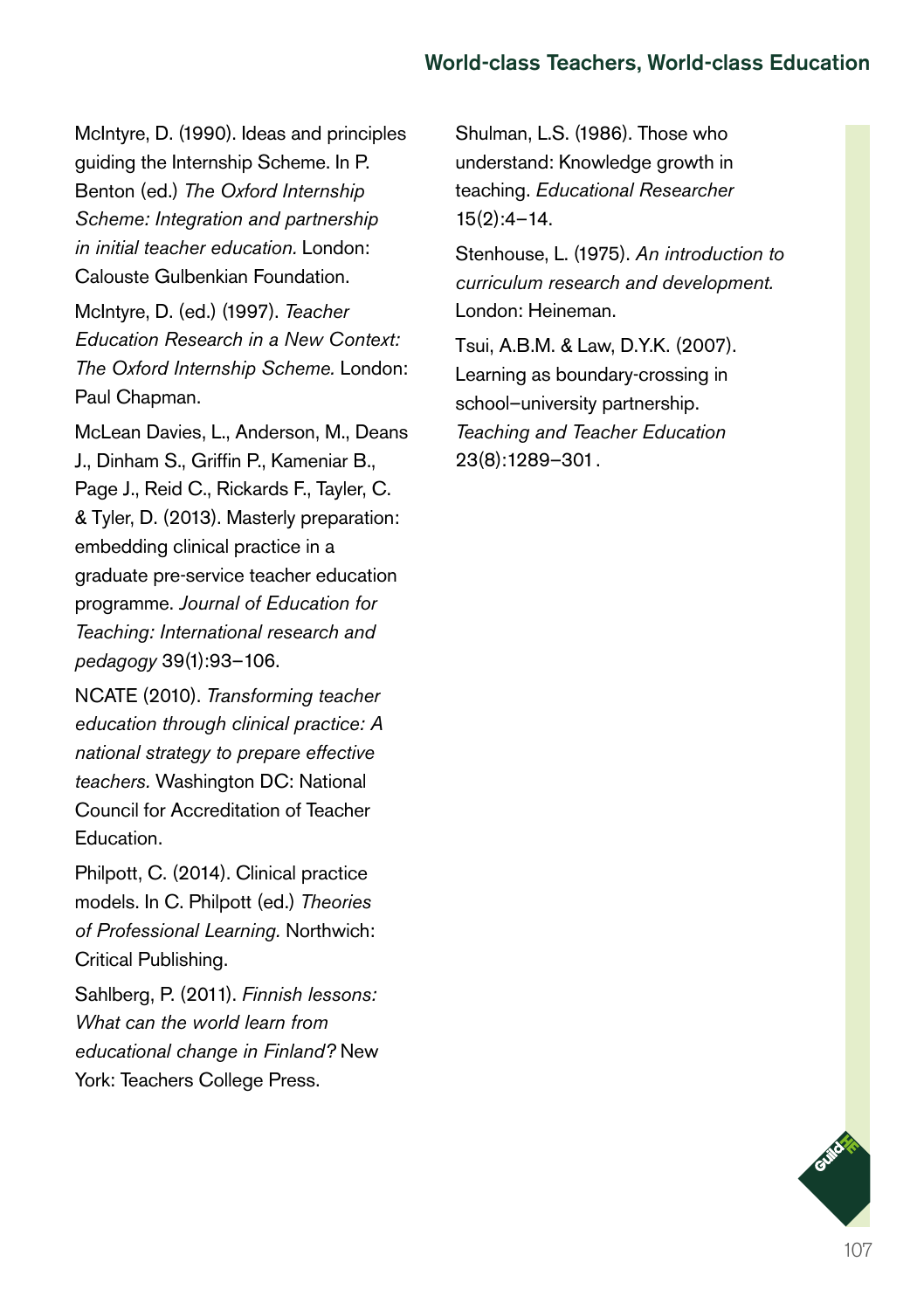# **Chapter 10: Accredited academic professional development for teachers**

Dr John Moss, Dean of Education, Canterbury Christchurch University

# **Summary**

In this chapter, the case for the accredited academic professional development of teachers in defended. The commitment of universities to this model is affirmed in the context of current uncertainties about the future direction of initial teacher education (ITE) and continuing professional development (CPD). The high value placed on accredited academic professional development for teachers in Singapore and Finland is discussed, and some examples of accredited programmes that are successful at Canterbury Christ Church University are considered, including the Teach First PGCE, the Master's in transformational leadership and the Doctorate in education. The view that England needs a dynamic model of teacher

CATHEDNAIS 石法の日井

professionalism is given. Some of the differences in the Finnish and Singaporean contexts are noted. Some initiatives that may be more suited to England as a larger and more diverse country are described. In conclusion, several policy recommendations are made.

# Introduction

To say that the arrangements for meeting the initial and continuing professional development needs of teachers are in transition in England is something of an understatement. We have a proliferation of routes into teaching that may or may not include an academic qualification. Whilst it is accepted that teaching should be a graduate-entry profession, there is no consensus about the importance, or otherwise, of academic qualifications as part of ITE. Qualified teacher status (QTS) is formally under review: who should be the gatekeepers of the profession, and when and how they should confirm entry into it, are all under discussion. The development of apprenticeship routes into teaching adds further complexity to the picture by opening up new questions about how far employer-led models of training can and should go.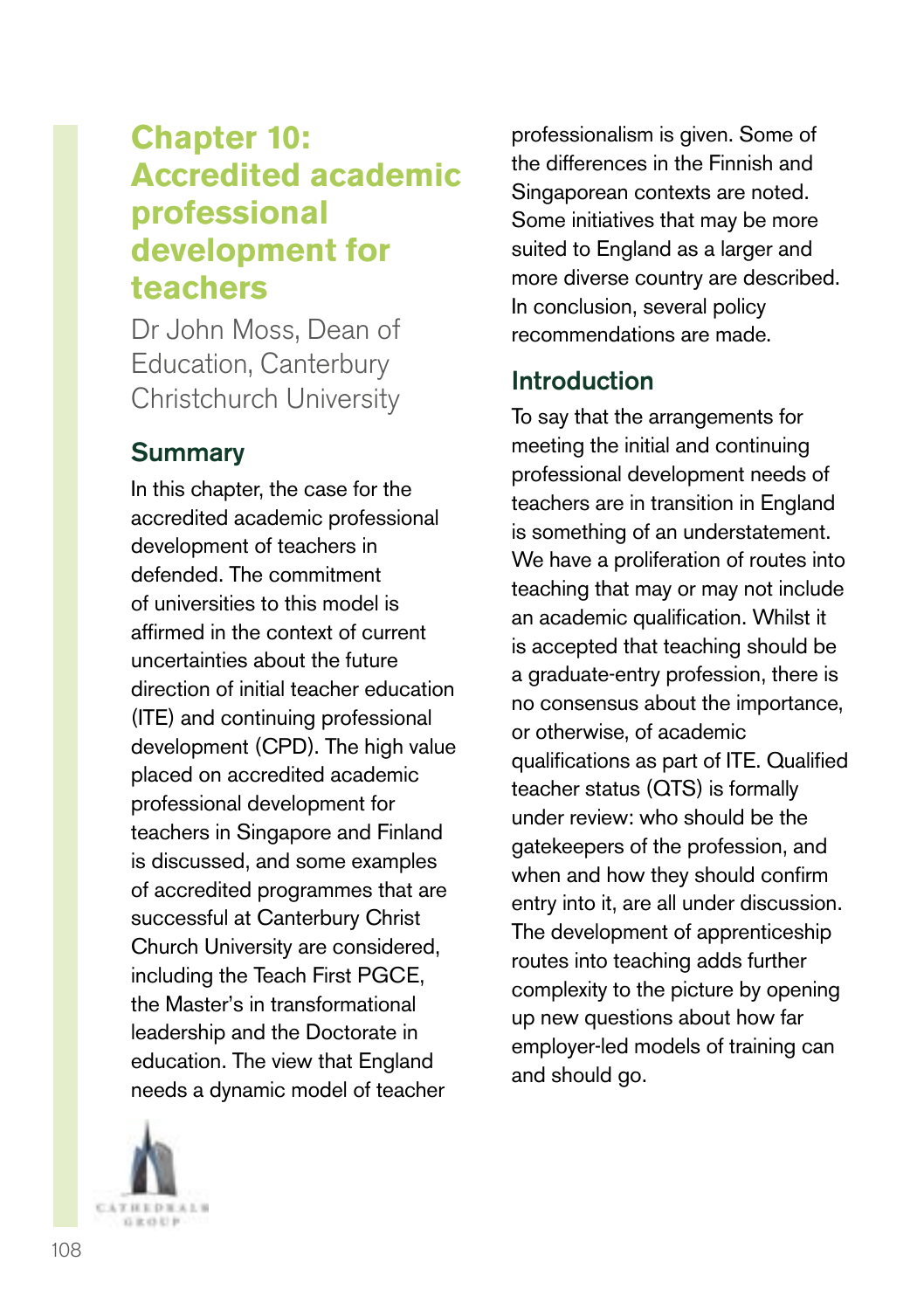The national picture regarding CPD is just as complex. For example, the arrangements for the provision of national qualifications for school leaders are in transition towards greater local ownership as the role of the National College for Teaching and Leadership (NCTL) diminishes. Meanwhile, chartered teaching status is under development by the new, independent Chartered College of Teaching. One form of decentralisation is countered by a new, if different kind of centralising initiative. Despite occasional positive noises from government about the idea of teaching as a Master's-level profession, there is little evidence in policy or funding terms of meaningful support.

In this complex context, there is an unresolved tension between what is and will in future be driven, provided or promoted by central government and what is and will be determined and provided locally, regionally or nationally by the school-led system and other organisations acting independently of government. There is no clear consensus about how to determine what teachers should know, understand and be able to do, or how and when they should learn it. Anyone trying to contribute to

current or future provision sits in an uncomfortably shifting space partly controlled by government directives but partly left open to market forces and initiatives which may come from the leaders of groups of schools, universities, private providers, faith communities or special interest groups, with varied business interests, motivations and value sets.

Universities have made their very substantial contribution to ITE and the continuing professional development of teachers using models in which accredited academic qualifications are integral. Spaces have been created for studying education theory, for conducting research to generate evidence for practice, and for both social and reflective forms of learning away from the school classroom, as well as for intensive practice. Many would connect this approach to a model of teacher professionalism centred on providing teachers with the resources needed to be innovative in practice, critical about practice and to become professionally resilient.

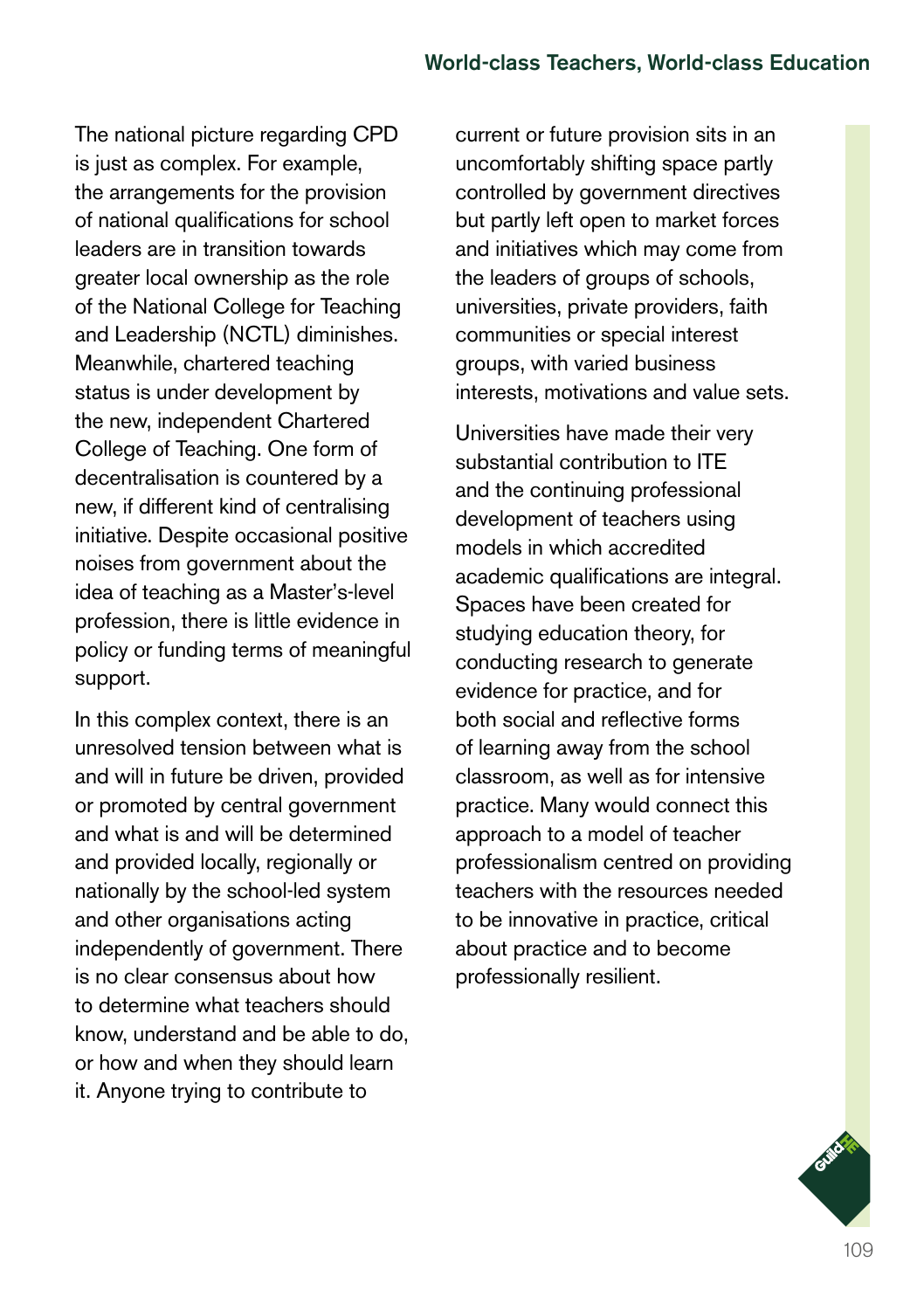## Accredited academic professional development in Singapore and Finland

In this context, it is interesting to consider the attitudes to accredited academic professional development of the ministries of education in two countries much feted in our national discourses about education because of their OECD rankings: Singapore and Finland.

In Singapore, the standard postgraduate initial training programme is now an enhanced and extended 16-month postgraduate diploma (PGDip) in education. This typically includes education studies, curriculum studies, practicum, and language enhancement and academic discourse skills.<sup>1</sup>

The Academy of Singapore Teachers is structured in two branches with clearly defined roles:

*The key role of the Standards and Research [SR] Branch is to build a strong system to lead and strengthen the professional ethos, establish professional teaching standards, create and preserve knowledge, and drive relevant education research to inform the work of the Academy and the Education Service.* 

*The SR Branch is also responsible for putting in place a process of professional recognition which includes accreditation and appointment of teacher–leaders to the Teaching Track and the presentation of national-level awards related to the teaching profession. Through the establishment of professional networks, the SR Branch will seek to promote a teacherled culture of professional excellence and build teachers' sense of identity as professionals through careerlong relationships.*

*The Professional Development (PD) Branch takes charge of the professional development of all officers in the Ministry of Education. It is responsible for spearheading the development and implementation of flagship programmes of the Academy. It will work on enhancing professional learning through teacher collaboration via the Professional Learning Communities.*

Academy of Singapore Teachers [online]

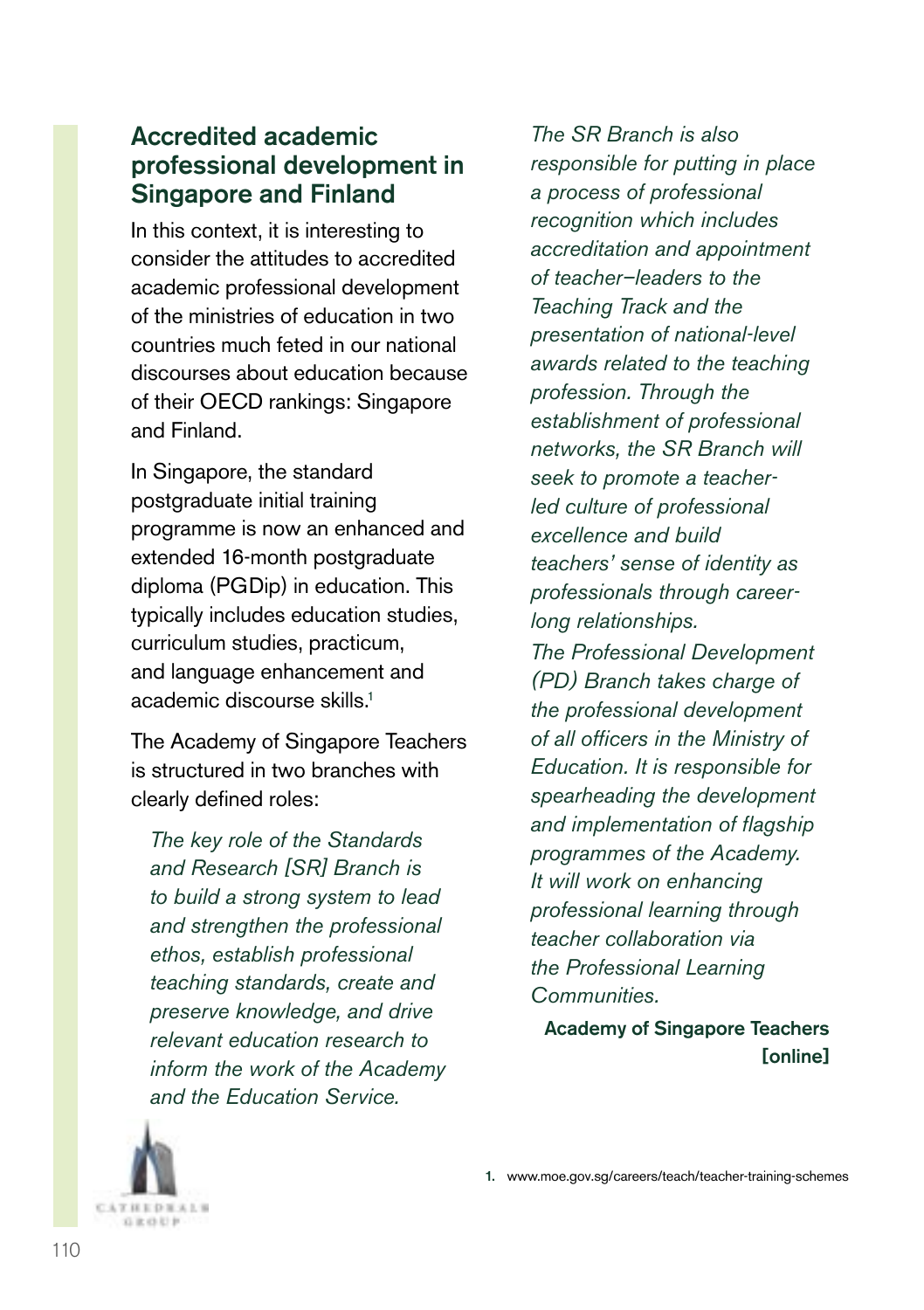The Academy of Singapore Teachers provides a rich network of subject-, interest- and role-based networked learning communities, and a wide range of professional development programmes, including a set specifically designed to promote critical enquiry (Figure 9.1).

valued, alongside the acquisition of the relevant professional knowledge

**O** the comprehensive role of the academy as a national body, which allows it both to integrate work on educational ethos. research and standards, and to



### Figure 9.1: Critical enquiry courses offered by the Academy of Singapore **Teachers**

*Source: Academy of Singapore Teachers [online]*

Some striking features of the system include:

- **O** the commitment to improving ITE by extending the requirements of the academic qualification
- O the clear evidence that academic as well as professional skills are

facilitate and resource a teacherled system centred on a theory-, practice- and research-informed model of reflective practice.

The commitment to accredited academic professional development goes even further in Finland:

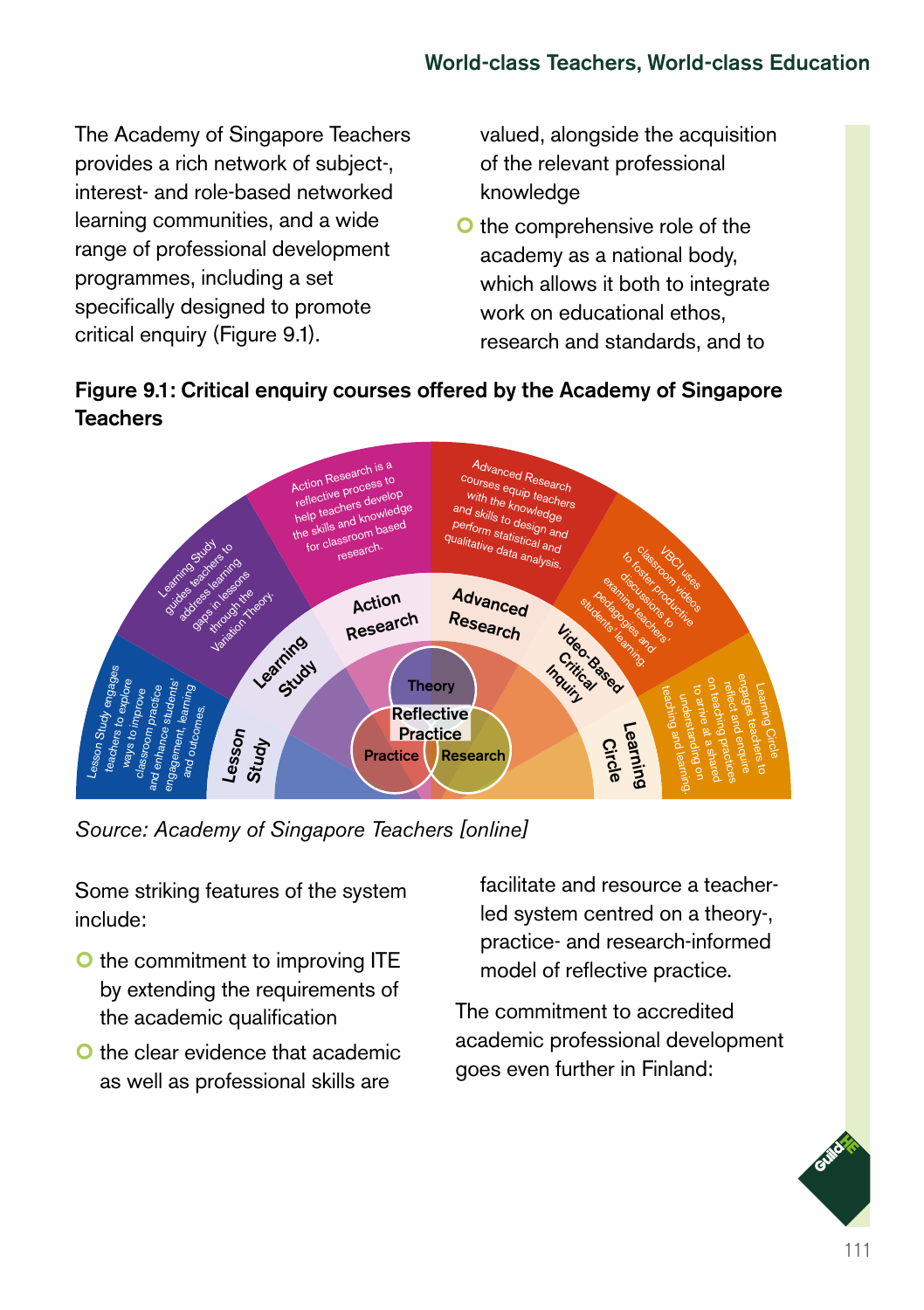*Teachers in Finland are highly trained. In general education all teachers are required [to have] a Master's degree…The high level of training is seen as necessary as teachers in Finland are very autonomous professionally… Pre-primary teachers in schools hold a Master's degree.*

### Finnish National Agency for Education [online]

Teacher training can be either concurrent, with pedagogical training integrated into the Master's programme, or consecutive, with the pedagogical training completed after the initial degree. The latter is the case for example in vocational teacher education. The consecutive model also serves those who decide on a teaching career later:

*At most levels of education teachers are required to participate in in-service training every year. Finnish teachers consider in-service training to be a privilege and therefore participate actively. In-service training is offered by different providers. The state funds in-service training programmes, primarily in areas important for implementing* 



*education policy and reforms. Education providers can also apply for funding to improve the professional competence of their teaching personnel.* 

ibid.

What we might notice here includes:

- **O** the uncompromising commitment to a Master's-level profession explicitly linked to a vision of professionalism centred on teacher autonomy
- **O** recognition of a need for diversity in teacher education provision, which is balanced by the requirements that both academic and practical professional development take place
- **O** the accommodation of both nationally and locally provided in-service training within a clear rationale for determining who provides what.

## Accredited academic professional development programmes at Canterbury Christ Church University

There are some lessons to learn from both the Singaporean and Finnish experience which I propose to discuss in the context of our experience as a major provider of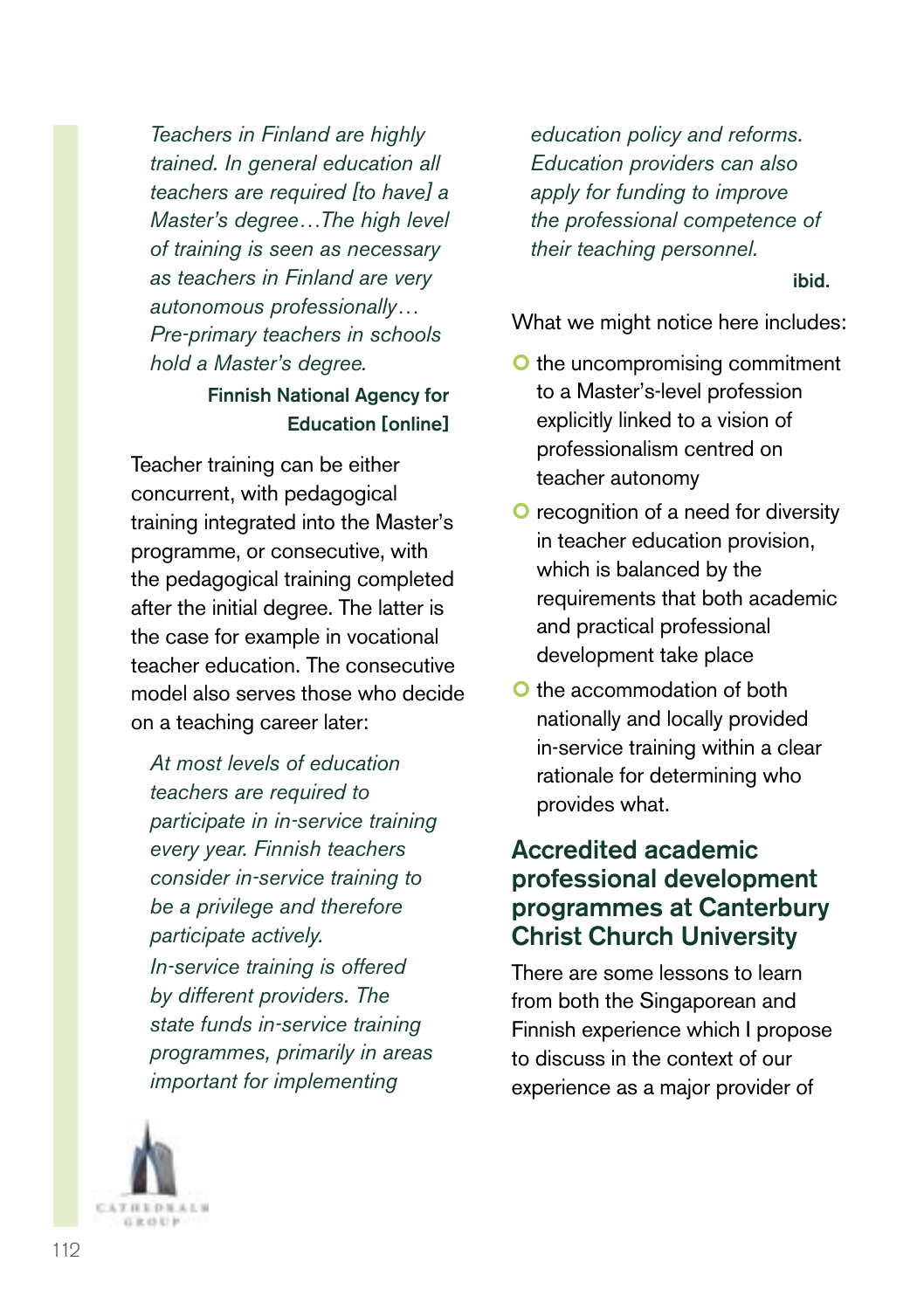accredited ITE and CPD courses for teachers at Canterbury Christ Church University.

Our university is the first and longest serving ITE provider partner of Teach First. As a teacher training route, Teach First has often been misrepresented as a six-week training course followed by 'in at the deep end, learning on the job'. I am using this example, as it is particularly worthy of note that a programme considered to be intensively work-based has made a very strong commitment to academic professional development.

It is true that in its early years, providers of Teach First were not required to provide an academic qualification for its participants, but just QTS. One of the main reasons for its adoption of the postgraduate certificate in education (PGCE) was demand from its own participants, who recognised that engaging in the theory-, practice- and researchinformed model of reflective practice would be of value to them. They were used to being pushed academically, and missed it during their training year, not because they liked studying for its own sake, but because they recognised that

academic learning, at its best, informs practical capability and competence because it provides the learner with the reference points and intellectual resources to be able to innovate and problem solve.

In the context of Teach First's continuing success, it is not surprising that, as in Singapore, it is now planned to integrate the first two years of teachers' professional development by adopting a twoyear PGDip in education, further deepening and extending the opportunities its participants have for reflective, research-informed practice.

Teach First is not unique in England in offering this kind of training route or enabling new teachers to build from it towards a Master's in education, as is required in Finland. Our collaboration with Teach First has, however, included the provision for its participants of a Master's in transformational leadership, which is also available to other students and one of our most successful CPD programmes. It includes modules on professional values and contexts, transformational leadership for communities and schools, international perspectives

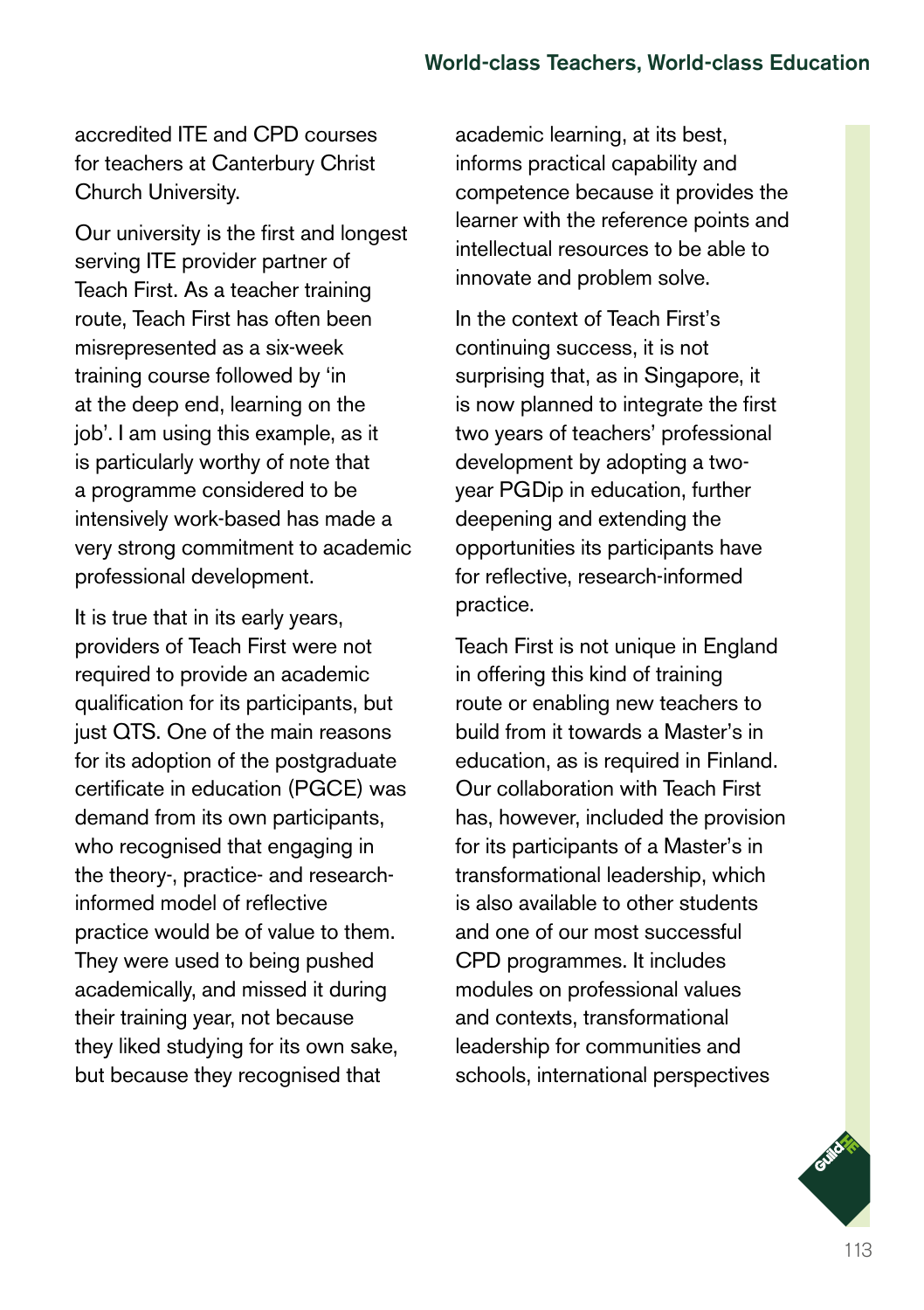on transformational leadership, inclusive leadership, learning from good practice in leadership, leading the professional development of others, and evaluation and research methods (studying this supports students' work on their final dissertations).

The programme is structured to promote the connections among established theory, active research by students and professional practice that are at the centre of Singapore's model of critical enquiry. As the Finnish Ministry of Education and the Teach First participants we have worked with recognise. this approach to professional development develops teacher confidence and autonomy. We believe that it also contributes to teacher well-being and resilience, things that are important for many ethical reasons, including their contribution to the retention of teachers in the profession.

Our experience is that, by furthering their journey of accredited academic professional development, education practitioners develop their capacity to contribute to leadership at a strategic level. We offer a successful Doctorate in education, which we

teach to cohorts of students with shared professional and academic interests, mainly through residential weekends. The taught modules on the programme focus on the development of students' knowledge and understanding of research methodology, and include: the role and nature of theory, critical theory, the development of professional knowledge, the self and selfpositioning in research, methods and methodologies, and policy research and truth. However, this focus on advanced scholarship is combined with a strong practicebased philosophy. The programme builds on the knowledge and skills that students, as professionals, bring to their study, and assumes that professionalism is an integral part of the Doctoral journey. Each module is designed to integrate professional experience with the skills and understanding necessary to innovate and apply new knowledge, to advance practice and enrich learning.

This approach leads to powerful outcomes and can be used to further the exploration of issues and ideas that have particular significance for a group of students and even for the institution in which they are studying.

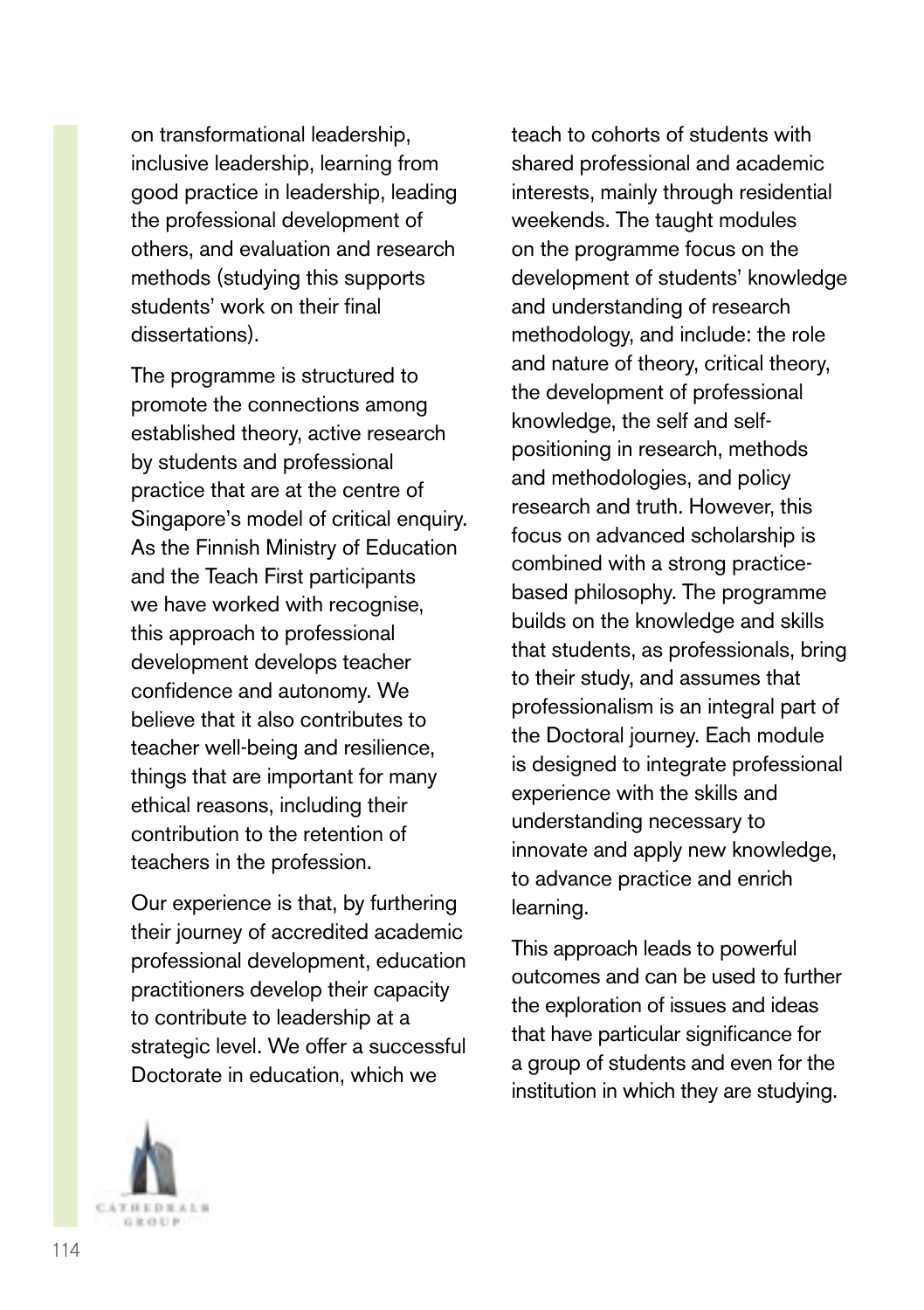An example for us is the publication of *Being Christian in Education* (Worsely, Bryan & Welby, 2015), an edited volume of 15 chapters by a single cohort of Doctorate in education students who came together to study this topic in the broad context of learning in a Church of England foundation university. Many of the chapters deal with issues that have direct significance for the professional actions and decisions of the students in their own contexts, which are often issues with substantial leadership dimensions. The titles of chapters such as, 'What does the metaphor of the good shepherd have to say about school leadership?' (Susan Thompson) and 'Re-visioning the teaching methodology in African Pentecostal Church Education (APCE)' (Nan Kye-Baffour) say enough to illustrate this point.

## Further observations towards recommendations

The Finnish Ministry of Education says that Finnish teachers see inservice training as a privilege and participate enthusiastically, but it also indicates that funding is available to support training that meets national priorities, and also, sometimes,

local ones. The funding available for accredited professional development in England is limited, making participation in what may seem to be expensive, long-term accredited programmes a challenge. However, if such programmes lead to real change in the professional context of their students, and increase autonomy, resilience and well-being, and consequently teacher retention, there is a strong argument that limiting funding for them is a false economy.

The discussion above is built on the premise that we want a national model of teacher professionalism in which teachers are creative, innovative problem-solvers, not compliant technicians, administrators and deliverers of requirements imposed on them by government or other stakeholders. It is apparent that Finland and Singapore are, in different ways, seeking to implement this kind of model, and that being clear about it informs their approach to teacher development consistently at an operational level.

The role of the Academy of Singapore Teachers is clearly that of a national facilitator of this approach, but Singapore is small country, and its model may not be replicable in

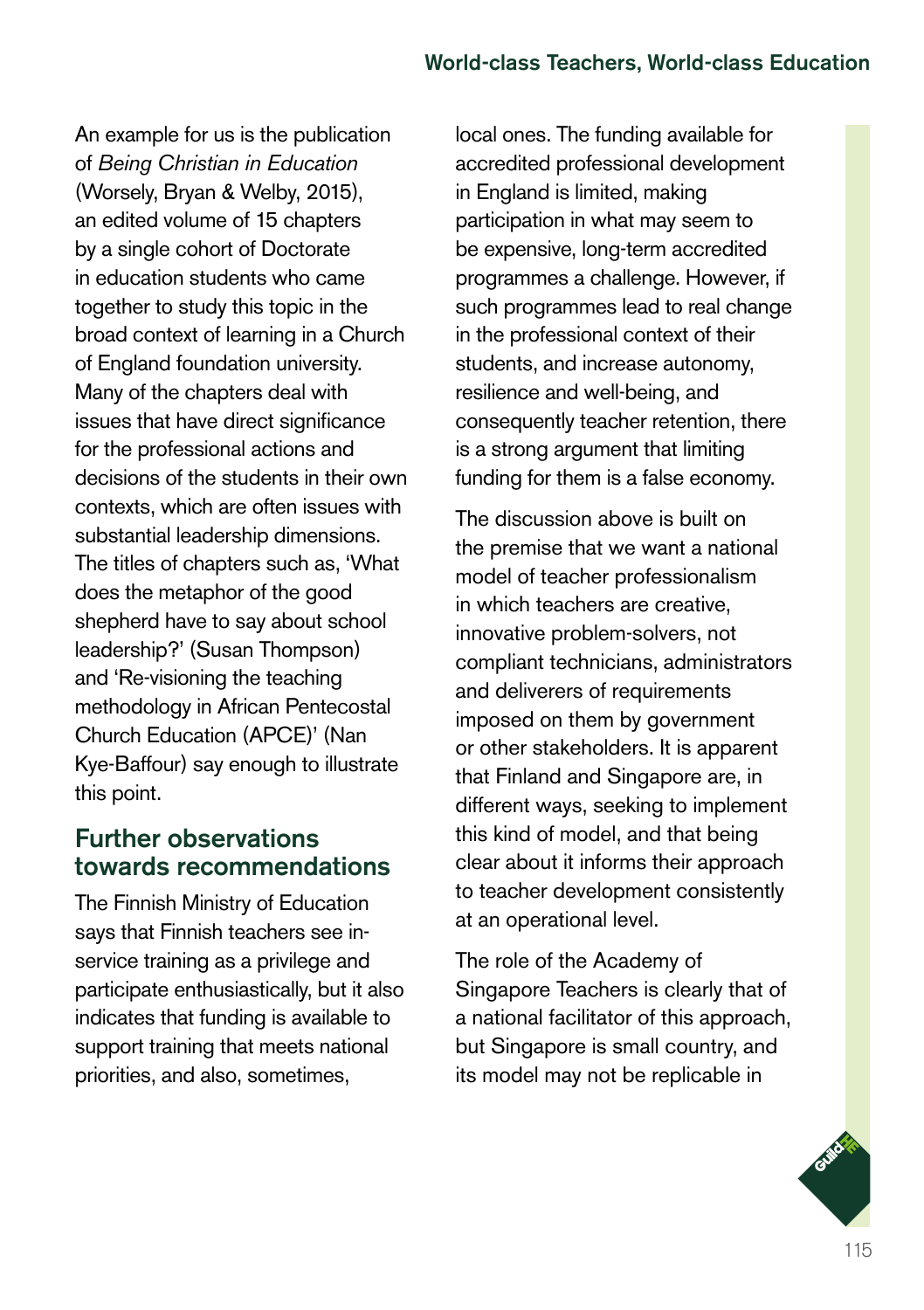England, or even appropriate for it, in the context of regional diversity and need.

There is a difference between a teacher-led system in which individual teachers are directly supported by government, as in Singapore, and a school-led system in which more autonomy is delegated to the leaders of groups of schools, as in England. However, the Academy of Singapore Teachers does provide an impressive range of resources for professional development, and there has to be a question about whether groups of schools can consistently achieve the capacity to provide them or even if they would wish to do so.

On the first point, there is no doubt that some excellent multi-academy trusts and teaching school alliances are providing a wide range of opportunities for professional development within their groups and offering them to other schools. However, it will take time for all schools to become part of strong groups of schools, and even in strong groups, there may not be the will in the leadership to promote the model of teacher professionalism that Finland and Singapore favour.

In our experience, headteachers and principals who have had themselves, at some point in their own career, a strong experience of academic professional development, have a much deeper sense of its value, and are less likely to set out to favour a technical delivery model of professionalism.

There is therefore an argument for an organisation such as the Chartered College of Teaching to provide some national structure to teacher professional development, which could, for example, be by promoting the theory-, practice- and research-informed model of teacher development through its approach to defining chartered teacher status. This would allow some of the best features of the Academy of Singapore Teachers to apply in the more complex education system of a larger country.

With reference to the particular priorities and work of the Cathedrals Group of universities, the Church of England has created, through the establishment of its Foundation for Educational Leadership, another potential means of developing the theory-, practice- and researchinformed model in a manner that

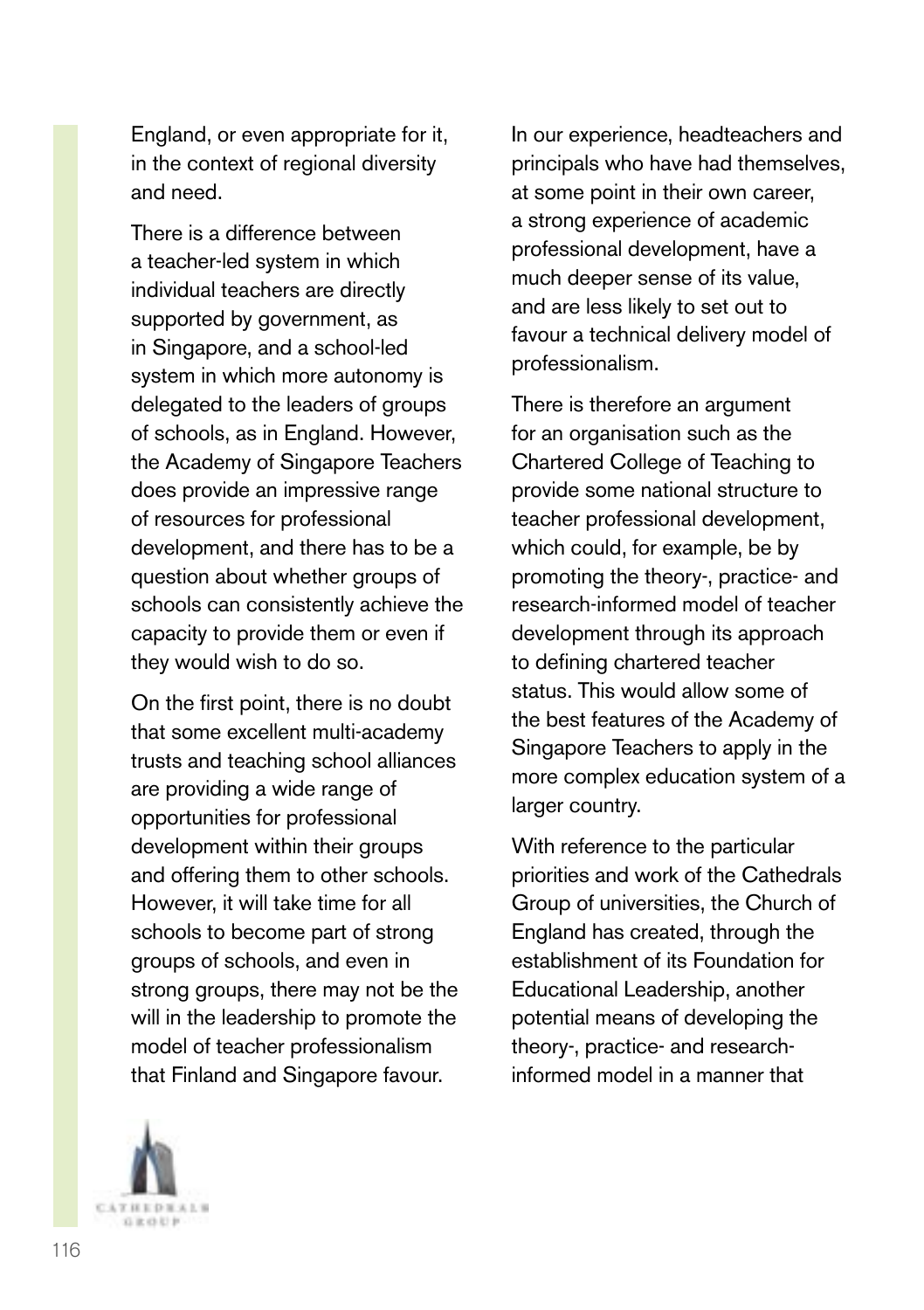takes into account a particular set of educational concerns, which, while they apply nationally rather than locally, are not the priorities of national government, including how to provide a distinctively Church of England education. By bringing together organisations. and individuals whose work places different degrees of focus on theory, practice and research, including Church of England universities, diocesan directors of education, teaching school alliances, and, at least in one case, a theological institute, a dynamic is being established that has the potential to bring together the resources, expertise and capacity to emulate the Singaporean model for all Church of England schools, and to allow for regional variations within this large group by setting up regional projects within the Foundation for Educational Leadership.

## Recommendations

**O** England should develop and adopt a theoretically informed teacher development model to underpin its initial teacher education and continuing professional development provision.

- **O** The model should reference a definition of teacher professionalism that incorporates creativity, innovation, criticality and resilience.
- **O** The teacher development model should promote the interconnectedness of theory, practice and research.
- **O** Trainee teachers and teachers should have access to accredited academic professional development at all stages of their careers and be required to undertake it at particular points in their professional development journey.
- **Q** Accredited academic professional development should draw on the specialist expertise and professional experience of researchers and practitioners.
- **O** Funding assumptions about teachers' professional development should be reviewed (e.g. the proposition that funding professional development can increase teacher retention should be tested).

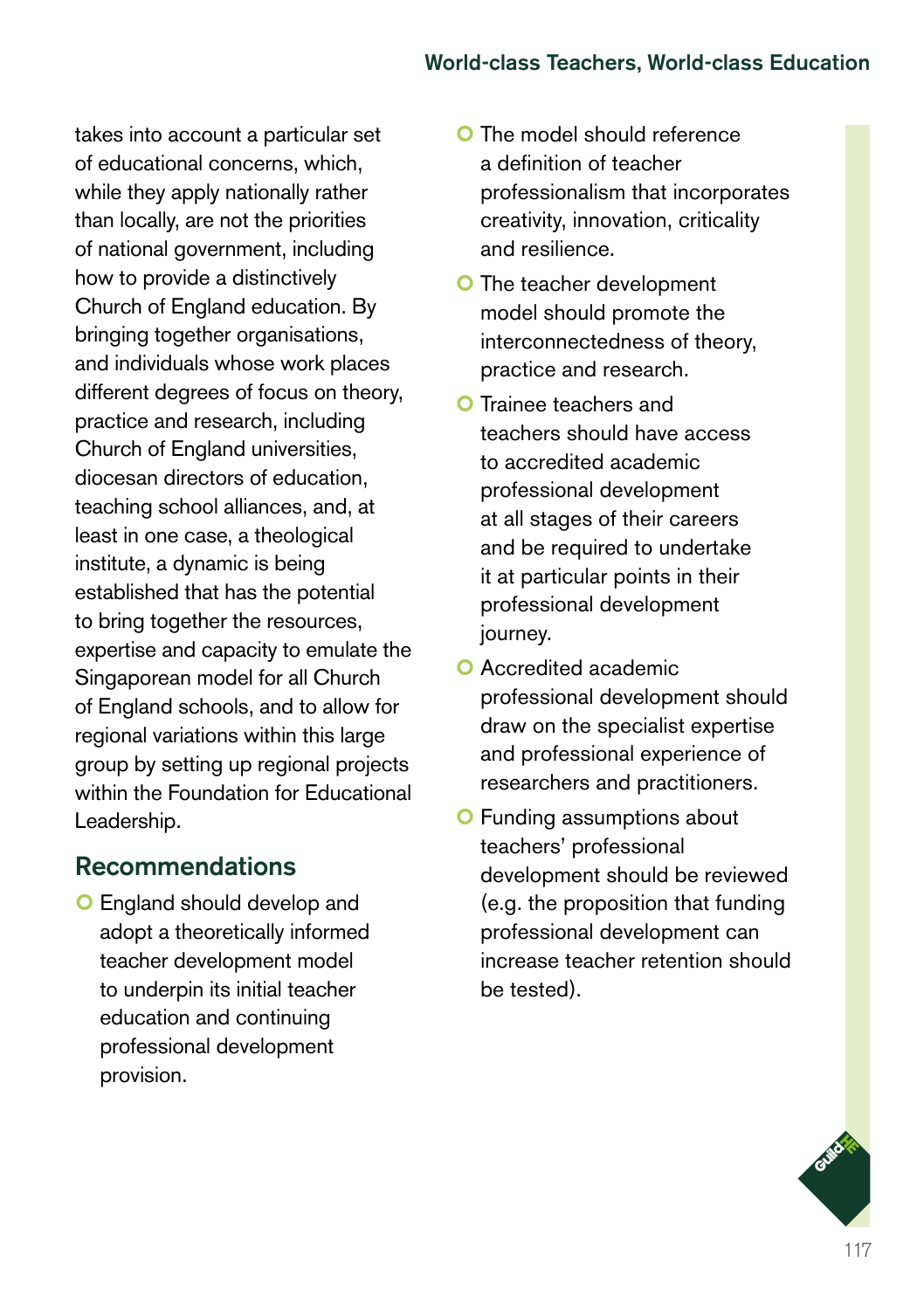# References

Academy of Singapore Teachers. Teacher training programmes [online]. Available at [www.moe.gov.sg/careers/](http://www.moe.gov.sg/careers/teach/teacher-training-schemes) [teach/teacher-training-schemes](http://www.moe.gov.sg/careers/teach/teacher-training-schemes)  [accessed Jan 2017].

Finnish National Agency for Education. Teacher education [online]. Available at [www.oph.fi/english/education\\_system/](http://www.oph.fi/english/education_system/teacher_education) teacher education [accessed Jan 2017].

Worsley, H., Bryan, H. & Welby, J. (2015). *Being Christian in Education: Faith perspectives on practice and policy.* Norwich: Canterbury Press.

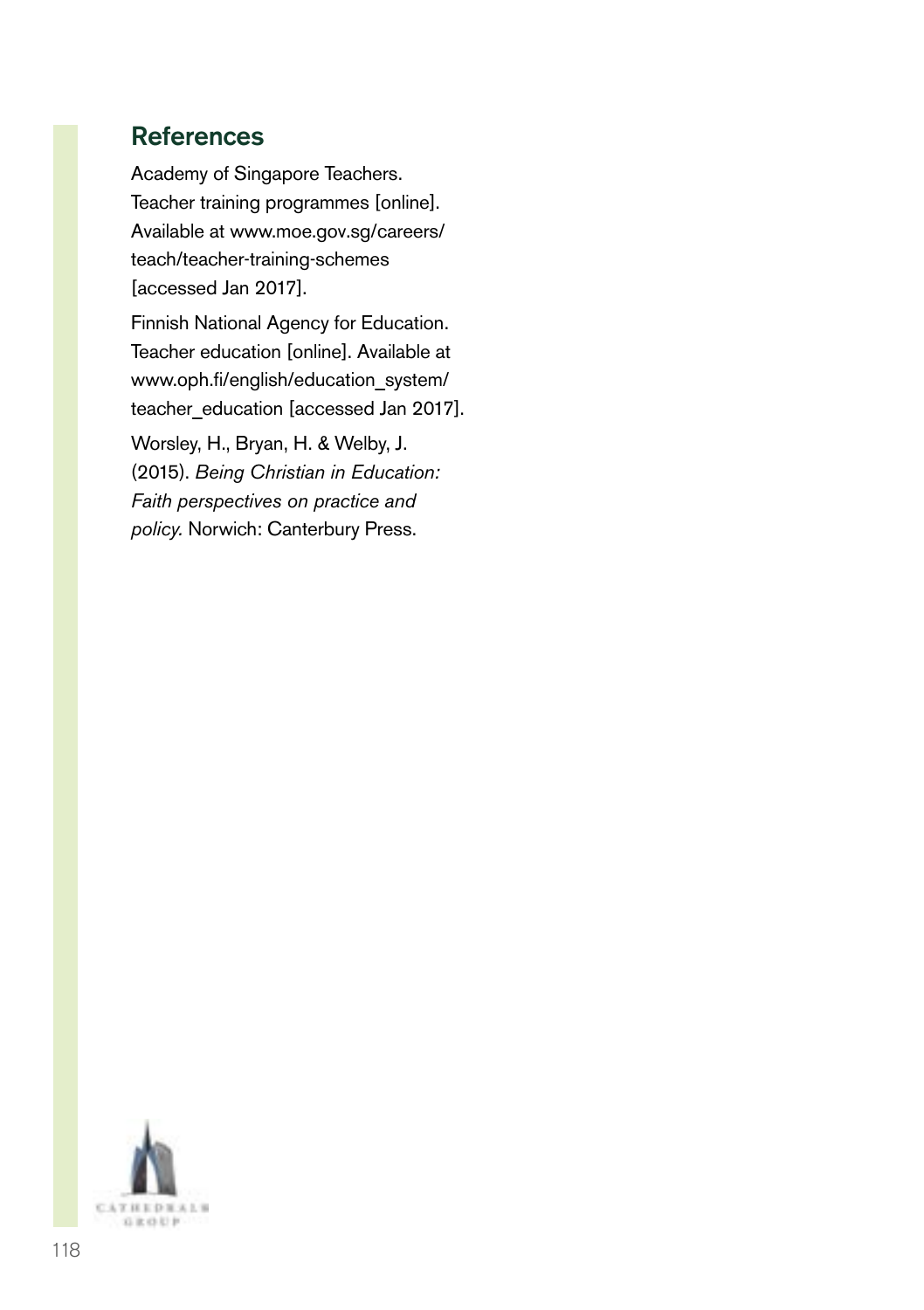# **Chapter 11: Embedding educational research into teaching: what do teachers need to know?**

Hazel Bryan, Professor in Education, University of Gloucestershire Dr Lynn Revell, Reader in

Religion and Education, Canterbury Christ Church **University** 

# Introduction

The 'teacher as researcher' as a form of professional practice has been evolving since the 1950s, when teachers in the USA generated the first actionresearch movement (Hammersley, 1993:211): action research emerged in England during the 1960s and 1970s, and Stenhouse (1975) first used the phrase 'teacheras-researcher' in 1975. Over the last four decades, school-based research (and action research in particular) has been promoted and

supported passionately (Elliott, 1991; Hargreaves & Hopkins, 1991; Durrant & Holden, 2006; Furlong & Oancea, 2005) and its value analysed forensically (Hammersley, 2007). In a keynote address at the Teacher Training Agency Annual Lecture in 1996, Professor David Hargreaves suggested – controversially at the time – that education would increase in 'efficiency' if it were researchbased (Hargreaves, 1996:2). Whilst enthusiasm for school-based research has continued into the contemporary period (Bennett, 2013; Groundwater-Smith, Dockett & Bottrell, 2015), we draw attention in this chapter to two themes that have emerged in recent years and that we believe require attention. We suggest first that in the light of increased policy interest in relation to research, the time is ripe for a serious discussion about the nature and form of research methods in school-based research (and in this we include engagement with research ethics), including debate around the terminology used to describe research practices in schools. Second, we argue that structural changes in education and events in society in recent

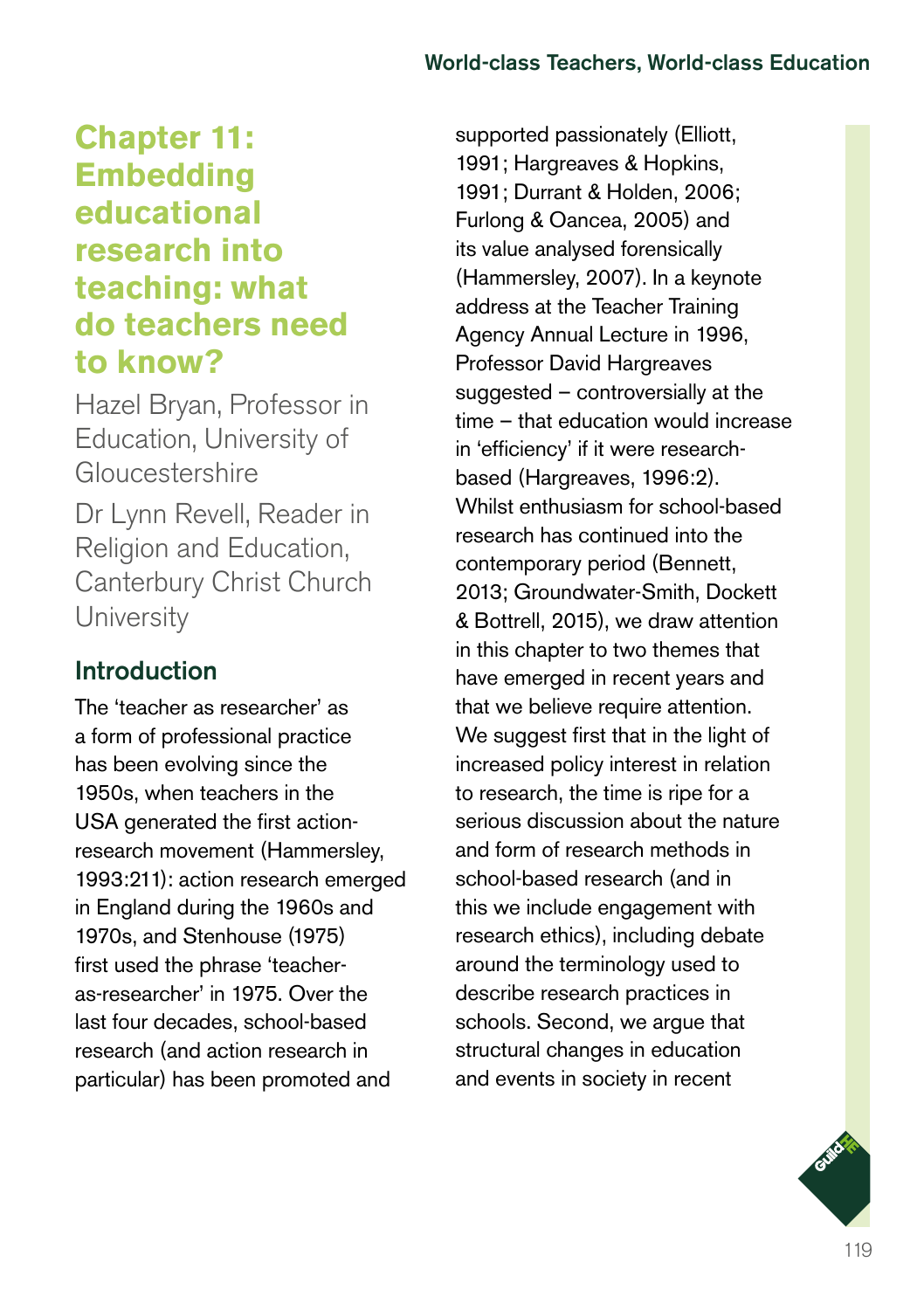years have been so profound that a re-engagement with the concept and possibilities of school-based research is timely: previous debates about the need to embed research into teaching made assumptions about the nature of that research and the nature of teaching. We believe that many of those assumptions are misplaced because the environment in which schools and teachers now find themselves has changed radically, and because the relationship between teachers, schools and academia has shifted, creating new and rather different arguments for embedding research into teaching.

## Research expectations in a radically changed education environment

Referred to by government as a 'selfimproving system' (HM Government, 2010), contemporary complex education structures now include research schools (EEF, 2016), teaching schools (with a brief to develop excellence across networks of schools (HM Government, 2010)), and the free schools and academy trusts announced in the Academies Act 2010. The Act heralded a diminishing role for local authorities,



realised in the White Paper *Educational Excellence Everywhere* (HM Government, 2016). More recently still, government has considered whether *all* schools might become academies (ibid.) and in contrast, the place of grammar schools has been brought back onto the agenda by Prime Minister Theresa May. Within this dynamic system, schools are placed at the centre of activity:

*We believe in supported autonomy: aligning funding, control, responsibility and accountability in one place, as close to the front line as possible, and ensuring that institutions can collaborate and access the support they need to set them up for success.*

### HM Government, 2016:4

This 'front line' now includes an expectation from government that *all* schools will both engage with and generate research: the National Standards of Excellence for Headteachers (DfE, 2015) comprise four domains (qualities and knowledge; pupils and staff; systems and processes; the self-improving school system), two of which promote research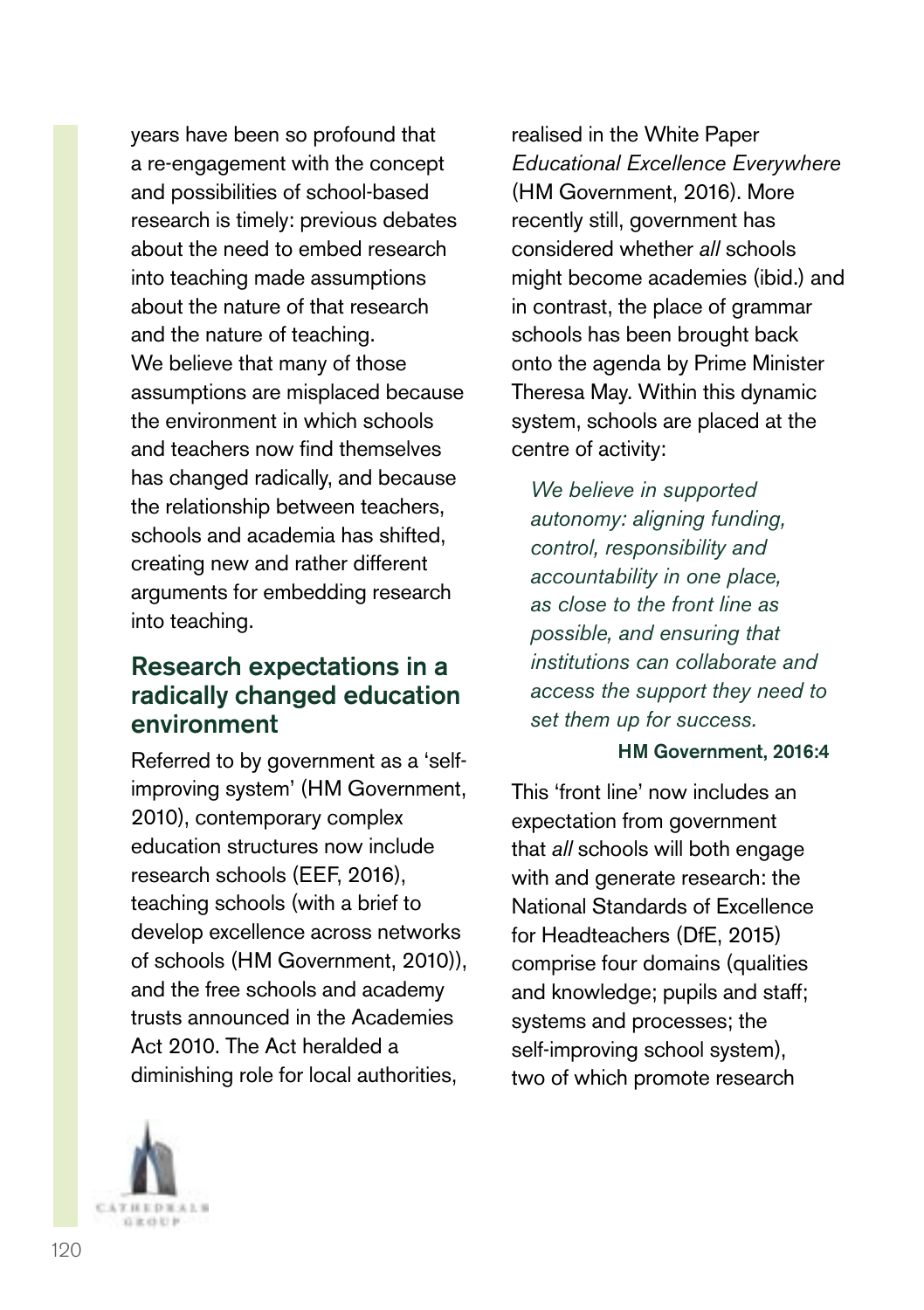engagement. Domain 2.3 (pupils and staff) requires headteachers to 'Establish an education culture of "open classrooms" as a basis for sharing best practice within and between schools, drawing on and conducting relevant research and robust data analysis'. Domain 4.3 (the self-improving school system) states that headteachers should 'Challenge educational orthodoxies in the best interests of achieving excellence, harnessing the findings of well evidenced research to frame self-regulating and self-improving schools'. Government is thus promoting specific expectations of research: research used or generated in schools is expected to advance the self-improving school and to 'achieve excellence'. Interestingly, there are similarities here with the way in which government encouraged headteachers to allocate funding for continuing professional development (CPD) some 10 years ago: the report into CPD, *The logical chain: CPD in effective schools* (Ofsted, 2006) drew attention to the ways in which the most successful schools had aligned funding and teachers' CPD with their school improvement plans.

# Research as professional practice

Teachers, then, are increasingly required to both engage with the research of others and to undertake research themselves. With so many research 'push' and 'pull' factors in the educational landscape in contemporary times, it feels important to stand back and ask how and where teachers will develop appropriate research skills that will enable them to either engage critically with other's research or to undertake research themselves in school, including identifying which questions to ask, make decisions about appropriate methodologies, undertake robust analysis of data and use this information in school contexts. In what ways will teachers engage with past generations of researchers and access current relevant research in a global context? Essential in the armoury of teachers undertaking research is, of course, an understanding of the centrality of research ethics.

We are, of course, not starting with a *tabula rasa*. The Bologna Agreement of 1999 aligned undergraduate and postgraduate cycles and the National Framework for Higher Education (QAA, 2008) required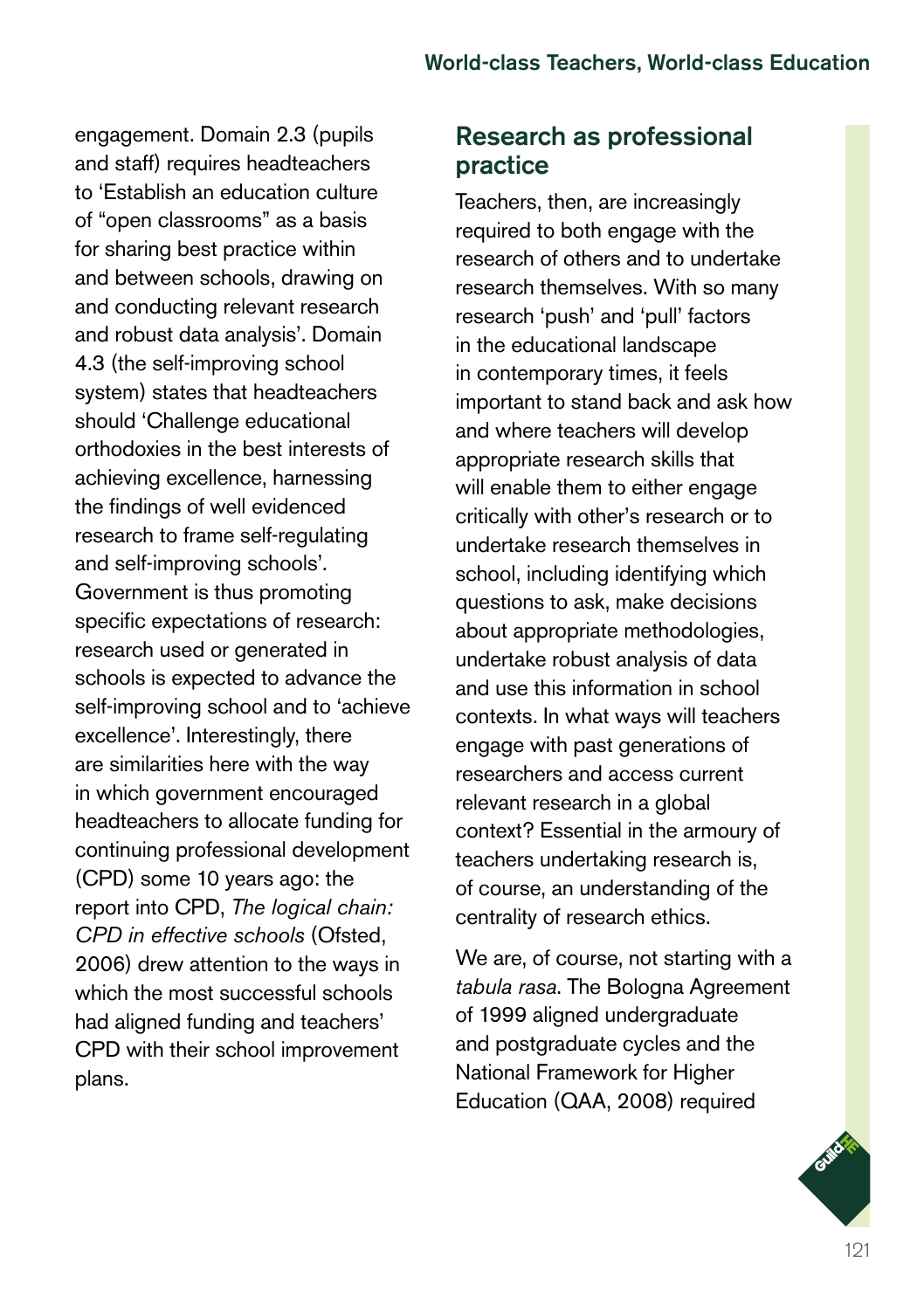all postgraduate programmes to provide Master's-level credits. The result in education terms saw all postgraduate certificate of education (PGCE) programmes offer students the opportunity to gain Master's-level credits. Whilst providers continue to offer a range of Master's credits during the PGCE programme, this requirement ensured that students engage in and with research, albeit in the context of a pressurised programme with competing demands. Nevertheless, these students take with them their research skills and understanding into the school context as early career professionals and many continue with Master's degrees, during which they become more fully immersed in research.

In addition to applied social science research and research skills encountered on PGCE programmes, teachers for many years were given access to postgraduate professional development (PPD) funding: some 25,000 teachers accessed PPD funding from 2005/06 and engaged in Master's-level study. With a requirement in latter years for providers to provide a report on impact to the Teaching and Development Agency for Schools



(TDA), teachers were immersed in research at Master's level for (normally) three years and many of these teachers are still in schools. Similarly, the Master's in teaching and learning (MTL) offered some teachers another funded opportunity to engage in research in relation to their practice. Designed to 'raise standards, narrow the achievement gap and give children better life chances' (DCSF, 2008:12), the MTL was offered to newly qualified teachers and newly appointed heads of department in national challenge schools (i.e., schools where less than 30% of pupils achieve A\*–C grades, including in English and maths, at GCSE) only. This funding was withdrawn after the first cohorts commenced their studies but nevertheless the initiative resulted in participating teachers having gained specific research skills and knowledge at Master's level.

Whilst MTL and PPD funding for Master's-level study has now been withdrawn, teachers are still selffunding Master's programmes (and in some cases are part funded or fully funded by their respective schools) and these teachers will be in strong positions to support their colleagues in undertaking research in schools.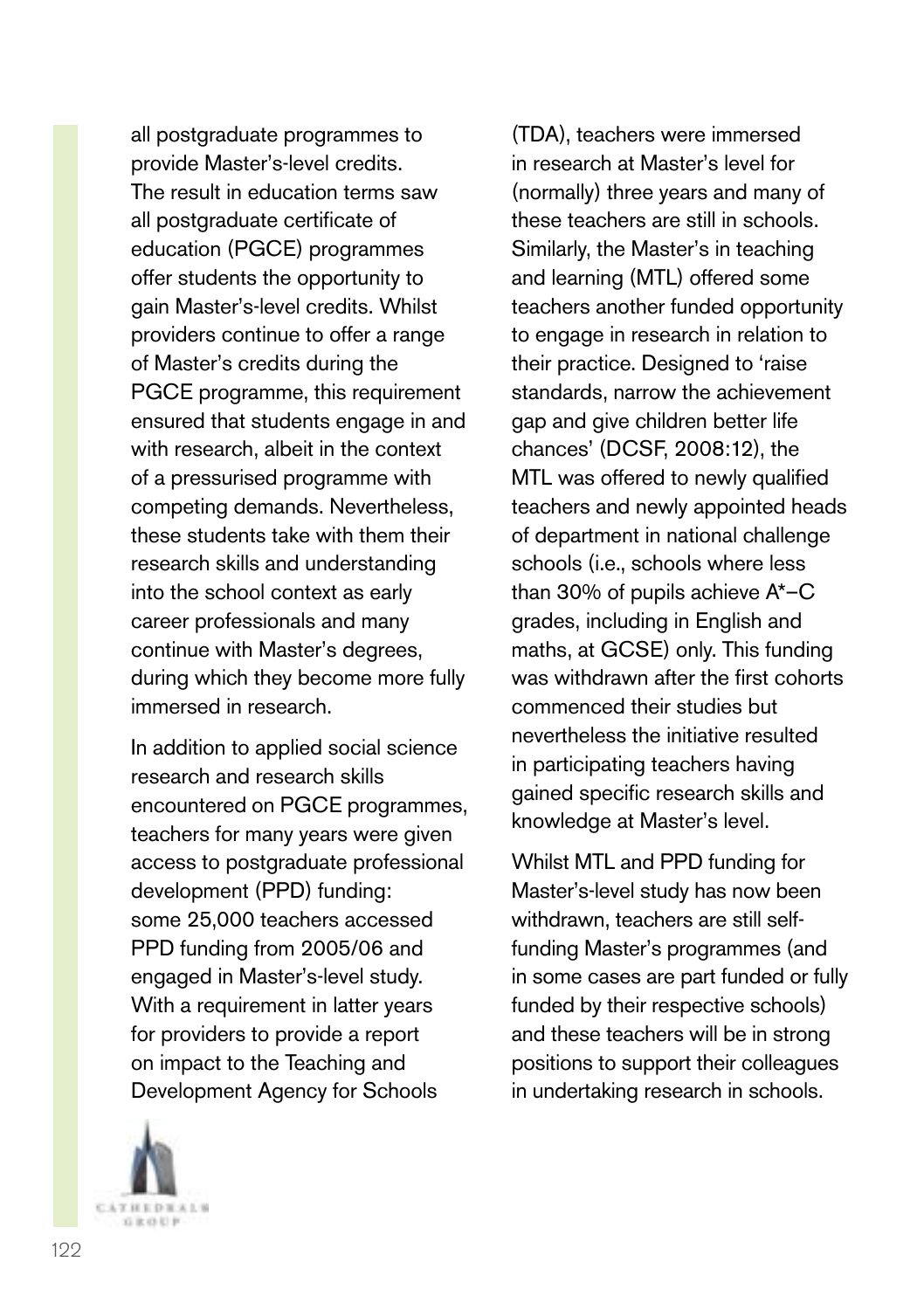In addition to individual teachers studying accredited programmes. there are powerful examples of teachers and universities working in partnership to engage in schoolbased enquiry: HertsCam<sup>1</sup> is one such example. Whilst these examples demonstrate a certain level of research understanding in schools, of the 438,000 teachers practising in state-funded schools in England on a full-time equivalent basis (DfE, 2014), it is clear that many teachers have had minimal research training and as research is used increasingly in schools to determine new ways of working, the need for robust research skills is ever more important. Important, we argue, because research, far from being a simple technical exercise includes:

*ontological assumptions…[that] give rise to epistemological assumptions; these, in turn give rise to methodological considerations; and these, in turn, give rise to issues of instrumentation and data collection. Indeed, added to ontology and epistemology is axiology (the values and beliefs that we hold).*

Cohen, Manion & Morrison, 2011:3

Cohen et al. (2011) go on to remind us that educational research is also necessarily intertwined with the politics of education: the process of undertaking research in schools is to be taken seriously, not least because research findings are used to influence how teachers engage with pupils across all areas of school life.

## Beyond standards

Whilst we acknowledge the desire to 'achieve excellence' within a self-improving system, and are encouraged that government is promoting research as a vehicle through which practice is enhanced, we suggest above that teachers' knowledge and understanding of research require urgent attention. However, we argue in this second section of the chapter that this emerging school-based research discourse is unnecessarily restrictive. Whilst research in schools is understandably focused on school improvement issues and raising pupil outcomes, the true value of research is in its capacity to enable researchers to ask wider questions, to situate the practice of education – and the role of the teacher – in the deepest societal issues. As Apple (1996) reminds

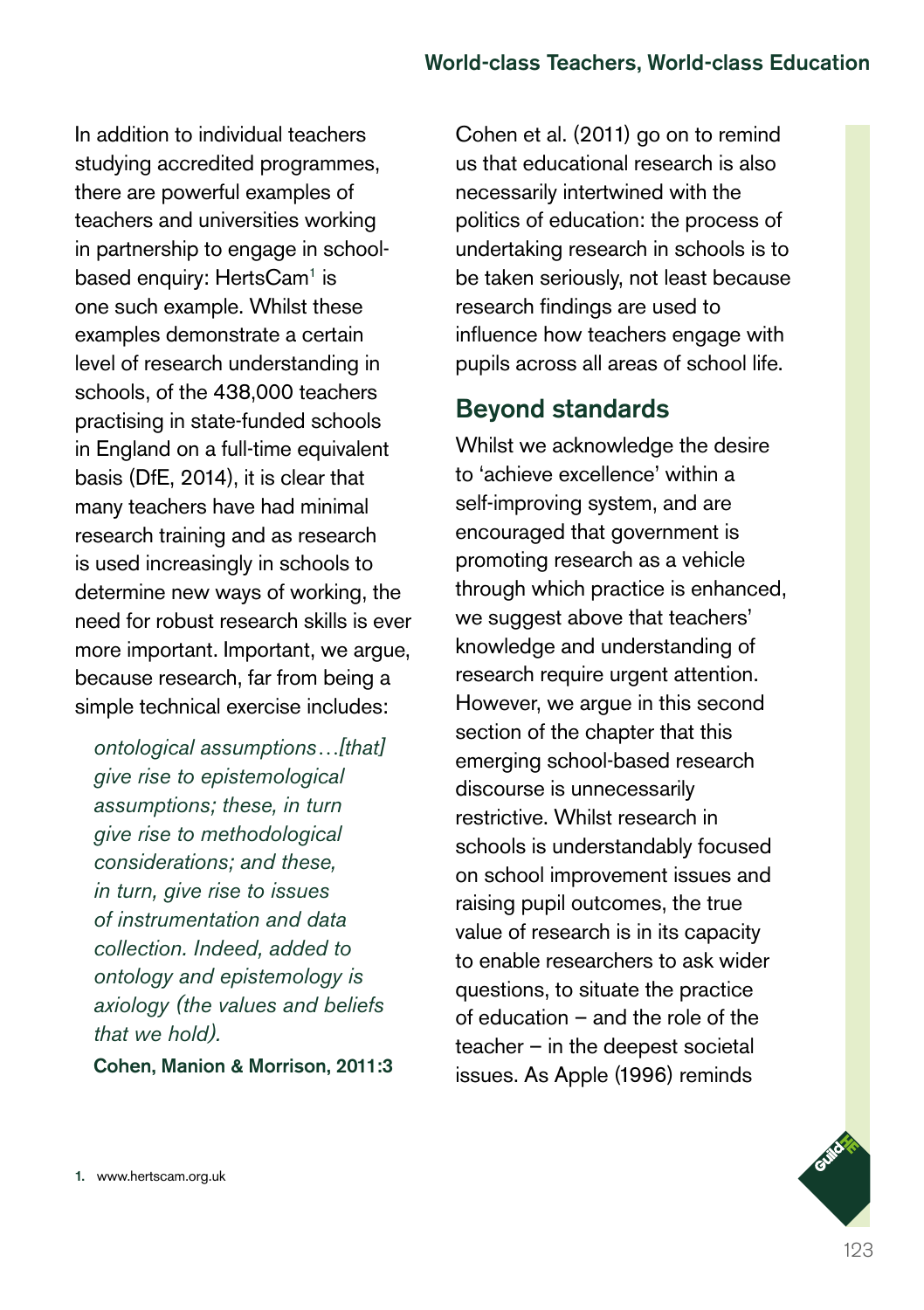us, education is necessarily shaped by the cultural politics of the times; the role of the teacher as cultural worker thus situates the practice of education at the heart of society. In contemporary times, the zeitgeist is increasingly shaped by global concern about the threat of radicalisation and extremism, resulting arguably in an atmosphere of fear (Bauman, 2006), of a society under siege. The London bombings of July 2005 were carried out by 'home-grown' terrorists, prompting a change in government approaches to addressing radicalisation and extremism. Education is now a vehicle for the prevention of radicalisation and extremism and the requirements on schools are outlined in the Counter-terrorism and Security Act 2015. Teachers are expected to play a key role in implementing new counter-terrorism initiatives as well as the promotion of fundamental British values, as set out in the Teachers' Standards (DfE, 2013). These requirements redefine the role of the teacher, explicitly politicising their status as professionals and placing wider expectations not only on their pedagogical abilities but their moral and ethical capacities as well

(Revell & Bryan, 2016). Teachers are expected to make judgements about the potential risks of radicalisation, to negotiate issues of religious, cultural and ethnic identity and to maintain a professional and objective stance in relation to the many sensitive and controversial issues raised by their new roles. The threat of radicalisation and extremism provides a clear example of the way in which government has reshaped requirements on teachers (thus redefining teacher professionalism), but this, we suggest, has created opportunities, challenges and most significantly, new arguments for the embedding of research into teaching. Past discussions about the nature of teacher professionalism have highlighted the deskilled nature of the teacher and the loss of professional autonomy (Maclure, 1993; Whitty, 2003). This new focus on extremism and education means that it is essential that teachers can engage critically and reflexively with the demands placed on them by policymakers.

The need for teachers to be free to make judgements about the nature of education in their schools is echoed in many of the debates on the relationship between

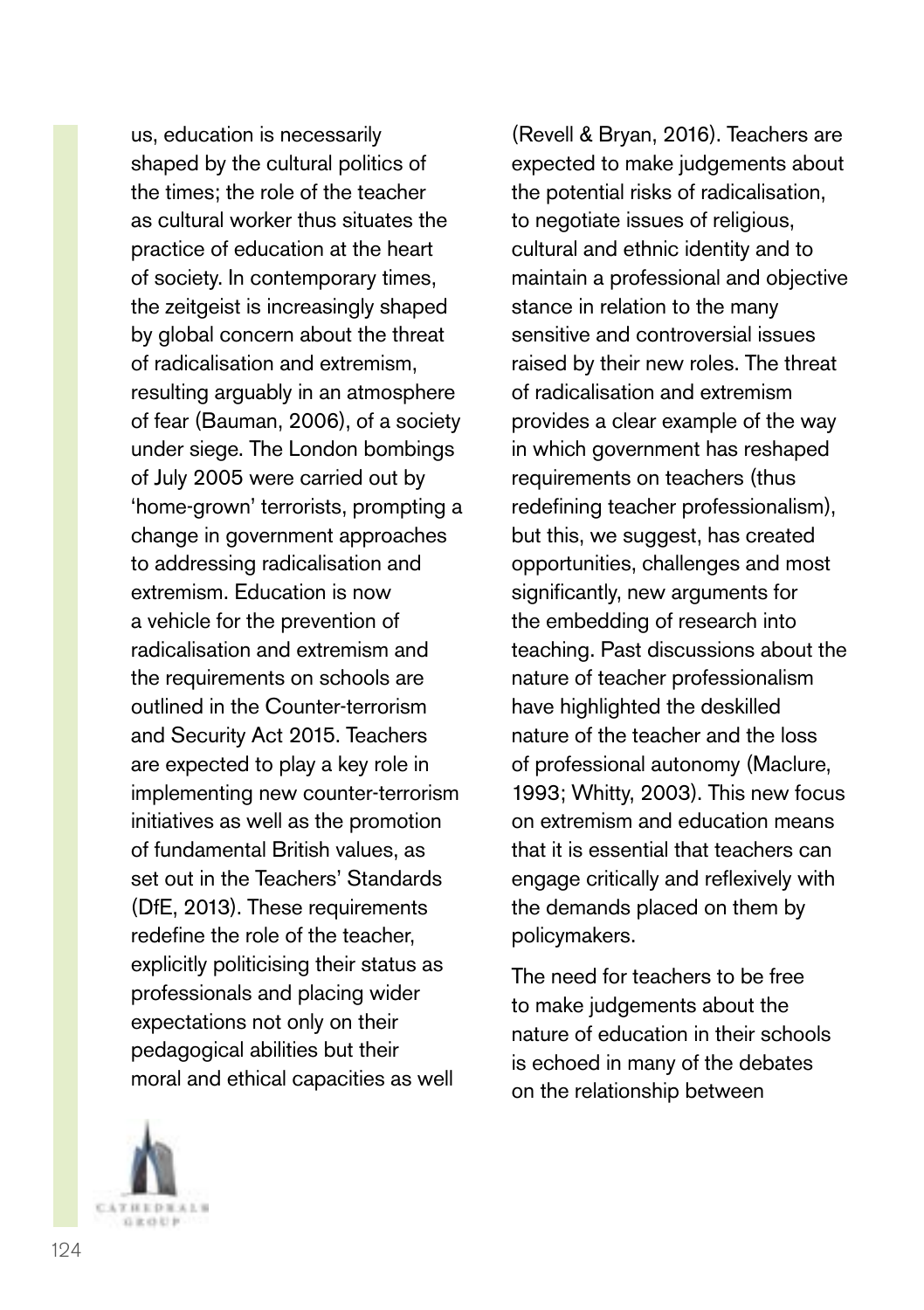Christianity, teaching and education. *In Doing God in Education*, Trevor Cooling (2010) challenges the self-evident view that there is 'an incontestable, neutral and objective way of teaching'. Instead, he argues that teachers should make judgements about the meaning and significance of education. The authors of *Teaching and Christian Practices* (Smith & Smith, 2011), writing about the place of Christian faith in education, make a similar point about the centrality of the teacher and teaching in disrupting traditional narratives, practices and expectations. For them, it is these relationships that are at the heart of teaching with faith. Similarly, the American scholar Gloria Durka (2002) argues that teachers are more than 'dispensers of information' because at the heart of teaching are ethical concerns about our relationships with students, the care we take in our work, the responsibilities we assume: teaching for Durka is no less than a 'moral obligation'.

The vision of the teacher outlined by Cooling (2010), Smith and Smith (2011) and Durka (2002) assume that teachers are questioning professionals, not just of themselves and their students but of the dominant messages from politicians and their colleagues. Embedding research into teaching will facilitate the dialogues teachers need to enable them to situate ethics and ethical behaviour at the heart of their profession but also to identify the moment when asking the difficult question is both necessary and meaningful.

## And so…

There is a danger that teachers will be unprepared to interpret, navigate and engage professionally with research initiatives or with wider policy initiatives. Teachers whose work is not embedded within research could lack the knowledge, pedagogical and academic authority and critical skills that they need to situate themselves professionally in this new climate. The teacher who is an active researcher is one who is able to make judgements that are informed not just by their immediate experiences or by policy but by a culture of asking difficult questions, not just of their own practice but of every aspect of education. Ensuring that teachers have a secure grounding in research will empower them to address not only the

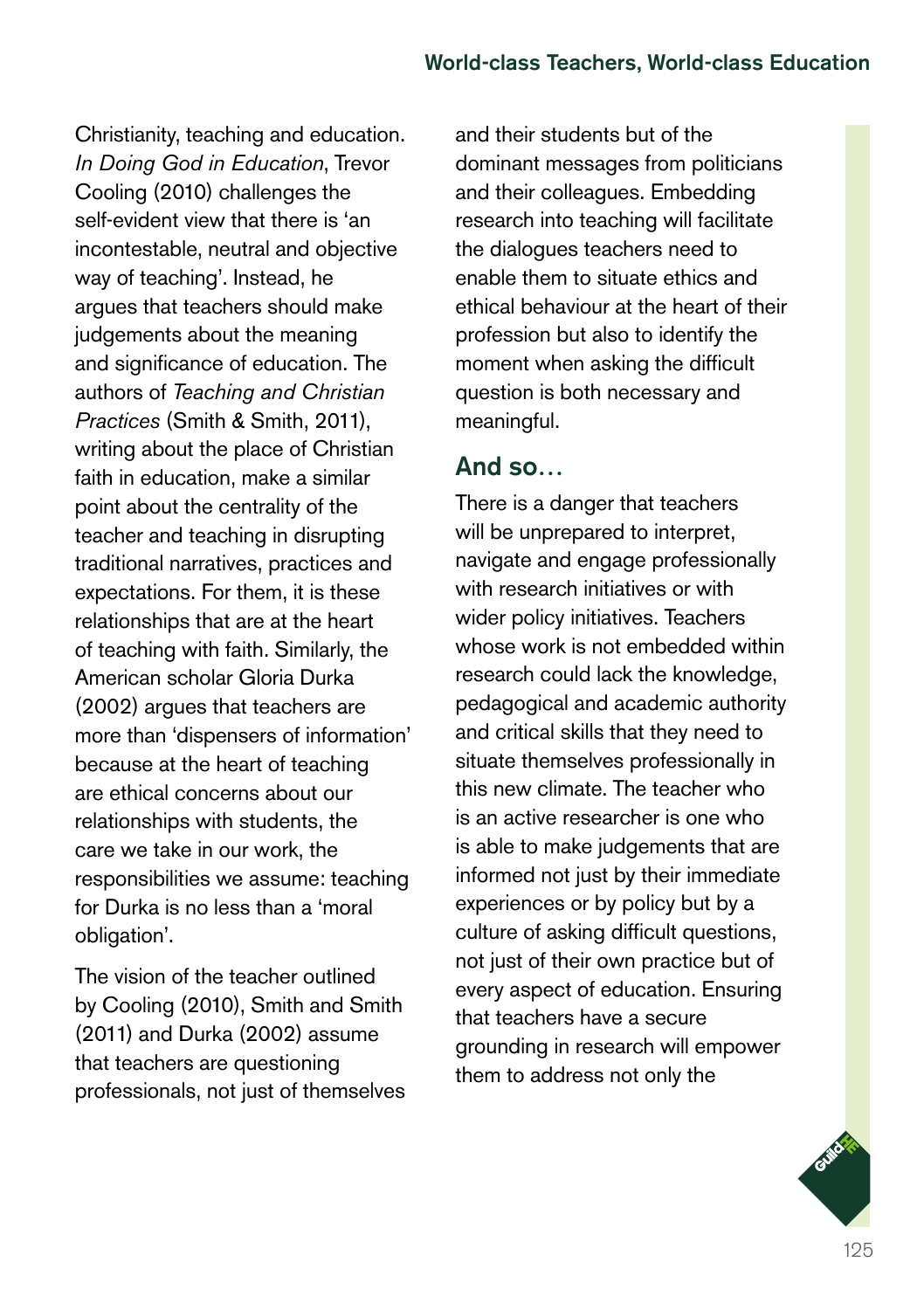questions relating to standards and outcomes, but questions relating to the young person as citizen in a complex society. In this, universities and schools should be in a symbiotic relationship, with the young person at the heart of their endeavours.

## References

Apple, M. (1996). *Cultural Politics and Education.* Buckingham: Open University Press.

Bauman, Z. (2006). *Liquid Fear.*  Cambridge: Polity Press.

Bennett, T. (2013). A history of researchED [online]. Available at [www.](http://www.workingoutwhatworks.com/en-GB/About/History) [workingoutwhatworks.com/en-GB/](http://www.workingoutwhatworks.com/en-GB/About/History) [About/History](http://www.workingoutwhatworks.com/en-GB/About/History) [accessed Jan 2017].

Cohen, L., Manion, L. & Morrison, K. (2011). *Research Methods in Education.*  Abingdon: Routledge.

Cooling, T. (2010). *Doing God in Education.* London: Theos.

DCSF (2008). *Being the Best for our Children: releasing talent for teaching and learning.* London: Department for Children, Schools and Families.

DfE (2013). *Teachers' Standards: Guidance for school leaders, school staff and governing bodies.* London: Department for Education.

DfE (2014). FOI Release: Number of Schools, Teachers and Students in England [online]. Available at [www.gov.](http://www.gov.uk/government/publications/number-of-schools-teachers-and-students-in-england) [uk/government/publications/number](http://www.gov.uk/government/publications/number-of-schools-teachers-and-students-in-england)[of-schools-teachers-and-students-in](http://www.gov.uk/government/publications/number-of-schools-teachers-and-students-in-england)[england](http://www.gov.uk/government/publications/number-of-schools-teachers-and-students-in-england) [accessed Jan 2017].

DfE (2015). *National Standards of Excellence for Headteachers: Departmental advice for headteachers, governing boards and aspiring headteachers*. London: Department for Education.

Durka, G. (2002). *The Teachers' Calling.*  New York: Paulist Press.

Durrant, J. & Holden, G. (2006). *Teachers Leading Change: Doing research for school improvement (Leading Teachers, Leading Schools Series).* London: Paul Chapman Publishing.

Elliott, J. (1991). *Action Research for Educational Change.* Milton Keynes: Open University Press.

Groundwater-Smith, S., Dockett, S. & Bottrell, D. (2015). *Participative Research with Children and Young People.* London: Sage Publications.

Hammersley, M. (1993). On the teacher as researcher. In M. Hammersley (ed.) *Educational Research: Current Issues.* London: Paul Chapman Publishing.

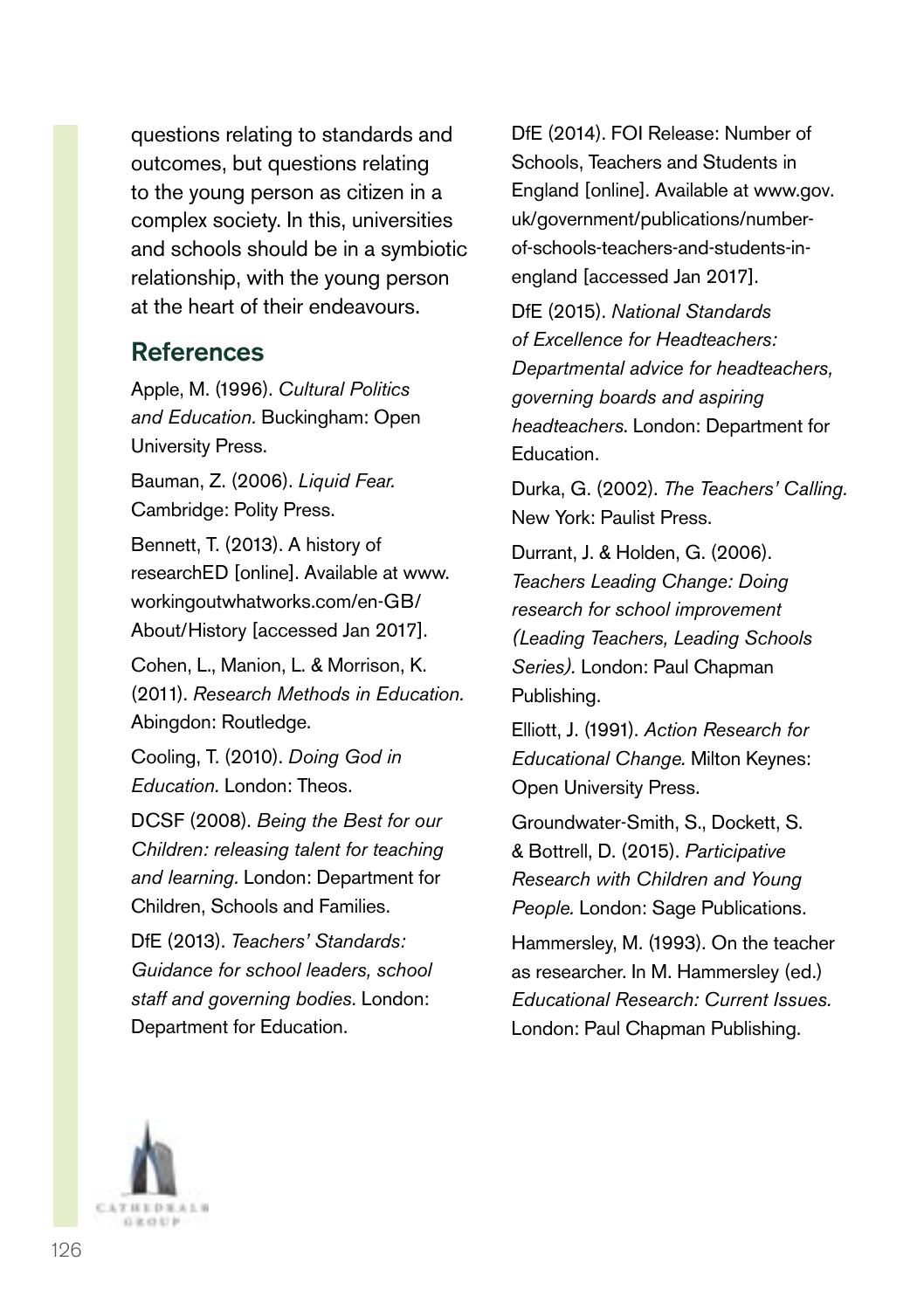Hammersley, M. (2007). The issue of quality in qualitative research. *International Journal of Research and Method in Education* 30(3):287–305.

Hargreaves, D. (1996). Teaching as a research-based profession: possibilities and prospects. Teacher Training Agency Annual Lecture, EPPI-Centre, Institute of Education, University College London.

Hargreaves, D.H. & Hopkins, D. (1991). *The empowered school: The management and practice of development planning.* London: Cassell.

HM Government (2010). *The importance of teaching: The schools White Paper 2010.* Cm 7980. Norwich: The Stationery Office.

HM Government (2016). *Educational Excellence Everywhere.* Cm 9230. Norwich: The Stationery Office.

Maclure, M. (1993). Arguing for your self: identity as an organizing principle in teachers' jobs and lives. *British Education Research Journal* 19(4):311–22.

Oancea, A. & Furlong, J. (2005). *A Framework of Quality for the Assessment of Applied and Practicebased Research: Full report.* Oxford: Oxford University Press.

Ofsted (2006). *The logical chain: Continuing professional development in effective schools.* HMI 2639. London: Ofsted.

QAA (2008). Frameworks for higher education qualifications in England, Wales and Northern Ireland. [online]. Gloucester: Quality Assurance Agency for Higher Education. Available at [www.](http://www.qaa.ac.uk/publications/information-and-guidance/publication?PubID=2718#.WHko3Fy0dks) [qaa.ac.uk/publications/information-and](http://www.qaa.ac.uk/publications/information-and-guidance/publication?PubID=2718#.WHko3Fy0dks)[guidance/publication?PubID=2718#.](http://www.qaa.ac.uk/publications/information-and-guidance/publication?PubID=2718#.WHko3Fy0dks) [WHko3Fy0dks](http://www.qaa.ac.uk/publications/information-and-guidance/publication?PubID=2718#.WHko3Fy0dks) [accessed Jan 2017].

Revell, L. & Bryan, H. (2016). Calibrating Fundamental British Values: how Headteachers are approaching appraisal in the light of the Teachers' Standards 2012, Prevent and the Counter-Terrorism and Security Act, 2015. *Journal of Education for Teachers* 42(3):341–53.

Smith, D.I. & Smith, J.K.A. (2011). *Teaching and Christian Practices: Reshaping faith and learning.* Michigan: W.B. Eerdmans Publishing Company.

Stenhouse, L. (1975). *An Introduction to Curriculum Research and Development.*  London: Heinemann Educational Books.

Whitty, G. (2003). *Making Sense of Education Policy.* London: Paul Chapman Publishing.

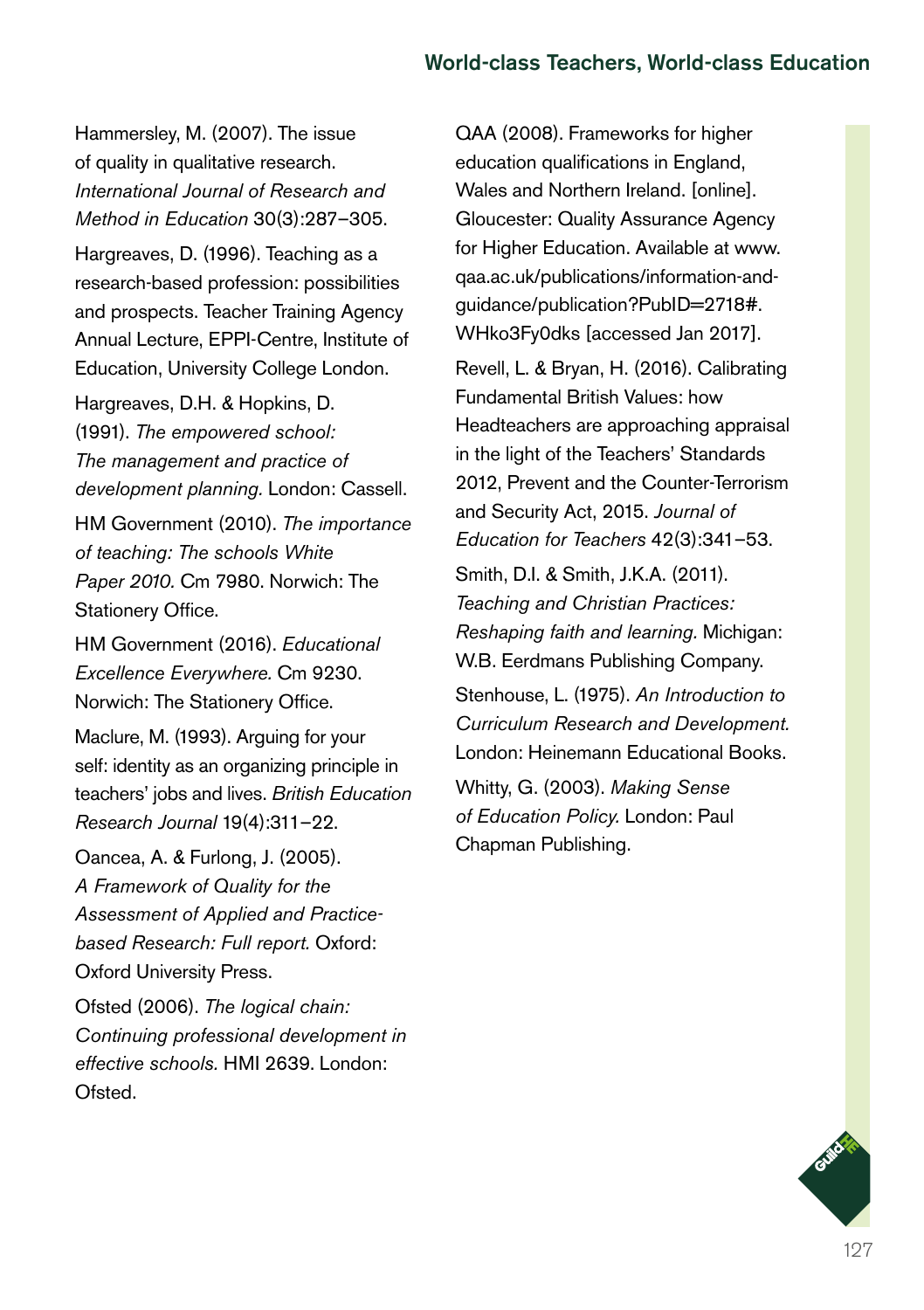# **Chapter 12: Primary education**

Dr Jon Spence, Director of the Institute of Education, University of Chichester Liz Fleet, Deputy Dean, Quality Assurance – ITE and Partnership, University of Chester

The Secretary of State for Education, Justine Greening, in her ministerial statement on primary education encapsulates the importance placed on the primary years and in particular, the government's objective of raising standards of literacy and numeracy during these years 'to make sure that children are ready for the next stage of their education.'

*This government is committed to building a country that works for everyone and that means having the highest aspirations for all children. But we know that when it comes to their education, if a child starts behind other children, all too often they stay behind. When children leave primary school they should have acquired* 



*a firm grasp of the basics of literacy and numeracy. I know that all parents and teachers want this for our children too.*

### Education Secretary, Justine Greening (Oct. 2016)

This chapter considers the place of primary education (for the purpose of this chapter primary refers to the compulsory years of schooling from the age of five through to 11 years whether in a primary or separate infant/junior school) in the development of an effective educational experience for all children in the UK. The structure, content and ethos of the primary phase of schooling are considered with discussion of some of the contemporary issues included to provide the basis for debate and a context for the work of the Cathedrals' Group of universities. The type of school, whether statefaith- or non-faith-based, free school or academy is not the central focus here, more so the nature of the experience of the child in this formative phase of schooling and the impact this might have on future educational experience and/or achievement.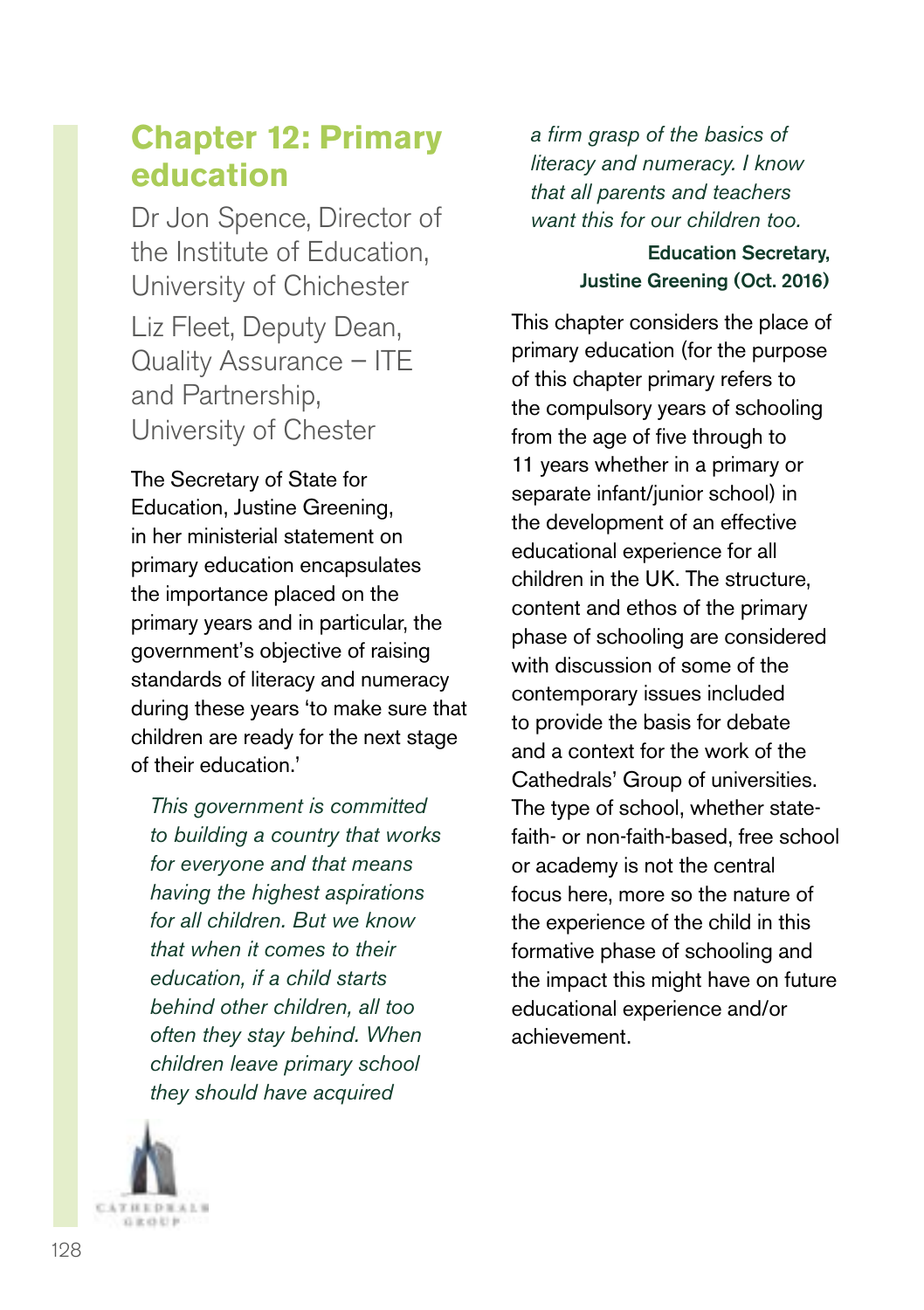Amongst the issues to be considered are: the age of children entering formal education; the curriculum: content and assessment; class size and the impact of the teacher – (including the impact of initial and ongoing education and training).

## Context of compulsory schooling

The primary school is the first experience many children will have of a formal education setting. In the UK, children from the age of five (or in many cases before their fifth birthday) will begin the compulsory phase of their educational journey. In England, in the September following a child's fifth birthday, there is a move from the often informal, playbased, child-focused environment of nursery/reception, the latter part of the early years foundation stage (0–5 years), into 'Year 1' and a potentially more formal educational set up. A national curriculum is in place for children from this point, which outlines programmes of study across a range of subjects including English and mathematics, with a further expectation that literacy and numeracy skills are also developed across the wider curriculum. This

formalised approach begins earlier than in many other countries across Europe and the world, although the results of the Organisation for Economic Co-operation and Development (OECD, 2016) survey of pupil performance in 2015 across 39 countries suggests that this early 'formal' start does not necessarily result in better performance by children when they reach the age of 15.

Arguably, the early experience of children both before they enter compulsory education and in the first years of schooling, is key to educational success. Educationalists have questioned the UK's early start to children's compulsory education and children's readiness for a formal curriculum at this stage. Whitebread (2013) refers to a letter, published in the Daily Telegraph in September 2013, in which he and around 130 early childhood education experts, [...] advocated an extension of informal, play-based pre-school provision and a delay to the start of formal "schooling" in England from the current effective start until the age of seven in line with a number of other European countries, who currently have higher levels of academic achievement and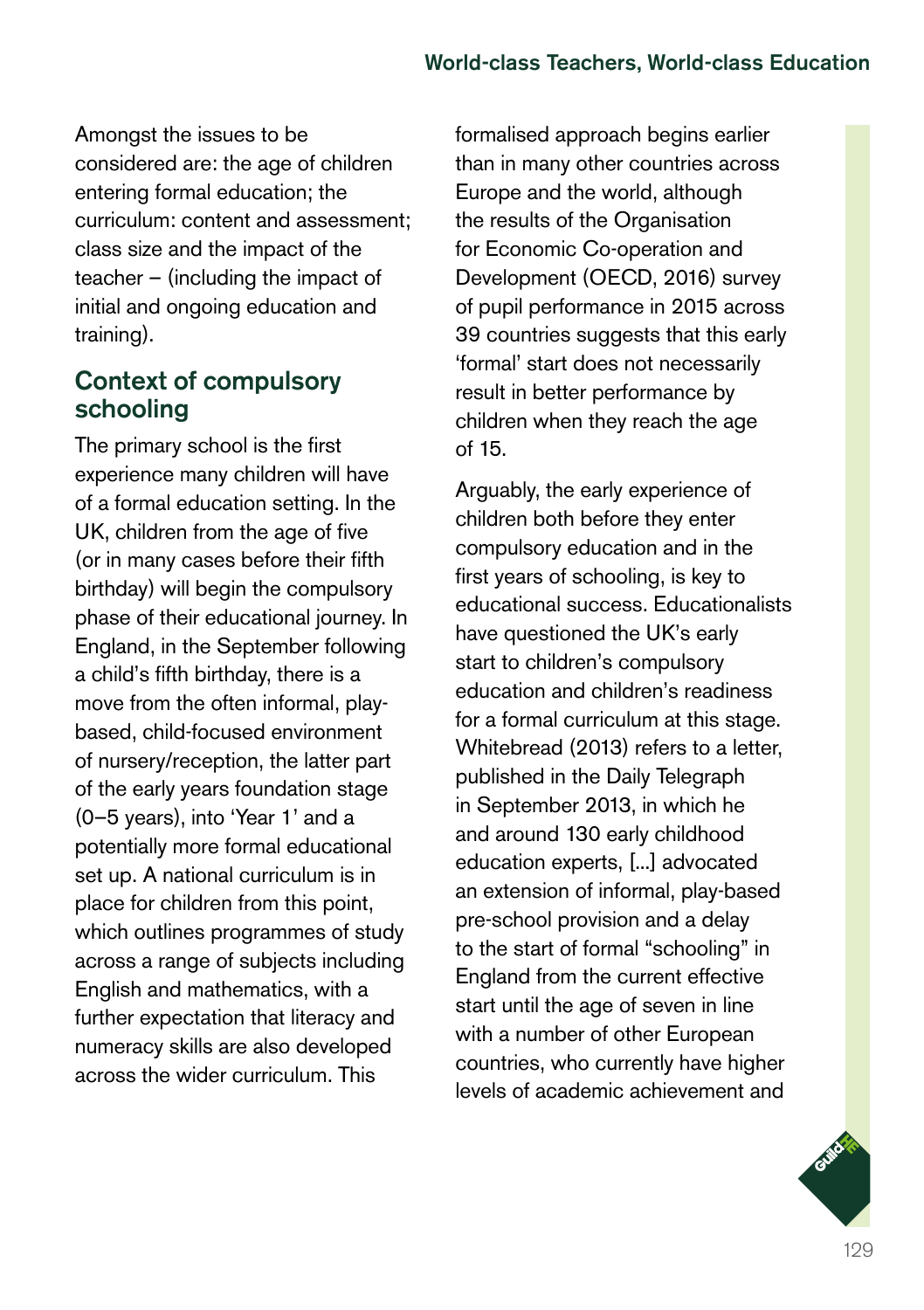child well-being, (Whitebread, 2013 [online]). Finland, for example, is often cited in this context as children there start compulsory schooling at the age of seven, yet the Programme for International Student Assessment (PISA) results comparing the attainment of 15-year-olds shows Finland easily within the top 10 countries in reading and science and above the average and the UK in mathematics (girls score top in reading and second in science, boys are seventh in reading and eighth in science, OECD, 2016). Back in the UK, although compulsory schooling in Wales, Scotland and Northern Ireland also begins at the age of five, it should be noted that there are different approaches in operation. In Wales, for example, the foundation stage currently continues to the age of seven, and Donaldson (2015) has advocated extending some of the principles of this approach into subsequent years of schooling.

In terms of compulsory schooling alone, more than half of this time is spent at the primary level and the experience that children have during this time can have a longterm impact on their attitude and achievement throughout their education. The Effective Pre-school



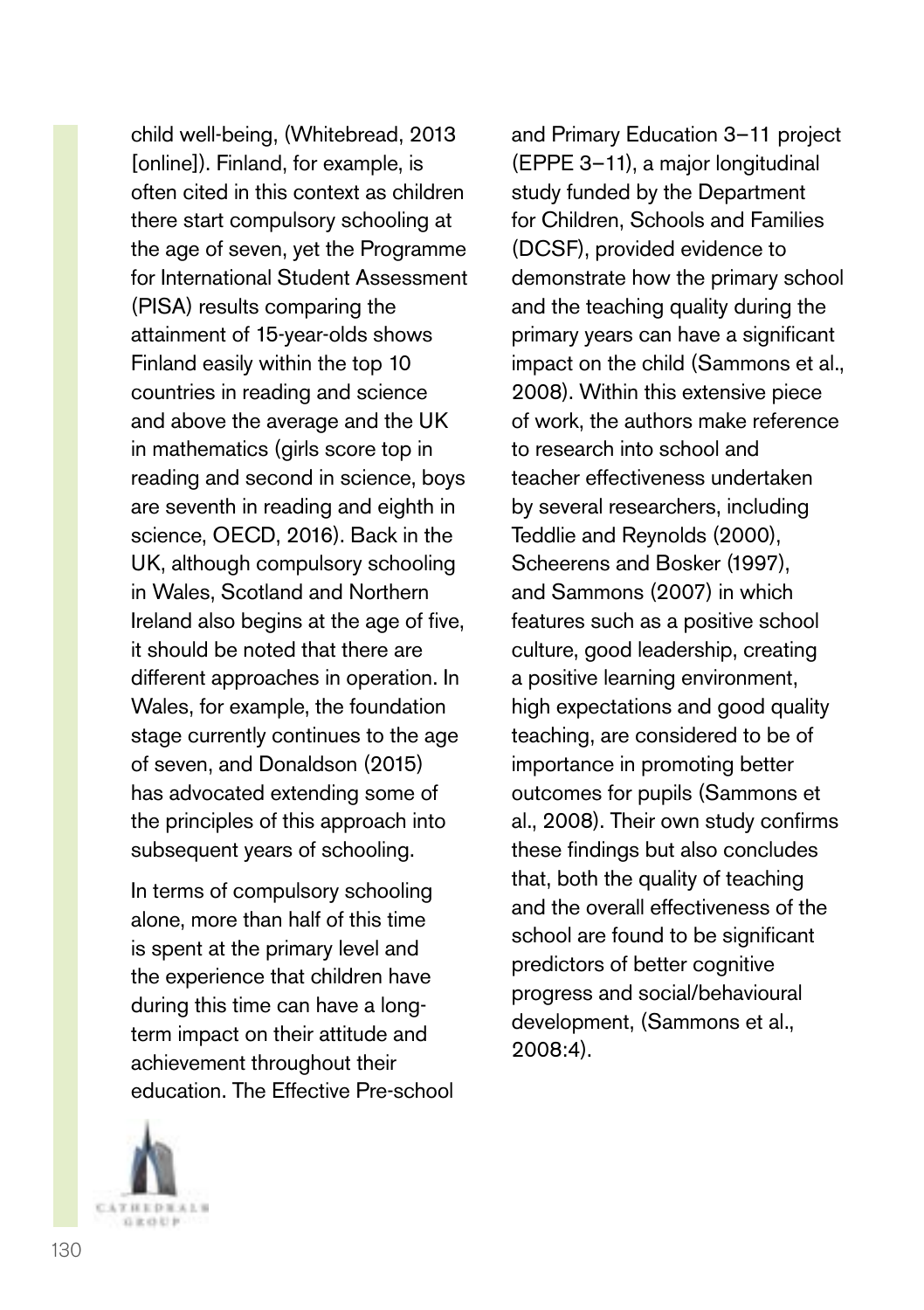## The curriculum

*We believe that the single most important outcome for any primary school is to give as many pupils as possible the knowledge and skills to flourish in the later phases of education.* DfE, 2014:4

This DfE statement and Greening's more recent reference (2016), at least in part suggesting that the main aim of the primary years is preparation for the next stage of education will likely cause some consternation amongst many primary teachers and educators; whilst this preparation is clearly important, surely the learning experiences afforded at primary level should be valued in their own right and this phase not simply be viewed as a stepping stone to the next stages of learning. Alexander (2010:196) powerfully makes this point in his exploration of the principles of primary education. He suggests that official statements 'tend to see primary education solely as preparation for what follows... and to neglect the fact that children have needs and powers now, as children rather than merely as future adults'.

Many would argue that the primary years are a time to provide children with a rich and engaging curriculum and despite widely held concerns about introducing an early focus on curriculum content rather than considering the child's readiness for factual learning at the age of five, education policymakers appear to focus on subject-specific content and have developed a number of iterations of a national curriculum for the primary years focusing on what should be taught to pupils during each phase or year of their schooling (Shuayb & O'Donnell, 2008). The intention of the primary years of education should surely be to foster a love of learning, nurture creativity, health, well-being and global citizenship, as well as to ensure that all pupils are supported to develop the foundations for future learning. Children's individual developmental stages, appropriateness and relevance of curriculum content, knowledge, understanding and skills, are key considerations for the primary teacher.

Despite various reviews of the impact of the national curriculum, since its introduction in 1988, demonstrating a positive impact on pupil achievement, many academics

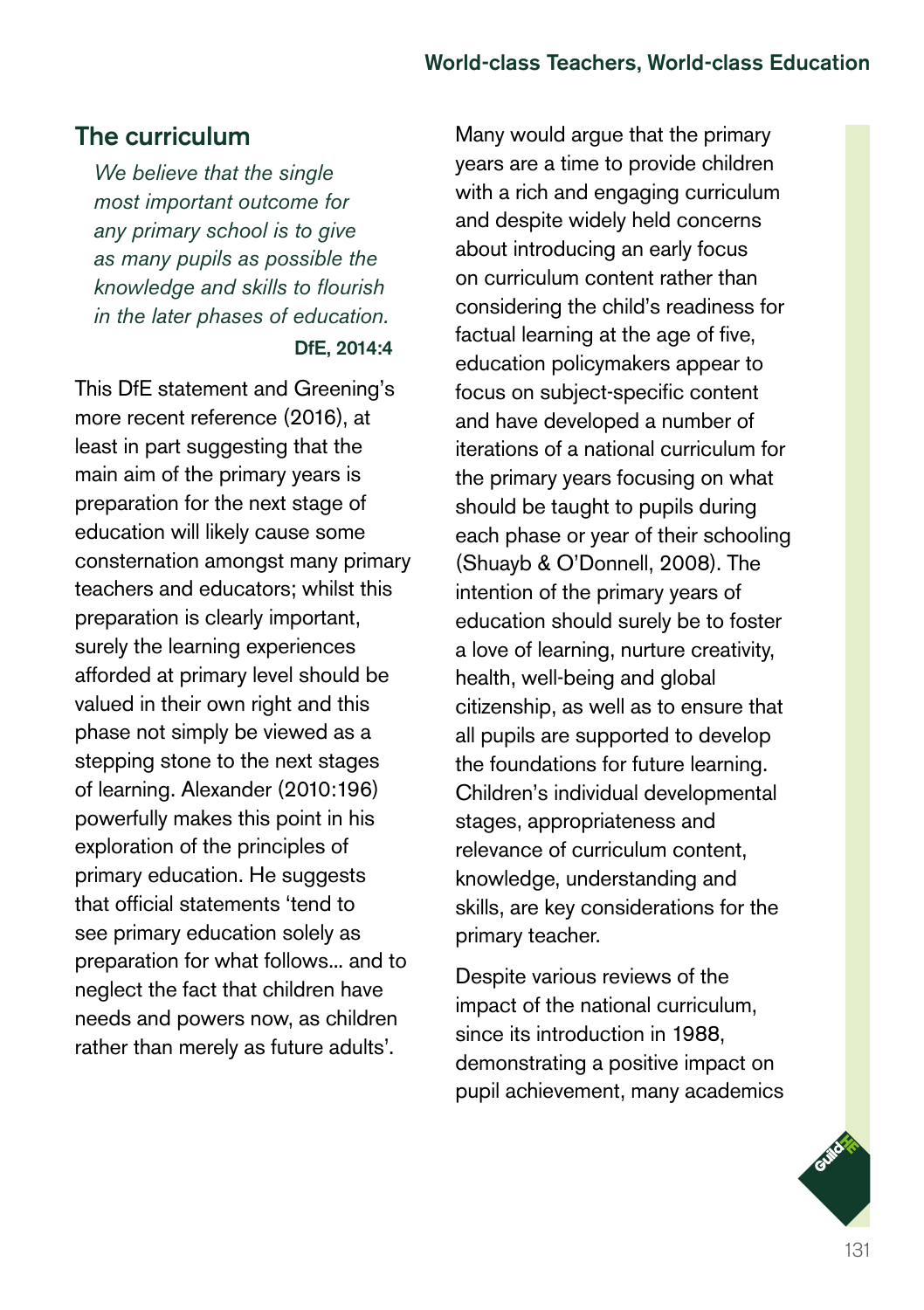(Walsh et al., 2008, for example) believe that the formal nature of the curriculum in England and many other countries, especially in the first few years of compulsory schooling, is problematic. It is interesting to note, as an aside that, in England, neither academies nor free schools are legally obliged to follow the national curriculum, leading one to question the purpose of having a national curriculum at all. However, the provision of a 'common' curriculum, though as stated, not actually *for all*, implies that all children develop at the same rate and the curriculum is therefore chronological-age dependent rather than stage of development related. It could be argued that this approach causes future issues for children who are not ready to learn a specific concept at a particular age and thus may not develop the basic building blocks required for later learning.

There is no doubt that all children deserve the best opportunities to develop the foundations of literacy, e-literacy and numeracy in order to be better assured of their future educational achievement. This would enable a progressive curriculum to be built on solid foundations, allowing children to



develop the knowledge, skills and understanding for successful future learning. However, it is also clear that a positive attitude to learning and high levels of aspiration are essential to future educational success. The role of the primary school in achieving these ends whilst simultaneously supporting children's individual appreciation and enjoyment of the world around us, and in particular, their physical and mental health and well-being, is paramount. Positive experience through the primary school years can do much to support children's confidence and promote independence to be better equipped to face the challenges of secondary education and adult life.

In a world of fast-paced technological advance, with concerns at the global level around environmental and sustainability matters, Donaldson's words are poignant.

*Our children and young people only have a relatively short time at school. We must use that time judiciously and productively to help each one of them to grow as a capable, healthy, well-rounded individual*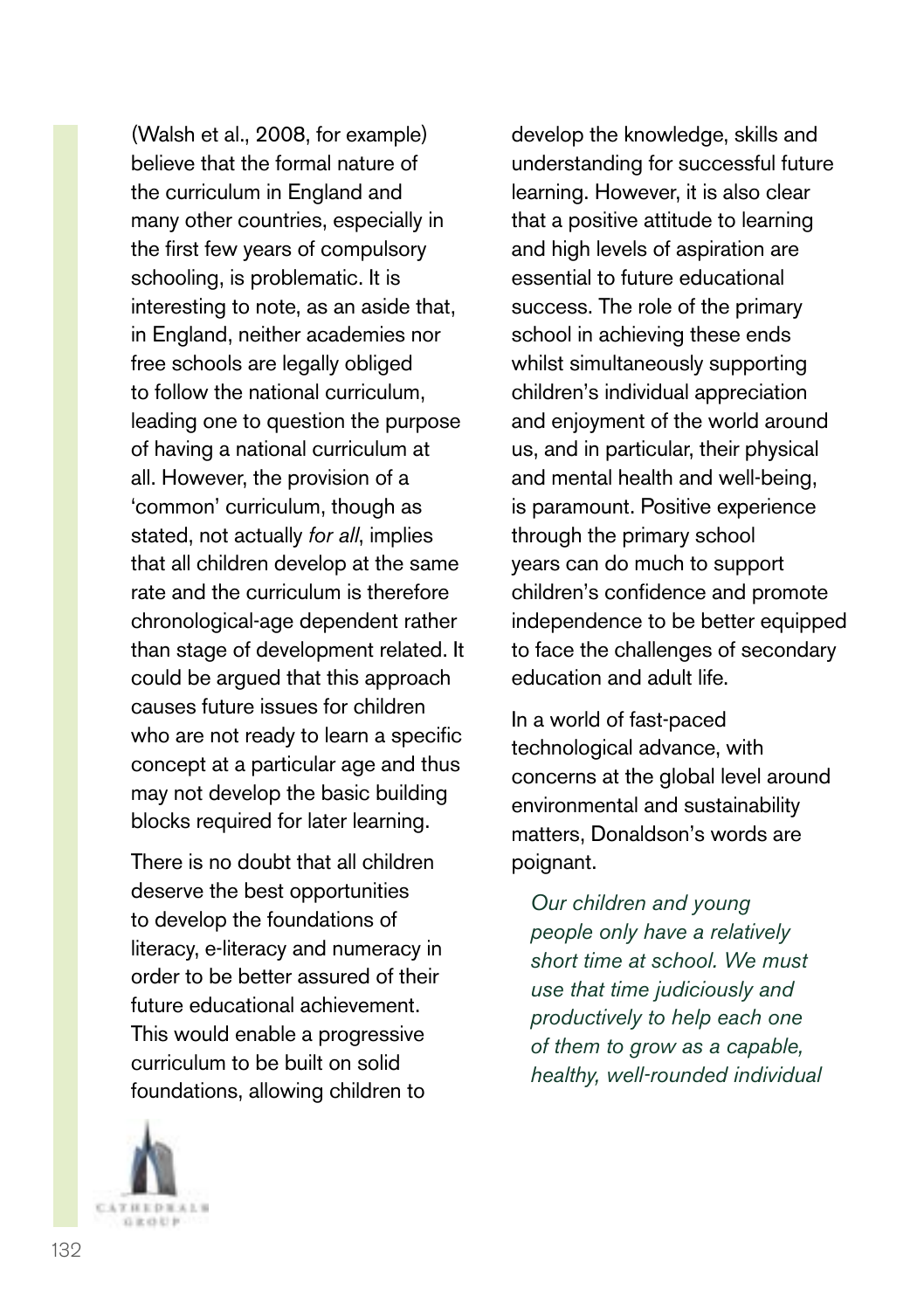*who can thrive in the face of unknown future challenges… What our children and young people learn during their time at school has never been more important yet, at the same time, the task of determining what that learning should be has never been more challenging.*

Donaldson, 2015

### Assessment

Good primary teachers will, by necessity, make regular use of formative and diagnostic assessment to determine what learning has taken place, to ascertain whether any misconceptions are present, to identify where to move the learning next and to support the monitoring of a child's progress:

*Good teachers assess children regularly to inform teaching, provide feedback to pupils and to communicate children's progress to parents. This assessment does not need government to prescribe how it should be done.*

### DfE, 2014

The title of the 2014 document published by the Department for Education, *Reforming assessment*  *and accountability for primary schools: Government response to consultation on primary school assessment and accountability*, indicates an additional perceived function of assessment, one that government and policy-makers view as inextricably linked to the accountability of schools, in which the outcomes of pupil assessment are viewed as a measure of the quality of schools and the teacher. Whilst in the publication it is stated that the government does not need to prescribe how assessment should be undertaken, the intention to develop more challenging tests at particular points in a child's primary education is noted.

We also need to consider the effect on children of explicit forms of assessment. Bradshaw, co-editor of a 2015 report for The Children's Society, claimed that 'dissatisfaction of school performance' was a contributory factor to unhappiness amongst children in the UK:

*There is something going on in the UK and it seems to be focused on self-esteem and confidence. It's very difficult to prescribe what to do about it, but I think one thing that we* 

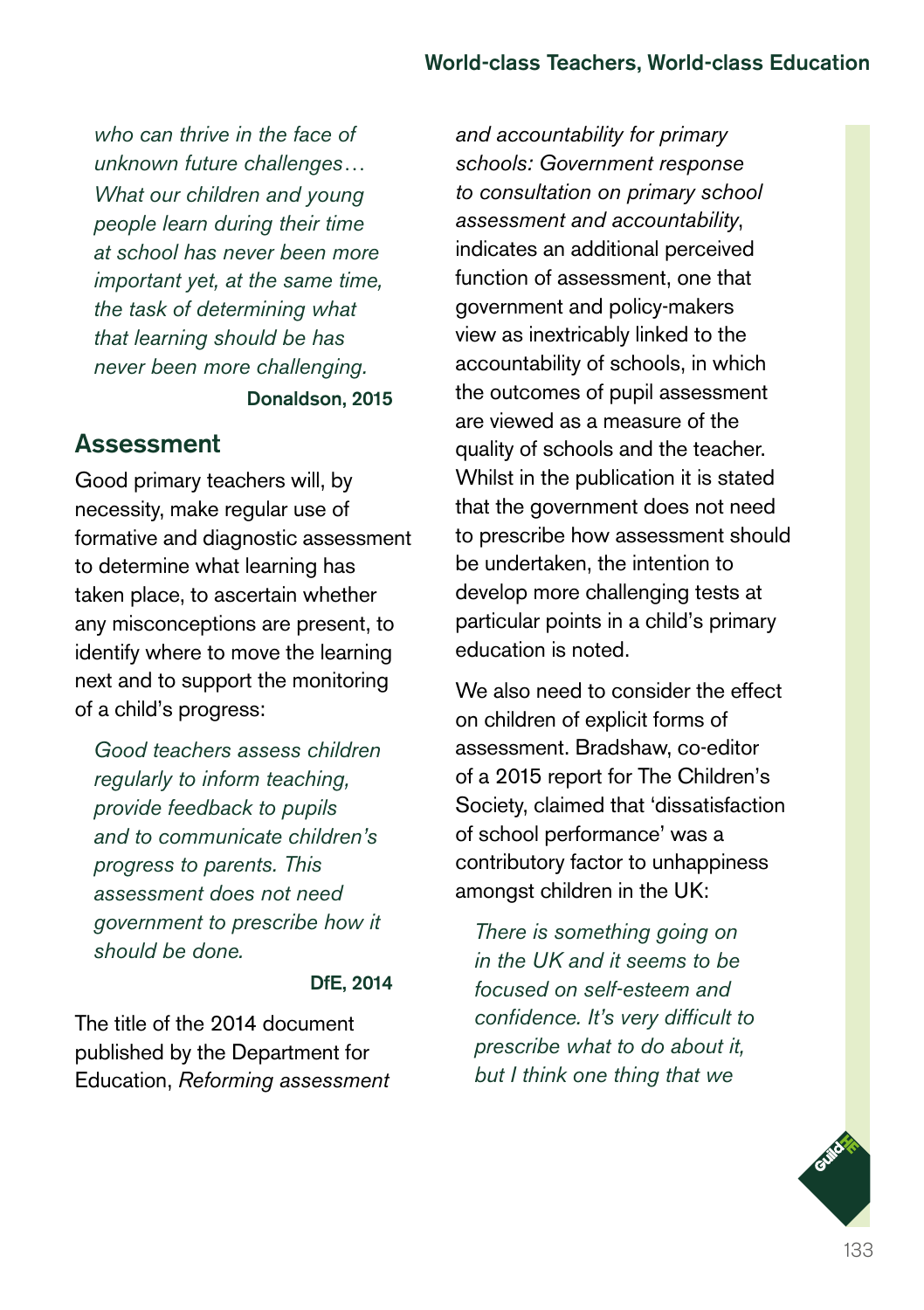*certainly ought to do is make more effort to manage bullying. I think schools in Britain really need to be friendlier places, more concerned with social relationships and less focused on attainment. It's interesting that Norwegians are much happier at school than we are. They don't do so well in the educational attainment league table. I think their schools are happier places, but they are perhaps not as successful in achieving attainment outcomes – there's a bit of a trade-off there. We perhaps haven't got the balance right.*

### Bradshaw, cited in the Guardian, 2016

(For the actual report, refer to The Children's Society, 2015.)

In considering Bradshaw's comments, reference to the OECD (2016) data on pupil attainment in the PISA tests confirmed that the UK scored more highly in the 2015 science tests (mean scores: UK boys 510, girls 509 compared to Norway boys 500, girls 497); however, in the reading tests undertaken in the same year, Norway's children performed more



highly than was the case in the UK (mean scores: Norway girls 533, boys 494 compared with UK girls 509 and boys 487). This area is certainly worthy of greater consideration and, as Bradshaw suggests, there is a need to look more carefully at the balance between attainment – or perhaps more so how that is measured and monitored – and consideration of well-being.

The recent change in assessment policy to remove attainment levels, following the report *Commission on Assessment without Levels* (2015), while being broadly welcomed by teachers, has presented them with a challenge in that the requirement remains for children to attain national targets at age 11 but now without the support of intermediate targets at earlier ages.

*Despite being intended only for use in statutory national assessments, too frequently levels also came to be used for in-school assessment between key stages in order to monitor whether pupils were on track to achieve expected levels at the end of key stages. This distorted the purpose of in-school*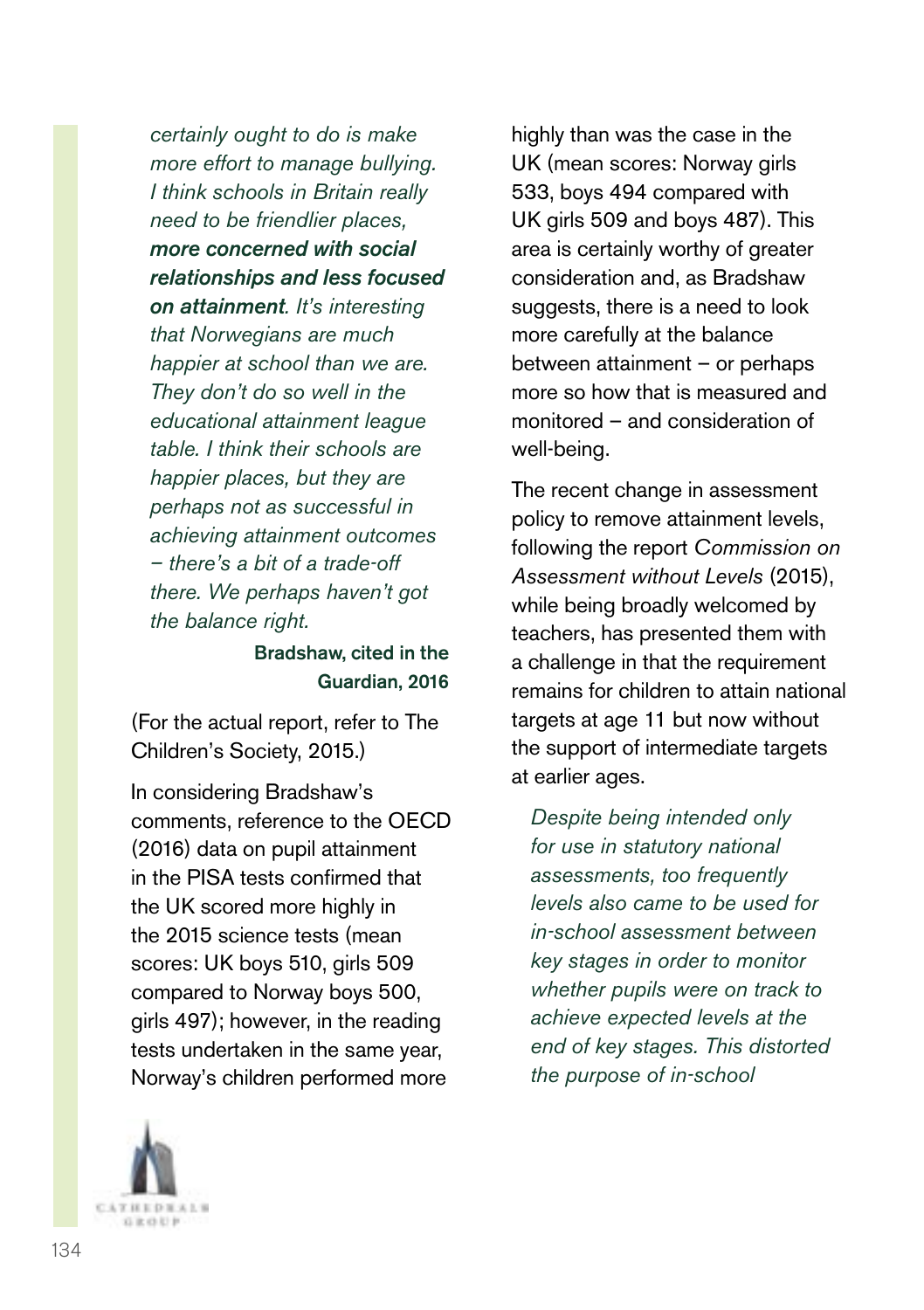*assessment, particularly dayto-day formative assessment. The Commission believes that this has had a profoundly negative impact on teaching. Too often levels became viewed as thresholds and teaching became focused on getting pupils across the next threshold instead of ensuring they were secure in the knowledge and understanding defined in the programmes of study. Depth and breadth of understanding were sometimes sacrificed in favour of pace. Levels also used a 'best fit' model, which meant that a pupil could have serious gaps in their knowledge and understanding, but still be placed within the level. This meant it wasn't always clear exactly which areas of the curriculum the child was secure in and where the gaps were.*

#### DfF<sub>2015:5</sub>

Schools and teachers have been grappling with these changes in assessment policy. Since the introduction of the national curriculum in 1988 they have followed statutory assessment requirements which have standardised formats. In addition to standard assessment, teachers will also have undertaken formative. informal assessment as part of their day-to-day practices. Now, aside from the national tests in years 1 (phonics), 2 and 6, teachers are more free to develop assessment approaches that suit their own pupils and individual context. Continuing professional development that supports assessment practices will likely prove helpful to them and is noted by the Commission as of importance (DfE, 2015).

## Class sizes

For many years the issue of class size has been debated. Just recently the policy of the Welsh government Education Secretary, Kirsty Williams, to cut infant class sizes to below 25 was questioned by one of their education advisors, Professor David Reynolds. Whilst this seems to be popular with parents and some teachers and educators, the suggestion was that there are other more beneficial ways to spend the education budget, for example on continuing professional development for teachers (Martin, 2016). The key question is whether or not children benefit, in terms of achievement and experience, from being in smaller

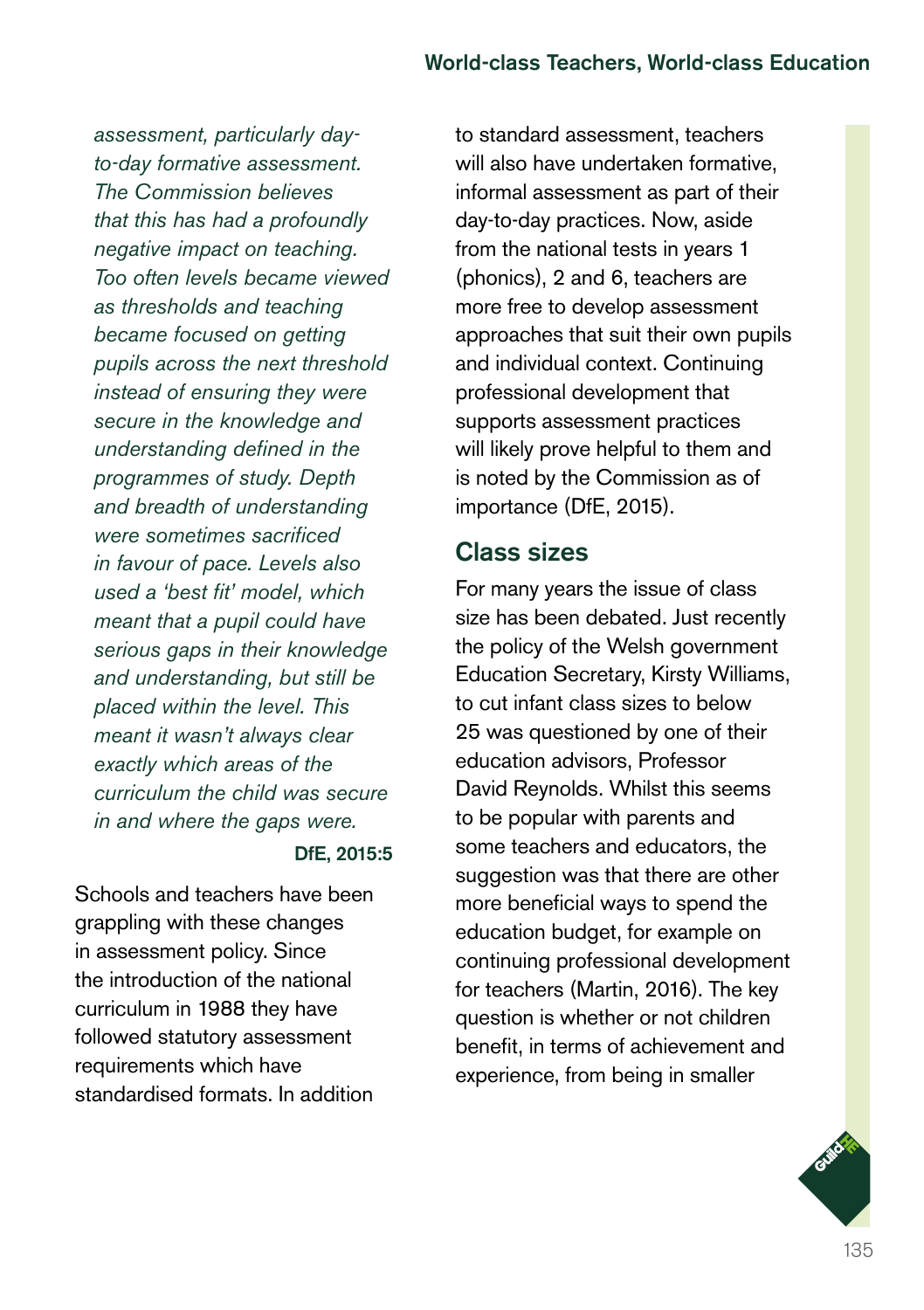classes. Teaching unions view class size as important and some have previously presented policies on this. The National Union of Teachers, in its 2012 policy (no longer available), argued that it would view 30 to be excessive (in primary classes and fewer in mixed-age and nursery/ reception classes). It is worth considering teacher well-being in this context, not just in terms of the time needed to develop crucial relationships with the learners, but also in regard to excessive workloads that might occur with larger classes and potentially cause some very able teachers to leave the profession prematurely.

In reality, the number of children in the class is probably one of a number of factors impacting on pupil performance. Clearly an able, more experienced teacher with a number of well-qualified learning support assistants may well be better able to manage a large class and thus a larger class size would not necessarily have a negative impact on the children.

Interestingly, private schools promote themselves to pupils/ parents on the premise that class sizes are small and therefore

achievement will be higher. The results of many of these schools might suggest that this can be the case but again it is difficult to claim cause and effect and there are many other factors that may lead to better results in some of these schools. Blatchford has spent considerable time investigating class size. His earlier study (Blatchford et al., 2003) suggested that class size can impact on academic performance; however, this was in the context of a reception class and literacy. In an article for the *Guardian*, Blatchford (2015) concluded that the classsize debate is much more complex than some seem to think. Simply suggesting that because some highperforming countries (in the PISA tests) have large class sizes that this somehow provides sufficient evidence that class size is not linked to attainment does not take into account possible other factors such as parental involvement in education and other cultural differences. Additional adults in the classroom, particularly those who are well qualified, the experience level of the teacher, quality of teaching and the learning environment and other considerations will also have an impact.

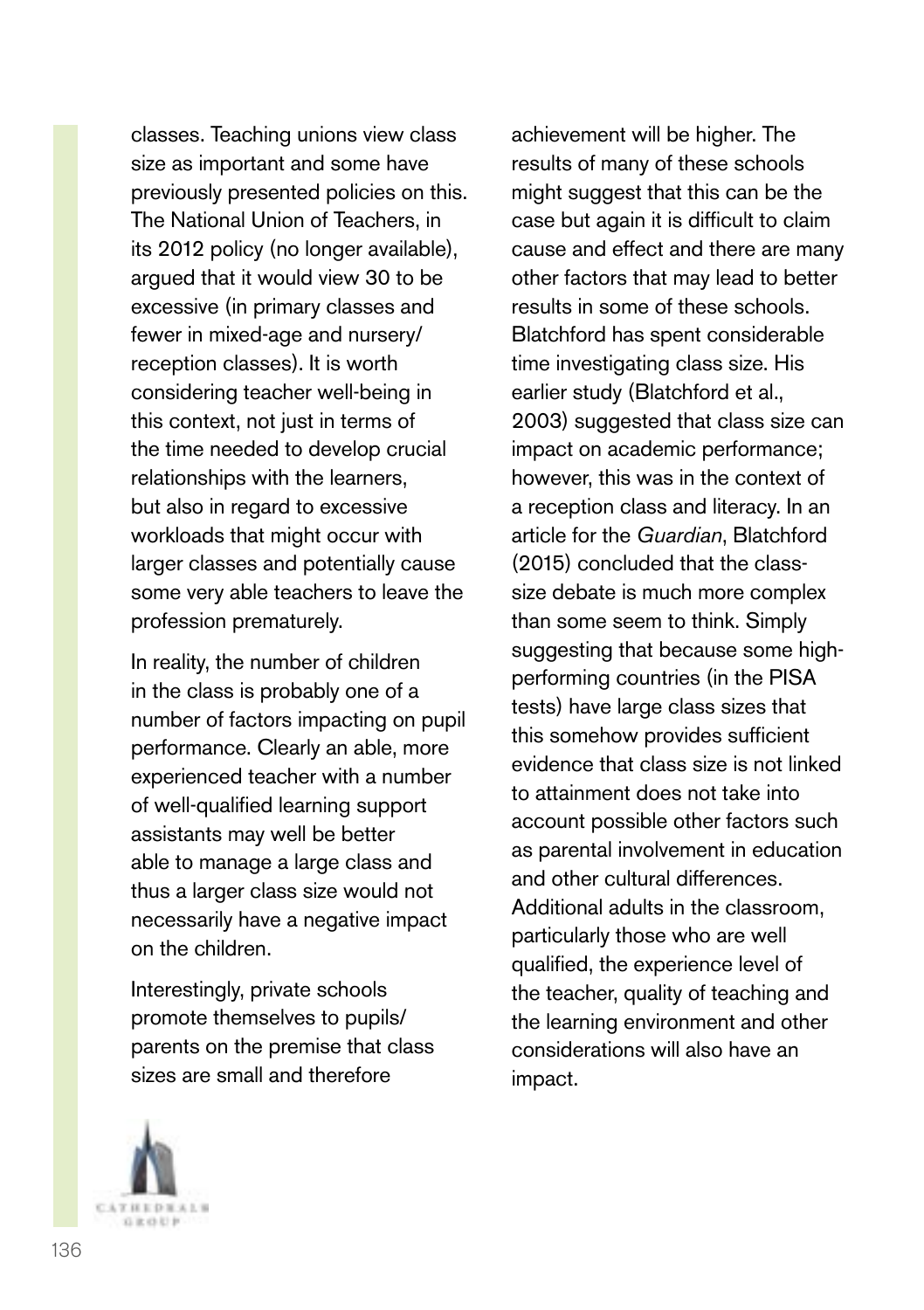The OECD (2012) has undertaken extensive research of education across the world. Whilst it is acknowledged that class size may be one factor influencing outcomes, there are many other factors that have an effect. The conclusion that, 'reducing class size is not, on its own, a sufficient policy lever to improve the performance of education systems, and is a less efficient measure than increasing the quality of teaching' clearly shows where the focus of attention should be – improving the quality of teaching.

## The teacher: teacher training and development

The government marketing campaign – 'everyone remembers a good teacher' encapsulates the effect a teacher can have on all children. The class teacher in the primary school may well be the first adult outside the family with whom the child will spend a significant amount of time and as such has the potential to become a significant influence on the child's development. The primary school child will spend nearly as many waking hours with their teacher as they do with their parents or carers.

The research evidence clearly identifies the role of the teacher as a pivotal influence on pupil progress and achievement. A poor teacher during the primary years of formal schooling can potentially have a long-term negative impact on the education of a child. Clearly it is therefore essential that initial teacher education (ITE) and the continuing professional development (CPD) of teachers throughout a teaching career are of high quality.

All schools and teachers need to contribute to the future of the profession. Schools and experienced teachers who work with initial teacher trainees (student teachers) and early career teachers will have a significant impact on the next generation of teachers. In Scotland, all schools are required to work with trainee teachers and this work is inspected. In Wales, in producing draft ITE accreditation proposals, Furlong (2016) similarly recommended that Estyn revise its criteria for school inspections to recognise their contributions to ITE. Training the next generation of teachers is the responsibility of all. This accountability is not the case currently in England and whilst many schools do acknowledge and act on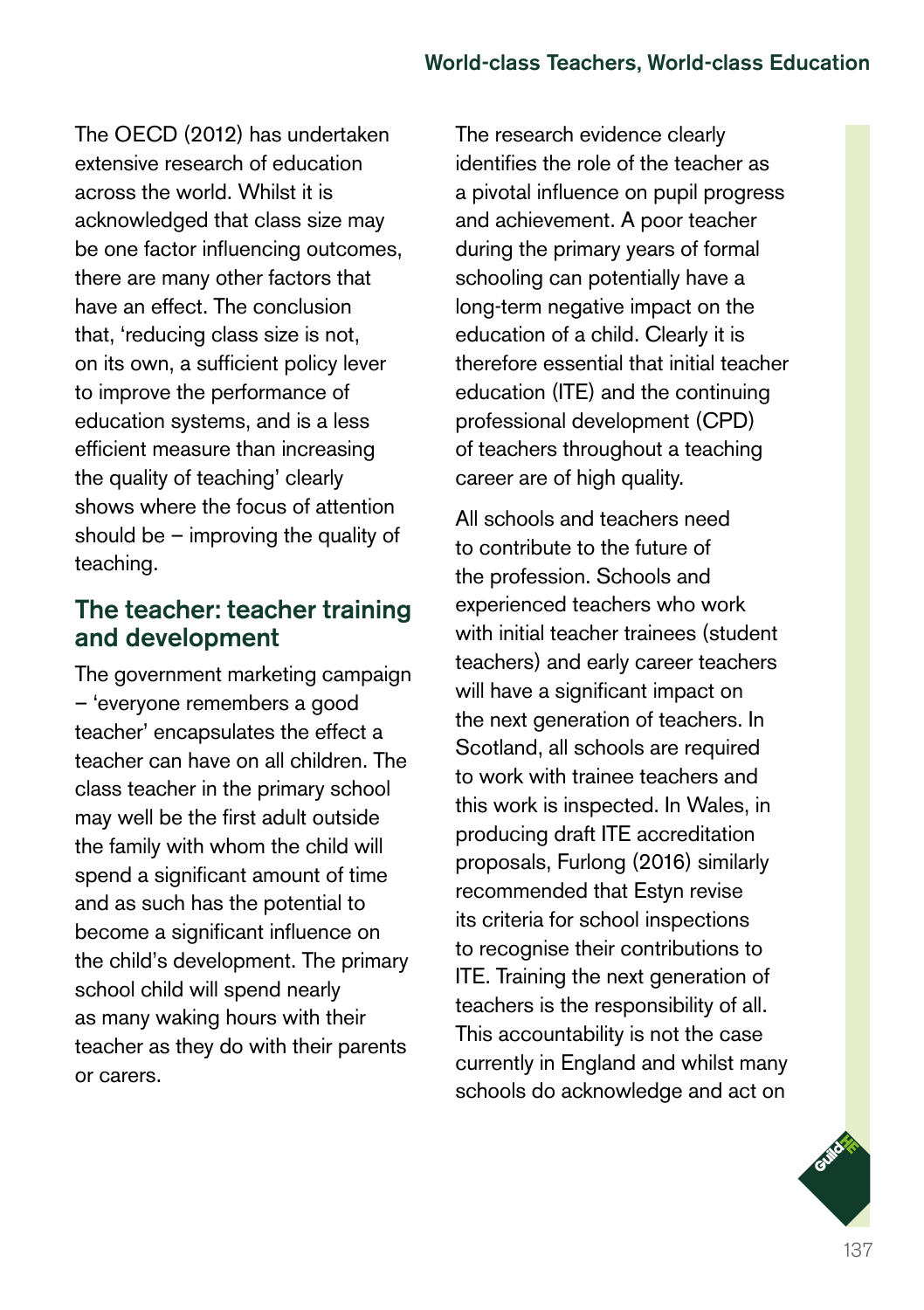this responsibility, some do not and as a result there is, in some areas, a shortage of high-quality training opportunities for the next generation of teachers with some schools not fulfilling their part in contributing to the future of the profession.

The training of teachers has traditionally been carried out by universities/higher education institutions (HEIs) in close partnership with schools. Since 1998, to become a qualified teacher specific competences or standards have had to be met and these national common standards have acted as a threshold for entry into the profession. The standards in their various iterations (e.g. DfEE, 1998; TTA, 2002; DfE, 2011) have ensured that only those who achieve the benchmark of qualified teacher status (QTS) are allowed to teach in state schools. The standards to achieve QTS have been through a number of changes and there are currently proposals to introduce a new form of QTS. Although it is still unclear what this new QTS will look like, it would appear that this move will be consistent with the government's drive to further improve teaching standards and hopefully retain teachers in the

**CATHEDNALS** 石法の幻护

profession for longer. It is important that all those involved in the training and development of teachers work together to raise standards and that there is clarity and a shared understanding of the QTS threshold.

The measures introduced in ITE have aimed to raise the standards of those entering the teaching profession and ultimately the learning experience of children whilst also ensuring that the supply of teachers meets the demand. However, in certain areas, for example some coastal and rural locations, headteachers report the difficulties they experience filling teaching posts and the numbers of teachers leaving the profession continue to rise. There appears to be a number of factors that are influencing the recruitment, development and retention of highquality teachers despite the changes in training over the last few years. The constant focus on the raising of standards and the workload increases have added to the pressures placed on the teaching profession. The need for CPD for teachers at all stages of their careers has previously been prioritised at governmental level, by for example proposing a Master's-led profession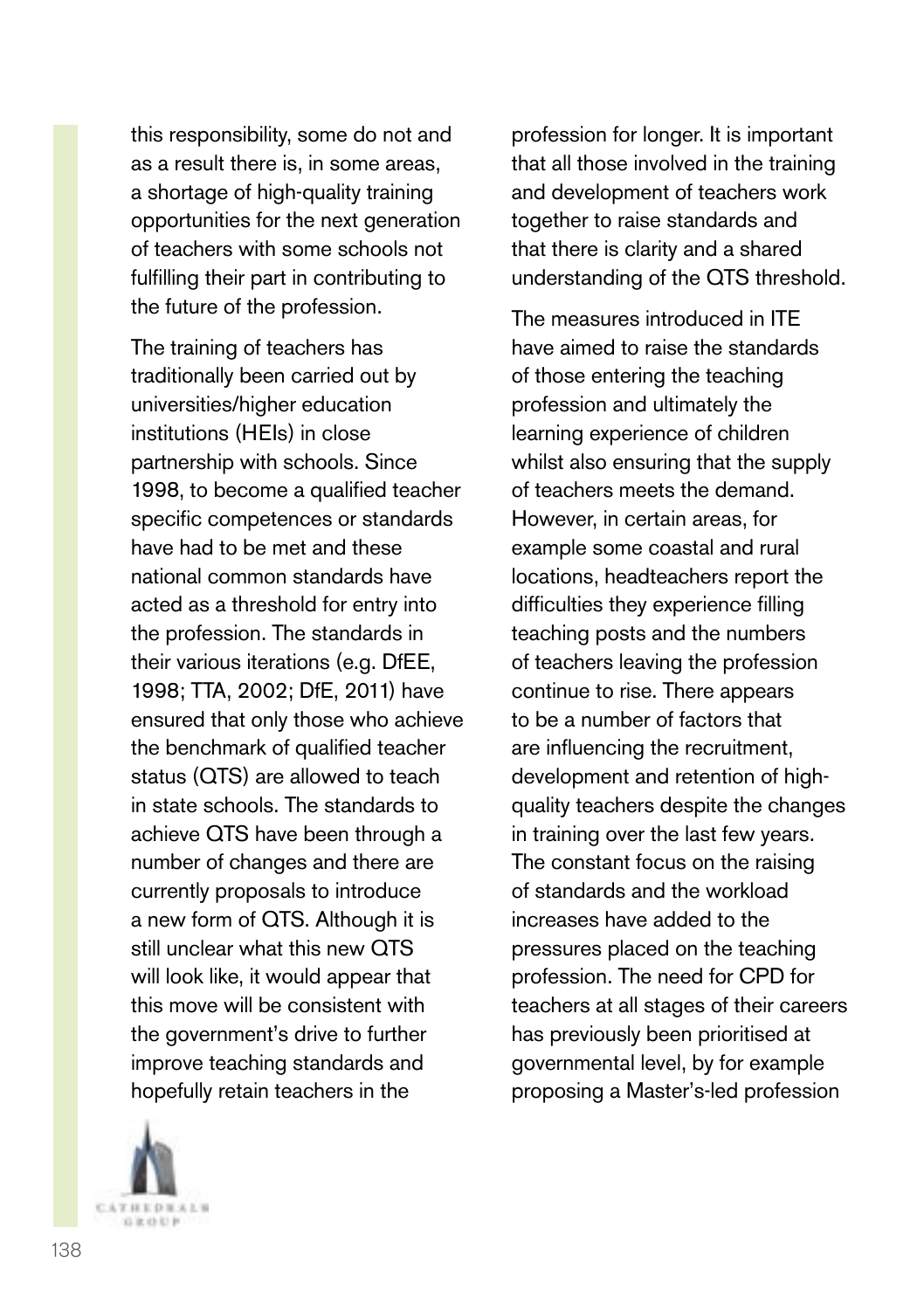through the introduction of a funded Master's in teaching and learning. However, this was discontinued, and currently teachers are unable to gain specific funding for further study but are able to increase their student loans to pay for their studies if they undertake a full Master's course. In theory, this is a good opportunity to continue to study and to improve standards, although in reality it has not been hugely popular as it leads to a greater financial burden and teacher workload continues to be a concern to many.

For the profession continually to improve to meet the challenges of the 21st century there is an imperative that initial and ongoing education and training are of the highest quality. Changes in the routes into teaching, the increase in the number of providers and uncertainty around allocations to providers of student teacher numbers, affecting the effectiveness of resource planning, have however led many to reconsider their involvement in teacher training. School-centred initial teacher training (SCITT) and HEI providers alike have struggled to develop models of provision that are financially viable and that allow for

the necessary investment in the future of the teaching profession and the education of our children and young people. Despite these concerns, the Cathedrals Group of universities retains a significant commitment to offering high-quality provision of both ITE and CPD through both non-accredited and accredited routes (postgraduate certificates, diplomas, master's and Doctoral-level degree programmes). The Cathedrals Group maintains a moral and social obligation to support the development of the teachers who will ultimately have a positive influence on the life chances of the next generation of children.

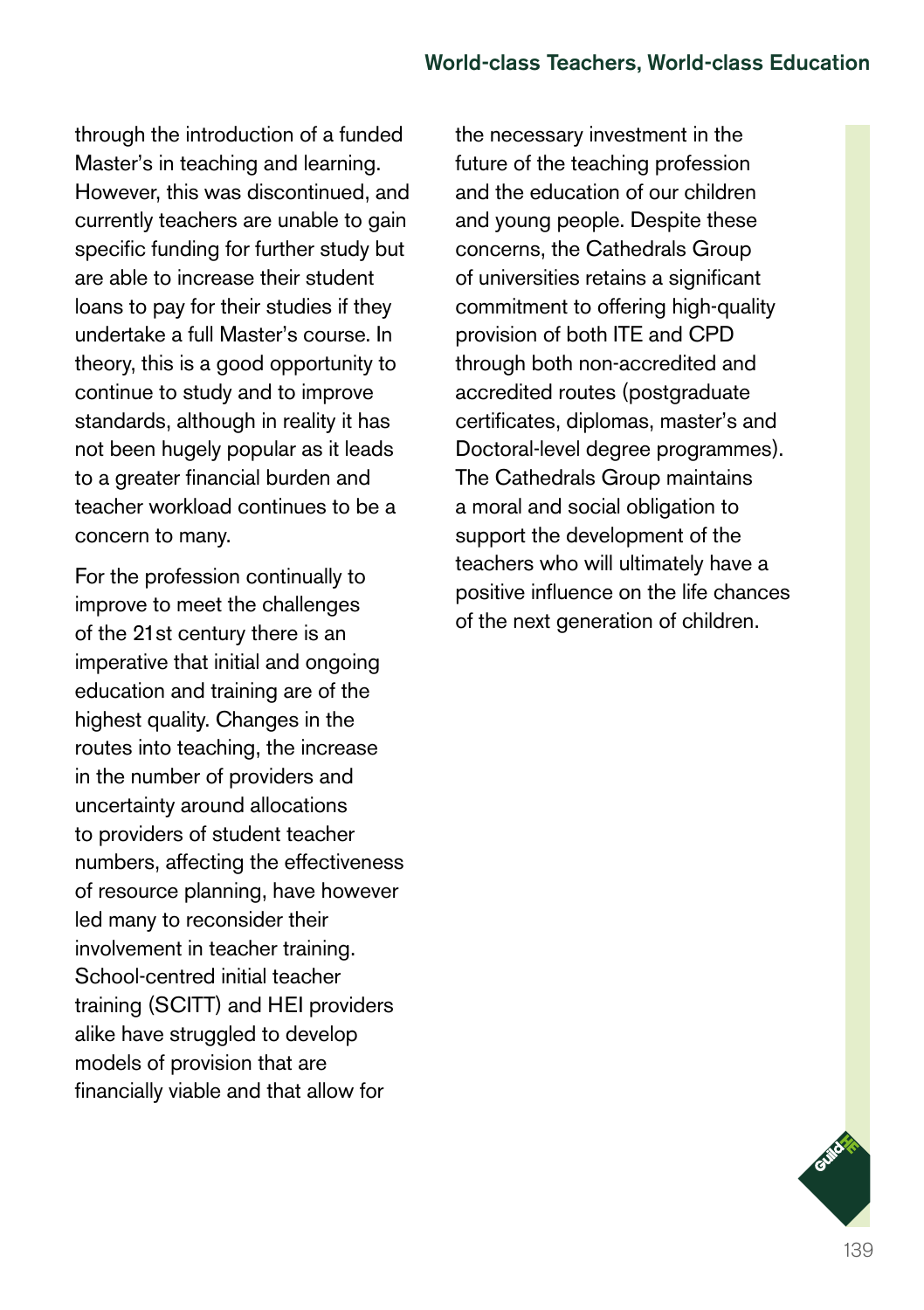## References

Alexander, R. (2010). *Children, their World, their Education. Final report and recommendations of the Cambridge Primary Review*. London: Routledge. Blatchford, P. (2015). The class size debate is tired and asks the wrong questions [online]. [www.theguardian.com/](http://www.theguardian.com/commentisfree/2015/feb/13/class-size-debate-asks-wrong-question-simplistic) [commentisfree/2015/feb/13/class-size](http://www.theguardian.com/commentisfree/2015/feb/13/class-size-debate-asks-wrong-question-simplistic)[debate-asks-wrong-question-simplistic](http://www.theguardian.com/commentisfree/2015/feb/13/class-size-debate-asks-wrong-question-simplistic) Blatchford, P., Bassett, P., Goldstein, H. & Martin, C. (2003). Are class size differences related to pupils' educational progress and classroom processes? Findings from the Institute of Education class size study of children aged 5–7 years. *British Educational Research Journal* 29:709–730.

DfE (2011). *Teachers' Standards. Guidance for school leaders, school staff and governing bodies* (introduction updated June 2013). London: Department for Education.

DfE (2014). *Reforming assessment and accountability for primary schools. Government response to consultation on primary school assessment and accountability*. Reference: DFE-00102- 2014

DfE (2015). *Final report of the Commission on Assessment without Levels*. London: Department for Education.

DfEE (1998). High Status, High Standards, Circular 4/98. London: Teacher Training Publications.

Donaldson, G. (2015). *Successful Futures: Independent Review of Curriculum and Assessment Arrangements in Wales*.

Furlong, J. (2016). *Teaching Tomorrow's Teachers. Draft Criteria for the accreditation of initial teacher education programmes in Wales* [online]. [www.](http://www.erw.wales/media/109177/accreditation-criteria-english.pdf) [erw.wales/media/109177/accreditation](http://www.erw.wales/media/109177/accreditation-criteria-english.pdf)[criteria-english.pdf](http://www.erw.wales/media/109177/accreditation-criteria-english.pdf)

Greening, J. (2016). Written ministerial statement by Education Secretary Justine Greening on primary education. [online] [www.gov.uk/government/](http://www.gov.uk/government/speeches/primary-education) [speeches/primary-education](http://www.gov.uk/government/speeches/primary-education)

Martin, P. (2016). Smaller infant class size policy questioned by adviser [online]. [www.bbc.co.uk/news/uk-wales](http://www.bbc.co.uk/news/uk-wales-politics-36419384)[politics-36419384](http://www.bbc.co.uk/news/uk-wales-politics-36419384)

OECD (2012). *Education Indicators in Focus.* Paris: Organisation for Economic Co-operation and Development.

OECD (2016). <https://data.oecd.org/>

Reynolds, D., Creemers, B., Nesselrodt, P.S., Shaffer, E.C., Stringfield, S. & Teddlie, C. (eds) (2014). *Advances in school effectiveness research and practice*. Oxford: Pergamon.

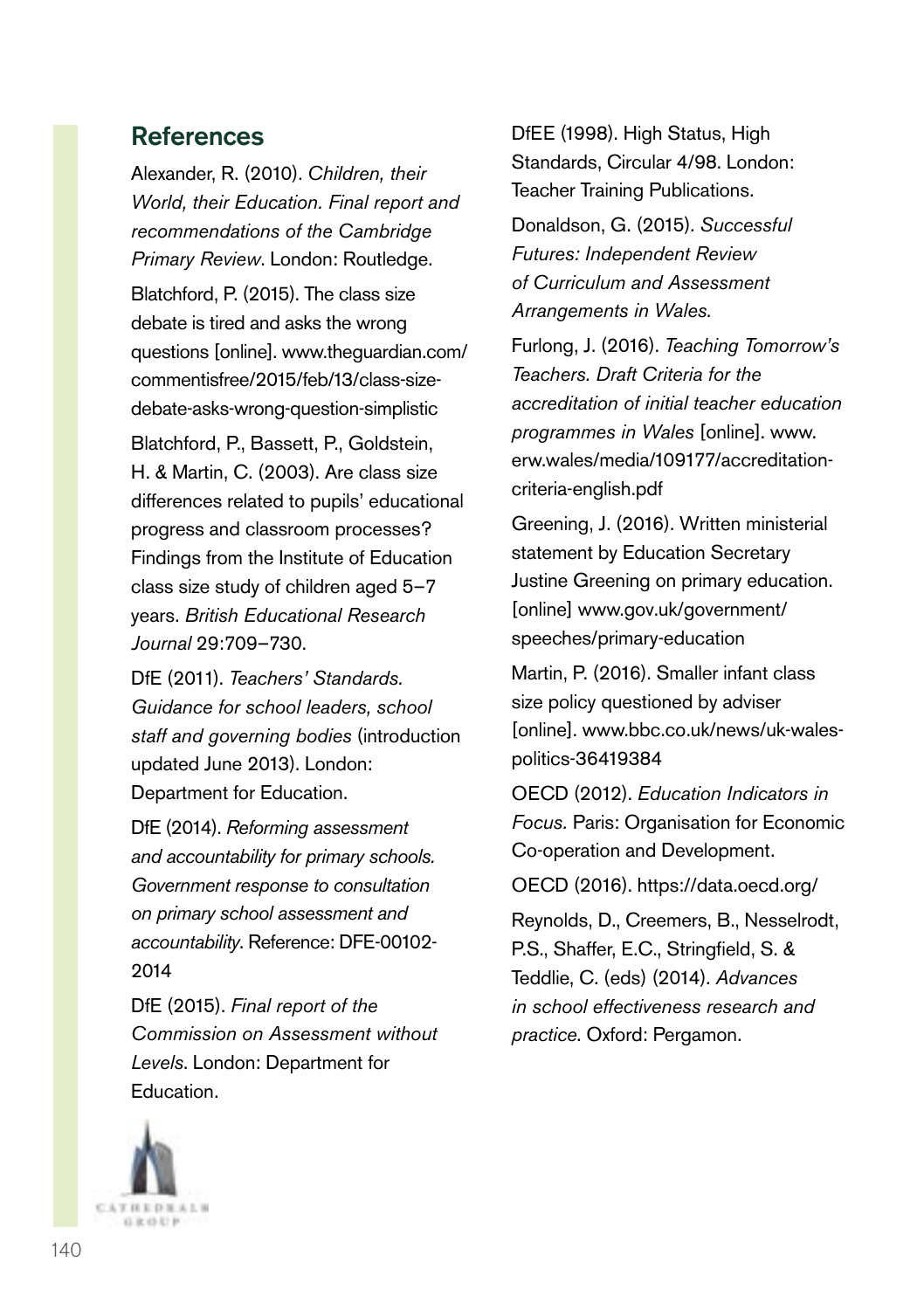Sammons, P. (2007). *School Effectiveness and Equity: Making connections.* Berkshire: CfBT Education Trust.

Sammons, P., Sylva, K., Melhuish, E., Sirai-Blatchford, I., Taggart, B., Barreau, S. & Grabbe, Y. (2008). *Effective Preschool and Primary Education 3-11 Project (EPPE 3-11) The Influence of School and Teaching Quality on Children's Progress in Primary School Research*. London: Institute of Education, University of London.

TTA (2002). *Qualifying to teach: Professional Standards for Qualified Teacher Status and Requirements for Initial Teacher Training.* London: Teacher Training Agency for Schools.

The Children's Society (2015). *The Good Childhood Report*. Birmingham: The Children's Society.

Scheerens, J. & Bosker, R.J. (1997). *The foundations of educational effectiveness*. Oxford: Pergamon.

Shuayb, M. & O'Donnell, S. (2008). *Aims and Values in Primary Education: England and other countries (Primary Review Research Survey 1/2)*. Cambridge: University of Cambridge Faculty of Education.

Teddlie, C. & Reynolds, D. (2000). *The international handbook of school effectiveness research.* London: Falmer Press.

Walsh, G., Taylor, D., Sproule, L. & McGuinness, C. (2008). *Debating the transition from play-based to formal practice: implications for Early Years teachers and policymakers*. Belfast: Stranmillis University College, Queen's University Belfast.

Whitebread, D. (2013). *School starting age: the evidence*. Cambridge: University of Cambridge.

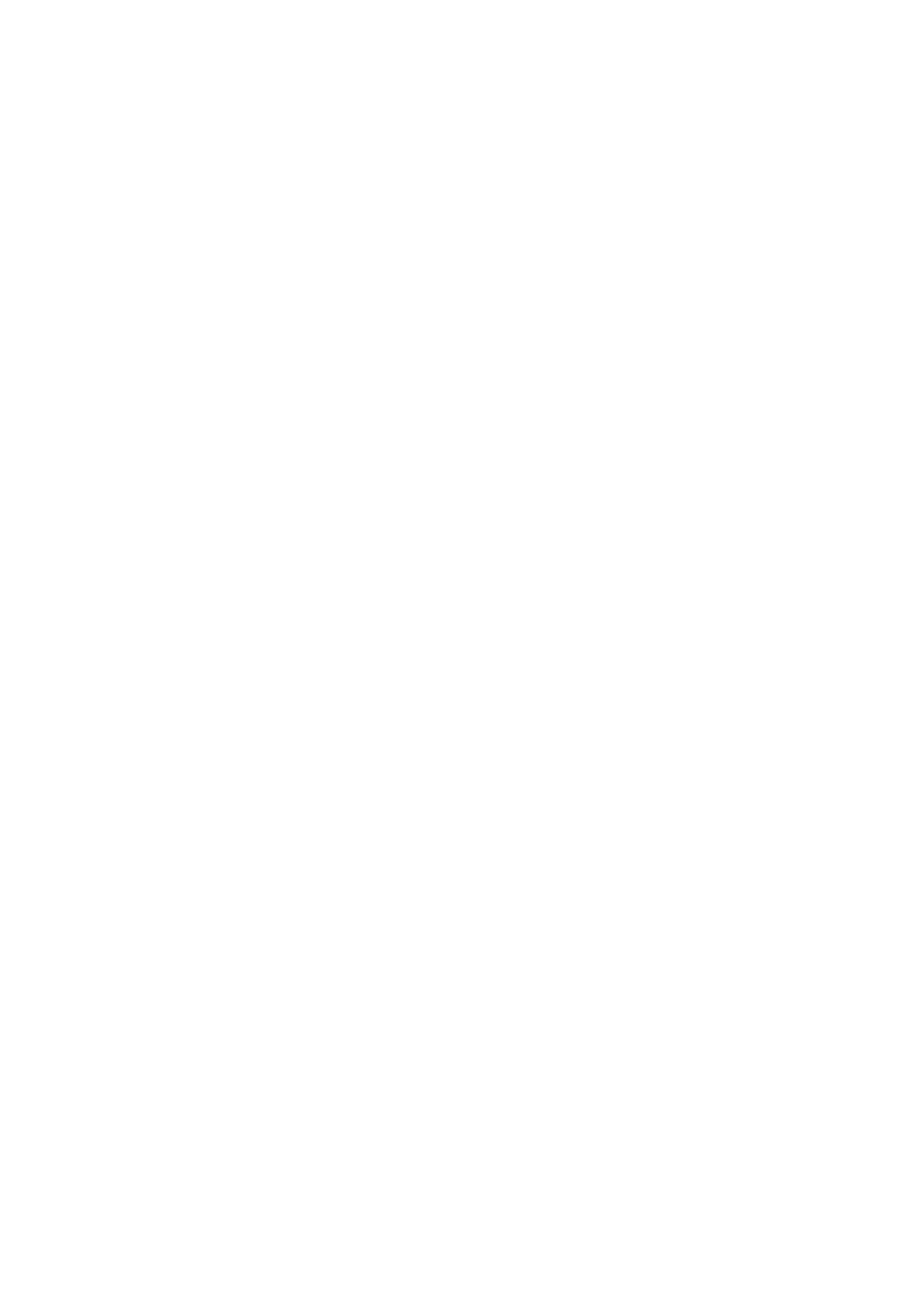

 $\mathbf{r}$ Ô